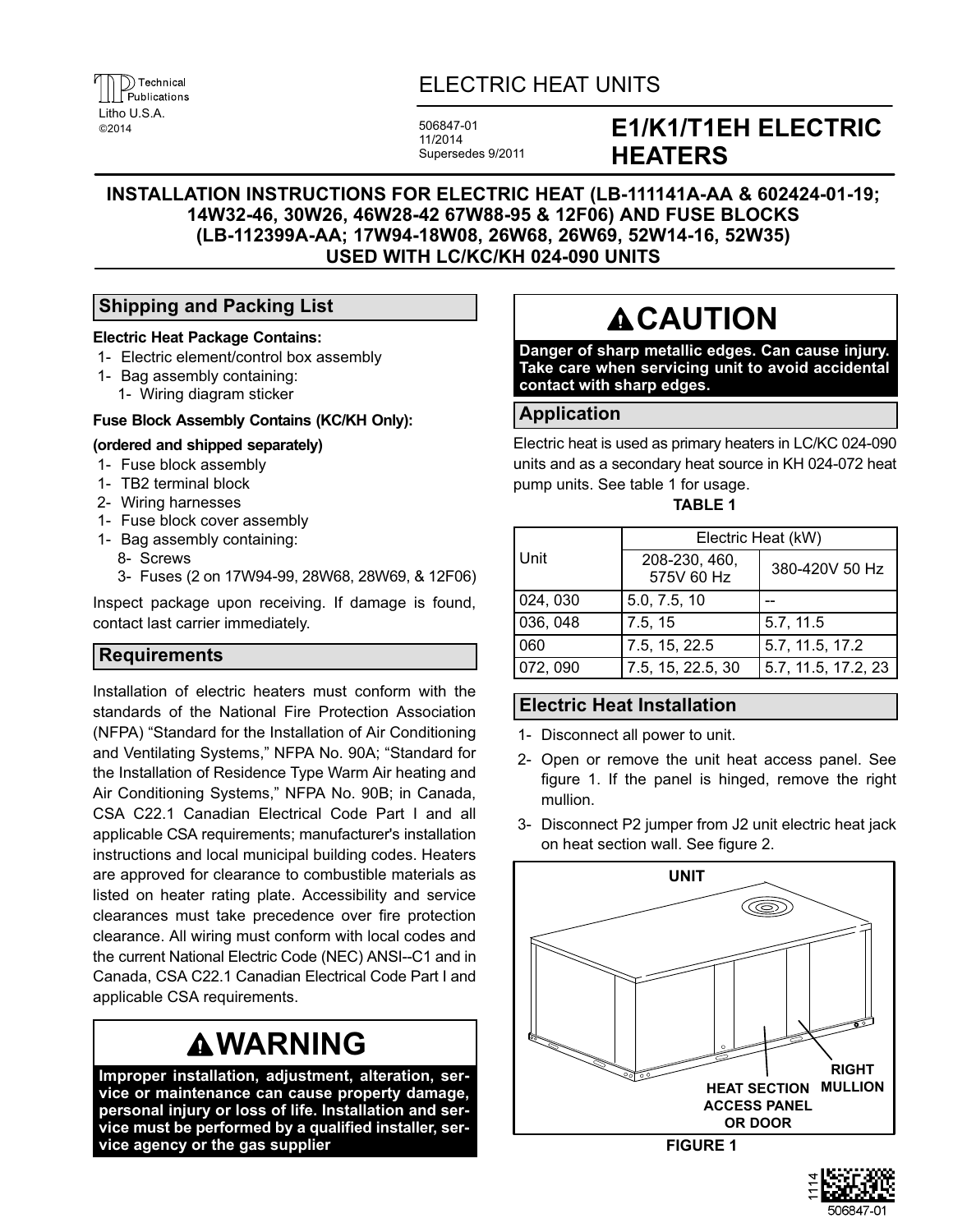<span id="page-1-0"></span>

#### **FIGURE 2**

- 4- Remove the cover over the heat vestibule opening and retain screws.
- 5- Install the electric heat assembly in unit as shown in figure 2.
- 6- Open electric heat assembly door and secure assembly to the vestibule with retained screws.
- 7- Connect P2 from electric heat assembly to J2 in heat section wall. See figure 2.
- 8- Route power wiring through knockout in heat section wall.

#### **Fuse Block & TB2 Terminal Block**

- 1- Insert fuses from bag assembly in fuse block assembly.
- 2- Install fuse block and TB2 terminal block in locations shown in figure [3.](#page-2-0) Secure with #8 screws provided. Retain three screws to secure fuse block enclosure.

#### **Field Wiring Connections**

Wiring must conform to local codes and the current NEC/CEC. Refer closely to figure [3,](#page-2-0) the field wiring diagram in this kit, and the following information: If heater is being installed in an existing unit, a change in power supply wiring may be required. Remove the original supply wires or disconnect at power source. Refer to heater nameplate for minimum circuit ampacity and maximum fuse size.

- 1- When installing electric heat in an existing unit, disconnect power wiring to top of K1 contactor. Reconnect power wiring to the bottom of the TB2 terminal block.
- 2- Route power wires from electric heat assembly to control area. Connect wire to load side of TB2 terminal block. Refer to figure [3.](#page-2-0)
- 3- Locate the two harnesses provided in the kit. Install the longer harness between K1 contactor and F4 fuse block. Install the shorter harness between F4 fuse block and TB2 terminal block. Connect to the terminal marked on each wire.

#### **Wiring Diagram**

Place electric heat wiring diagram (provided) on the inner side of compressor access panel.

#### **Fuse Block Cover - LC Units**

 1- Place cover over fuse block and align with holes in panel. Secure with three retained screws.

# **Enable Electric Heat - LC Units**

Refer to the Unit Controller Installation and Setup Guide to enable electric heat. Use the menu navigation arrows and select button; see *Settings -> Install -> Electric Heat Stages ->1*.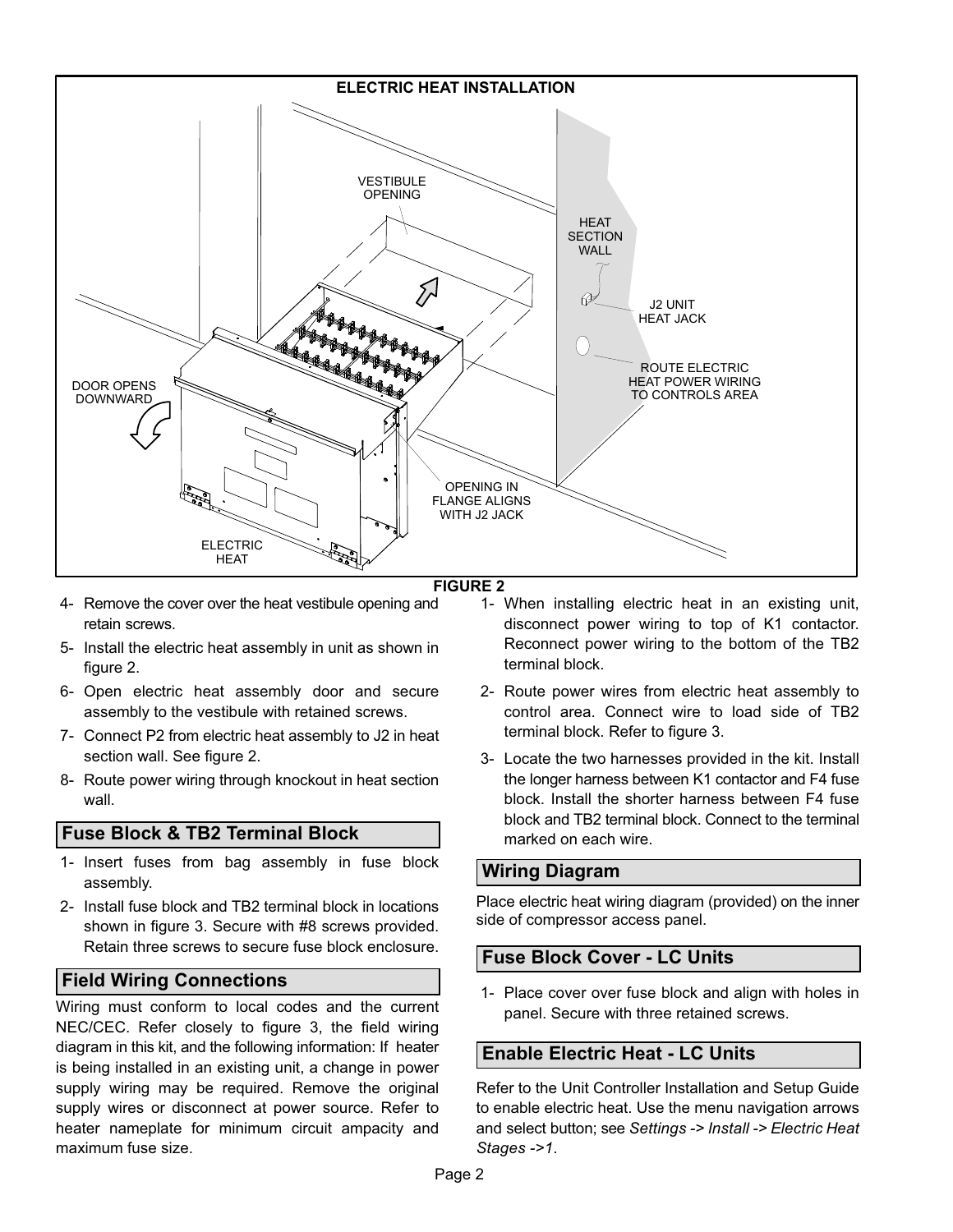# <span id="page-2-0"></span>**SCR Electric Heat Controller (LCH Units)**

The SCR is a factory-installed option only; this kit would be used to replace an existing electric heat assembly. When replacing the electric heat assembly, discard the longer power harness provided in this kit (power wiring is supplied with factory-installed SCR units).

The SCR (A38) will provide small amounts of power to the electric heat elements to efficiently maintain warm duct air temperatures when there is no heating demand. The SCR maintains duct air temperature based on input from a field-provided and installed thermostat (A104) and duct sensor (RT20). SCR is located in the compressor section on the left wall. Use only with a thermostat or Novar control system.

Use the instructions provided with the thermostat to set DIP switches as follows: S1 On, S2 Off, S3 Off. Use the instructions provided with the duct sensor to install sensor away from electric element radiant heat and in a location where discharge air is a mixed average temperature.

Once power is supplied to unit, zero SCR as follows:

1. Adjust thermostat (A104) to minimum position.

- 2. Use a small screwdriver to slowly turn the ZERO potentiometer on the SCR until the LED turns solid red.
- 3. Very slowly adjust the potentiometer the opposite direction until the LED turns off.

#### **Blower Speed Requirements**

Electric heater applications require specific blower air volumes. Refer to pages 4 through 41 for proper blower speeds. Refer to pages 42-47 for accessory air resistance tables.

*Note - Minimum air requirements are shown on page 48; do not set CFM lower than minimum CFM listed.*

# **Unit Start-Up (Heating Cycle)**

Set room thermostat for proper heat or auto operation if switching subbase is used. Apply power to unit and position heat setpoint lever above room temperature. Refer to unit installation instructions for additional information on start-up operations and adjustments.



**FIGURE 3**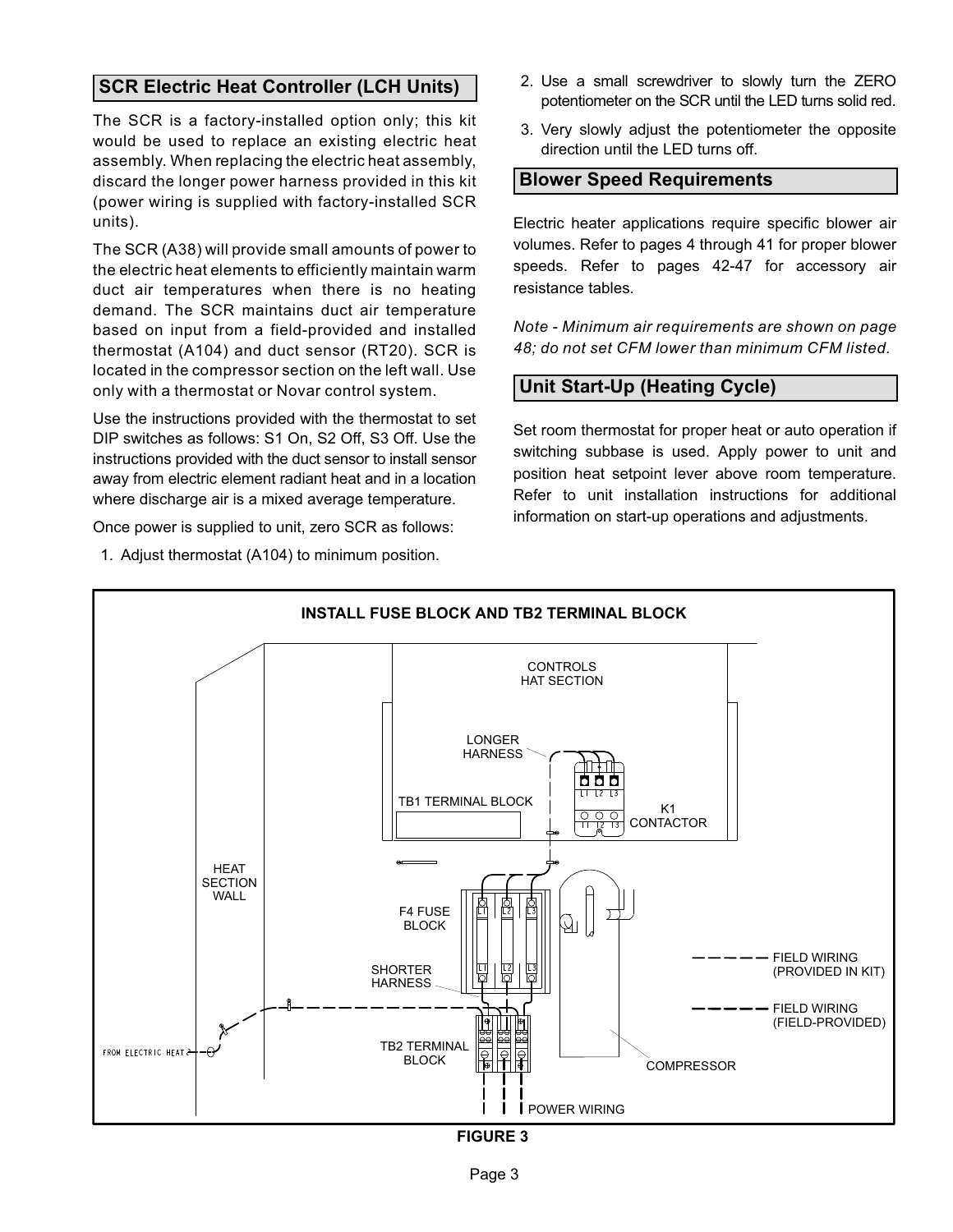|                                                | Air Volume (cfm) at Various Blower Speeds |               |                  |           |               |                            |  |  |  |  |  |  |
|------------------------------------------------|-------------------------------------------|---------------|------------------|-----------|---------------|----------------------------|--|--|--|--|--|--|
| <b>External Static</b><br>Pressure (in. w.g.)  | 208 VOLTS                                 |               |                  | 230 VOLTS |               |                            |  |  |  |  |  |  |
|                                                | High                                      | <b>Medium</b> | Low              | High      | <b>Medium</b> | Low                        |  |  |  |  |  |  |
| 2 and 2.5 Ton Standard Efficiency (Down-Flow)  |                                           |               |                  |           |               | <b>KC 024S and KC 030S</b> |  |  |  |  |  |  |
| 0.0                                            | 1230                                      | 975           | 845              | 1425      | 1125          | 910                        |  |  |  |  |  |  |
| 0.1                                            | 1220                                      | 940           | 815              | 1395      | 1110          | 875                        |  |  |  |  |  |  |
| 0.2                                            | 1205                                      | 910           | 775              | 1375      | 1085          | 845                        |  |  |  |  |  |  |
| 0.3                                            | 1185                                      | 880           | $\overline{730}$ | 1350      | 1055          | 815                        |  |  |  |  |  |  |
| 0.4                                            | 1155                                      | 845           | 680              | 1320      | 1010          | 780                        |  |  |  |  |  |  |
| 0.5                                            | 1115                                      | 800           |                  | 1280      | 955           | 740                        |  |  |  |  |  |  |
| 0.6                                            | 1060                                      | 750           |                  | 1225      | 895           | 690                        |  |  |  |  |  |  |
| 0.7                                            | 985                                       | 685           |                  | 1150      | 830           |                            |  |  |  |  |  |  |
| 0.8                                            | 890                                       | - - -         |                  | 1050      | 755           |                            |  |  |  |  |  |  |
| 0.9                                            | 770                                       |               |                  | 920       | 680           |                            |  |  |  |  |  |  |
| 1.0                                            |                                           |               |                  | 760       |               |                            |  |  |  |  |  |  |
| 2 and 2.5 Ton Standard Efficiency (Horizontal) |                                           |               |                  |           |               | KC 024S and KC 030S        |  |  |  |  |  |  |
| 0.0                                            | 1165                                      | 925           | 800              | 1350      | 1065          | 865                        |  |  |  |  |  |  |
| 0.1                                            | 1155                                      | 895           | 770              | 1325      | 1055          | 830                        |  |  |  |  |  |  |
| 0.2                                            | 1140                                      | 865           | 735              | 1300      | 1030          | 800                        |  |  |  |  |  |  |
| 0.3                                            | 1125                                      | 835           | 695              | 1280      | 1000          | 770                        |  |  |  |  |  |  |
| 0.4                                            | 1095                                      | 800           | 645              | 1250      | 955           | 740                        |  |  |  |  |  |  |
| 0.5                                            | 1055                                      | 760           |                  | 1215      | 905           | 700                        |  |  |  |  |  |  |
| 0.6                                            | 1005                                      | 710           |                  | 1160      | 850           | 655                        |  |  |  |  |  |  |
| 0.7                                            | 935                                       | 650           |                  | 1090      | 785           |                            |  |  |  |  |  |  |
| 0.8                                            | 845                                       | - - -         |                  | 995       | 720           |                            |  |  |  |  |  |  |
| $\overline{0.9}$                               | 730                                       |               |                  | 875       | 645           |                            |  |  |  |  |  |  |
| 1.0                                            | ---                                       | - - -         |                  | 720       | - - -         |                            |  |  |  |  |  |  |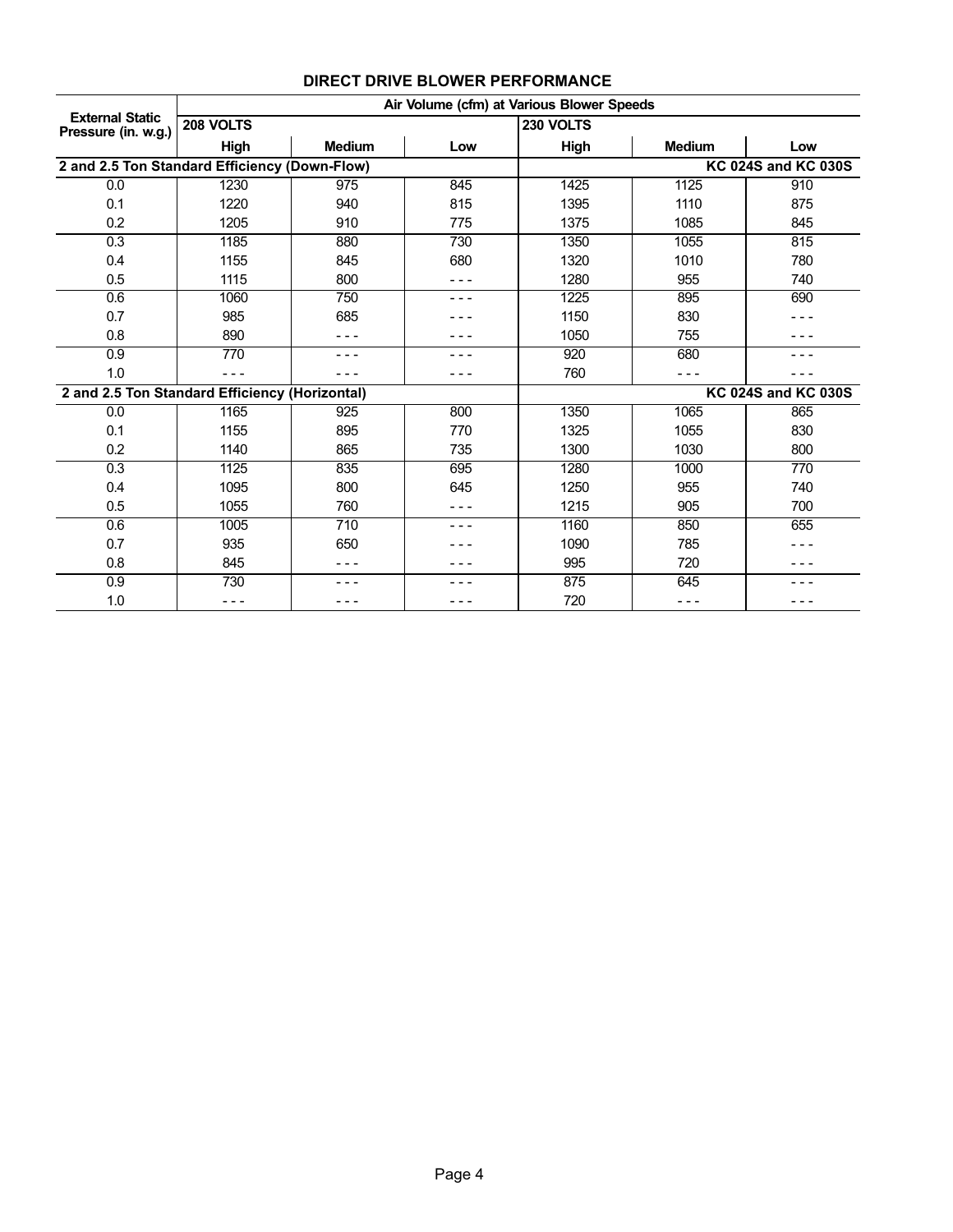|                                               |           |               |       | Air Volume (cfm) at Various Blower Speeds |               |       |               |                            |       |
|-----------------------------------------------|-----------|---------------|-------|-------------------------------------------|---------------|-------|---------------|----------------------------|-------|
| <b>External Static</b><br>Pressure (in. w.g.) | 208 VOLTS |               |       | 230 VOLTS                                 |               |       | 460/575 VOLTS |                            |       |
|                                               | High      | <b>Medium</b> | Low   | High                                      | <b>Medium</b> | Low   | High          | <b>Medium</b>              | Low   |
| 3 and 4 Ton Standard Efficiency (Down-Flow)   |           |               |       |                                           |               |       |               | <b>KC 036S and KC 048S</b> |       |
| 0.0                                           | 1990      | 1625          | 1145  | 2175                                      | 1825          | 1330  | 2100          | 1735                       | 1220  |
| 0.1                                           | 1935      | 1595          | 1145  | 2100                                      | 1790          | 1320  | 2050          | 1705                       | 1215  |
| 0.2                                           | 1885      | 1565          | 1130  | 2040                                      | 1755          | 1300  | 2000          | 1665                       | 1205  |
| 0.3                                           | 1830      | 1530          | 1095  | 1980                                      | 1710          | 1265  | 1945          | 1625                       | 1180  |
| 0.4                                           | 1775      | 1485          | 1050  | 1915                                      | 1660          | 1215  | 1885          | 1575                       | 1145  |
| 0.5                                           | 1710      | 1425          | 980   | 1850                                      | 1595          | 1150  | 1815          | 1520                       | 1095  |
| 0.6                                           | 1630      | 1350          | 900   | 1765                                      | 1510          | 1070  | 1735          | 1450                       | 1025  |
| 0.7                                           | 1540      | 1255          | 800   | 1660                                      | 1405          | 975   | 1640          | 1375                       | 940   |
| 0.8                                           | 1425      | 1140          | - - - | 1535                                      | 1280          | - - - | 1530          | 1285                       | - - - |
| 0.9                                           | 1285      | 1000          | - - - | 1375                                      | 1120          | - - - | 1405          | 1185                       | - - - |
| 1.0                                           | 1125      |               | - - - | 1180                                      |               | - - - | 1260          |                            |       |
| 3 and 4 Ton Standard Efficiency (Horizontal)  |           |               |       |                                           |               |       |               | <b>KC 036S and KC 048S</b> |       |
| 0.0                                           | 1890      | 1545          | 1090  | 2060                                      | 1740          | 1265  | 2085          | 1745                       | 1260  |
| 0.1                                           | 1830      | 1515          | 1090  | 1990                                      | 1700          | 1255  | 2020          | 1700                       | 1240  |
| 0.2                                           | 1780      | 1480          | 1070  | 1930                                      | 1660          | 1230  | 1960          | 1660                       | 1225  |
| 0.3                                           | 1730      | 1445          | 1040  | 1870                                      | 1615          | 1200  | 1900          | 1620                       | 1205  |
| 0.4                                           | 1675      | 1400          | 995   | 1810                                      | 1565          | 1150  | 1835          | 1575                       | 1170  |
| 0.5                                           | 1610      | 1340          | 930   | 1740                                      | 1500          | 1090  | 1760          | 1515                       | 1115  |
| 0.6                                           | 1530      | 1260          | 845   | 1650                                      | 1410          | 1010  | 1680          | 1440                       | 1035  |
| 0.7                                           | 1420      | 1160          | 745   | 1535                                      | 1295          | 905   | 1580          | 1340                       | 915   |
| 0.8                                           | 1290      | 1025          | - - - | 1385                                      | 1150          | - - - | 1460          | 1210                       |       |
| 0.9                                           | 1120      | 865           | - - - | 1195                                      | 965           | ---   | 1320          | 1045                       | - - - |
| 1.0                                           | 910       | - - -         | - - - | 960                                       | - - -         | - - - | 1155          | ---                        | - - - |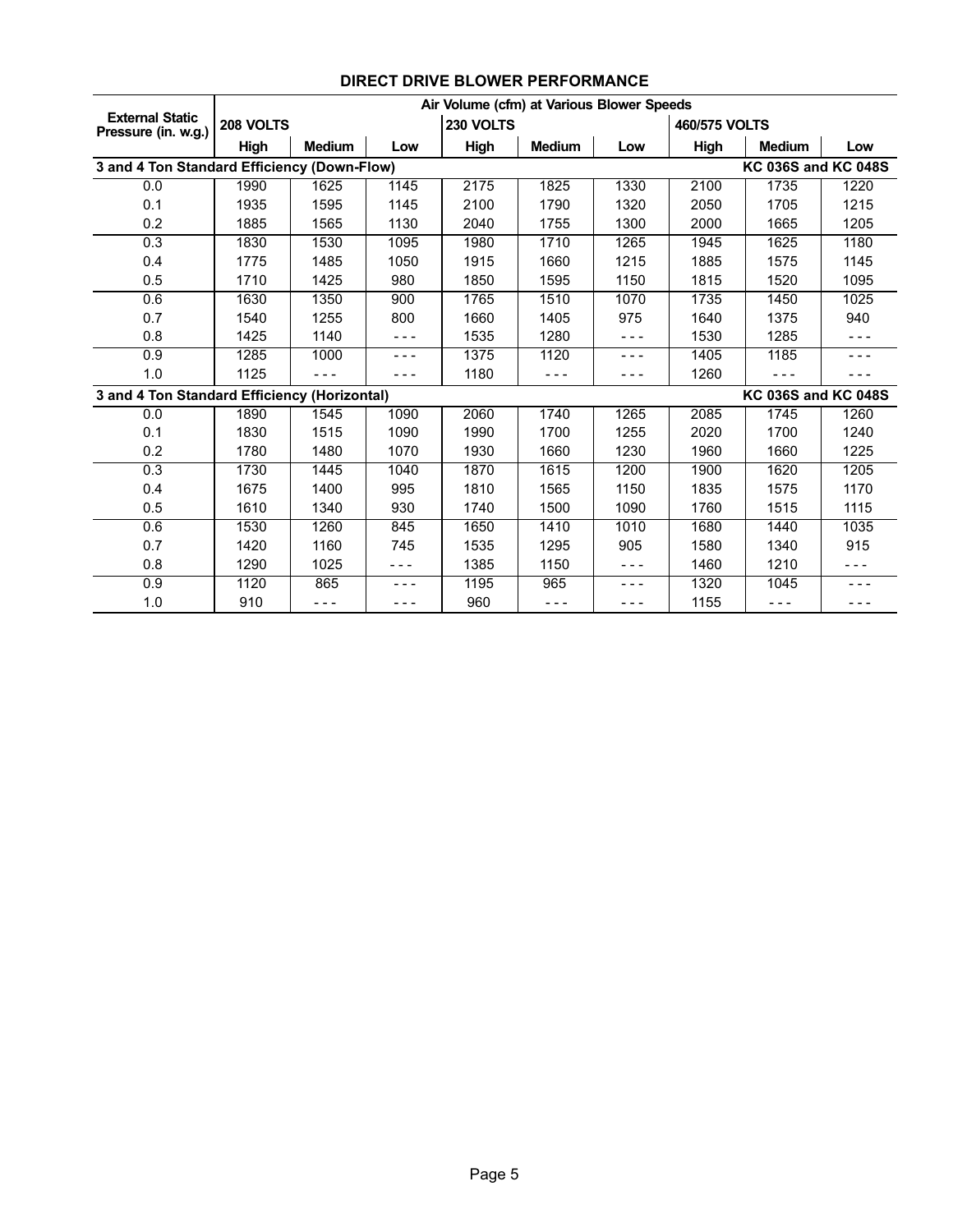|                                               | Air Volume (cfm) at Various Blower Speeds |      |           |       |               |                |  |  |  |  |
|-----------------------------------------------|-------------------------------------------|------|-----------|-------|---------------|----------------|--|--|--|--|
| <b>External Static</b><br>Pressure (in. w.g.) | 208 VOLTS                                 |      | 230 VOLTS |       | 460/575 VOLTS |                |  |  |  |  |
|                                               | High                                      | Low  | High      | Low   | High          | Low            |  |  |  |  |
| 5 Ton Standard Efficiency (Down-Flow)         |                                           |      |           |       |               | <b>KC 060S</b> |  |  |  |  |
| 0.0                                           | 2140                                      | 1655 | 2315      | 1935  | 2155          | 1715           |  |  |  |  |
| 0.1                                           | 2110                                      | 1650 | 2280      | 1910  | 2085          | 1695           |  |  |  |  |
| 0.2                                           | 2080                                      | 1645 | 2245      | 1885  | 2035          | 1685           |  |  |  |  |
| 0.3                                           | 2045                                      | 1635 | 2205      | 1860  | 2000          | 1675           |  |  |  |  |
| 0.4                                           | 2005                                      | 1615 | 2160      | 1830  | 1970          | 1660           |  |  |  |  |
| 0.5                                           | 1965                                      | 1590 | 2105      | 1790  | 1940          | 1640           |  |  |  |  |
| 0.6                                           | 1910                                      | 1555 | 2045      | 1745  | 1905          | 1610           |  |  |  |  |
| 0.7                                           | 1845                                      | 1500 | 1970      | 1685  | 1855          | 1565           |  |  |  |  |
| 0.8                                           | 1765                                      | 1435 | 1885      | 1615  | 1790          | 1495           |  |  |  |  |
| 0.9                                           | 1675                                      | 1350 | 1785      | 1525  | 1700          | 1405           |  |  |  |  |
| 1.0                                           | 1565                                      |      | 1665      |       | 1580          |                |  |  |  |  |
| 5 Ton Standard Efficiency (Horizontal)        |                                           |      |           |       |               | <b>KC 060S</b> |  |  |  |  |
| 0.0                                           | 2030                                      | 1600 | 2190      | 1870  | 2215          | 1800           |  |  |  |  |
| 0.1                                           | 1990                                      | 1595 | 2150      | 1850  | 2165          | 1796           |  |  |  |  |
| 0.2                                           | 1950                                      | 1585 | 2105      | 1820  | 2120          | 1780           |  |  |  |  |
| 0.3                                           | 1905                                      | 1565 | 2055      | 1780  | 2070          | 1750           |  |  |  |  |
| 0.4                                           | 1860                                      | 1535 | 2000      | 1735  | 2020          | 1715           |  |  |  |  |
| 0.5                                           | 1805                                      | 1495 | 1935      | 1685  | 1965          | 1670           |  |  |  |  |
| 0.6                                           | 1740                                      | 1450 | 1865      | 1625  | 1900          | 1615           |  |  |  |  |
| 0.7                                           | 1670                                      | 1390 | 1785      | 1560  | 1830          | 1550           |  |  |  |  |
| 0.8                                           | 1590                                      | 1320 | 1695      | 1485  | 1750          | 1475           |  |  |  |  |
| 0.9                                           | 1500                                      | 1240 | 1600      | 1400  | 1650          | 1385           |  |  |  |  |
| 1.0                                           | 1395                                      |      | 1485      | - - - | 1535          | - - -          |  |  |  |  |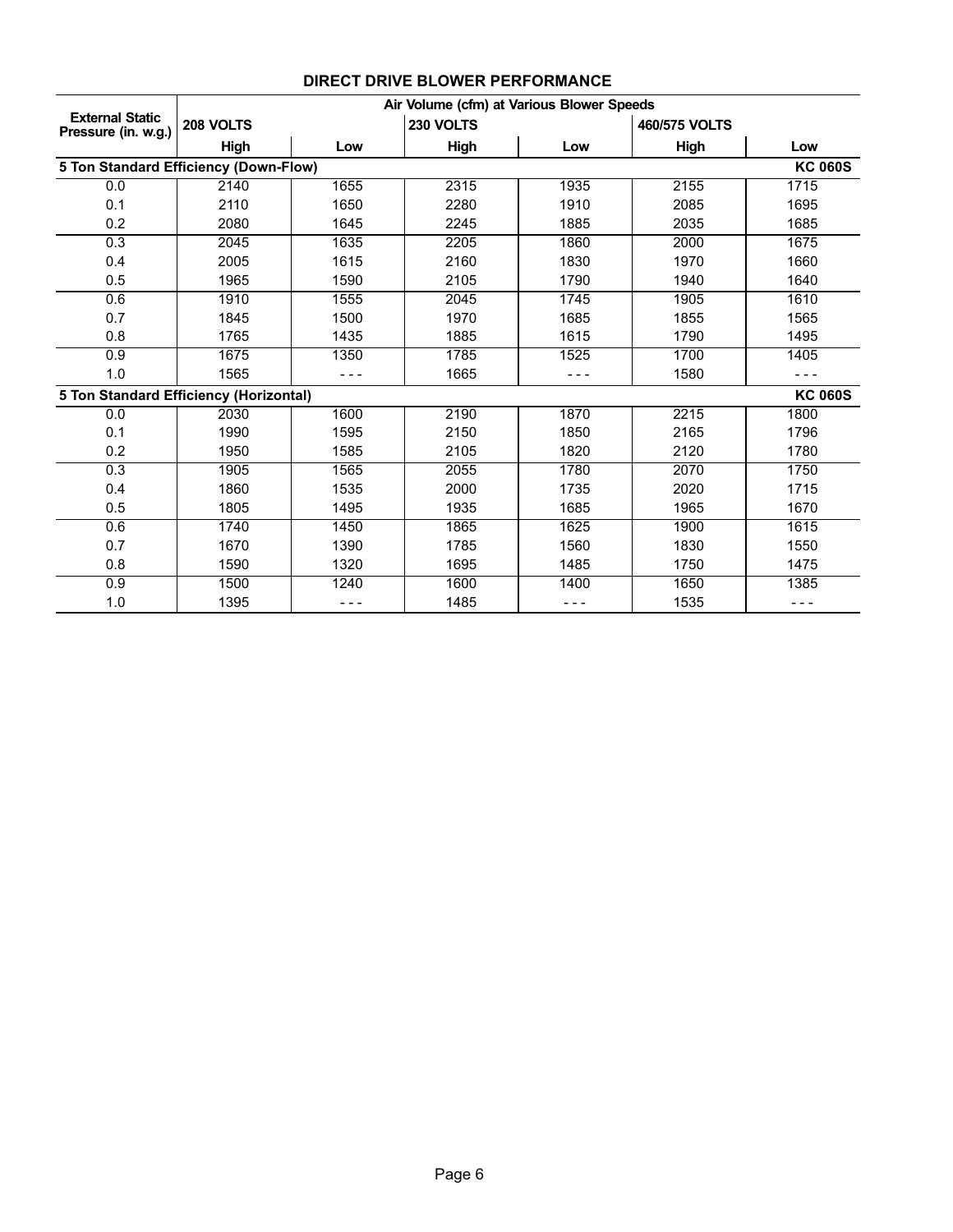|                                               |           |               |       |           | Air Volume (cfm) at Various Blower Speeds |       |               |               |                |
|-----------------------------------------------|-----------|---------------|-------|-----------|-------------------------------------------|-------|---------------|---------------|----------------|
| <b>External Static</b><br>Pressure (in. w.g.) | 208 VOLTS |               |       | 230 VOLTS |                                           |       | 460/575 VOLTS |               |                |
|                                               | High      | <b>Medium</b> | Low   | High      | <b>Medium</b>                             | Low   | High          | <b>Medium</b> | Low            |
| 4 Ton Standard Efficiency (Down-Flow)         |           |               |       |           |                                           |       |               |               | <b>KH 048S</b> |
| 0.0                                           | 2175      | 1825          | 1330  | 1990      | 1625                                      | 1145  | 2100          | 1735          | 1220           |
| 0.1                                           | 2100      | 1790          | 1320  | 1935      | 1595                                      | 1145  | 2050          | 1705          | 1215           |
| 0.2                                           | 2040      | 1755          | 1300  | 1885      | 1565                                      | 1130  | 2000          | 1665          | 1205           |
| 0.3                                           | 1980      | 1710          | 1265  | 1830      | 1530                                      | 1095  | 1945          | 1625          | 1180           |
| 0.4                                           | 1915      | 1660          | 1215  | 1775      | 1485                                      | 1050  | 1885          | 1575          | 1145           |
| 0.5                                           | 1850      | 1595          | 1150  | 1710      | 1425                                      | 980   | 1815          | 1520          | 1095           |
| 0.6                                           | 1765      | 1510          | 1070  | 1630      | 1350                                      | 900   | 1735          | 1450          | 1025           |
| 0.7                                           | 1660      | 1405          | 975   | 1540      | 1255                                      | 800   | 1640          | 1375          | 940            |
| 0.8                                           | 1535      | 1280          | - - - | 1425      | 1140                                      | - - - | 1530          | 1285          | - - -          |
| 0.9                                           | 1375      | 1120          | - - - | 1285      | 1000                                      | - - - | 1405          | 1185          | - - -          |
| 1.0                                           | 1180      | - - -         | - - - | 1125      | - - -                                     | - - - | 1260          | $- - -$       | - - -          |
| 4 Ton Standard Efficiency (Horizontal)        |           |               |       |           |                                           |       |               |               | <b>KH 048S</b> |
| 0.0                                           | 2060      | 1740          | 1265  | 1890      | 1545                                      | 1090  | 2085          | 1745          | 1260           |
| 0.1                                           | 1990      | 1700          | 1255  | 1830      | 1515                                      | 1090  | 2020          | 1700          | 1240           |
| 0.2                                           | 1930      | 1660          | 1230  | 1780      | 1480                                      | 1070  | 1960          | 1660          | 1225           |
| $\overline{0.3}$                              | 1870      | 1615          | 1200  | 1730      | 1445                                      | 1040  | 1900          | 1620          | 1205           |
| 0.4                                           | 1810      | 1565          | 1150  | 1675      | 1400                                      | 995   | 1835          | 1575          | 1170           |
| 0.5                                           | 1740      | 1500          | 1090  | 1610      | 1340                                      | 930   | 1760          | 1515          | 1115           |
| 0.6                                           | 1650      | 1410          | 1010  | 1530      | 1260                                      | 845   | 1680          | 1440          | 1035           |
| 0.7                                           | 1535      | 1295          | 905   | 1420      | 1160                                      | 745   | 1580          | 1340          | 915            |
| 0.8                                           | 1385      | 1150          | - - - | 1290      | 1025                                      | - - - | 1460          | 1210          | - - -          |
| 0.9                                           | 1195      | 965           | - - - | 1120      | 865                                       |       | 1320          | 1045          | - - -          |
| 1.0                                           | 960       | - - -         | - - - | 910       | - - -                                     | - - - | 1155          | - - -         |                |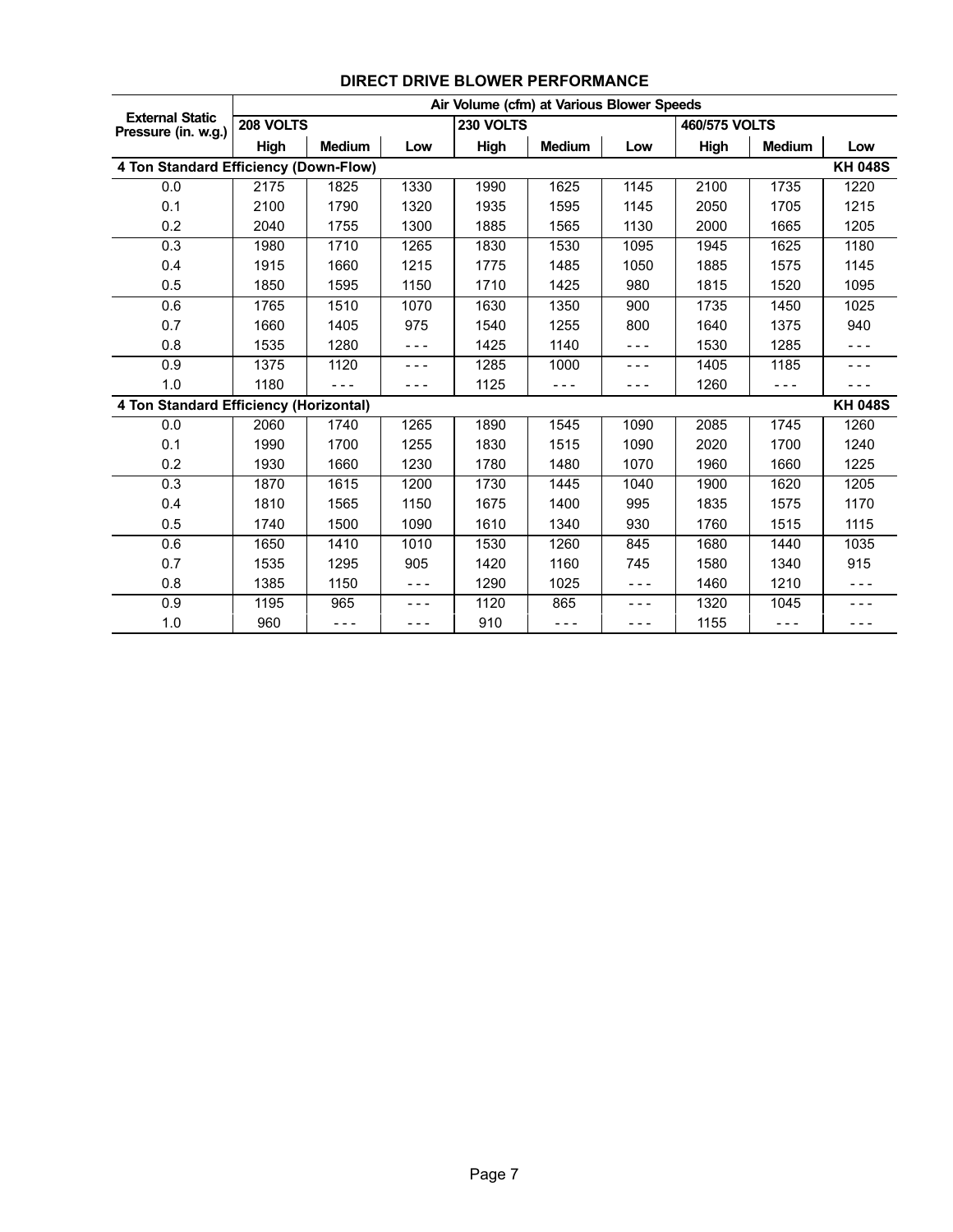| 3 Ton Standard Efficiency (Downflow)<br>0.10 to 1.00 in. w.g. |            |                        |            |            |            |                                   |            |                           |            |            |            |            | <b>KC 036S</b> |            |                |            |
|---------------------------------------------------------------|------------|------------------------|------------|------------|------------|-----------------------------------|------------|---------------------------|------------|------------|------------|------------|----------------|------------|----------------|------------|
| Air                                                           |            |                        |            |            |            |                                   |            | External Static (in.w.g.) |            |            |            |            |                |            |                |            |
| <b>Volume</b><br>(cfm)                                        | 0.10       |                        | 0.20       |            |            | 0.30                              | 0.40       |                           | 0.50       |            | 0.60       |            | 0.70           |            | 0.80           |            |
|                                                               | <b>RPM</b> | <b>BHP</b>             | <b>RPM</b> | <b>BHP</b> | <b>RPM</b> | <b>BHP</b>                        | <b>RPM</b> | <b>BHP</b>                | <b>RPM</b> | <b>BHP</b> | <b>RPM</b> | <b>BHP</b> | <b>RPM</b>     | <b>BHP</b> | <b>RPM</b>     | <b>BHP</b> |
|                                                               |            | <b>Field Furnished</b> |            |            |            | <b>Low Static - Drive Kit A01</b> |            |                           |            |            |            |            |                |            | <b>Kit A05</b> |            |
| 900                                                           | 500        | 0.10                   | 605        | 0.15       | 705        | 0.25                              | 790        | 0.30                      | 870        | 0.40       | 945        | 0.50       | 1010           | 0.60       | 1075           | 0.75       |
| 1000                                                          | 535        | 0.15                   | 630        | 0.20       | 720        | 0.25                              | 805        | 0.35                      | 885        | 0.45       | 955        | 0.55       | 1020           | 0.65       | 1085           | 0.80       |
| 1100                                                          | 570        | 0.15                   | 655        | 0.20       | 740        | 0.30                              | 820        | 0.40                      | 895        | 0.45       | 970        | 0.60       | 1035           | 0.70       | 1095           | 0.80       |
| 1200                                                          | 605        | 0.20                   | 685        | 0.25       | 765        | 0.35                              | 840        | 0.40                      | 915        | 0.50       | 980        | 0.60       | 1045           | 0.75       | 1110           | 0.85       |
| 1300                                                          | 640        | 0.25                   | 715        | 0.30       | 790        | 0.35                              | 865        | 0.45                      | 930        | 0.55       | 1000       | 0.65       | 1060           | 0.80       | 1120           | 0.90       |
| 1400                                                          | 680        | 0.30                   | 750        | 0.35       | 820        | 0.45                              | 885        | 0.50                      | 955        | 0.60       | 1015       | 0.70       | 1080           | 0.85       | 1135           | 0.95       |
| 1500                                                          | 720        | 0.35                   | 785        | 0.40       | 850        | 0.50                              | 910        | 0.55                      | 975        | 0.65       | 1035       | 0.80       | 1095           | 0.90       | 1155           | 1.05       |

|                                                                     | $0.90$ to 1.60 in. w.g.<br>3 Ton Standard Efficiency (Downflow) |            |            |            |            |            |            |            |                           |            |            |                |            |            |            | <b>KC 036S</b> |
|---------------------------------------------------------------------|-----------------------------------------------------------------|------------|------------|------------|------------|------------|------------|------------|---------------------------|------------|------------|----------------|------------|------------|------------|----------------|
| Air                                                                 |                                                                 |            |            |            |            |            |            |            | External Static (in.w.g.) |            |            |                |            |            |            |                |
| <b>Volume</b><br>(cfm)                                              | 0.90                                                            |            |            | 1.0        | 1.10       |            | 1.20       |            | 1.30                      |            | 1.40       |                | 1.50       |            | 1.60       |                |
|                                                                     | <b>RPM</b>                                                      | <b>BHP</b> | <b>RPM</b> | <b>BHP</b> | <b>RPM</b> | <b>BHP</b> | <b>RPM</b> | <b>BHP</b> | <b>RPM</b>                | <b>BHP</b> | <b>RPM</b> | <b>BHP</b>     | <b>RPM</b> | <b>BHP</b> | <b>RPM</b> | <b>BHP</b>     |
|                                                                     | <b>Field Furnished</b><br><b>High Static - A05</b>              |            |            |            |            |            |            |            |                           |            |            |                |            |            |            |                |
| 900                                                                 | 1135                                                            | 0.85       | 1190       | 1.00       | 1245       | 1.10       | 1295       | 1.25       | 1345                      | 1.40       | 1390       | 1.55           | 1435       | 1.70       | 1480       | 1.85           |
| 1000                                                                | 1145                                                            | 0.90       | 1200       | 1.05       | 1255       | 1.15       | 1305       | 1.30       | 1355                      | 1.45       | 1400       | 1.60           | 1445       | 1.75       | 1490       | 1.90           |
| 1100                                                                | 1155                                                            | 0.95       | 1210       | 1.10       | 1265       | 1.20       | 1315       | 1.35       | 1365                      | 1.50       | 1410       | 1.65           | 1455       | 1.80       | 1500       | 1.95           |
| 1200                                                                | 1165                                                            | 1.00       | 1225       | 1.15       | 1275       | 1.25       | 1325       | 1.40       | 1375                      | 1.55       | 1425       | 1.75           | 1470       | 1.90       | 1510       | 2.05           |
| 1300                                                                | 1180                                                            | 1.05       | 1235       | 1.20       | 1285       | 1.30       | 1340       | 1.50       | 1385                      | 1.65       | 1435       | 1.80           | 1480       | 1.95       | 1525       | 2.15           |
| 1400                                                                | 1195                                                            | 1.10       | 1245       | 1.25       | 1300       | 1.40       | 1350       | 1.55       | 1400                      | 1.70       | 1445       | 1.85           | 1490       | 2.05       | 1535       | 2.20           |
| 1500                                                                | 1210                                                            | 1.15       | 1260       | 1.30       | 1315       | 1.45       | 1360       | 1.60       | 1410                      | 1.75       | 1455       | 1.95           | 1500       | 2.10       | 1545       | 2.30           |
| $0.10$ to $0.80$ in. w.g.<br>3 Ton Standard Efficiency (Horizontal) |                                                                 |            |            |            |            |            |            |            |                           |            |            | <b>KC 036S</b> |            |            |            |                |

| Air                    | External Static (in.w.g.) |                        |            |            |            |            |            |                            |            |            |            |            |            |            |            |            |
|------------------------|---------------------------|------------------------|------------|------------|------------|------------|------------|----------------------------|------------|------------|------------|------------|------------|------------|------------|------------|
| <b>Volume</b><br>(cfm) |                           | 0.10                   | 0.20       |            |            | 0.30       | 0.40       |                            | 0.50       |            | 0.60       |            | 0.70       |            | 0.80       |            |
|                        | <b>RPM</b>                | <b>BHP</b>             | <b>RPM</b> | <b>BHP</b> | <b>RPM</b> | <b>BHP</b> | <b>RPM</b> | <b>BHP</b>                 | <b>RPM</b> | <b>BHP</b> | <b>RPM</b> | <b>BHP</b> | <b>RPM</b> | <b>BHP</b> | <b>RPM</b> | <b>BHP</b> |
|                        |                           | <b>Field Furnished</b> |            |            |            |            |            | Low Static - Drive Kit A01 |            |            |            |            |            |            |            |            |
| 900                    | 490                       | 0.10                   | 580        | 0.15       | 665        | 0.20       | 745        | 0.25                       | 815        | 0.30       | 880        | 0.40       | 940        | 0.45       | 1000       | 0.55       |
| 1000                   | 525                       | 0.10                   | 610        | 0.15       | 690        | 0.25       | 760        | 0.30                       | 830        | 0.35       | 895        | 0.45       | 955        | 0.50       | 1010       | 0.60       |
| 1100                   | 560                       | 0.15                   | 640        | 0.20       | 710        | 0.25       | 780        | 0.30                       | 850        | 0.40       | 910        | 0.45       | 970        | 0.55       | 1025       | 0.65       |
| 1200                   | 600                       | 0.20                   | 670        | 0.25       | 740        | 0.30       | 805        | 0.35                       | 870        | 0.45       | 930        | 0.50       | 985        | 0.60       | 1040       | 0.70       |
| 1300                   | 635                       | 0.25                   | 705        | 0.30       | 770        | 0.35       | 830        | 0.40                       | 890        | 0.50       | 950        | 0.55       | 1005       | 0.65       | 1055       | 0.75       |
| 1400                   | 675                       | 0.30                   | 740        | 0.35       | 800        | 0.40       | 860        | 0.50                       | 915        | 0.55       | 970        | 0.65       | 1025       | 0.70       | 1075       | 0.80       |
| 1500                   | 715                       | 0.35                   | 775        | 0.40       | 830        | 0.45       | 885        | 0.55                       | 940        | 0.60       | 995        | 0.70       | 1045       | 0.80       | 1095       | 0.90       |

|                        | 0.90 to 1.60 in. w.g.<br>3 Ton Standard Efficiency (Horizontal) |                          |            |                                     |            |            |            |            |                           |            |            | <b>KC 036S</b> |            |            |              |            |
|------------------------|-----------------------------------------------------------------|--------------------------|------------|-------------------------------------|------------|------------|------------|------------|---------------------------|------------|------------|----------------|------------|------------|--------------|------------|
| Air                    |                                                                 |                          |            |                                     |            |            |            |            | External Static (in.w.g.) |            |            |                |            |            |              |            |
| <b>Volume</b><br>(cfm) | 0.90                                                            |                          |            | 1.20<br>1.30<br>1.10<br>1.40<br>1.0 |            |            |            |            |                           |            | 1.50       |                | 1.60       |            |              |            |
|                        | <b>RPM</b>                                                      | <b>BHP</b>               | <b>RPM</b> | <b>BHP</b>                          | <b>RPM</b> | <b>BHP</b> | <b>RPM</b> | <b>BHP</b> | <b>RPM</b>                | <b>BHP</b> | <b>RPM</b> | <b>BHP</b>     | <b>RPM</b> | <b>BHP</b> | <b>RPM</b>   | <b>BHP</b> |
|                        |                                                                 | <b>High Static - A05</b> |            |                                     |            |            |            |            |                           |            |            |                |            |            | <b>Field</b> |            |
| 900                    | 1055                                                            | 0.60                     | 1105       | 0.70                                | 1155       | 0.80       | 1205       | 0.90       | 1250                      | 0.95       | 1295       | 1.05           | 1335       | 1.15       | 1375         | 1.25       |
| 1000                   | 1065                                                            | 0.65                     | 1115       | 0.75                                | 1165       | 0.85       | 1215       | 0.95       | 1260                      | 1.05       | 1305       | 1.15           | 1345       | 1.20       | 1385         | 1.30       |
| 1100                   | 1080                                                            | 0.70                     | 1130       | 0.80                                | 1175       | 0.90       | 1225       | 1.00       | 1270                      | 1.10       | 1315       | 1.20           | 1355       | 1.30       | 1395         | 1.40       |
| 1200                   | 1090                                                            | 0.75                     | 1140       | 0.85                                | 1190       | 0.95       | 1235       | 1.05       | 1280                      | 1.15       | 1325       | 1.25           | 1365       | 1.35       | 1405         | 1.45       |
| 1300                   | 1105                                                            | 0.80                     | 1155       | 0.90                                | 1205       | 1.00       | 1250       | 1.10       | 1295                      | 1.25       | 1335       | 1.35           | 1375       | 1.45       | 1415         | 1.55       |
| 1400                   | 1125                                                            | 0.90                     | 1170       | 1.00                                | 1220       | 1.10       | 1265       | 1.20       | 1305                      | 1.30       | 1350       | 1.40           | 1390       | 1.50       | 1430         | 1.65       |
| 1500                   | 1145                                                            | 1.00                     | 1190       | 1.05                                | 1235       | 1.15       | 1280       | 1.30       | 1320                      | 1.40       | 1365       | 1.50           | 1405       | 1.60       | 1440         | 1.70       |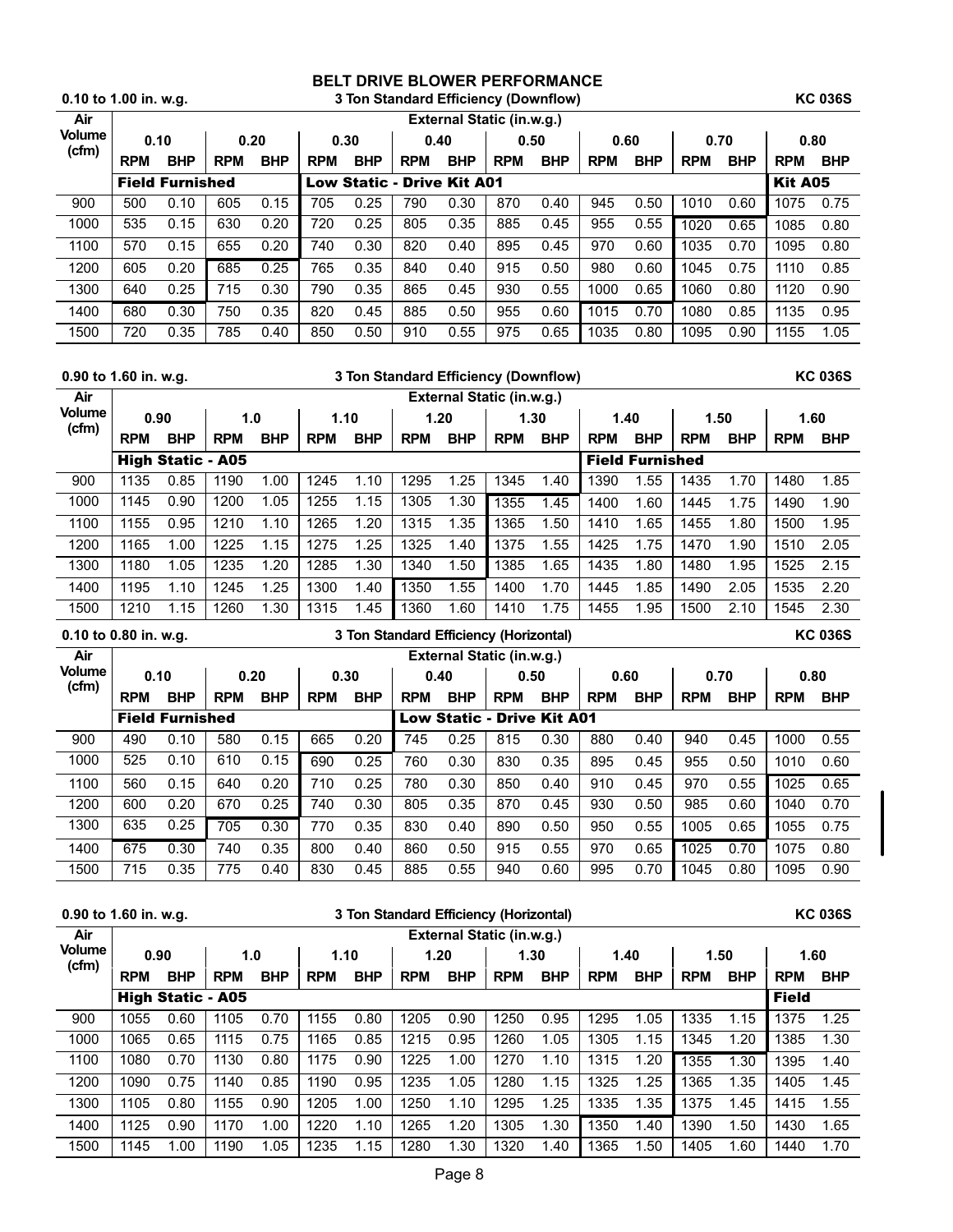|                       | 0.10 to 0.80 in. w.g.<br>4 Ton Standard Efficiency (Downflow) |                          |              |                          |              |                                        |                  |              |                                        | <b>KC 048S</b> |              |              |              |                        |              |                |
|-----------------------|---------------------------------------------------------------|--------------------------|--------------|--------------------------|--------------|----------------------------------------|------------------|--------------|----------------------------------------|----------------|--------------|--------------|--------------|------------------------|--------------|----------------|
| Air                   |                                                               |                          |              |                          |              |                                        |                  |              | External Static (in.w.g.)              |                |              |              |              |                        |              |                |
| <b>Volume</b>         | 0.10                                                          |                          |              | 0.20                     | 0.30         |                                        | 0.40             |              | 0.50                                   |                | 0.60         |              | 0.70         |                        | 0.80         |                |
| (cfm)                 | <b>RPM</b>                                                    | <b>BHP</b>               | <b>RPM</b>   | <b>BHP</b>               | <b>RPM</b>   | <b>BHP</b>                             | <b>RPM</b>       | <b>BHP</b>   | <b>RPM</b>                             | <b>BHP</b>     | <b>RPM</b>   | <b>BHP</b>   | <b>RPM</b>   | <b>BHP</b>             | <b>RPM</b>   | <b>BHP</b>     |
|                       |                                                               | <b>Field Furnished</b>   |              |                          |              | <b>Low Static - Drive Kit A02</b>      |                  |              |                                        |                |              |              |              |                        |              |                |
| 1200                  | 600                                                           | 0.20                     | 680          | 0.25                     | 755          | 0.30                                   | 830              | 0.35         | 900                                    | 0.45           | 965          | 0.55         | 1025         | 0.65                   | 1085         | 0.75           |
| 1300                  | 640                                                           | 0.20                     | 710          | 0.25                     | 780          | 0.35                                   | 850              | 0.40         | 915                                    | 0.50           | 980          | 0.60         | 1040         | 0.70                   | 1100         | 0.80           |
| 1400                  | 675                                                           | 0.25                     | 745          | 0.30                     | 810          | 0.40                                   | 875              | 0.45         | 940                                    | 0.55           | 1000         | 0.65         | 1060         | 0.75                   | 1115         | 0.85           |
| 1500                  | 715                                                           | 0.30                     | 780          | 0.35                     | 840          | 0.45                                   | 900              | 0.50         | 960                                    | 0.60           | 1020         | 0.70         | 1080         | 0.80                   | 1135         | 0.90           |
| 1600                  | 755                                                           | 0.35                     | 815          | 0.45                     | 870          | 0.50                                   | 930              | 0.60         | 985                                    | 0.65           | 1045         | 0.75         | 1100         | 0.85                   | 1150         | 0.95           |
| 1700                  | 795                                                           | 0.45                     | 850          | 0.50                     | 905          | 0.55                                   | 960              | 0.65         | 1015                                   | 0.75           | 1070         | 0.85         | 1120         | 0.95                   | 1170         | 1.05           |
| 1800                  | 835                                                           | 0.50                     | 885          | 0.60                     | 940          | 0.65                                   | 990              | 0.75         | 1045                                   | 0.80           | 1095         | 0.90         | 1145         | 1.00                   | 1195         | 1.15           |
| 1900                  | 880                                                           | 0.60                     | 925          | 0.65                     | 975          | 0.75                                   | 1025             | 0.80         | 1075                                   | 0.90           | 1120         | 1.00         | 1170         | 1.10                   | 1220         | 1.20           |
| 2000                  | 920                                                           | 0.70                     | 965          | 0.75                     | 1010         | 0.85                                   | 1055             | 0.90         | 1105                                   | 1.00           | 1150         | 1.10         | 1195         | 1.20                   | 1245         | 1.35           |
| 0.90 to 1.60 in. w.g. |                                                               |                          |              |                          |              |                                        |                  |              | 4 Ton Standard Efficiency (Downflow)   |                |              |              |              |                        |              | <b>KC 048S</b> |
| Air                   |                                                               |                          |              |                          |              |                                        |                  |              | External Static (in.w.g.)              |                |              |              |              |                        |              |                |
| <b>Volume</b>         | 0.90                                                          |                          |              | 1.00                     | 1.10         |                                        | 1.20             |              | 1.30                                   |                | 1.40         |              | 1.50         |                        | 1.60         |                |
| (cfm)                 | <b>RPM</b>                                                    | <b>BHP</b>               | <b>RPM</b>   | <b>BHP</b>               | <b>RPM</b>   | <b>BHP</b>                             | <b>RPM</b>       | <b>BHP</b>   | <b>RPM</b>                             | <b>BHP</b>     | <b>RPM</b>   | <b>BHP</b>   | <b>RPM</b>   | <b>BHP</b>             | <b>RPM</b>   | <b>BHP</b>     |
|                       |                                                               | <b>High Static - A06</b> |              |                          |              |                                        |                  |              |                                        |                |              |              |              | <b>Field Furnished</b> |              |                |
| 1200                  | 1140                                                          | 0.85                     | 1195         | 0.95                     | 1245         | 1.05                                   | 1295             | 1.20         | 1340                                   | 1.30           | 1385         | 1.40         | 1430         | 1.55                   | 1470         | 1.65           |
| 1300                  | 1155                                                          | 0.90                     | 1205         | 1.00                     | 1260         | 1.10                                   | 1305             | 1.25         | 1350                                   | 1.35           | 1395         | 1.50         | 1440         | 1.60                   | 1480         | 1.75           |
| 1400                  | 1170                                                          | 0.95                     | 1220         | 1.05                     | 1270         | 1.15                                   | 1320             | 1.30         | 1365                                   | 1.40           | 1410         | 1.55         | 1455         | 1.70                   | 1495         | 1.80           |
| 1500                  | 1185                                                          | 1.00                     | 1235         | 1.10                     | 1285         | 1.25                                   | 1335             | 1.35         | 1380                                   | 1.50           | 1425         | 1.65         | 1465         | 1.75                   | 1510         | 1.90           |
| 1600                  | 1205                                                          | 1.10                     | 1255         | 1.20                     | 1300         | 1.30                                   | 1350             | 1.45         | 1395                                   | 1.60           | 1435         | 1.70         | 1480         | 1.85                   | 1520         | 2.00           |
| 1700                  | 1220                                                          | 1.15                     | 1270         | 1.25                     | 1320         | 1.40                                   | 1365             | 1.55         | 1410                                   | 1.65           | 1450         | 1.80         | 1495         | 1.95                   | 1535         | 2.05           |
| 1800                  | 1245                                                          | 1.25                     | 1290         | 1.35                     | 1335         | 1.50                                   | 1380             | 1.60         | 1425                                   | 1.75           | 1465         | 1.90         | 1510         | 2.05                   | 1550         | 2.15           |
| 1900                  | 1265                                                          | 1.35                     | 1310         | 1.45                     | 1355         | 1.60                                   | 1400             | 1.70         | 1440                                   | 1.85           | 1485         | 2.00         | 1525         | 2.15                   | 1565         | 2.30           |
| 2000                  | 1290                                                          | 1.45                     | 1330         | 1.55                     | 1375         | 1.70                                   | 1420             | 1.80         | 1460                                   | 1.95           | 1500         | 2.10         | 1540         | 2.25                   | 1580         | 2.40           |
|                       |                                                               |                          |              |                          |              |                                        |                  |              |                                        |                |              |              |              |                        |              |                |
| 0.10 to 0.80 in. w.g. |                                                               |                          |              |                          |              | 4 Ton Standard Efficiency (Horizontal) |                  |              |                                        |                |              |              |              |                        |              | <b>KC 048S</b> |
| Air                   |                                                               |                          |              |                          |              |                                        |                  |              | <b>External Static (in.w.g.)</b>       |                |              |              |              |                        |              |                |
| Volume                | 0.10                                                          |                          |              | 0.20                     |              | 0.30                                   | 0.40             |              | 0.50                                   |                | 0.60         |              | 0.70         |                        | 0.80         |                |
| (cfm)                 | <b>RPM</b>                                                    | <b>BHP</b>               | <b>RPM</b>   | <b>BHP</b>               | <b>RPM</b>   | <b>BHP</b>                             | <b>RPM</b>       | <b>BHP</b>   | <b>RPM</b>                             | <b>BHP</b>     | <b>RPM</b>   | <b>BHP</b>   | <b>RPM</b>   | <b>BHP</b>             | <b>RPM</b>   | <b>BHP</b>     |
|                       |                                                               | <b>Field Furnished</b>   |              |                          |              |                                        |                  |              | <b>Low Static - Drive Kit A02</b>      |                |              |              |              |                        |              |                |
| 1200                  | 590                                                           | 0.20                     | 665          | 0.25                     | 735          | 0.30                                   | 805              | 0.35         | 870                                    | 0.40           | 930          | 0.50         | 990          | 0.55                   | 1050         | 0.65           |
| 1300                  | 630                                                           | 0.20                     | 695          | 0.25                     | 760          | 0.35                                   | 825              | 0.40         | 890                                    | 0.45           | 950          | 0.55         | 1010         | 0.65                   | 1065         | 0.70           |
| 1400                  | 670                                                           | 0.25                     | 730          | 0.30                     | 790          | 0.40                                   | 850              | 0.45         | 910                                    | 0.50           | 970          | 0.60         | 1025         | 0.70                   | 1080         | 0.75           |
| 1500                  | 710                                                           | 0.35                     | 765          | 0.40                     | 820          | 0.45                                   | 880              | 0.50         | 935                                    | 0.60           | 990          | 0.65         | 1045         | 0.75                   | 1095         | 0.85           |
| 1600                  | 750                                                           | 0.40                     | 800          | 0.45                     | 855          | 0.50                                   | $\overline{910}$ | 0.60         | 960                                    | 0.65           | 1015         | 0.75         | 1065         | 0.80                   | 1115         | 0.90           |
| 1700                  | 790                                                           | 0.45                     | 840          | 0.50                     | 890          | 0.60                                   | 940              | 0.65         | 990                                    | 0.75           | 1040         | 0.80         | 1090         | 0.90                   | 1135         | 1.00           |
| 1800                  | 830                                                           | 0.55                     | 875          | 0.60                     | 925          | 0.65                                   | 970              | 0.75         | 1020                                   | 0.80           | 1065         | 0.90         | 1115         | 1.00                   | 1160         | 1.10           |
| 1900                  | 870                                                           | 0.65                     | 915          | 0.70                     | 960          | 0.75                                   | 1005             | 0.85         | 1050                                   | 0.90           | 1095         | 1.00         | 1140         | 1.10                   | 1185         | 1.20           |
| 2000                  | 915                                                           | 0.75                     | 955          | 0.80                     | 995          | 0.85                                   | 1040             | 0.95         | 1080                                   | 1.00           | 1125         | 1.10         | 1165         | 1.20                   | 1210         | 1.30           |
| 0.90 to 1.60 in. w.g. |                                                               |                          |              |                          |              |                                        |                  |              | 4 Ton Standard Efficiency (Horizontal) |                |              |              |              |                        |              | <b>KC 048S</b> |
| Air                   |                                                               |                          |              |                          |              |                                        |                  |              | External Static (in.w.g.)              |                |              |              |              |                        |              |                |
| <b>Volume</b>         | 0.90                                                          |                          |              | 1.0                      |              | 1.10                                   | 1.20             |              | 1.30                                   |                |              | 1.40         | 1.50         |                        |              | 1.60           |
| (cfm)                 | <b>RPM</b>                                                    | <b>BHP</b>               | <b>RPM</b>   | <b>BHP</b>               | <b>RPM</b>   | <b>BHP</b>                             | <b>RPM</b>       | <b>BHP</b>   | <b>RPM</b>                             | <b>BHP</b>     | <b>RPM</b>   | <b>BHP</b>   | <b>RPM</b>   | <b>BHP</b>             | <b>RPM</b>   | <b>BHP</b>     |
|                       | <b>Kit #2</b>                                                 |                          |              | <b>High Static - A06</b> |              |                                        |                  |              |                                        |                |              |              |              |                        |              |                |
| 1200                  | 1105                                                          | 0.75                     | 1155         | 0.85                     | 1205         | 0.95                                   | 1255             | 1.05         | 1300                                   | 1.15           | 1340         | 1.25         | 1385         | 1.35                   | 1425         | 1.45           |
| 1300                  | 1115                                                          | 0.80                     | 1165         | 0.90                     | 1215         | 1.00                                   | 1265             | 1.10         | 1310                                   | 1.20           | 1355         | 1.30         | 1395         | 1.40                   | 1435         | 1.55           |
| 1400                  | 1130                                                          | 0.85                     | 1180         | 0.95                     | 1230         | 1.05                                   | 1275             | 1.15         | 1320                                   | 1.25           | 1365         | 1.40         | 1405         | 1.50                   | 1450         | 1.60           |
| 1500                  | 1145                                                          | 0.90                     | 1195         | 1.00                     | 1245         | 1.15                                   | 1290             | 1.25         | 1335                                   | 1.35           | 1375         | 1.45         | 1420         | 1.55                   | 1460         | 1.70           |
| 1600                  | 1165                                                          | 1.00                     | 1210         | 1.10                     | 1260         | 1.20                                   | 1305             | 1.30         | 1345                                   | 1.40           | 1390         | 1.55         | 1430         | 1.65                   | 1470         | 1.75           |
| 1700                  | 1185                                                          | 1.10                     | 1230         | 1.20                     | 1275         | 1.30                                   | 1320             | 1.40         | 1360                                   | 1.50           | 1405         | 1.60         | 1445         | 1.75                   | 1485         | 1.85           |
| 1800                  | 1205                                                          | 1.15                     | 1250         | 1.25                     | 1295         | 1.40                                   | 1335             | 1.50         | 1380                                   | 1.60           | 1420         | 1.70         | 1460         | 1.85                   | 1500         | 1.95           |
| 1900<br>2000          | 1225<br>1250                                                  | 1.25<br>1.40             | 1270<br>1295 | 1.35<br>1.50             | 1315<br>1335 | 1.50<br>1.60                           | 1355<br>1375     | 1.60<br>1.70 | 1395<br>1415                           | 1.70<br>1.80   | 1435<br>1455 | 1.80<br>1.95 | 1475<br>1490 | 1.95<br>2.05           | 1515<br>1530 | 2.10<br>2.20   |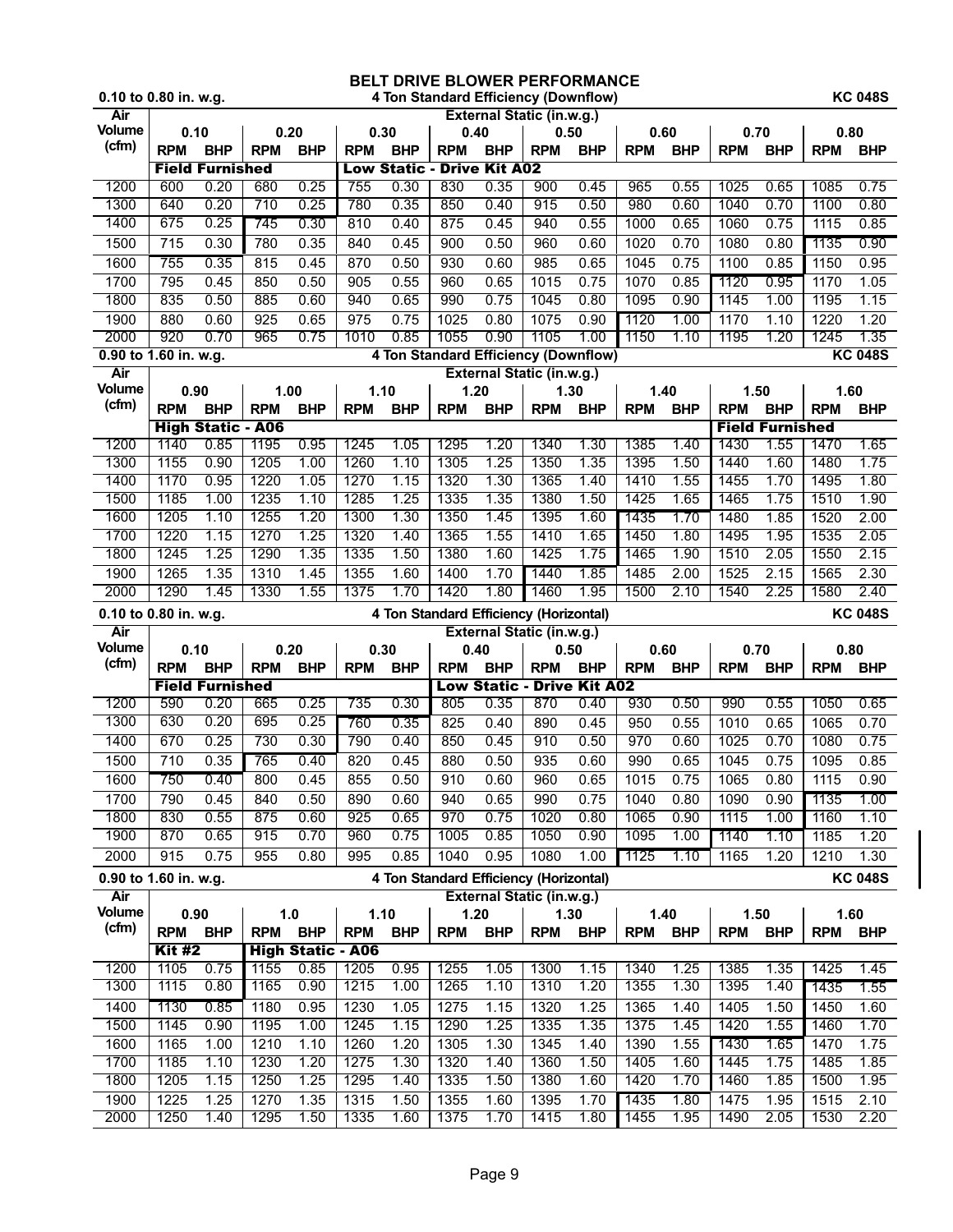| 0.10 to 0.80 in. w.g.  |            |                                 |            |            |            |                                  |                                   |              | BELT DRIVE BLOWER PERFORMANCE<br>5 Ton Standard Efficiency (Downflow) |            |            |            |            |            |            | <b>KC 060S</b> |
|------------------------|------------|---------------------------------|------------|------------|------------|----------------------------------|-----------------------------------|--------------|-----------------------------------------------------------------------|------------|------------|------------|------------|------------|------------|----------------|
| Air                    |            |                                 |            |            |            |                                  |                                   |              | External Static (in.w.g.)                                             |            |            |            |            |            |            |                |
| Volume                 | 0.10       |                                 | 0.20       |            | 0.30       |                                  | 0.40                              |              | 0.50                                                                  |            | 0.60       |            | 0.70       |            | 0.80       |                |
| (cfm)                  | <b>RPM</b> | <b>BHP</b>                      | <b>RPM</b> | <b>BHP</b> | <b>RPM</b> | <b>BHP</b>                       | <b>RPM</b>                        | <b>BHP</b>   | <b>RPM</b>                                                            | <b>BHP</b> | <b>RPM</b> | <b>BHP</b> | <b>RPM</b> | <b>BHP</b> | <b>RPM</b> | <b>BHP</b>     |
|                        |            | <b>Field Furnished</b>          |            |            |            |                                  | <b>Low Static - Drive Kit A03</b> |              |                                                                       |            |            |            |            |            |            |                |
| 1600                   | 765        | 0.35                            | 820        | 0.40       | 870        | 0.45                             | 925                               | 0.55         | 975                                                                   | 0.60       | 1025       | 0.65       | 1075       | 0.70       | 1120       | 0.80           |
| 1700                   | 805        | 0.45                            | 855        | 0.50       | 905        | 0.55                             | 955                               | 0.60         | 1005                                                                  | 0.65       | 1055       | 0.75       | 1100       | 0.80       | 1145       | 0.85           |
| 1800                   | 850        | 0.50                            | 895        | 0.55       | 945        | 0.60                             | 990                               | 0.70         | 1035                                                                  | 0.75       | 1080       | 0.80       | 1125       | 0.90       | 1170       | 0.95           |
| 1900                   | 890        | 0.60                            | 935        | 0.65       | 980        | 0.70                             | 1025                              | 0.75         | 1070                                                                  | 0.85       | 1115       | 0.90       | 1155       | 1.00       | 1200       | 1.05           |
| 2000                   | 935        | 0.70                            | 975        | 0.75       | 1020       | 0.80                             | 1060                              | 0.85         | 1100                                                                  | 0.95       | 1145       | 1.00       | 1185       | 1.10       | 1225       | 1.15           |
| 2100                   | 975        | 0.80                            | 1015       | 0.85       | 1055       | 0.90                             | 1095                              | 0.95         | 1135                                                                  | 1.05       | 1175       | 1.10       | 1215       | 1.20       | 1255       | 1.25           |
| 2200                   | 1020       | 0.90                            | 1055       | 0.95       | 1095       | 1.00                             | 1135                              | 1.10         | 1170                                                                  | 1.15       | 1210       | 1.25       | 1250       | 1.30       | 1285       | 1.40           |
| 2300                   | 1060       | 1.00                            | 1095       | 1.10       | 1135       | 1.15                             | 1170                              | 1.20         | 1210                                                                  | 1.30       | 1245       | 1.35       | 1280       | 1.45       | 1320       | 1.55           |
| 2400                   | 1105       | 1.15                            | 1140       | 1.20       | 1175       | 1.30                             | 1210                              | 1.35         | 1245                                                                  | 1.45       | 1280       | 1.50       | 1315       | 1.60       | 1350       | 1.70           |
| 0.90 to 1.60 in. w.g.  |            |                                 |            |            |            |                                  |                                   |              | 5 Ton Standard Efficiency (Downflow)                                  |            |            |            |            |            |            | <b>KC 060S</b> |
| Air                    |            |                                 |            |            |            |                                  |                                   |              | External Static (in.w.g.)                                             |            |            |            |            |            |            |                |
| Volume<br>(cfm)        | 0.90       |                                 |            | 1.00       | 1.10       |                                  | 1.20                              |              | 1.30                                                                  |            | 1.40       |            | 1.50       |            |            | 1.60           |
|                        | <b>RPM</b> | <b>BHP</b>                      | <b>RPM</b> | <b>BHP</b> | <b>RPM</b> | <b>BHP</b>                       | <b>RPM</b>                        | <b>BHP</b>   | <b>RPM</b>                                                            | <b>BHP</b> | <b>RPM</b> | <b>BHP</b> | <b>RPM</b> | <b>BHP</b> | <b>RPM</b> | <b>BHP</b>     |
|                        | 1165       | <b>Low Static - A03</b><br>0.85 | 1210       | 0.95       | 1255       | <b>High Static - A07</b><br>1.05 | 1295                              |              | 1335                                                                  | 1.20       | 1375       | 1.30       | 1415       | 1.35       | 1450       | 1.45           |
| 1600<br>1700           | 1190       | 0.95                            | 1235       | 1.05       | 1275       | 1.10                             | 1315                              | 1.10<br>1.20 | 1355                                                                  | 1.30       | 1395       | 1.35       | 1430       | 1.45       | 1470       | 1.55           |
| 1800                   | 1215       | 1.05                            | 1255       | 1.10       | 1295       | 1.20                             | 1335                              | 1.30         | 1375                                                                  | 1.40       | 1415       | 1.45       | 1450       | 1.55       | 1485       | 1.65           |
| 1900                   | 1240       | 1.15                            | 1280       | 1.20       | 1320       | 1.30                             | 1360                              | 1.40         | 1395                                                                  | 1.50       | 1435       | 1.60       | 1470       | 1.65       | 1505       | 1.75           |
| 2000                   | 1265       | 1.25                            | 1305       | 1.30       | 1345       | 1.40                             | 1380                              | 1.50         | 1420                                                                  | 1.60       | 1455       | 1.70       | 1490       | 1.80       | 1525       | 1.90           |
| 2100                   | 1295       | 1.35                            | 1335       | 1.45       | 1370       | 1.55                             | 1405                              | 1.60         | 1445                                                                  | 1.70       | 1480       | 1.80       | 1515       | 1.90       | 1550       | 2.00           |
| 2200                   | 1325       | 1.50                            | 1360       | 1.55       | 1395       | 1.65                             | 1435                              | 1.75         | 1470                                                                  | 1.85       | 1505       | 1.95       | 1535       | 2.05       | 1570       | 2.15           |
| 2300                   | 1355       | 1.60                            | 1390       | 1.70       | 1425       | 1.80                             | 1460                              | 1.90         | 1495                                                                  | 2.00       | 1530       | 2.10       | 1560       | 2.20       | 1595       | 2.30           |
| 2400                   | 1385       | 1.75                            | 1420       | 1.85       | 1455       | 1.95                             | 1490                              | 2.05         | 1520                                                                  | 2.15       | 1555       | 2.25       | 1585       | 2.35       | 1620       | 2.45           |
| 0.10 to 0.80 in. w.g.  |            |                                 |            |            |            |                                  |                                   |              | 5 Ton Standard Efficiency (Horizontal)                                |            |            |            |            |            |            | <b>KC 060S</b> |
| Air                    |            |                                 |            |            |            |                                  |                                   |              | External Static (in.w.g.)                                             |            |            |            |            |            |            |                |
| Volume                 | 0.10       |                                 | 0.20       |            | 0.30       |                                  | 0.40                              |              | 0.50                                                                  |            | 0.60       |            | 0.70       |            | 0.80       |                |
| (cfm)                  | <b>RPM</b> | <b>BHP</b>                      | <b>RPM</b> | <b>BHP</b> | <b>RPM</b> | <b>BHP</b>                       | <b>RPM</b>                        | <b>BHP</b>   | <b>RPM</b>                                                            | <b>BHP</b> | <b>RPM</b> | <b>BHP</b> | <b>RPM</b> | <b>BHP</b> | <b>RPM</b> | <b>BHP</b>     |
|                        |            | <b>Field Furnished</b>          |            |            |            |                                  | <b>Low Static - Drive Kit A03</b> |              |                                                                       |            |            |            |            |            |            |                |
| 1600                   | 750        | 0.35                            | 805        | 0.40       | 865        | 0.50                             | 925                               | 0.55         | 980                                                                   | 0.65       | 1040       | 0.75       | 1095       | 0.85       | 1150       | 0.95           |
| 1700                   | 790        | 0.45                            | 845        | 0.50       | 900        | 0.55                             | 955                               | 0.65         | 1010                                                                  | 0.75       | 1065       | 0.80       | 1115       | 0.90       | 1170       | 1.05           |
| 1800                   | 830        | 0.50                            | 880        | 0.55       | 930        | 0.65                             | 985                               | 0.70         | 1035                                                                  | 0.80       | 1090       | 0.90       | 1140       | 1.00       | 1190       | 1.10           |
| 1900                   | 870        | 0.60                            | 920        | 0.65       | 965        |                                  | $0.75$ 1015                       | 0.80         | 1065                                                                  | 0.90       | 1115       | 1.00       | 1165       | 1.10       | 1210       | 1.20           |
| 2000                   | 910        | 0.70                            | 955        | 0.75       | 1005       | 0.85                             | 1050                              | 0.90         | 1095                                                                  | 1.00       | 1145       | 1.10       | 1190       | 1.20       | 1235       | 1.30           |
| 2100                   | 955        | 0.80                            | 995        | 0.85       | 1040       | 0.95                             | 1085                              | 1.00         | 1130                                                                  | 1.10       | 1175       | 1.20       | 1220       | 1.30       | 1260       | 1.40           |
| 2200                   | 995        | 0.90                            | 1035       | 0.95       | 1075       | 1.05                             | 1120                              | 1.15         | 1160                                                                  | 1.20       | 1205       | 1.30       | 1245       | 1.40       | 1290       | 1.55           |
| 2300                   | 1035       | 1.00                            | 1075       | 1.10       | 1115       | 1.15                             | 1155                              | 1.25         | 1195                                                                  | 1.35       | 1235       | 1.45       | 1275       | 1.55       | 1320       | 1.65           |
| 2400                   | 1080       | 1.15                            | 1115       | 1.25       | 1155       | 1.30                             | 1190                              | 1.40         | 1230                                                                  | 1.50       | 1270       | 1.60       | 1310       | 1.70       | 1345       | 1.80           |
|                        |            |                                 |            |            |            |                                  |                                   |              |                                                                       |            |            |            |            |            |            |                |
| 0.90 to 1.60 in. w.g.  |            |                                 |            |            |            |                                  |                                   |              | 5 Ton Standard Efficiency (Horizontal)                                |            |            |            |            |            |            | <b>KC 060S</b> |
| Air                    |            |                                 |            |            |            |                                  |                                   |              | External Static (in.w.g.)                                             |            |            |            |            |            |            |                |
| <b>Volume</b><br>(cfm) | 0.90       |                                 |            | 1.00       | 1.10       |                                  | 1.20                              |              | 1.30                                                                  |            |            | 1.40       |            | 1.50       |            | 1.60           |
|                        | <b>RPM</b> | <b>BHP</b>                      | <b>RPM</b> | <b>BHP</b> | <b>RPM</b> | <b>BHP</b>                       | <b>RPM</b>                        | <b>BHP</b>   | <b>RPM</b>                                                            | <b>BHP</b> | <b>RPM</b> | <b>BHP</b> | <b>RPM</b> | <b>BHP</b> | <b>RPM</b> | <b>BHP</b>     |
| 1600                   | 1200       | <b>Drive Kit #3</b><br>1.05     | 1250       | 1.20       | 1300       | <b>High Static - A07</b><br>1.30 | 1350                              | 1.45         | 1395                                                                  | 1.55       | 1440       | 1.70       | 1485       | 1.85       | 1525       | 2.00           |
| 1700                   | 1220       | 1.15                            | 1270       | 1.25       | 1315       | 1.40                             | 1365                              | 1.50         | 1410                                                                  | 1.65       | 1455       | 1.80       | 1495       | 1.90       | 1540       | 2.10           |
| 1800                   | 1240       | 1.20                            | 1285       | 1.35       | 1335       | 1.45                             | 1380                              | 1.60         | 1425                                                                  | 1.75       | 1470       | 1.90       | 1510       | 2.00       | 1550       | 2.15           |
| 1900                   | 1260       | 1.30                            | 1305       | 1.45       | 1350       | 1.55                             | 1395                              | 1.70         | 1440                                                                  | 1.85       | 1485       | 1.95       | 1525       | 2.10       | 1565       | 2.25           |
| 2000                   | 1280       | 1.40                            | 1325       | 1.55       | 1370       | 1.65                             | 1415                              | 1.80         | 1455                                                                  | 1.90       | 1500       | 2.05       | 1540       | 2.20       | 1580       | 2.35           |
| 2100                   | 1305       | 1.50                            | 1350       | 1.65       | 1390       | 1.75                             | 1435                              | 1.90         | 1475                                                                  | 2.05       | 1515       | 2.20       | 1555       | 2.30       | 1595       | 2.50           |

2200 1330 1.65 1375 1.75 1415 1.90 1455 2.00 1495 2.15 1535 2.30 1575 2.45 1615 2.60 2300 1360 1.80 1400 1.90 1440 2.05 1480 2.15 1515 2.30 1555 2.45 1595 2.60 1630 2.75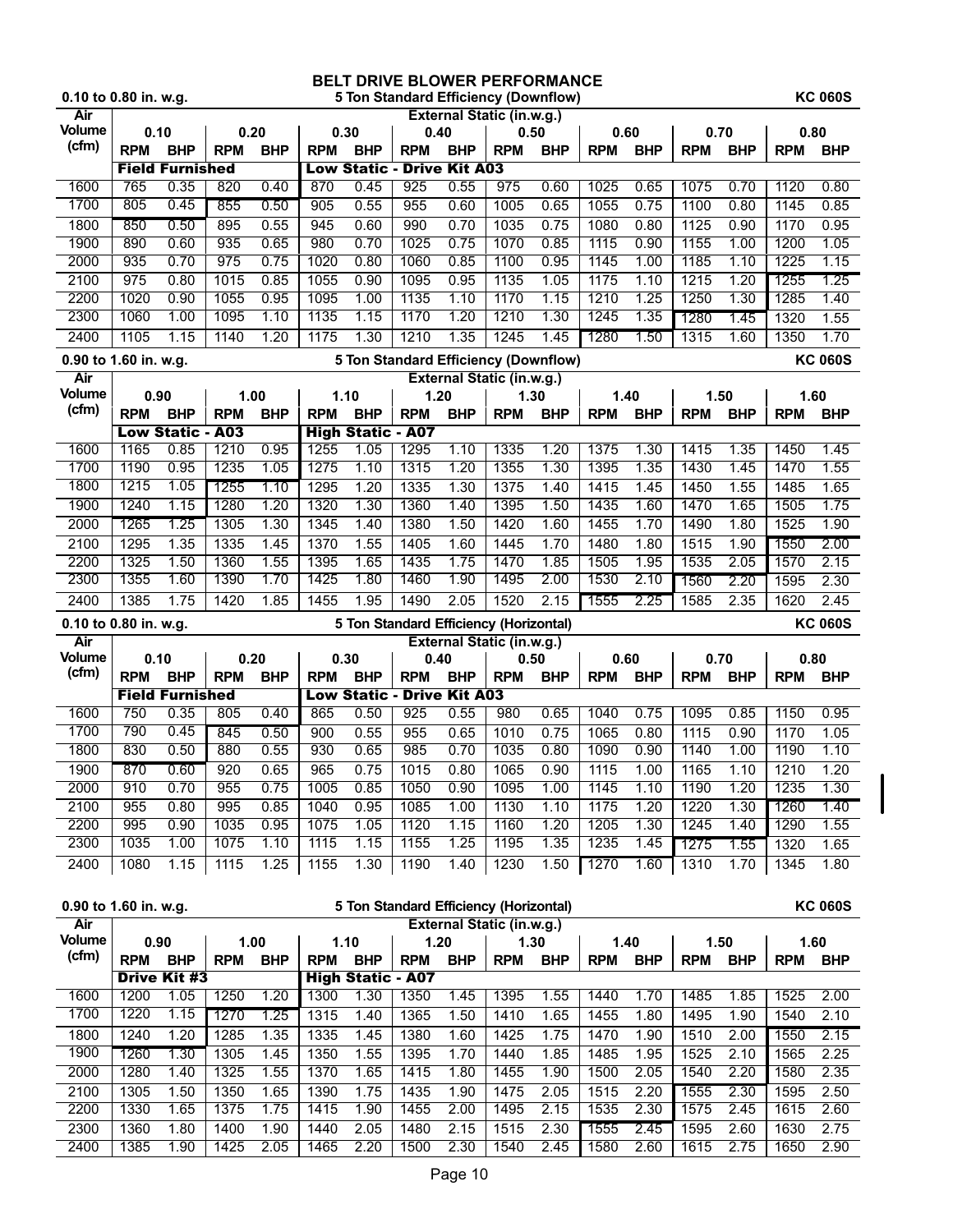| 0.10 to 0.80 in. w.g. | 6 Ton Standard Efficiency (Downflow) | <b>KC 072S</b> |
|-----------------------|--------------------------------------|----------------|
|-----------------------|--------------------------------------|----------------|

| Air                   |                        |            |                                   |            |            |            |            |                           | External Static (in.w.g.)                   |                          |            |            |            |            |            |                |
|-----------------------|------------------------|------------|-----------------------------------|------------|------------|------------|------------|---------------------------|---------------------------------------------|--------------------------|------------|------------|------------|------------|------------|----------------|
| Volume<br>(cfm)       | 0.10                   |            | 0.20                              |            |            | 0.30       | 0.40       |                           | 0.50                                        |                          |            | 0.60       |            | 0.70       |            | 0.80           |
|                       | <b>RPM</b>             | <b>BHP</b> | <b>RPM</b>                        | <b>BHP</b> | <b>RPM</b> | <b>BHP</b> | <b>RPM</b> | <b>BHP</b>                | <b>RPM</b>                                  | <b>BHP</b>               | <b>RPM</b> | <b>BHP</b> | <b>RPM</b> | <b>BHP</b> | <b>RPM</b> | <b>BHP</b>     |
|                       | <b>Field Furnished</b> |            |                                   |            |            |            |            | <b>Low Static -</b>       |                                             | <b>Drive Kit A04</b>     |            |            |            |            |            |                |
| 1900                  | 855                    | 0.48       | 901                               | 0.53       | 947        | 0.57       | 998        | 0.63                      | 1043                                        | 0.67                     | 1089       | 0.72       | 1134       | 0.77       | 1174       | 0.82           |
| 2000                  | 892                    | 0.58       | 938                               | 0.58       | 984        | 0.63       | 1030       | 0.67                      | 1076                                        | 0.78                     | 1121       | 0.82       | 1161       | 0.88       | 1201       | 0.93           |
| 2100                  | 935                    | 0.64       | 981                               | 0.68       | 1021       | 0.73       | 1067       | 0.78                      | 1107                                        | 0.83                     | 1152       | 0.87       | 1192       | 0.98       | 1232       | 1.03           |
| 2200                  | 976                    | 0.73       | 1017                              | 0.78       | 1064       | 0.84       | 1104       | 0.89                      | 1145                                        | 0.93                     | 1185       | 0.98       | 1224       | 1.08       | 1258       | 1.13           |
| 2300                  | 1019                   | 0.83       | 1060                              | 0.88       | 1101       | 0.94       | 1141       | 0.98                      | 1176                                        | 1.03                     | 1216       | 1.08       | 1255       | 1.19       | 1290       | 1.24           |
| 2400                  | 1062                   | 0.94       | 1102                              | 0.99       | 1137       | 1.04       | 1178       | 1.09                      | 1213                                        | 1.14                     | 1252       | 1.24       | 1286       | 1.29       | 1321       | 1.34           |
| 2500                  | 1104                   | 1.04       | 1139                              | 1.09       | 1180       | 1.14       | 1215       | 1.19                      | 1249                                        | 1.29                     | 1284       | 1.34       | 1318       | 1.39       | 1352       | 1.50           |
| 2600                  | 1146                   | 1.15       | 1182                              | 1.24       | 1216       | 1.30       | 1251       | 1.34                      | 1286                                        | 1.40                     | 1320       | 1.50       | 1353       | 1.56       | 1383       | 1.61           |
| 2700                  | 1189                   | 1.30       | 1224                              | 1.35       | 1258       | 1.40       | 1288       | 1.50                      | 1322                                        | 1.55                     | 1356       | 1.60       | 1384       | 1.71       | 1418       | 1.76           |
| 2800                  | 1231                   | 1.46       | 1265                              | 1.51       | 1295       | 1.56       | 1329       | 1.66                      | 1357                                        | 1.72                     | 1392       | 1.76       | 1420       | 1.87       | 1450       | 1.91           |
| 2900                  | 1273                   | 1.61       | 1307                              | 1.66       | 1335       | 1.72       | 1365       | 1.81                      | 1393                                        | 1.87                     | 1427       | 1.97       | 1456       | 2.02       | 1485       | 2.07           |
| 0.90 to 1.60 in. w.g. |                        |            |                                   |            |            |            |            |                           | <b>6 Ton Standard Efficiency (Downflow)</b> |                          |            |            |            |            |            | <b>KC 072S</b> |
| Air                   |                        |            |                                   |            |            |            |            | External Static (in.w.g.) |                                             |                          |            |            |            |            |            |                |
|                       |                        |            |                                   |            |            |            |            |                           |                                             |                          |            |            |            |            |            |                |
| Volume                | 0.90                   |            |                                   | 1.00       |            | 1.10       |            | 1.20                      |                                             | 1.30                     |            | 1.40       | 1.50       |            |            | 1.60           |
| (cfm)                 | <b>RPM</b>             | <b>BHP</b> | <b>RPM</b>                        | <b>BHP</b> | <b>RPM</b> | <b>BHP</b> | <b>RPM</b> | <b>BHP</b>                | <b>RPM</b>                                  | <b>BHP</b>               | <b>RPM</b> | <b>BHP</b> | <b>RPM</b> | <b>BHP</b> | <b>RPM</b> | <b>BHP</b>     |
|                       |                        |            | <b>Low Static - Drive Kit A04</b> |            |            |            |            |                           |                                             | <b>High Static - A08</b> |            |            |            |            |            |                |
| 1900                  | 1219                   | 0.92       | 1258                              | 0.97       | 1297       | 1.02       | 1336       | 1.07                      | 1372                                        | 1.17                     | 1413       | 1.23       | 1448       | 1.28       | 1484       | 1.38           |
| 2000                  | 1245                   | 0.97       | 1284                              | 1.07       | 1319       | 1.13       | 1358       | 1.17                      | 1393                                        | 1.22                     | 1429       | 1.33       | 1470       | 1.38       | 1505       | 1.48           |
| 2100                  | 1271                   | 1.07       | 1306                              | 1.13       | 1345       | 1.23       | 1380       | 1.28                      | 1420                                        | 1.38                     | 1456       | 1.43       | 1492       | 1.48       | 1522       | 1.59           |
| 2200                  | 1298                   | 1.18       | 1331                              | 1.23       | 1371       | 1.33       | 1406       | 1.38                      | 1441                                        | 1.49                     | 1477       | 1.53       | 1513       | 1.63       | 1548       | 1.68           |
| 2300                  | 1329                   | 1.29       | 1362                              | 1.38       | 1397       | 1.44       | 1433       | 1.48                      | 1468                                        | 1.59                     | 1504       | 1.63       | 1535       | 1.73       | 1570       | 1.79           |
| 2400                  | 1354                   | 1.39       | 1389                              | 1.49       | 1424       | 1.54       | 1458       | 1.64                      | 1494                                        | 1.69                     | 1525       | 1.79       | 1561       | 1.84       | 1591       | 1.94           |
| 2500                  | 1386                   | 1.55       | 1420                              | 1.60       | 1455       | 1.70       | 1485       | 1.74                      | 1521                                        | 1.84                     | 1552       | 1.89       | 1587       | 1.99       | 1618       | 2.09           |
| 2600                  | 1417                   | 1.70       | 1451                              | 1.75       | 1481       | 1.84       | 1517       | 1.89                      | 1547                                        | 1.99                     | 1578       | 2.05       | 1614       | 2.14       | 1645       | 2.24           |
| 2700                  | 1447                   | 1.85       | 1482                              | 1.90       | 1512       | 1.99       | 1543       | 2.04                      | 1578                                        | 2.14                     | 1610       | 2.19       | 1640       | 2.29       | 1670       | 2.39           |
| 2800                  | 1484                   | 2.01       | 1513                              | 2.06       | 1543       | 2.15       | 1574       | 2.20                      | 1604                                        | 2.29                     | 1635       | 2.40       | 1666       | 2.45       | 1697       | 2.54           |
| 2900                  | 1515                   | 2.16       | 1544                              | 2.21       | 1575       | 2.30       | 1605       | 2.39                      | 1636                                        | 2.44                     | 1667       | 2.55       | 1693       | 2.64       | 1723       | 2.69           |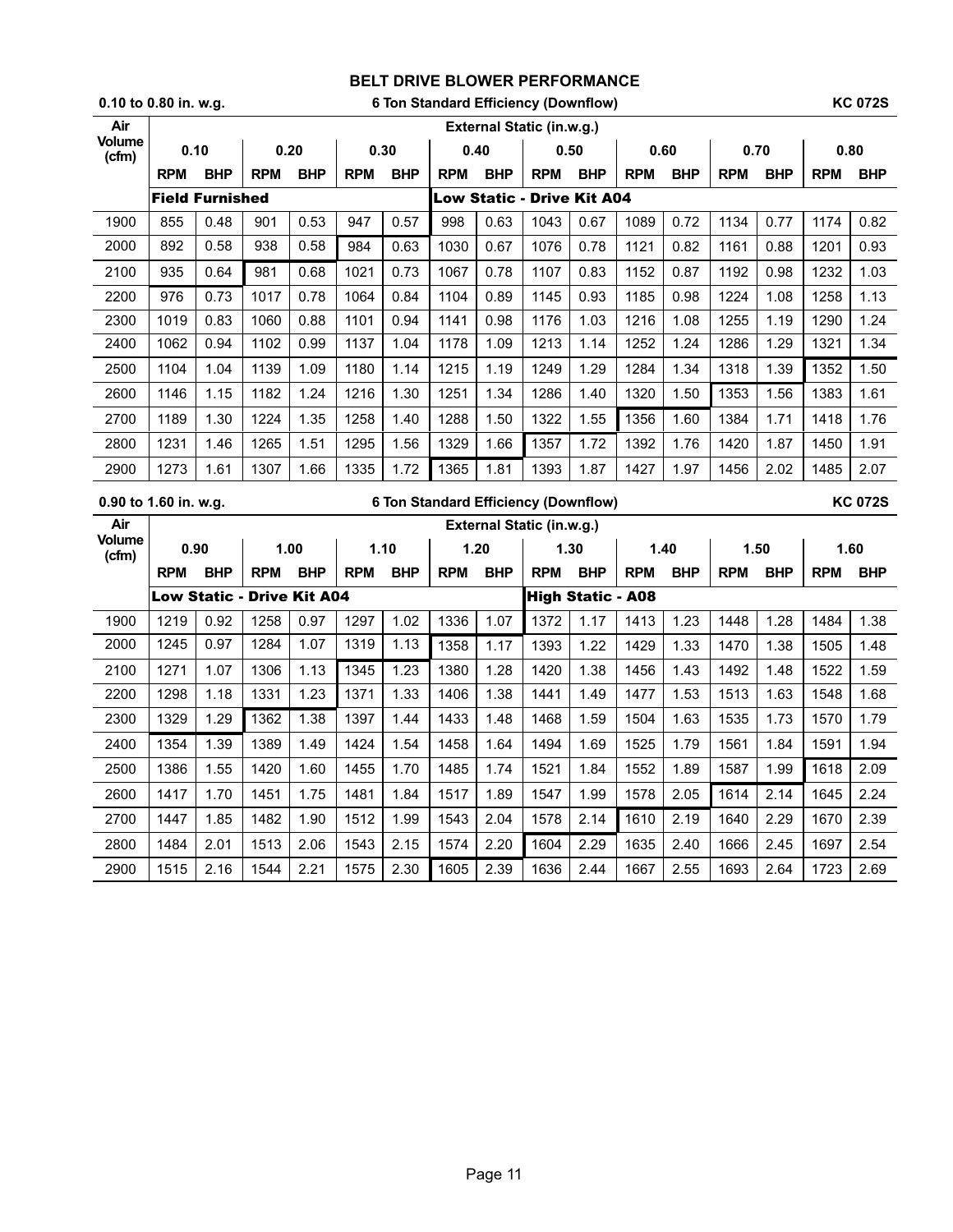|                 | $0.10$ to $0.80$ in. w.g. |                        |                                   |            |            |            |            |                          | 6 Ton Standard Efficiency (Horizontal) |            |            |            |            |            |            | <b>KC 072S</b> |
|-----------------|---------------------------|------------------------|-----------------------------------|------------|------------|------------|------------|--------------------------|----------------------------------------|------------|------------|------------|------------|------------|------------|----------------|
| Air             |                           |                        |                                   |            |            |            |            |                          | <b>External Static (in.w.g.)</b>       |            |            |            |            |            |            |                |
| Volume<br>(cfm) | 0.10                      |                        | 0.20                              |            | 0.30       |            |            | 0.40                     | 0.50                                   |            | 0.60       |            | 0.70       |            | 0.80       |                |
|                 | <b>RPM</b>                | <b>BHP</b>             | <b>RPM</b>                        | <b>BHP</b> | <b>RPM</b> | <b>BHP</b> | <b>RPM</b> | <b>BHP</b>               | <b>RPM</b>                             | <b>BHP</b> | <b>RPM</b> | <b>BHP</b> | <b>RPM</b> | <b>BHP</b> | <b>RPM</b> | <b>BHP</b>     |
|                 |                           | <b>Field Furnished</b> |                                   |            |            |            |            |                          | <b>Low Static - Drive Kit A04</b>      |            |            |            |            |            |            |                |
| 1900            | 810                       | 0.48                   | 866                               | 0.58       | 922        | 0.62       | 978        | 0.73                     | 1028                                   | 0.77       | 1079       | 0.87       | 1129       | 0.92       | 1179       | 1.02           |
| 2000            | 852                       | 0.58                   | 903                               | 0.63       | 954        | 0.73       | 1005       | 0.77                     | 1056                                   | 0.88       | 1106       | 0.92       | 1156       | 1.03       | 1201       | 1.13           |
| 2100            | 890                       | 0.69                   | 941                               | 0.73       | 991        | 0.78       | 1037       | 0.88                     | 1087                                   | 0.93       | 1132       | 1.02       | 1182       | 1.13       | 1227       | 1.23           |
| 2200            | 926                       | 0.73                   | 977                               | 0.83       | 1024       | 0.89       | 1069       | 0.99                     | 1120                                   | 1.03       | 1165       | 1.13       | 1209       | 1.23       | 1248       | 1.33           |
| 2300            | 969                       | 0.83                   | 1015                              | 0.93       | 1061       | 0.99       | 1106       | 1.08                     | 1146                                   | 1.13       | 1191       | 1.23       | 1235       | 1.34       | 1275       | 1.44           |
| 2400            | 1007                      | 0.94                   | 1052                              | 1.04       | 1092       | 1.09       | 1138       | 1.19                     | 1178                                   | 1.29       | 1222       | 1.34       | 1261       | 1.44       | 1301       | 1.54           |
| 2500            | 1049                      | 1.09                   | 1089                              | 1.14       | 1130       | 1.24       | 1170       | 1.29                     | 1209                                   | 1.39       | 1254       | 1.49       | 1293       | 1.59       | 1332       | 1.70           |
| 2600            | 1086                      | 1.20                   | 1127                              | 1.29       | 1166       | 1.35       | 1206       | 1.44                     | 1246                                   | 1.55       | 1285       | 1.65       | 1318       | 1.71       | 1358       | 1.86           |
| 2700            | 1129                      | 1.35                   | 1164                              | 1.40       | 1203       | 1.50       | 1243       | 1.60                     | 1277                                   | 1.65       | 1316       | 1.75       | 1349       | 1.86       | 1388       | 2.01           |
| 2800            | 1166                      | 1.51                   | 1205                              | 1.56       | 1240       | 1.66       | 1274       | 1.76                     | 1312                                   | 1.87       | 1347       | 1.91       | 1380       | 2.02       | 1415       | 2.11           |
| 2900            | 1208                      | 1.66                   | 1242                              | 1.71       | 1275       | 1.82       | 1310       | 1.91                     | 1343                                   | 2.02       | 1377       | 2.12       | 1411       | 2.22       | 1445       | 2.32           |
|                 |                           |                        |                                   |            |            |            |            |                          |                                        |            |            |            |            |            |            |                |
|                 | 0.90 to 1.60 in. w.g.     |                        |                                   |            |            |            |            |                          | 6 Ton Standard Efficiency (Horizontal) |            |            |            |            |            |            | <b>KC 072S</b> |
| Air             |                           |                        |                                   |            |            |            |            |                          | External Static (in.w.g.)              |            |            |            |            |            |            |                |
| <b>Volume</b>   |                           | 0.90                   |                                   | 1.00       | 1.10       |            | 1.20       |                          |                                        | 1.30       |            | 1.40       | 1.50       |            |            | 1.60           |
| (cfm)           | <b>RPM</b>                | <b>BHP</b>             | <b>RPM</b>                        | <b>BHP</b> | <b>RPM</b> | <b>BHP</b> | <b>RPM</b> | <b>BHP</b>               | <b>RPM</b>                             | <b>BHP</b> | <b>RPM</b> | <b>BHP</b> | <b>RPM</b> | <b>BHP</b> | <b>RPM</b> | <b>BHP</b>     |
|                 |                           |                        | <b>Low Static - Drive Kit A04</b> |            |            |            |            | <b>High Static - A08</b> |                                        |            |            |            |            |            |            |                |
| 1900            | 1224                      | 1.12                   | 1268                              | 1.22       | 1312       | 1.32       | 1356       | 1.47                     | 1397                                   | 1.57       | 1438       | 1.68       | 1478       | 1.78       | 1519       | 1.93           |
| 2000            | 1245                      | 1.22                   | 1289                              | 1.32       | 1334       | 1.43       | 1373       | 1.52                     | 1418                                   | 1.67       | 1459       | 1.78       | 1495       | 1.88       | 1535       | 2.03           |
| 2100            | 1271                      | 1.32                   | 1311                              | 1.43       | 1355       | 1.53       | 1395       | 1.63                     | 1435                                   | 1.78       | 1476       | 1.88       | 1517       | 2.03       | 1552       | 2.14           |
| 2200            | 1293                      | 1.43                   | 1331                              | 1.53       | 1376       | 1.63       | 1416       | 1.78                     | 1456                                   | 1.89       | 1497       | 1.98       | 1533       | 2.13       | 1573       | 2.23           |
| 2300            | 1319                      | 1.54                   | 1357                              | 1.63       | 1397       | 1.74       | 1438       | 1.88                     | 1478                                   | 1.99       | 1514       | 2.08       | 1555       | 2.23       | 1590       | 2.39           |
| 2400            | 1344                      | 1.69                   | 1379                              | 1.79       | 1419       | 1.89       | 1458       | 1.99                     | 1499                                   | 2.14       | 1535       | 2.24       | 1571       | 2.34       | 1611       | 2.49           |
| 2500            | 1371                      | 1.80                   | 1405                              | 1.90       | 1445       | 2.05       | 1480       | 2.14                     | 1521                                   | 2.24       | 1557       | 2.39       | 1592       | 2.49       | 1628       | 2.64           |
| 2600            | 1397                      | 1.95                   | 1431                              | 2.05       | 1471       | 2.14       | 1507       | 2.29                     | 1542                                   | 2.39       | 1578       | 2.55       | 1614       | 2.64       | 1650       | 2.79           |
| 2700            | 1422                      | 2.10                   | 1457                              | 2.20       | 1497       | 2.29       | 1533       | 2.44                     | 1568                                   | 2.54       | 1605       | 2.69       | 1640       | 2.79       | 1670       | 2.94           |
| 2800            | 1454                      | 2.26                   | 1488                              | 2.36       | 1523       | 2.50       | 1559       | 2.60                     | 1594                                   | 2.74       | 1625       | 2.85       | 1661       | 3.00       | 1697       | 3.09           |

Note - **BOLD** - to operate in this range, 3 hp blower motor is required.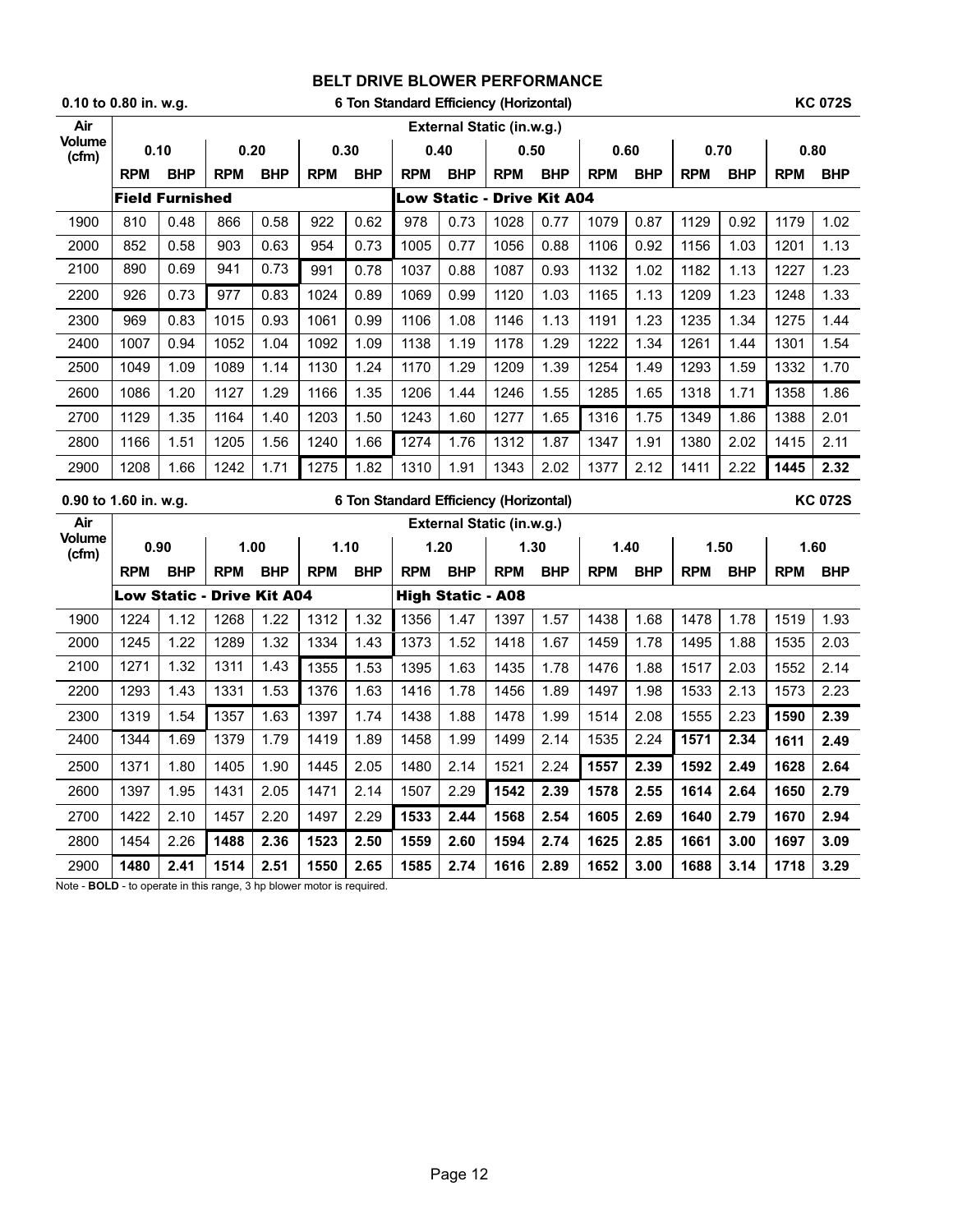#### **0.10 to 1.00 in. w.g. 7.5 Ton Standard Efficiency (Downflow) KC 090S**

| Air                    |      |                          |                |                                       |      |      |                 |           |                                                          |      | External Static (in.w.g.)              |      |                                                                     |      |                |      |                |                     |                |      |
|------------------------|------|--------------------------|----------------|---------------------------------------|------|------|-----------------|-----------|----------------------------------------------------------|------|----------------------------------------|------|---------------------------------------------------------------------|------|----------------|------|----------------|---------------------|----------------|------|
| <b>Volume</b><br>(cfm) | 0.10 |                          | 0.20           |                                       | 0.30 |      |                 | 0.40      | 0.50                                                     |      | 0.60                                   |      | 0.70                                                                |      | 0.80           |      | 0.90           |                     | 1.00           |      |
|                        |      | <b>RPM BHP</b>           | <b>RPM BHP</b> |                                       |      |      | RPM BHP RPM BHP |           |                                                          |      | RPM BHP RPM BHP                        |      | <b>RPM BHP</b>                                                      |      | <b>RPM BHP</b> |      | <b>RPM BHP</b> |                     | <b>RPM BHP</b> |      |
|                        |      |                          |                | <b>Ex-Low Static - Drive Kit AA01</b> |      |      |                 |           |                                                          |      |                                        |      |                                                                     |      |                |      | AA02           | <b>Low Static -</b> |                |      |
| 2400                   | 553  | 0.65                     | 585            | 0.71                                  | 617  | 0.78 | 649             | 0.85      | 680                                                      | 0.91 | 711                                    | 0.98 | 740                                                                 | 1.04 | 769            | 1.10 | 796            | 1.15                | 821            | 1.21 |
| 2500                   | 570  | 0.71                     | 602            | 0.78                                  | 633  | 0.84 | 665             | 0.91      | 695                                                      | 0.97 | 725                                    | 1.04 | 753                                                                 | 1.10 | 781            | 1.16 | 807            | 1.22                | 832            | 1.27 |
| 2600                   | 588  | 0.77                     | 619            | 0.84                                  | 650  | 0.91 | 680             | 0.97      | 710                                                      | 1.04 | 739                                    | 1.10 | 767                                                                 | 1.16 | 793            | 1.22 | 818            | 1.28                | 842            | 1.33 |
| 2700                   | 607  | 0.84                     | 637            | 0.91                                  | 667  | 0.97 | 697             | 1.04      | 726                                                      | 1.11 | 753                                    | 1.17 | 780                                                                 | 1.23 | 806            | 1.29 | 830            | 1.35                | 854            | 1.40 |
| 2800                   | 626  | 0.91                     | 655            | 0.97                                  | 684  | 1.04 | 713             | 1.11      | 741                                                      | 1.18 | 768                                    | 1.24 | 794                                                                 | 1.30 | 819            | 1.36 | 842            | 1.42                | 866            | 1.47 |
| 2900                   | 646  | 0.98                     | 674            | 1.05                                  | 702  | 1.11 | 730             | 1.18      | 757                                                      | 1.25 | 783                                    | 1.32 | 808                                                                 | 1.38 | 832            | 1.44 | 855            | 1.49                | 878            | 1.54 |
| 3000                   | 666  | 1.06                     | 693            | 1.12                                  | 721  | 1.19 | 747             | 1.26      | 774                                                      | 1.33 | 799                                    | 1.40 | 823                                                                 | 1.46 | 846            | 1.52 | 868            | 1.57                | 891            | 1.62 |
| 3100                   | 686  | 1.14                     | 713            | 1.21                                  | 739  | 1.28 | 765             | 1.35      | 790                                                      | 1.41 | 814                                    | 1.48 | 838                                                                 | 1.55 | 860            | 1.61 | 882            | 1.66                | 904            | 1.70 |
| 3200                   | 707  | 1.22                     | 732            | 1.29                                  | 758  | 1.36 | 783             | 1.43      | 807                                                      | 1.50 | 830                                    | 1.57 | 853                                                                 | 1.64 | 874            | 1.70 | 896            | 1.75                | 918            | 1.79 |
| 3300                   | 727  | 1.31                     | 752            | 1.38                                  | 776  | 1.46 | 800             | 1.53      | 823                                                      | 1.60 | 846                                    | 1.67 | 868                                                                 | 1.73 | 889            | 1.79 | 911            | 1.84                | 932            | 1.89 |
| 3400                   | 747  | 1.41                     | 771            | 1.48                                  | 794  | 1.55 | 817             | 1.63      | 840                                                      | 1.70 | 862                                    | 1.77 | 883                                                                 | 1.83 | 904            | 1.89 | 925            | 1.94                | 947            | 1.98 |
| 3500                   | 767  | 1.51                     | 790            | 1.58                                  | 812  | 1.66 | 835             | 1.73      | 856                                                      | 1.80 | 878                                    | 1.87 | 899                                                                 | 1.93 | 920            | 1.99 | 940            | 2.04                | 961            | 2.08 |
| 3600                   | 786  | 1.61                     | 808            | 1.69                                  | 830  | 1.77 | 852             | 1.84      | 873                                                      | 1.91 | 894                                    | 1.98 | 915                                                                 | 2.04 | 935            | 2.09 | 955            | 2.14                | 975            | 2.19 |
| 0.90 to 2.00 in. w.g.  |      |                          |                |                                       |      |      |                 |           |                                                          |      | 7.5 Ton Standard Efficiency (Downflow) |      |                                                                     |      |                |      |                |                     | <b>KC 090S</b> |      |
| Air                    |      |                          |                |                                       |      |      |                 |           |                                                          |      | External Static (in.w.g.)              |      |                                                                     |      |                |      |                |                     |                |      |
| <b>Volume</b><br>(cfm) |      | 1.10                     |                | 1.20                                  | 1.30 |      |                 | 1.40      | 1.50                                                     |      |                                        | 1.60 | 1.70                                                                |      | 1.80           |      | 1.90           |                     | 2.00           |      |
|                        |      | RPM BHP                  | <b>RPM BHP</b> |                                       |      |      |                 |           |                                                          |      |                                        |      | RPM BHP RPM BHP RPM BHP RPM BHP RPM BHP                             |      | <b>RPM BHP</b> |      | IRPM BHP       |                     | <b>RPM BHP</b> |      |
|                        |      | <b>Low Static - AA02</b> |                |                                       |      |      |                 |           | <b>Medium Static - Drive Kit AA03</b>                    |      |                                        |      |                                                                     |      |                |      |                |                     |                |      |
| 2400                   | 846  | 1.25                     | 870            | 1.29                                  | 895  | 1.33 | 920             | 1.37      | 947                                                      | 1.41 | 972                                    | 1.45 | 996                                                                 | 1.50 | 1018           | 1.55 | 1039           | 1.61                | 1059           | 1.67 |
| 2500                   | 856  | 1.31                     | 880            | 1.35                                  | 905  | 1.39 | 930             | 1.43      | 956                                                      | 1.47 | 980                                    | 1.52 | 1003                                                                | 1.57 | 1024           | 1.63 | 1044           | 1.69                | 1064           | 1.76 |
| 2600                   | 866  | 1.38                     | 891            | 1.42                                  | 915  | 1.46 | 940             | 1.50      | 965                                                      | 1.54 | 988                                    | 1.59 | 1010                                                                | 1.65 | 1031           | 1.71 | 1050           | 1.78                | 1069           | 1.84 |
| 2700                   | 878  | 1.44                     | 902            | 1.48                                  | 926  | 1.52 | 950             | 1.57      | 974                                                      | 1.61 | 997                                    | 1.67 | 1018                                                                | 1.73 | 1037           | 1.80 | 1056           | 1.87                | 1075           | 1.93 |
|                        |      |                          |                |                                       |      |      |                 |           |                                                          |      |                                        |      |                                                                     |      |                |      |                |                     | 1081           | 2.03 |
| 2800                   | 889  | 1.51                     | 913            | 1.55                                  | 937  | 1.59 | 961             | 1.64      | 984                                                      | 1.69 | 1006                                   | 1.75 | 1026                                                                | 1.82 | 1044           | 1.89 | 1063           | 1.96                |                |      |
| 2900                   | 902  | 1.58                     | 925            | 1.63                                  | 949  | 1.67 | 972             | 1.72      | 994                                                      | 1.78 | 1015                                   | 1.84 | 1034                                                                | 1.91 | 1052           | 1.99 | 1069           | 2.06                | 1087           | 2.13 |
| 3000                   | 914  | 1.66                     | 938            | 1.71                                  | 961  | 1.75 | 983             | 1.81      | 1004                                                     | 1.87 | 1024                                   | 1.94 | 1042                                                                | 2.01 | 1059           | 2.09 | 1076           | 2.16                | 1093           | 2.23 |
| 3100                   | 927  | 1.75                     | 950            | 1.79                                  | 972  | 1.84 | 994             |           |                                                          |      |                                        |      | 1.90   1014   1.96   1033   2.04   1050   2.11   1067   2.19   1083 |      |                |      |                |                     | 2.27 1100 2.34 |      |
| 3200                   | 941  | 1.84                     | 963            | 1.88                                  | 984  | 1.94 | 1005            | 2.00      | 1024                                                     | 2.07 | 1042                                   | 2.14 | 1059                                                                | 2.23 | 1075           | 2.31 | 1091           | 2.39                | 1107           | 2.46 |
| 3300                   | 954  | 1.93                     | 976            | 1.98                                  | 996  | 2.04 |                 | 1016 2.10 | 1035                                                     | 2.18 | 1052                                   | 2.26 | 1067                                                                | 2.35 | 1083           | 2.43 | 1098           | 2.51                | 1114           | 2.59 |
| 3400                   | 968  | 2.03                     | 989            | 2.08                                  | 1008 | 2.14 | 1027            | 2.22      | 1045                                                     | 2.30 | 1061                                   | 2.38 | 1076 2.47                                                           |      | 1091           | 2.57 | 1106           | 2.65                | 1121           | 2.73 |
| 3500                   | 982  | 2.13                     | 1001           | 2.19                                  | 1020 | 2.26 | 1038            | 2.33      | 1054                                                     | 2.42 | 1070                                   | 2.51 | 1084                                                                | 2.61 | 1099           | 2.71 | 1113           | 2.79                | 1128           | 2.87 |
| 3600                   | 995  | 2.24                     | 1014           | 2.30                                  | 1031 | 2.38 |                 |           | 1048 2.46 1064 2.55<br><b>Hi Static - Drive Kit AA04</b> |      | 1079                                   | 2.65 | 1093 2.76                                                           |      | 1107           | 2.86 | 1121           | 2.95                | 1136           | 3.03 |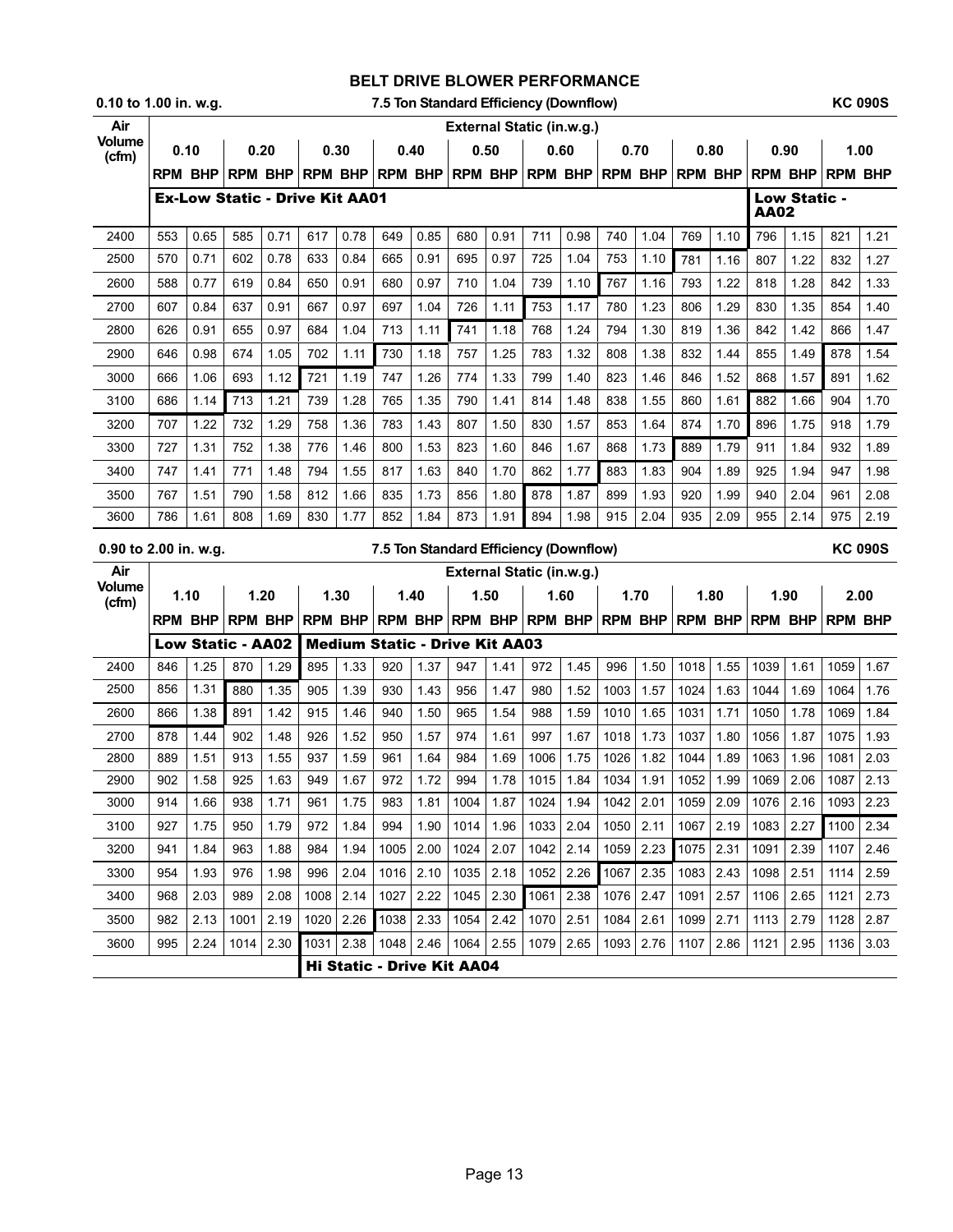| 0.10 to 1.00 in. w.g. |                |                |                                       |      |      |      |                                       |      |                     |      | 7.5 Ton Standard Efficiency (Horizontal) |      |           |      |                |                |                                                                                 |      |                | <b>KC 090S</b> |
|-----------------------|----------------|----------------|---------------------------------------|------|------|------|---------------------------------------|------|---------------------|------|------------------------------------------|------|-----------|------|----------------|----------------|---------------------------------------------------------------------------------|------|----------------|----------------|
| Air                   |                |                |                                       |      |      |      |                                       |      |                     |      | External Static (in.w.g.)                |      |           |      |                |                |                                                                                 |      |                |                |
| Volume<br>(cfm)       | 0.10           |                | 0.20                                  |      |      | 0.30 | 0.40                                  |      |                     | 0.50 |                                          | 0.60 |           | 0.70 |                | 0.80           |                                                                                 | 0.90 |                | 1.00           |
|                       |                | <b>RPM BHP</b> |                                       |      |      |      |                                       |      |                     |      |                                          |      |           |      |                |                | rpm BHP rpm BHP rpm BHP rpm BHP rpm BHP rpm BHP rpm BHP rpm BHP rpm BHP rpm BHP |      |                |                |
|                       |                |                | <b>Ex-Low Static - Drive Kit AA01</b> |      |      |      |                                       |      |                     |      |                                          |      |           |      |                |                | <b>Low Static - Drive Kit AA02</b>                                              |      |                |                |
| 2400                  | 596            | 0.79           | 626                                   | 0.82 | 657  | 0.85 | 688                                   | 0.89 | 718                 | 0.92 | 749                                      | 0.96 | 778       | 1.01 | 806            | 1.06           | 833                                                                             | 1.11 | 858            | 1.16           |
| 2500                  | 616            | 0.85           | 645                                   | 0.88 | 676  | 0.91 | 706                                   | 0.95 | 736                 | 0.99 | 765                                      | 1.03 | 794       | 1.08 | 821            | 1.13           | 847                                                                             | 1.18 | 871            | 1.23           |
| 2600                  | 636            | 0.91           | 665                                   | 0.94 | 695  | 0.98 | 724                                   | 1.02 | 754                 | 1.06 | 782                                      | 1.10 | 809       | 1.15 | 836            | 1.20           | 861                                                                             | 1.25 | 885            | 1.30           |
| 2700                  | 657            | 0.97           | 685                                   | 1.01 | 714  | 1.04 | 743                                   | 1.08 | 771                 | 1.13 | 799                                      | 1.17 | 826       | 1.22 | 851            | 1.27           | 875                                                                             | 1.32 | 899            | 1.37           |
| 2800                  | 677            | 1.03           | 706                                   | 1.07 | 734  | 1.11 | 762                                   | 1.16 | 790                 | 1.20 | 816                                      | 1.25 | 842       | 1.30 | 867            | 1.35           | 890                                                                             | 1.40 | 913            | 1.45           |
| 2900                  | 698            | 1.10           | 726                                   | 1.14 | 754  | 1.19 | 781                                   | 1.23 | 808                 | 1.28 | 834                                      | 1.33 | 859       | 1.38 | 883            | 1.43           | 906                                                                             | 1.48 | 928            | 1.54           |
| 3000                  | 720            | 1.17           | 747                                   | 1.22 | 774  | 1.26 | 801                                   | 1.31 | 826                 | 1.36 | 851                                      | 1.41 | 876       | 1.46 | 899            | 1.52           | 921                                                                             | 1.57 | 943            | 1.63           |
| 3100                  | 741            | 1.25           | 768                                   | 1.3  | 794  | 1.35 | 820                                   | 1.40 | 845                 | 1.45 | 869                                      | 1.50 | 893       | 1.56 | 915            | 1.61           | 937                                                                             | 1.67 | 959            | 1.73           |
| 3200                  | 763            | 1.34           | 789                                   | 1.39 | 815  | 1.44 | 840                                   | 1.49 | 864                 | 1.54 | 888                                      | 1.60 | 910       | 1.66 | 932            | 1.72           | 954                                                                             | 1.78 | 975            | 1.84           |
| 3300                  | 785            | 1.43           | 811                                   | 1.48 | 836  | 1.53 | 860                                   | 1.59 | 883                 | 1.65 | 906                                      | 1.71 | 928       | 1.77 | 950            | 1.83           | 970                                                                             | 1.90 | 991            | 1.96           |
| 3400                  | 807            | 1.53           | 832                                   | 1.58 | 856  | 1.64 | 880                                   | 1.70 | 903                 | 1.76 | 925                                      | 1.82 | 946       | 1.88 | 967            | 1.95           | 987                                                                             | 2.02 | 1007           | 2.09           |
| 3500                  | 830            | 1.63           | 854                                   | 1.69 | 877  | 1.75 | 900                                   | 1.81 | 922                 | 1.88 | 944                                      | 1.94 | 964       | 2.01 | 985            | 2.08           | 1004                                                                            | 2.15 | 1024           | 2.23           |
| 3600                  | 852            | 1.74           | 876                                   | 1.81 | 898  | 1.87 | 921                                   | 1.94 | 942                 | 2.01 | 963                                      | 2.07 | 983       | 2.15 | 1002           | 2.22           | 1022                                                                            | 2.29 | 1041           | 2.37           |
|                       |                |                |                                       |      |      |      | <b>Medium Static - Drive Kit AA03</b> |      |                     |      |                                          |      |           |      |                |                |                                                                                 |      |                |                |
|                       |                |                |                                       |      |      |      |                                       |      |                     |      |                                          |      |           |      |                |                |                                                                                 |      |                |                |
| 0.90 to 2.00 in. w.g. |                |                |                                       |      |      |      |                                       |      |                     |      | 7.5 Ton Standard Efficiency (Horizontal) |      |           |      |                |                |                                                                                 |      |                | <b>KC 090S</b> |
| Air                   |                |                |                                       |      |      |      |                                       |      |                     |      | External Static (in.w.g.)                |      |           |      |                |                |                                                                                 |      |                |                |
| <b>Volume</b>         | 1.10           |                | 1.20                                  |      |      | 1.30 | 1.40                                  |      |                     | 1.50 | 1.60                                     |      |           | 1.70 |                | 1.80           |                                                                                 | 1.90 |                | 2.00           |
| (cfm)                 | <b>RPM BHP</b> |                | <b>RPM BHP</b>                        |      |      |      |                                       |      |                     |      | RPM BHP RPM BHP RPM BHP RPM BHP RPM BHP  |      |           |      | <b>RPM BHP</b> |                | <b>RPM BHP</b>                                                                  |      | <b>RPM BHP</b> |                |
|                       |                |                | <b>Medium Static - Drive Kit AA03</b> |      |      |      |                                       |      |                     |      |                                          |      |           |      |                |                |                                                                                 |      |                |                |
| 2400                  | 883            | 1.21           | 907                                   | 1.25 | 931  | 1.30 | 955                                   | 1.35 | 979                 | 1.40 | 1003                                     | 1.45 | 1027      | 1.51 | 1050           | 1.57           | 1072                                                                            | 1.63 | 1094           | 1.69           |
| 2500                  | 895            | 1.28           | 919                                   | 1.32 | 942  | 1.37 | 966                                   | 1.42 | 990                 | 1.48 | 1013                                     | 1.53 | 1036      | 1.59 | 1059           | 1.65           | 1081                                                                            | 1.71 | 1102           | 1.78           |
| 2600                  | 908            | 1.35           | 931                                   | 1.40 | 955  | 1.45 | 978                                   | 1.50 | 1001                | 1.56 | 1024                                     | 1.62 | 1046      | 1.68 | 1068           | 1.74           | 1089                                                                            | 1.80 | 1110           | 1.87           |
| 2700                  | 922            | 1.43           | 945                                   | 1.48 | 967  | 1.53 | 990                                   | 1.59 | 1013                | 1.65 | 1035                                     | 1.71 | 1056      | 1.77 | 1078           | 1.84           | 1099                                                                            | 1.90 | 1119           | 1.96           |
| 2800                  | 936            | 1.51           | 958                                   | 1.56 | 980  | 1.62 | 1003                                  | 1.68 | 1025                | 1.74 | 1046                                     | 1.80 | 1067      | 1.87 | 1088           | 1.93           | 1109                                                                            | 2.00 | 1129           | 2.06           |
| 2900                  | 950            | 1.60           | 972                                   | 1.66 | 994  | 1.72 |                                       |      | 1016 1.78 1037 1.84 |      | 1058 1.91                                |      | 1079 1.97 |      |                | 1099 2.04 1119 |                                                                                 | 2.11 | 1139           | 2.17           |
| 3000                  | 965            | 1.69           | 986                                   | 1.76 | 1008 | 1.82 | 1029                                  | 1.88 | 1050                | 1.95 | 1070                                     | 2.02 | 1091      | 2.08 | 1110           | 2.15           | 1130                                                                            | 2.22 | 1149           | 2.28           |
| 3100                  | 980            | 1.80           | 1001                                  | 1.86 | 1022 | 1.93 | 1043                                  | 2.00 | 1063                | 2.07 | 1083                                     | 2.13 | 1103      | 2.2  | 1122           | 2.27           | 1141                                                                            | 2.33 | 1160           | 2.40           |
| 3200                  | 995            | 1.91           | 1016                                  | 1.98 | 1036 | 2.05 | 1057                                  | 2.12 | 1077                | 2.19 | 1096                                     | 2.26 | 1116      | 2.33 | 1134           | 2.39           | 1153                                                                            | 2.46 | 1171           | 2.52           |
| 3300                  | 1011           | 2.03           | 1031                                  | 2.11 | 1051 | 2.18 | 1071                                  | 2.25 | 1091                | 2.32 | 1110                                     | 2.39 | 1129      | 2.45 | 1147           | 2.52           | 1165                                                                            | 2.59 | 1183           | 2.65           |
| 3400                  | 1027           | 2.16           | 1047                                  | 2.24 | 1067 | 2.31 | 1086                                  | 2.38 | 1105                | 2.45 | 1124                                     | 2.52 | 1142      | 2.59 | 1160           | 2.66           | 1178                                                                            | 2.72 | 1196           | 2.78           |
| 3500                  | 1043           | 2.30           | 1063                                  | 2.38 | 1082 | 2.45 | 1101                                  | 2.52 | 1120                | 2.59 | 1138                                     | 2.66 | 1156      | 2.73 | 1174           | 2.8            | 1191                                                                            | 2.86 | 1208           | 2.92           |
| 3600                  | 1060           | 2.45           | 1079                                  | 2.52 | 1098 | 2.6  | 1117                                  | 2.67 | 1135                | 2.74 | 1153                                     | 2.81 | 1170      | 2.87 | 1188           | 2.94           | 1205                                                                            | 3.00 | 1222           | 3.06           |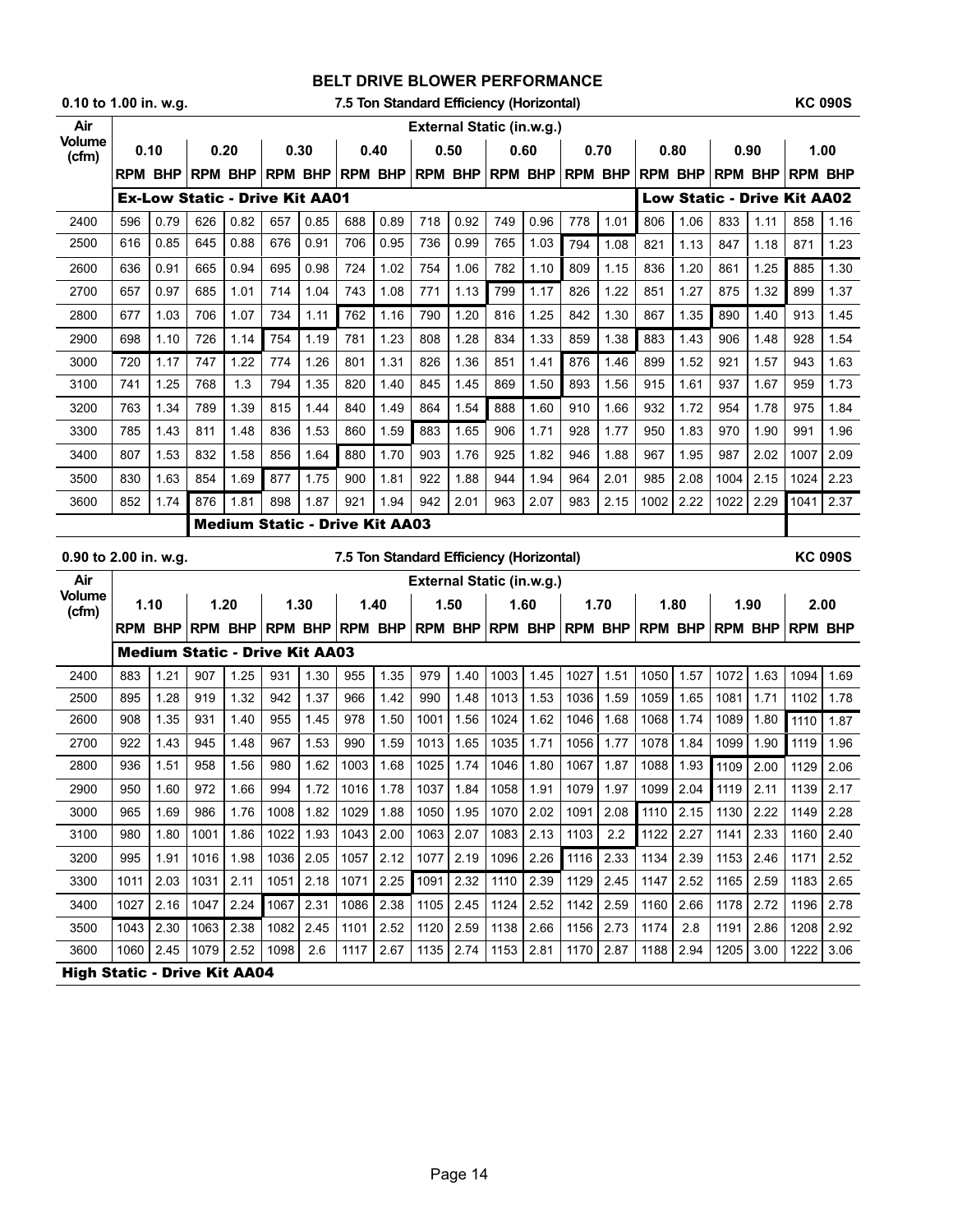|                                                |           |               |       | Air Volume (cfm) at Various Blower Speeds |               |                     |
|------------------------------------------------|-----------|---------------|-------|-------------------------------------------|---------------|---------------------|
| <b>External Static</b><br>Pressure (in. w.g.)  | 208 VOLTS |               |       | 230 VOLTS                                 |               |                     |
|                                                | High      | <b>Medium</b> | Low   | High                                      | <b>Medium</b> | Low                 |
| 2 and 2.5 Ton Standard Efficiency (Down-Flow)  |           |               |       |                                           |               | KH 024S and KH 030S |
| 0.0                                            | 1230      | 975           | 845   | 1425                                      | 1125          | 910                 |
| 0.1                                            | 1220      | 940           | 815   | 1395                                      | 1110          | 875                 |
| 0.2                                            | 1205      | 910           | 775   | 1375                                      | 1085          | 845                 |
| 0.3                                            | 1185      | 880           | 730   | 1350                                      | 1055          | 815                 |
| 0.4                                            | 1155      | 845           | 680   | 1320                                      | 1010          | 780                 |
| 0.5                                            | 1115      | 800           |       | 1280                                      | 955           | 740                 |
| 0.6                                            | 1060      | 750           | - - - | 1225                                      | 895           | 690                 |
| 0.7                                            | 985       | 685           |       | 1150                                      | 830           |                     |
| 0.8                                            | 890       | - - -         |       | 1050                                      | 755           |                     |
| 0.9                                            | 770       | .             |       | 920                                       | 680           |                     |
| 1.0                                            |           |               |       | 760                                       |               |                     |
| 2 and 2.5 Ton Standard Efficiency (Horizontal) |           |               |       |                                           |               | KH 024S and KH 030S |
| 0.0                                            | 1165      | 925           | 800   | 1350                                      | 1065          | 865                 |
| 0.1                                            | 1155      | 895           | 770   | 1325                                      | 1055          | 830                 |
| 0.2                                            | 1140      | 865           | 735   | 1300                                      | 1030          | 800                 |
| 0.3                                            | 1125      | 835           | 695   | 1280                                      | 1000          | 770                 |
| 0.4                                            | 1095      | 800           | 645   | 1250                                      | 955           | 740                 |
| 0.5                                            | 1055      | 760           |       | 1215                                      | 905           | 700                 |
| 0.6                                            | 1005      | 710           |       | 1160                                      | 850           | 655                 |
| 0.7                                            | 935       | 650           |       | 1090                                      | 785           |                     |
| 0.8                                            | 845       |               |       | 995                                       | 720           |                     |
| 0.9                                            | 730       |               |       | 875                                       | 645           |                     |
| 1.0                                            | - - -     |               |       | 720                                       | - - -         |                     |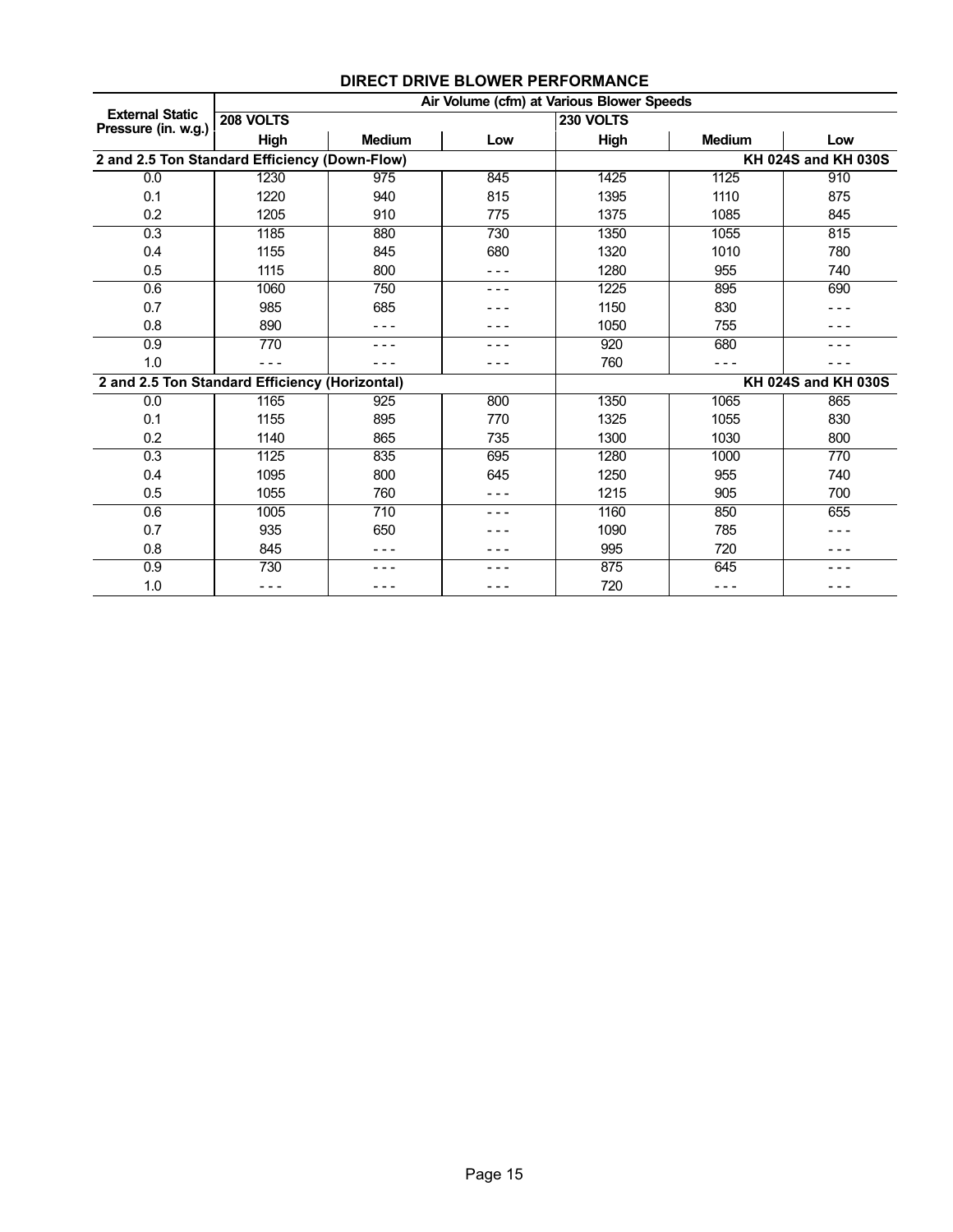|                                               |           |               |         | Air Volume (cfm) at Various Blower Speeds |               |         |               |               |                |
|-----------------------------------------------|-----------|---------------|---------|-------------------------------------------|---------------|---------|---------------|---------------|----------------|
| <b>External Static</b><br>Pressure (in. w.g.) | 208 VOLTS |               |         | 230 VOLTS                                 |               |         | 460/575 VOLTS |               |                |
|                                               | High      | <b>Medium</b> | Low     | High                                      | <b>Medium</b> | Low     | High          | <b>Medium</b> | Low            |
| 3 Ton Standard Efficiency (Down-Flow)         |           |               |         |                                           |               |         |               |               | <b>KH 036S</b> |
| 0.0                                           | 1990      | 1625          | 1145    | 2175                                      | 1825          | 1330    | 2100          | 1735          | 1220           |
| 0.1                                           | 1935      | 1595          | 1145    | 2100                                      | 1790          | 1320    | 2050          | 1705          | 1215           |
| 0.2                                           | 1885      | 1565          | 1130    | 2040                                      | 1755          | 1300    | 2000          | 1665          | 1205           |
| 0.3                                           | 1830      | 1530          | 1095    | 1980                                      | 1710          | 1265    | 1945          | 1625          | 1180           |
| 0.4                                           | 1775      | 1485          | 1050    | 1915                                      | 1660          | 1215    | 1885          | 1575          | 1145           |
| 0.5                                           | 1710      | 1425          | 980     | 1850                                      | 1595          | 1150    | 1815          | 1520          | 1095           |
| 0.6                                           | 1630      | 1350          | 900     | 1765                                      | 1510          | 1070    | 1735          | 1450          | 1025           |
| 0.7                                           | 1540      | 1255          | 800     | 1660                                      | 1405          | 975     | 1640          | 1375          | 940            |
| 0.8                                           | 1425      | 1140          | $- - -$ | 1535                                      | 1280          | ---     | 1530          | 1285          | - - -          |
| 0.9                                           | 1285      | 1000          | - - -   | 1375                                      | 1120          | $- - -$ | 1405          | 1185          | - - -          |
| 1.0                                           | 1125      | - - -         | ---     | 1180                                      | - - -         | ---     | 1260          | - - -         | - - -          |
| 3 Ton Standard Efficiency (Horizontal)        |           |               |         |                                           |               |         |               |               | <b>KH 036S</b> |
| 0.0                                           | 1890      | 1545          | 1090    | 2060                                      | 1740          | 1265    | 2085          | 1745          | 1260           |
| 0.1                                           | 1830      | 1515          | 1090    | 1990                                      | 1700          | 1255    | 2020          | 1700          | 1240           |
| 0.2                                           | 1780      | 1480          | 1070    | 1930                                      | 1660          | 1230    | 1960          | 1660          | 1225           |
| 0.3                                           | 1730      | 1445          | 1040    | 1870                                      | 1615          | 1200    | 1900          | 1620          | 1205           |
| 0.4                                           | 1675      | 1400          | 995     | 1810                                      | 1565          | 1150    | 1835          | 1575          | 1170           |
| 0.5                                           | 1610      | 1340          | 930     | 1740                                      | 1500          | 1090    | 1760          | 1515          | 1115           |
| 0.6                                           | 1530      | 1260          | 845     | 1650                                      | 1410          | 1010    | 1680          | 1440          | 1035           |
| 0.7                                           | 1420      | 1160          | 745     | 1535                                      | 1295          | 905     | 1580          | 1340          | 915            |
| 0.8                                           | 1290      | 1025          | $- - -$ | 1385                                      | 1150          | - - -   | 1460          | 1210          | - - -          |
| 0.9                                           | 1120      | 865           | - - -   | 1195                                      | 965           | - - -   | 1320          | 1045          | - - -          |
| 1.0                                           | 910       | - - -         | - - -   | 960                                       | - - -         | - - -   | 1155          | - - -         | - - -          |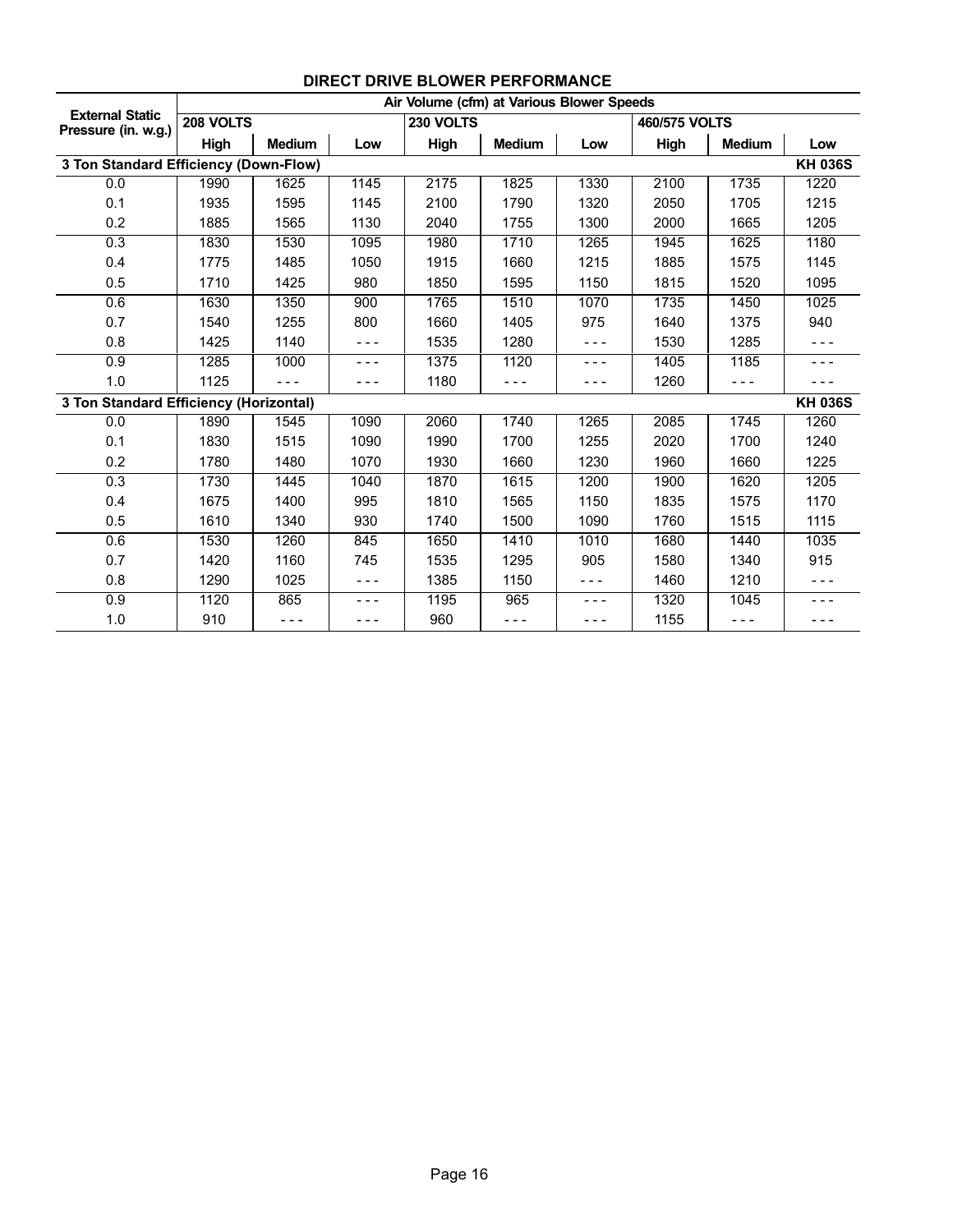| $0.10$ to 1.00 in. w.g. |            |                        |            |            |            | 3 Ton Standard Efficiency (Down-Flow) |            |                           |            |            |            |            |            |            |            | <b>KH 036S</b> |
|-------------------------|------------|------------------------|------------|------------|------------|---------------------------------------|------------|---------------------------|------------|------------|------------|------------|------------|------------|------------|----------------|
| Air                     |            |                        |            |            |            |                                       |            | External Static (in.w.g.) |            |            |            |            |            |            |            |                |
| <b>Volume</b><br>(cfm)  | 0.10       |                        | 0.20       |            | 0.30       |                                       | 0.40       |                           | 0.50       |            | 0.60       |            | 0.70       |            | 0.80       |                |
|                         | <b>RPM</b> | <b>BHP</b>             | <b>RPM</b> | <b>BHP</b> | <b>RPM</b> | <b>BHP</b>                            | <b>RPM</b> | <b>BHP</b>                | <b>RPM</b> | <b>BHP</b> | <b>RPM</b> | <b>BHP</b> | <b>RPM</b> | <b>BHP</b> | <b>RPM</b> | <b>BHP</b>     |
|                         |            | <b>Field Furnished</b> |            |            |            | Low Static - Drive Kit #1             |            |                           |            |            |            |            |            |            | Kit 5      |                |
| 900                     | 485        | 0.10                   | 595        | 0.15       | 690        | 0.20                                  | 780        | 0.30                      | 860        | 0.40       | 930        | 0.50       | 1000       | 0.60       | 1065       | 0.75           |
| 1000                    | 520        | 0.10                   | 615        | 0.20       | 705        | 0.25                                  | 790        | 0.35                      | 870        | 0.45       | 945        | 0.55       | 1010       | 0.65       | 1075       | 0.75           |
| 1100                    | 550        | 0.15                   | 640        | 0.20       | 725        | 0.30                                  | 805        | 0.35                      | 885        | 0.45       | 955        | 0.55       | 1020       | 0.70       | 1085       | 0.80           |
| 1200                    | 585        | 0.20                   | 665        | 0.25       | 745        | 0.30                                  | 825        | 0.40                      | 900        | 0.50       | 965        | 0.60       | 1030       | 0.70       | 1095       | 0.85           |
| 1300                    | 620        | 0.20                   | 695        | 0.30       | 770        | 0.35                                  | 845        | 0.45                      | 915        | 0.55       | 980        | 0.65       | 1045       | 0.75       | 1105       | 0.90           |
| 1400                    | 660        | 0.25                   | 730        | 0.35       | 795        | 0.40                                  | 865        | 0.50                      | 935        | 0.60       | 995        | 0.70       | 1060       | 0.80       | 1120       | 0.95           |
| 1500                    | 695        | 0.30                   | 760        | 0.40       | 825        | 0.45                                  | 890        | 0.55                      | 955        | 0.65       | 1015       | 0.75       | 1075       | 0.85       | 1135       | 1.00           |

|                       | 0.90 to 1.60 in. w.g. |                        |                                   |            |            |            |            |                   | 3 Ton Standard Efficiency (Down-Flow)  |            |            |                        |            |            |            | <b>KH 036S</b> |
|-----------------------|-----------------------|------------------------|-----------------------------------|------------|------------|------------|------------|-------------------|----------------------------------------|------------|------------|------------------------|------------|------------|------------|----------------|
| Air                   |                       |                        |                                   |            |            |            |            |                   | External Static (in.w.g.)              |            |            |                        |            |            |            |                |
| <b>Volume</b>         | 0.90                  |                        | 1.0                               |            | 1.10       |            | 1.20       |                   | 1.30                                   |            |            | 1.40                   | 1.50       |            | 1.60       |                |
| (cfm)                 | <b>RPM</b>            | <b>BHP</b>             | <b>RPM</b>                        | <b>BHP</b> | <b>RPM</b> | <b>BHP</b> | <b>RPM</b> | <b>BHP</b>        | <b>RPM</b>                             | <b>BHP</b> | <b>RPM</b> | <b>BHP</b>             | <b>RPM</b> | <b>BHP</b> | <b>RPM</b> | <b>BHP</b>     |
|                       |                       |                        | <b>High Static - Drive Kit #5</b> |            |            |            |            |                   |                                        |            |            | <b>Field Furnished</b> |            |            |            |                |
| 900                   | 1125                  | 0.85                   | 1180                              | 1.00       | 1230       | 1.10       | 1285       | 1.25              | 1330                                   | 1.35       | 1380       | 1.50                   | 1425       | 1.65       | 1465       | 1.80           |
| 1000                  | 1130                  | 0.90                   | 1190                              | 1.00       | 1240       | 1.15       | 1295       | 1.30              | 1340                                   | 1.40       | 1390       | 1.60                   | 1435       | 1.75       | 1475       | 1.85           |
| 1100                  | 1140                  | 0.90                   | 1200                              | 1.05       | 1250       | 1.20       | 1300       | 1.35              | 1350                                   | 1.50       | 1400       | 1.65                   | 1445       | 1.80       | 1485       | 1.95           |
| 1200                  | 1150                  | 0.95                   | 1210                              | 1.10       | 1260       | 1.25       | 1310       | 1.40              | 1360                                   | 1.55       | 1410       | 1.70                   | 1455       | 1.85       | 1495       | 2.00           |
| 1300                  | 1165                  | 1.00                   | 1220                              | 1.15       | 1270       | 1.30       | 1320       | 1.45              | 1370                                   | 1.60       | 1415       | 1.75                   | 1465       | 1.90       | 1505       | 2.05           |
| 1400                  | 1175                  | 1.05                   | 1230                              | 1.20       | 1280       | 1.35       | 1330       | 1.50              | 1380                                   | 1.65       | 1425       | 1.80                   | 1470       | 1.95       | 1515       | 2.15           |
| 1500                  | 1190                  | 1.15                   | 1240                              | 1.25       | 1295       | 1.40       | 1345       | 1.55              | 1390                                   | 1.70       | 1435       | 1.90                   | 1480       | 2.05       | 1525       | 2.20           |
|                       |                       |                        |                                   |            |            |            |            |                   |                                        |            |            |                        |            |            |            |                |
| 0.10 to 0.80 in. w.g. |                       |                        |                                   |            |            |            |            |                   | 3 Ton Standard Efficiency (Horizontal) |            |            |                        |            |            |            | <b>KH 036S</b> |
| Air                   |                       |                        |                                   |            |            |            |            |                   | External Static (in.w.g.)              |            |            |                        |            |            |            |                |
| <b>Volume</b>         | 0.10                  |                        | 0.20                              |            | 0.30       |            | 0.40       |                   | 0.50                                   |            | 0.60       |                        | 0.70       |            |            | 0.80           |
| (cfm)                 | <b>RPM</b>            | <b>BHP</b>             | <b>RPM</b>                        | <b>BHP</b> | <b>RPM</b> | <b>BHP</b> | <b>RPM</b> | <b>BHP</b>        | <b>RPM</b>                             | <b>BHP</b> | <b>RPM</b> | <b>BHP</b>             | <b>RPM</b> | <b>BHP</b> | <b>RPM</b> | <b>BHP</b>     |
|                       |                       | <b>Field Furnished</b> |                                   |            |            |            |            | <b>Low Static</b> | - Drive Kit #1                         |            |            |                        |            |            |            |                |
| 900                   | 480                   | 0.10                   | 570                               | 0.15       | 655        | 0.20       | 735        | 0.30              | 810                                    | 0.35       | 875        | 0.45                   | 940        | 0.55       | 1000       | 0.65           |
| 1000                  | 520                   | 0.15                   | 595                               | 0.15       | 675        | 0.25       | 750        | 0.30              | 820                                    | 0.40       | 890        | 0.50                   | 950        | 0.60       | 1010       | 0.70           |
| 1100                  | 555                   | 0.15                   | 625                               | 0.20       | 695        | 0.25       | 765        | 0.35              | 835                                    | 0.45       | 900        | 0.50                   | 960        | 0.60       | 1020       | 0.75           |
| 1200                  | 595                   | 0.20                   | 660                               | 0.25       | 725        | 0.30       | 790        | 0.40              | 850                                    | 0.45       | 915        | 0.55                   | 975        | 0.65       | 1030       | 0.75           |
| 1300                  | 635                   | 0.25                   | 690                               | 0.30       | 750        | 0.35       | 810        | 0.40              | 870                                    | 0.50       | 930        | 0.60                   | 990        | 0.70       | 1045       | 0.80           |
| 1400                  | 675                   | 0.30                   | 730                               | 0.35       | 785        | 0.40       | 840        | 0.50              | 895                                    | 0.55       | 950        | 0.65                   | 1005       | 0.75       | 1060       | 0.85           |

| 0.90 to 1.60 in. w.g. |            |            |                                   |            |            |            | 3 Ton Standard Efficiency (Horizontal) |            |                           |            |            |            |            |            |              | <b>KH 036S</b> |
|-----------------------|------------|------------|-----------------------------------|------------|------------|------------|----------------------------------------|------------|---------------------------|------------|------------|------------|------------|------------|--------------|----------------|
| Air                   |            |            |                                   |            |            |            |                                        |            | External Static (in.w.g.) |            |            |            |            |            |              |                |
| <b>Volume</b>         | 0.90       |            |                                   | 1.0        | 1.10       |            | 1.20                                   |            | 1.30                      |            | 1.40       |            | 1.50       |            | 1.60         |                |
| (cfm)                 | <b>RPM</b> | <b>BHP</b> | <b>RPM</b>                        | <b>BHP</b> | <b>RPM</b> | <b>BHP</b> | <b>RPM</b>                             | <b>BHP</b> | <b>RPM</b>                | <b>BHP</b> | <b>RPM</b> | <b>BHP</b> | <b>RPM</b> | <b>BHP</b> | <b>RPM</b>   | <b>BHP</b>     |
|                       |            |            | <b>High Static - Drive Kit #5</b> |            |            |            |                                        |            |                           |            |            |            |            |            | <b>Field</b> |                |
| 900                   | 1055       | 0.75       | 1105                              | 0.90       | 1155       | 1.00       | 1200                                   | 1.10       | 1245                      | 1.25       | 1285       | 1.35       | 1325       | 1.50       | 1365         | 1.60           |
| 1000                  | 1065       | 0.80       | 1115                              | 0.90       | 1165       | 1.05       | 1210                                   | 1.15       | 1255                      | 1.30       | 1300       | 1.40       | 1340       | 1.55       | 1380         | 1.70           |
| 1100                  | 1075       | 0.85       | 1125                              | 0.95       | 1175       | 1.10       | 1220                                   | 1.20       | 1265                      | 1.35       | 1310       | .50        | 1350       | 1.60       | 1395         | 1.75           |
| 1200                  | 1085       | 0.90       | 1135                              | 1.00       | 1185       | 1.15       | 1235                                   | 1.25       | 1280                      | 1.40       | 1320       | 1.55       | 1365       | 1.70       | 1405         | 1.85           |
| 1300                  | 1095       | 0.95       | 1145                              | 1.05       | 1195       | 1.20       | 1245                                   | 1.30       | 1290                      | 1.45       | 1330       | 1.60       | 1375       | 1.75       | 1415         | 1.90           |
| 1400                  | 1110       | 1.00       | 1160                              | 1.10       | 1210       | 1.25       | 1255                                   | 1.40       | 1300                      | 1.50       | 1340       | 1.65       | 1385       | 1.80       | 1425         | 1.95           |
| 1500                  | 1125       | 1.05       | 1175                              | 1.15       | 1220       | 1.30       | 1265                                   | 1.45       | 1310                      | 1.60       | 1355       | 1.75       | 1395       | 1.85       | 1435         | 2.05           |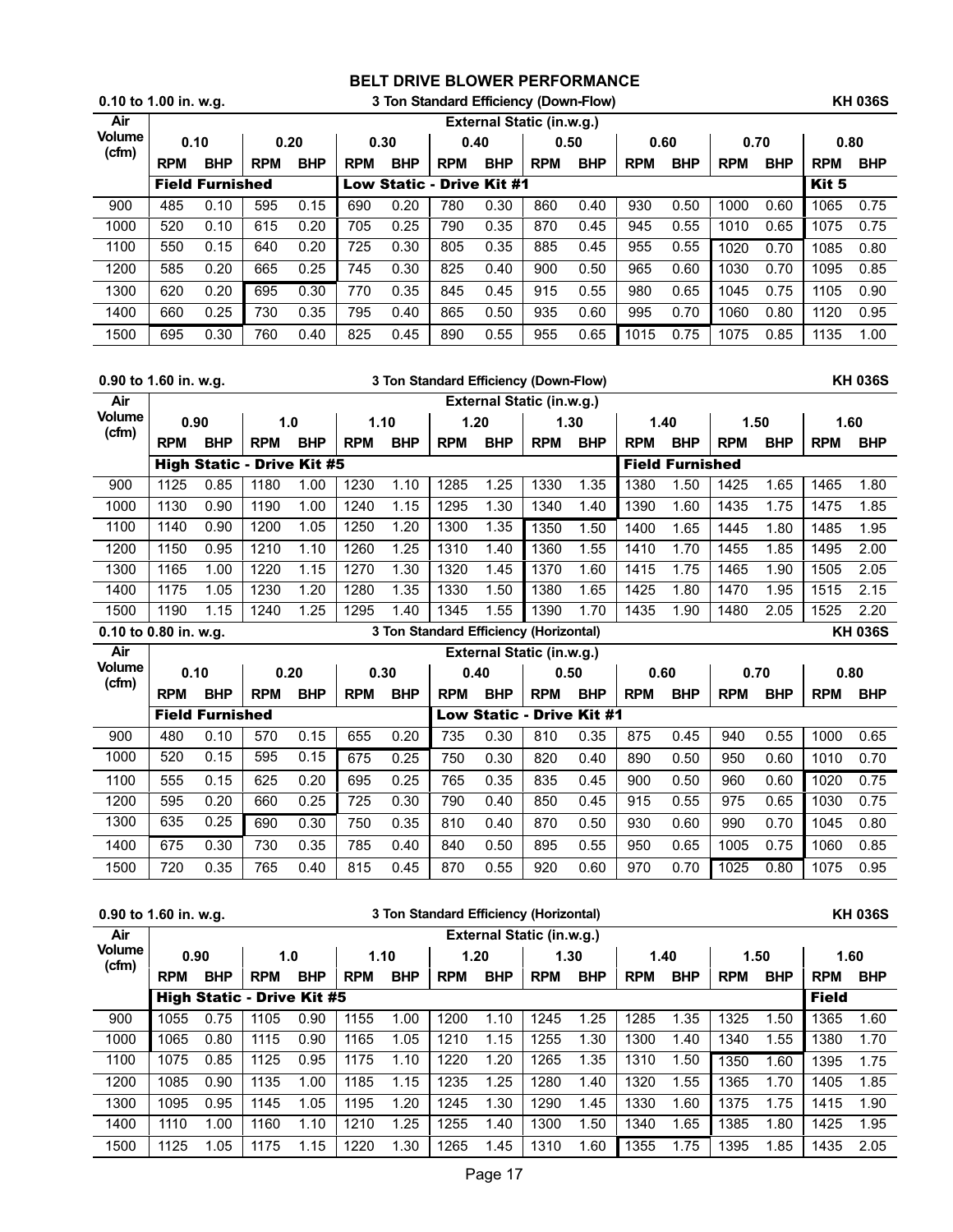| 0.10 to 0.80 in. w.g. |               |                                |              |                                   |              | <b>BELT DRIVE BLOWER PERFORMANCE</b> |              |              | 4 Ton Standard Efficiency (Down-Flow)   |              |              |              |              |              |              | <b>KH 048S</b> |
|-----------------------|---------------|--------------------------------|--------------|-----------------------------------|--------------|--------------------------------------|--------------|--------------|-----------------------------------------|--------------|--------------|--------------|--------------|--------------|--------------|----------------|
| Air                   |               |                                |              |                                   |              |                                      |              |              | External Static (in.w.g.)               |              |              |              |              |              |              |                |
| <b>Volume</b>         | 0.10          |                                |              | 0.20                              |              | 0.30                                 | 0.40         |              | 0.50                                    |              | 0.60         |              | 0.70         |              | 0.80         |                |
| (cfm)                 | <b>RPM</b>    | <b>BHP</b>                     | <b>RPM</b>   | <b>BHP</b>                        | <b>RPM</b>   | <b>BHP</b>                           | <b>RPM</b>   | <b>BHP</b>   | <b>RPM</b>                              | <b>BHP</b>   | <b>RPM</b>   | <b>BHP</b>   | <b>RPM</b>   | <b>BHP</b>   | <b>RPM</b>   | <b>BHP</b>     |
|                       |               | <b>Field Furnished</b>         |              |                                   |              |                                      |              |              | <b>Low Static - Drive Kit #2</b>        |              |              |              |              |              |              |                |
| 1200                  | 580           | 0.15                           | 665          | 0.20                              | 740          | 0.30                                 | 820          | 0.35         | 890                                     | 0.45         | 955          | 0.53         | 1020         | 0.63         | 1080         | 0.73           |
| 1300                  | 620           | 0.20                           | 690          | 0.25                              | 765          | 0.30                                 | 835          | 0.40         | 905                                     | 0.48         | 970          | 0.58         | 1035         | 0.68         | 1090         | 0.78           |
| 1400                  | 655           | 0.25                           | 725          | 0.30                              | 795          | 0.35                                 | 860          | 0.45         | 925                                     | 0.53         | 990          | 0.63         | 1050         | 0.73         | 1105         | 0.83           |
| 1500<br>1600          | 690<br>730    | 0.28<br>0.33                   | 755<br>790   | 0.35<br>0.40                      | 820<br>850   | 0.40<br>0.48                         | 884<br>910   | 0.50<br>0.55 | 945<br>970                              | 0.58<br>0.65 | 1005<br>1025 | 0.68<br>0.73 | 1065<br>1085 | 0.78<br>0.83 | 1120<br>1140 | 0.88<br>0.93   |
| 1700                  | 765           | 0.40                           | 825          | 0.48                              | 880          | 0.53                                 | 935          | 0.60         | 995                                     | 0.70         | 1050         | 0.80         | 1105         | 0.90         | 1155         | 1.03           |
| 1800                  | 805           | 0.48                           | 860          | 0.53                              | 910          | 0.60                                 | 970          | 0.70         | 1020                                    | 0.80         | 1075         | 0.88         | 1125         | 0.98         | 1175         | 1.08           |
| 1900                  | 845           | 0.53                           | 895          | 0.63                              | 945          | 0.68                                 | 995          | 0.78         | 1050                                    | 0.85         | 1100         | 0.95         | 1150         | 1.08         | 1200         | 1.18           |
| 2000                  | 885           | 0.63                           | 930          | 0.68                              | 980          | 0.78                                 | 1030         | 0.88         | 1080                                    | 0.95         | 1125         | 1.05         | 1175         | 1.15         | 1220         | 1.28           |
| 0.90 to 1.60 in. w.g. |               |                                |              |                                   |              |                                      |              |              | 4 Ton Standard Efficiency (Down-Flow)   |              |              |              |              |              |              | <b>KH 048S</b> |
| Air                   |               |                                |              |                                   |              |                                      |              |              | External Static (in.w.g.)               |              |              |              |              |              |              |                |
| Volume                | 0.90          |                                | 1.00         |                                   | 1.10         |                                      | 1.20         |              | 1.30                                    |              | 1.40         |              | 1.50         |              | 1.60         |                |
| (cfm)                 | <b>RPM</b>    | <b>BHP</b>                     | RPM          | <b>BHP</b>                        | <b>RPM</b>   | <b>BHP</b>                           | <b>RPM</b>   | <b>BHP</b>   | <b>RPM</b>                              | <b>BHP</b>   | <b>RPM</b>   | <b>BHP</b>   | <b>RPM</b>   | <b>BHP</b>   | <b>RPM</b>   | <b>BHP</b>     |
|                       |               |                                |              | <b>High Static - Drive Kit #6</b> |              |                                      |              |              |                                         |              |              |              |              |              | <b>Field</b> |                |
| 1200                  | 1135          | 0.83                           | 1190         | 0.95                              | 1240         | 1.05                                 | 1290         | 1.20         | 1335                                    | 1.30         | 1380         | 1.43         | 1425         | 1.58         | 1470         | 1.70           |
| 1300                  | 1145          | 0.88                           | 1200         | 1.00                              | 1250         | 1.10                                 | 1300         | 1.25         | 1350                                    | 1.38         | 1395         | 1.50         | 1440         | 1.63         | 1480         | 1.78           |
| 1400                  | 1160<br>1175  | 0.93<br>0.98                   | 1215<br>1225 | 1.05                              | 1265<br>1275 | 1.18<br>1.25                         | 1310<br>1325 | 1.30<br>1.35 | 1360<br>1370                            | 1.43<br>1.50 | 1405<br>1415 | 1.57<br>1.63 | 1450<br>1460 | 1.68<br>1.78 | 1490         | 1.83           |
| 1500<br>1600          | 1190          | 1.08                           | 1240         | 1.10<br>1.18                      | 1290         | 1.30                                 | 1340         | 1.45         | 1385                                    | 1.55         | 1430         | 1.70         | 1470         | 1.83         | 1500<br>1515 | 1.93<br>2.00   |
| 1700                  | 1205          | 1.13                           | 1260         | 1.25                              | 1305         | 1.38                                 | 1355         | 1.50         | 1400                                    | 1.65         | 1440         | 1.78         | 1485         | 1.93         | 1525         | 2.08           |
| 1800                  | 1225          | 1.23                           | 1275         | 1.33                              | 1320         | 1.45                                 | 1370         | 1.60         | 1415                                    | 1.75         | 1455         | 1.85         | 1500         | 2.03         | 1540         | 2.18           |
| 1900                  | 1245          | 1.28                           | 1290         | 1.43                              | 1340         | 1.55                                 | 1385         | 1.70         | 1425                                    | 1.80         | 1470         | 1.95         | 1510         | 2.10         | 1555         | 2.28           |
| 2000                  | 1270          | 1.38                           | 1315         | 1.53                              | 1355         | 1.65                                 | 1400         | 1.78         | 1445                                    | 1.93         | 1485         | 2.05         | 1525         | 2.20         | 1565         | 2.38           |
| 0.10 to 0.80 in. w.g. |               |                                |              |                                   |              |                                      |              |              | 4 Ton Standard Efficiency (Horizontal)  |              |              |              |              |              |              | <b>KH 048S</b> |
| Air                   |               |                                |              |                                   |              |                                      |              |              | <b>External Static (in.w.g.)</b>        |              |              |              |              |              |              |                |
| Volume                | 0.10          |                                |              | 0.20                              | 0.30         |                                      | 0.40         |              | 0.50                                    |              | 0.60         |              | 0.70         |              | 0.80         |                |
| (cfm)                 | <b>RPM</b>    | <b>BHP</b>                     | <b>RPM</b>   | <b>BHP</b>                        | <b>RPM</b>   | <b>BHP</b>                           | <b>RPM</b>   | <b>BHP</b>   | <b>RPM</b>                              | <b>BHP</b>   | <b>RPM</b>   | <b>BHP</b>   | <b>RPM</b>   | <b>BHP</b>   | <b>RPM</b>   | <b>BHP</b>     |
| 1200                  | 590           | <b>Field Furnished</b><br>0.18 | 655          | 0.20                              | 720          | 0.25                                 | 780          | 0.35         | <b>Low Static - Drive Kit #2</b><br>845 | 0.40         | 905          | 0.50         | 965          | 0.58         | 1020         | 0.68           |
| 1300                  | 630           | 0.20                           | 685          | 0.25                              | 745          | 0.30                                 | 805          | 0.38         |                                         |              | 925          |              | 980          | 0.60         | 1034         | 0.70           |
| 1400                  | 675           | 0.25                           | 725          |                                   |              |                                      |              |              |                                         |              |              |              |              |              |              |                |
| 1500                  | 715           |                                |              |                                   |              |                                      |              |              | 865                                     | 0.45         |              | 0.52         |              |              |              |                |
| 1600                  |               |                                |              | 0.30                              | 780          | 0.35                                 | 835          | 0.43         | 890                                     | 0.50         | 945          | 0.53         | 995          | 0.65         | 1050         | 0.75           |
|                       |               | 0.33                           | 760          | 0.35                              | 810          | 0.40                                 | 860          | 0.50         | 914                                     | 0.55         | 965          | 0.63         | 1015         | 0.73         | 1065         | 0.80           |
| 1700                  | 755<br>795    | 0.38<br>0.45                   | 800<br>835   | 0.43<br>0.50                      | 845<br>880   | 0.48<br>0.55                         | 895<br>925   | 0.55<br>0.63 | 940<br>970                              | 0.60<br>0.70 | 990<br>1015  | 0.70<br>0.78 | 1040<br>1060 | 0.80<br>0.85 | 1085<br>1105 | 0.88<br>0.95   |
| 1800                  | 840           | 0.53                           | 875          | 0.58                              | 915          | 0.63                                 | 960          | 0.70         | 1000                                    | 0.78         | 1045         | 0.85         | 1085         | 0.93         | 1130         | 1.03           |
| 1900                  | 880           | 0.63                           | 920          | 0.68                              | 955          | 0.73                                 | 995          | 0.80         | 1035                                    | 0.88         | 1075         | 0.95         | 1115         | 1.03         | 1155         | 1.13           |
| 2000                  | 925           | 0.73                           | 960          | 0.78                              | 995          | 0.83                                 | 1030         | 0.90         | 1070                                    | 0.98         | 1105         | 1.05         | 1145         | 1.13         | 1180         | 1.23           |
| 0.90 to 1.60 in. w.g. |               |                                |              |                                   |              |                                      |              |              | 4 Ton Standard Efficiency (Horizontal)  |              |              |              |              |              |              | <b>KH 048S</b> |
| Air                   |               |                                |              |                                   |              |                                      |              |              | External Static (in.w.g.)               |              |              |              |              |              |              |                |
| Volume                | 0.90          |                                |              | 1.0                               |              | 1.10                                 | 1.20         |              | 1.30                                    |              | 1.40         |              | 1.50         |              |              | 1.60           |
| (cfm)                 | <b>RPM</b>    | <b>BHP</b>                     | <b>RPM</b>   | <b>BHP</b>                        | <b>RPM</b>   | <b>BHP</b>                           | <b>RPM</b>   | <b>BHP</b>   | <b>RPM</b>                              | <b>BHP</b>   | <b>RPM</b>   | <b>BHP</b>   | <b>RPM</b>   | <b>BHP</b>   | <b>RPM</b>   | <b>BHP</b>     |
|                       | <b>Kit #2</b> |                                |              |                                   |              | <b>High Static - Drive Kit #6</b>    |              |              |                                         |              |              |              |              |              |              |                |
| 1200                  | 1070          | 0.75                           | 1120         | 0.85                              | 1170         | 0.98                                 | 1215         | 1.08         | 1255                                    | 1.18         | 1300         | 1.30         | 1340         | 1.40         | 1380         | 1.55           |
| 1300<br>1400          | 1085<br>1100  | 0.80<br>0.85                   | 1135<br>1145 | 0.90<br>0.98                      | 1180<br>1195 | 1.00<br>1.08                         | 1225<br>1240 | 1.13<br>1.18 | 1270<br>1280                            | 1.23<br>1.28 | 1310<br>1324 | 1.35<br>1.43 | 1350<br>1365 | 1.48<br>1.53 | 1390<br>1405 | 1.60<br>1.68   |
| 1500                  | 1115          | 0.90                           | 1160         | 1.03                              | 1205         | 1.13                                 | 1250         | 1.23         | 1295                                    | 1.35         | 1335         | 1.48         | 1375         | 1.63         | 1415         | 1.73           |
| 1600                  | 1130          | 0.98                           | 1175         | 1.08                              | 1220         | 1.18                                 | 1265         | 1.33         | 1305                                    | 1.43         | 1350         | 1.55         | 1390         | 1.68         | 1425         | 1.80           |
| 1700                  | 1150          | 1.05                           | 1195         | 1.15                              | 1240         | 1.28                                 | 1280         | 1.38         | 1320                                    | 1.50         | 1365         | 1.63         | 1400         | 1.75         | 1440         | 1.88           |
| 1800                  | 1170          | 1.13                           | 1215         | 1.23                              | 1255         | 1.35                                 | 1300         | 1.48         | 1340                                    | 1.58         | 1380         | 1.73         | 1415         | 1.83         | 1455         | 1.98           |
| 1900<br>2000          | 1195<br>1220  | 1.23<br>1.33                   | 1235<br>1260 | 1.33<br>1.43                      | 1275<br>1300 | 1.43<br>1.53                         | 1315<br>1340 | 1.55<br>1.68 | 1355<br>1375                            | 1.68<br>1.78 | 1395<br>1415 | 1.78<br>1.93 | 1435<br>1450 | 1.93<br>2.03 | 1470<br>1485 | 2.08<br>2.18   |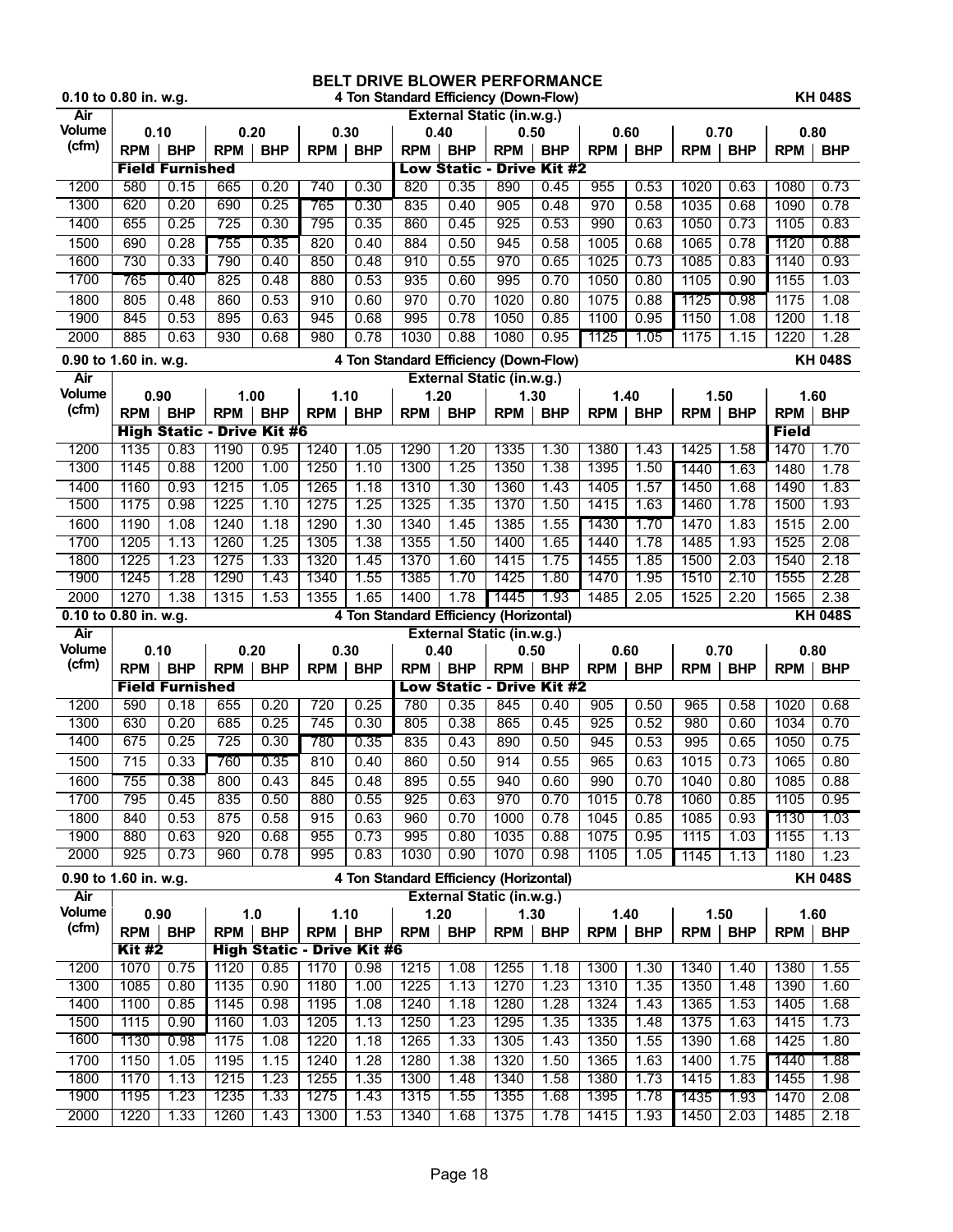|                              | 0.10 to 0.80 in. w.g.  |                        |              |                                  |                                   |              |              |              |                                               | 5 Ton Standard Efficiency (Down-Flow) |                                   |              |              |              |              | <b>KH 060S</b>         |
|------------------------------|------------------------|------------------------|--------------|----------------------------------|-----------------------------------|--------------|--------------|--------------|-----------------------------------------------|---------------------------------------|-----------------------------------|--------------|--------------|--------------|--------------|------------------------|
| Air                          |                        |                        |              |                                  |                                   |              |              |              | External Static (in.w.g.)                     |                                       |                                   |              |              |              |              |                        |
| Volume<br>(cfm)              | 0.10                   |                        |              | 0.20                             | 0.30                              |              |              | 0.40         | 0.50                                          |                                       | 0.60                              |              | 0.70         |              | 0.80         |                        |
|                              | <b>RPM</b>             | <b>BHP</b>             | <b>RPM</b>   | <b>BHP</b>                       | <b>RPM</b>                        | <b>BHP</b>   | <b>RPM</b>   | <b>BHP</b>   | <b>RPM</b>                                    | <b>BHP</b>                            | <b>RPM</b>                        | <b>BHP</b>   | <b>RPM</b>   | <b>BHP</b>   | <b>RPM</b>   | <b>BHP</b>             |
|                              |                        | <b>Field Furnished</b> |              |                                  |                                   |              |              |              | <b>Low Static - Drive Kit #3</b>              |                                       |                                   |              |              |              |              |                        |
| 1600                         | 675                    | 0.30                   | 730          | 0.35                             | 785                               | 0.40         | 835          | 0.45         | 885                                           | 0.50                                  | 935                               | 0.60         | 985          | 0.65         | 1030         | 0.70                   |
| 1700                         | 710                    | 0.35                   | 760          | 0.40                             | 815                               | 0.45         | 860          | 0.50         | 910                                           | 0.60                                  | 960                               | 0.65         | 1005         | 0.70         | 1050         | 0.80                   |
| 1800                         | 745                    | 0.45                   | 795          | 0.50                             | 845                               | 0.55         | 890          | 0.60         | 935                                           | 0.65                                  | 980                               | 0.70         | 1025         | 0.80         | 1070         | 0.85                   |
| 1900                         | 780                    | 0.50                   | 830          | 0.55                             | 875                               | 0.60         | 920          | 0.65         | 965                                           | 0.75                                  | 1010                              | 0.80         | 1050         | 0.85         | 1090         | 0.95                   |
| 2000                         | 820                    | 0.60                   | 865          | 0.65                             | 905                               | 0.70         | 950          | 0.75         | 990                                           | 0.80                                  | 1035                              | 0.90         | 1075         | 0.95         | 1115         | 1.05                   |
| 2100                         | 855                    | 0.65                   | 900          | 0.70                             | 940                               | 0.80         | 980          | 0.85         | 1020                                          | 0.90                                  | 1060                              | 1.00         | 1100         | 1.05         | 1140         | 1.15                   |
| 2200                         | 890                    | 0.75                   | 935          | 0.80                             | 970                               | 0.85         | 1010         | 0.95         | 1050                                          | 1.00                                  | 1090                              | 1.10         | 1130         | 1.15         | 1165         | 1.25                   |
| 2300                         | 930                    | 0.85                   | 970          | 0.90                             | 1005                              | 1.00         | 1045         | 1.05         | 1080                                          | 1.10                                  | 1120                              | 1.20         | 1155         | 1.25         | 1190         | 1.35                   |
| 2400                         | 965                    | 0.95                   | 1005         | 1.05                             | 1040                              | 1.10         | 1075         | 1.15         | 1115<br>5 Ton Standard Efficiency (Down-Flow) | 1.25                                  | 1150                              | 1.30         | 1185         | 1.40         | 1220         | 1.50<br><b>KH 060S</b> |
| 0.90 to 1.60 in. w.g.<br>Air |                        |                        |              |                                  |                                   |              |              |              | <b>External Static (in.w.g.)</b>              |                                       |                                   |              |              |              |              |                        |
| <b>Volume</b>                | 0.90                   |                        |              | 1.00                             | 1.10                              |              |              | 1.20         | 1.30                                          |                                       | 1.40                              |              | 1.50         |              | 1.60         |                        |
| (cfm)                        | <b>RPM</b>             | <b>BHP</b>             | <b>RPM</b>   | <b>BHP</b>                       | <b>RPM</b>                        | <b>BHP</b>   | <b>RPM</b>   | <b>BHP</b>   | <b>RPM</b>                                    | <b>BHP</b>                            | <b>RPM</b>                        | <b>BHP</b>   | <b>RPM</b>   | <b>BHP</b>   | <b>RPM</b>   | <b>BHP</b>             |
|                              |                        |                        |              | <b>Low Static - Drive Kit #3</b> |                                   |              |              |              |                                               |                                       | <b>High Static - Drive Kit #7</b> |              |              |              |              |                        |
| 1600                         | 1075                   | 0.80                   | 1120         | 0.85                             | 1160                              | 0.95         | 1200         | 1.05         | 1240                                          | 1.10                                  | 1280                              | 1.20         | 1320         | 1.30         | 1355         | 1.35                   |
| 1700                         | 1090                   | 0.85                   | 1135         | 0.95                             | 1175                              | 1.00         | 1215         | 1.10         | 1255                                          | 1.20                                  | 1295                              | 1.30         | 1330         | 1.35         | 1365         | 1.45                   |
| 1800                         | 1110                   | 0.95                   | 1155         | 1.00                             | 1195                              | 1.10         | 1230         | 1.20         | 1270                                          | 1.25                                  | 1310                              | 1.35         | 1345         | 1.45         | 1380         | 1.55                   |
| 1900                         | 1135                   | 1.05                   | 1170         | 1.10                             | 1210                              | 1.20         | 1250         | 1.25         | 1285                                          | 1.35                                  | 1325                              | 1.45         | 1360         | 1.55         | 1395         | 1.65                   |
| 2000                         | 1155                   | 1.10                   | 1195         | 1.20                             | 1230                              | 1.30         | 1270         | 1.35         | 1305                                          | 1.45                                  | 1340                              | 1.55         | 1375         | 1.65         | 1410         | 1.75                   |
| 2100                         | 1180                   | 1.20                   | 1215         | 1.30                             | 1250                              | 1.40         | 1290         | 1.45         | 1325                                          | 1.55                                  | 1360                              | 1.65         | 1395         | 1.75         | 1425         | 1.85                   |
| 2200                         | 1200                   | 1.30                   | 1240         | 1.40                             | 1275                              | 1.50         | 1310         | 1.60         | 1345                                          | 1.70                                  | 1380                              | 1.80         | 1410         | 1.85         | 1445         | 1.95                   |
| 2300                         | 1225                   | 1.45                   | 1260         | 1.50                             | 1295                              | 1.60         | 1330         | 1.70         | 1365                                          | 1.80                                  | 1400                              | 1.90         | 1430         | 2.00         | 1465         | 2.10                   |
| 2400                         | 1255                   | 1.55                   | 1285         | 1.65                             | 1320                              | 1.75         | 1355         | 1.85         | 1385                                          | 1.90                                  | 1420                              | 2.05         | 1450         | 2.10         | 1480         | 2.20                   |
| 0.10 to 0.80 in. w.g.        |                        |                        |              |                                  |                                   |              |              |              | 5 Ton Standard Efficiency (Horizontal)        |                                       |                                   |              |              |              |              | <b>KH 060S</b>         |
|                              |                        |                        |              |                                  |                                   |              |              |              |                                               |                                       |                                   |              |              |              |              |                        |
| Air                          |                        |                        |              |                                  |                                   |              |              |              | <b>External Static (in.w.g.)</b>              |                                       |                                   |              |              |              |              |                        |
| <b>Volume</b>                | 0.10                   |                        |              | 0.20                             | 0.30                              |              | 0.40         |              | 0.50                                          |                                       | 0.60                              |              | 0.70         |              | 0.80         |                        |
| (cfm)                        | <b>RPM</b>             | <b>BHP</b>             | <b>RPM</b>   | <b>BHP</b>                       | <b>RPM</b>                        | <b>BHP</b>   | <b>RPM</b>   | <b>BHP</b>   | <b>RPM</b>                                    | <b>BHP</b>                            | <b>RPM</b>                        | <b>BHP</b>   | <b>RPM</b>   | <b>BHP</b>   | <b>RPM</b>   | <b>BHP</b>             |
|                              | <b>Field</b>           |                        |              |                                  | <b>Low Static - Drive Kit #3</b>  |              |              |              |                                               |                                       |                                   |              |              |              |              |                        |
| 1600                         | 785                    | 0.40                   | 845          | 0.45                             | 900                               | 0.50         | 955          | 0.55         | 1010                                          | 0.65                                  | 1060                              | 0.70         | 1110         | 0.80         | 1160         | 0.90                   |
| 1700                         | 825                    | 0.45                   | 880          | 0.50                             | 935                               | 0.60         | 990          | 0.65         | 1040                                          | 0.70                                  | 1090                              | 0.80         | 1135         | 0.85         | 1185         | 0.95                   |
| 1800                         | 865                    | 0.50                   | 920          | 0.60                             | 975                               | 0.65         | 1020         | 0.75         | 1070                                          | 0.80                                  | 1120                              | 0.90         | 1165         | 0.95         | 1210         | 1.05                   |
| 1900                         | 910                    | 0.60                   | 960          | 0.70                             | 1010                              | 0.75         | 1060         | 0.85         | 1105                                          | 0.90                                  | 1150                              | 1.00         | 1195         | 1.05         | 1240         | 1.15                   |
| 2000                         | 950                    | 0.70                   | 1000         | 0.80                             | 1050                              | 0.85         | 1095         | 0.95         | 1140                                          | 1.00                                  | 1185                              | 1.10         | 1225         | 1.15         | 1265         | 1.25                   |
| 2100                         | 995                    | 0.80                   | 1040         | 0.90                             | 1085                              | 0.95         | 1130         | 1.05         | 1175                                          | 1.15                                  | 1215                              | 1.20         | 1260         | 1.30         | 1300         | 1.40                   |
| 2200                         | 1040                   | 0.95                   | 1085         | 1.00                             | 1125                              | 1.10         | 1170         | 1.15         | 1210                                          | 1.25                                  | 1250                              | 1.35         | 1290         | 1.40         | 1330         | 1.50                   |
| 2300                         | 1080                   | 1.05                   | 1125         | 1.15                             | 1165                              | 1.20         | 1205         | 1.30         | 1245                                          | 1.40                                  | 1285                              | 1.45         | 1325         | 1.55         | 1360         | 1.65                   |
| 2400                         | 1125                   | 1.20                   | 1165         | 1.25                             | 1205                              | 1.35         | 1245         | 1.45         | 1285                                          | 1.55                                  | 1320                              | 1.60         | 1360         | 1.70         | 1395         | 1.80                   |
| 0.90 to 1.60 in. w.g.        |                        |                        |              |                                  |                                   |              |              |              | 5 Ton Standard Efficiency (Horizontal)        |                                       |                                   |              |              |              |              | <b>KH 060S</b>         |
| Air                          |                        |                        |              |                                  |                                   |              |              |              | External Static (in.w.g.)                     |                                       |                                   |              |              |              |              |                        |
| Volume<br>(cfm)              | 0.90                   |                        |              | 1.00                             | 1.10                              |              | 1.20         |              | 1.30                                          |                                       |                                   | 1.40         |              | 1.50         |              | 1.60                   |
|                              | RPM BHP                |                        |              | RPM BHP                          | RPM BHP                           |              | <b>RPM</b>   | <b>BHP</b>   | <b>RPM</b>                                    | <b>BHP</b>                            | <b>RPM</b>                        | <b>BHP</b>   | <b>RPM</b>   | <b>BHP</b>   | <b>RPM</b>   | <b>BHP</b>             |
|                              | <b>Drive Kit</b><br>#3 |                        |              |                                  | <b>High Static - Drive Kit #7</b> |              |              |              |                                               |                                       |                                   |              |              |              |              |                        |
| 1600                         | 1210                   | 0.95                   | 1255         | 1.05                             | 1305                              | 1.15         | 1350         | 1.30         | 1395                                          | 1.40                                  | 1440                              | 1.55         | 1485         | 1.65         | 1530         | 1.80                   |
| 1700                         | 1230                   | 1.05                   | 1275         | 1.15                             | 1320                              | 1.25         | 1365         | 1.35         | 1410                                          | 1.45                                  | 1455                              | 1.60         | 1495         | 1.70         | 1540         | 1.85                   |
| 1800                         | 1255                   | 1.15                   | 1300         | 1.25                             | 1340                              | 1.35         | 1385         | 1.45         | 1425                                          | 1.55                                  | 1470                              | 1.70         | 1510         | 1.80         | 1550         | 1.95                   |
| 1900                         | 1280                   | 1.25                   | 1325         | 1.35                             | 1365                              | 1.45         | 1405         | 1.55         | 1445                                          | 1.65                                  | 1485                              | 1.75         | 1525         | 1.90         | 1565         | 2.00                   |
| 2000                         | 1310                   | 1.35                   | 1350         | 1.45                             | 1390                              | 1.55         | 1430         | 1.65         | 1470                                          | 1.75                                  | 1505                              | 1.85         | 1545         | 2.00         | 1585         | 2.15                   |
| 2100                         | 1340                   | 1.50                   | 1375         | 1.55                             | 1415                              | 1.65         | 1455         | 1.80         | 1490                                          | 1.90                                  | 1530                              | 2.00         | 1565         | 2.10         | 1605         | 2.25                   |
| 2200                         | 1370                   | 1.60                   | 1405         | 1.70                             | 1445                              | 1.80         | 1480         | 1.90         | 1515                                          | 2.00                                  | 1555                              | 2.15         | 1590         | 2.25         | 1625         | 2.40                   |
| 2300<br>2400                 | 1400<br>1430           | 1.75<br>1.90           | 1435<br>1465 | 1.85<br>2.00                     | 1470<br>1505                      | 1.95<br>2.15 | 1510<br>1535 | 2.05<br>2.20 | 1545<br>1570                                  | 2.20<br>2.35                          | 1580<br>1605                      | 2.30<br>2.45 | 1615<br>1640 | 2.40<br>2.60 | 1650<br>1675 | 2.55<br>2.70           |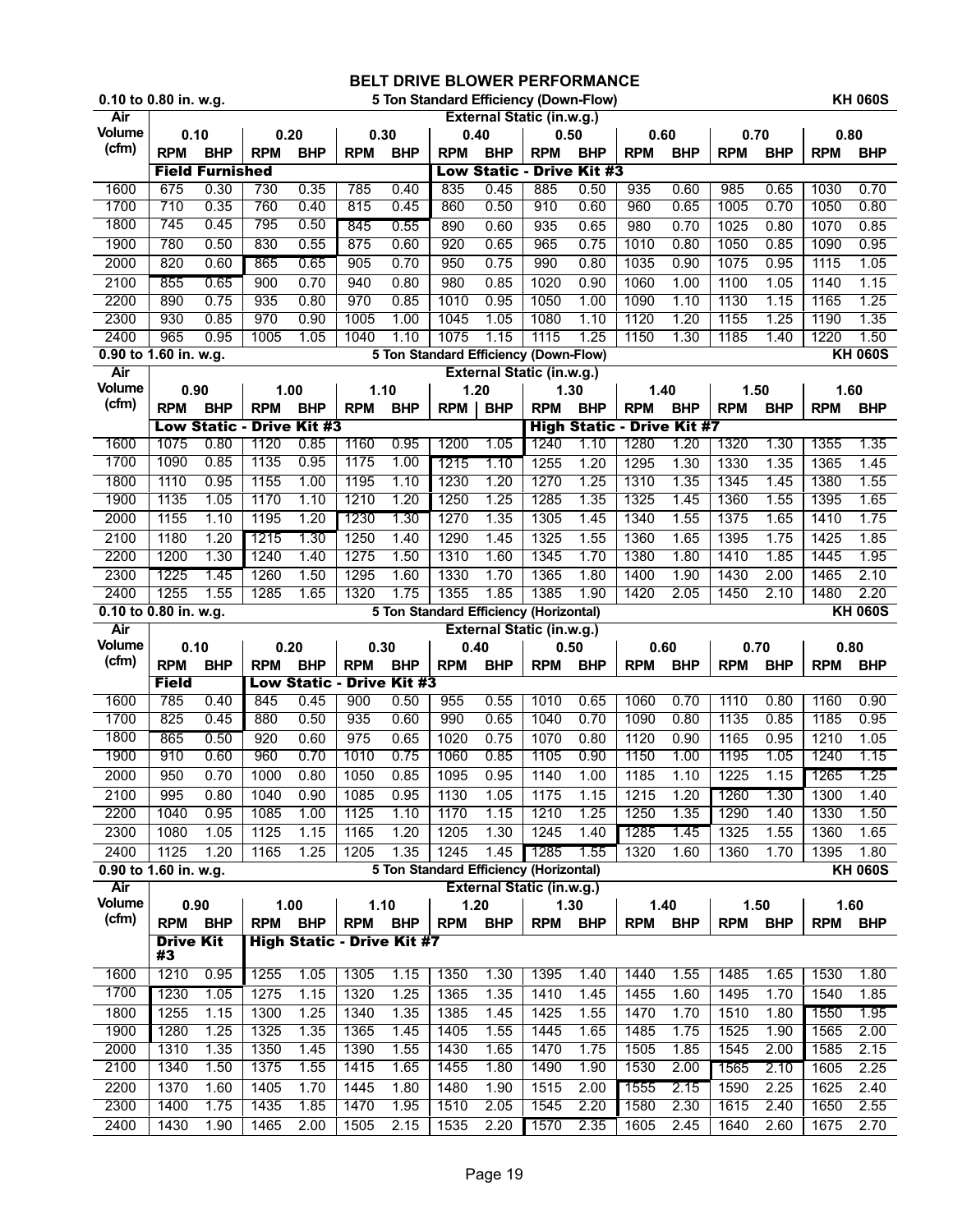|                       | 0.10 to 0.80 in. w.g. |                        |              |            |                                   |              |            | 6 Ton Standard Efficiency (Down-Flow) |                                       |            |            |            |                                  |            |            | <b>KH 072S</b> |
|-----------------------|-----------------------|------------------------|--------------|------------|-----------------------------------|--------------|------------|---------------------------------------|---------------------------------------|------------|------------|------------|----------------------------------|------------|------------|----------------|
| Air                   |                       |                        |              |            |                                   |              |            |                                       | External Static (in.w.g.)             |            |            |            |                                  |            |            |                |
| Volume<br>(cfm)       | 0.10                  |                        | 0.20         |            |                                   | 0.30         |            | 0.40                                  |                                       | 0.50       |            | 0.60       |                                  | 0.70       | 0.80       |                |
|                       | <b>RPM</b>            | <b>BHP</b>             | RPM BHP      |            | <b>RPM</b>                        | <b>BHP</b>   | <b>RPM</b> | <b>BHP</b>                            | <b>RPM</b>                            | <b>BHP</b> | RPM BHP    |            | <b>RPM</b>                       | <b>BHP</b> | <b>RPM</b> | <b>BHP</b>     |
|                       |                       | <b>Field Furnished</b> |              |            |                                   |              |            |                                       |                                       |            |            |            | <b>Low Static - Drive Kit #4</b> |            |            |                |
| 1900                  | 752                   | 0.48                   | 803          | 0.53       | 855                               | 0.58         | 903        | 0.62                                  | 957                                   | 0.72       | 1008       | 0.78       | 1066                             | 0.88       | 1118       | 0.92           |
| 2000                  | 793                   | 0.52                   | 845          | 0.62       | 892                               | 0.68         | 940        | 0.73                                  | 990                                   | 0.77       | 1041       | 0.88       | 1093                             | 0.93       | 1144       | 1.03           |
| 2100                  | 838                   | 0.64                   | 881          | 0.68       | 929                               | 0.73         | 978        | 0.83                                  | 1023                                  | 0.88       | 1073       | 0.93       | 1124                             | 1.03       | 1169       | 1.14           |
| 2200                  | 880                   | 0.73                   | 923          | 0.78       | 966                               | 0.84         | 1015       | 0.93                                  | 1061                                  | 0.99       | 1104       | 1.03       | 1149                             | 1.13       | 1198       | 1.24           |
| 2300                  | 921                   | 0.83                   | 966          | 0.89       | 1009                              | 0.93         | 1053       | 0.99                                  | 1097                                  | 1.09       | 1139       | 1.15       | 1183                             | 1.25       | 1220       | 1.35           |
| 2400                  | 964                   | 0.94                   | 1007         | 0.99       | 1046                              | 1.05         | 1089       | 1.14                                  | 1127                                  | 1.19       | 1168       | 1.29       | 1211                             | 1.35       | 1247       | 1.45           |
| 2500                  | 1006                  | 1.05                   | 1044         | 1.09       | 1087                              | 1.14         | 1124       | 1.25                                  | 1160                                  | 1.30       | 1201       | 1.40       | 1238                             | 1.51       | 1274       | 1.56           |
| 2600                  | 1047                  | 1.15                   | 1085         | 1.20       | 1121                              | 1.30         | 1157       | 1.36                                  | 1197                                  | 1.46       | 1234       | 1.56       | 1269                             | 1.62       | 1304       | 1.72           |
| 2700                  | 1094                  | 1.31                   | 1124         | 1.37       | 1159                              | 1.41         | 1195       | 1.52                                  | 1229                                  | 1.62       | 1265       | 1.67       | 1295                             | 1.77       | 1330       | 1.88           |
| 2800                  | 1133                  | 1.42                   | 1162         | 1.52       | 1196                              | 1.57         | 1226       | 1.67                                  | 1260                                  | 1.73       | 1295       | 1.83       | 1325                             | 1.94       | 1360       | 2.04           |
| 2900                  | 1170                  | 1.58                   | 1204         | 1.68       | 1232                              | 1.73         | 1261       | 1.84                                  | 1290                                  | 1.89       | 1326       | 2.00       | 1356                             | 2.09       | 1386       | 2.19           |
| 0.90 to 1.60 in. w.g. |                       |                        |              |            |                                   |              |            |                                       |                                       |            |            |            |                                  |            |            |                |
|                       |                       |                        |              |            |                                   |              |            |                                       | 6 Ton Standard Efficiency (Down-Flow) |            |            |            |                                  |            |            | <b>KH 072S</b> |
| Air                   |                       |                        |              |            |                                   |              |            |                                       | External Static (in.w.g.)             |            |            |            |                                  |            |            |                |
| <b>Volume</b>         | 0.90                  |                        |              | 1.00       | 1.10                              |              |            | 1.20                                  |                                       | 1.30       |            | 1.40       |                                  | 1.50       |            | 1.60           |
| (cfm)                 | <b>RPM</b>            | <b>BHP</b>             | <b>RPM</b>   | <b>BHP</b> | <b>RPM</b>                        | <b>BHP</b>   | <b>RPM</b> | <b>BHP</b>                            | <b>RPM</b>                            | <b>BHP</b> | <b>RPM</b> | <b>BHP</b> | <b>RPM</b>                       | <b>BHP</b> | <b>RPM</b> | <b>BHP</b>     |
|                       |                       |                        |              |            | <b>High Static - Drive Kit #8</b> |              |            |                                       |                                       |            |            |            |                                  |            |            |                |
| 1900                  | 1170                  | 1.03                   | 1216         | 1.12       | 1261                              | 1.23         | 1299       | 1.28                                  | 1338                                  | 1.39       | 1381       | 1.49       | 1423                             | 1.59       | 1462       | 1.69           |
| 2000                  | 1190                  | 1.13                   | 1238         | 1.18       | 1279                              | 1.28         | 1317       | 1.39                                  | 1356                                  | 1.49       | 1397       | 1.59       | 1434                             | 1.69       | 1476       | 1.80           |
| 2100                  | 1213                  | 1.19                   | 1261         | 1.29       | 1300                              | 1.39         | 1339       | 1.49                                  | 1373                                  | 1.60       | 1414       | 1.70       | 1449                             | 1.79       | 1490       | 1.90           |
| 2200                  | 1241                  | 1.30                   | 1282         | 1.39       | 1316                              | 1.50         | 1355       | 1.60                                  | 1394                                  | 1.70       | 1429       | 1.79       | 1463                             | 1.90       | 1498       | 1.99           |
| 2300                  | 1263                  | 1.39                   | 1303         | 1.50       | 1337                              | 1.60         | 1376       | 1.70                                  | 1409                                  | 1.80       | 1444       | 1.90       | 1483                             | 2.04       | 1517       | 2.14           |
| 2400                  | 1289                  | 1.55                   | 1323         | 1.61       | 1362                              | 1.76         | 1397       | 1.86                                  | 1430                                  | 1.96       | 1464       | 2.05       | 1498                             | 2.15       | 1532       | 2.25           |
| 2500                  | 1314                  | 1.66                   | 1349         | 1.76       | 1383                              | 1.87         | 1416       | 1.96                                  | 1451                                  | 2.06       | 1484       | 2.15       | 1517                             | 2.24       | 1545       | 2.34           |
| 2600                  | 1340                  | 1.82                   | 1374         | 1.92       | 1408                              | 2.02         | 1438       | 2.12                                  | 1471                                  | 2.21       | 1505       | 2.30       | 1532                             | 2.39       | 1565       | 2.49           |
| 2700                  | 1365                  | 1.98                   | 1399         | 2.08       | 1429                              | 2.12         | 1463       | 2.27                                  | 1497                                  | 2.36       | 1525       | 2.45       | 1558                             | 2.55       | 1585       | 2.63           |
| 2800                  | 1390                  | 2.08                   | 1425<br>1451 | 2.24       | 1454                              | 2.27<br>2.47 | 1488       | 2.42                                  | 1517                                  | 2.51       | 1545       | 2.60       | 1578                             | 2.69       | 1605       | 2.84           |

Note - **BOLD** - to operate in this range, 3 hp blower motor is required.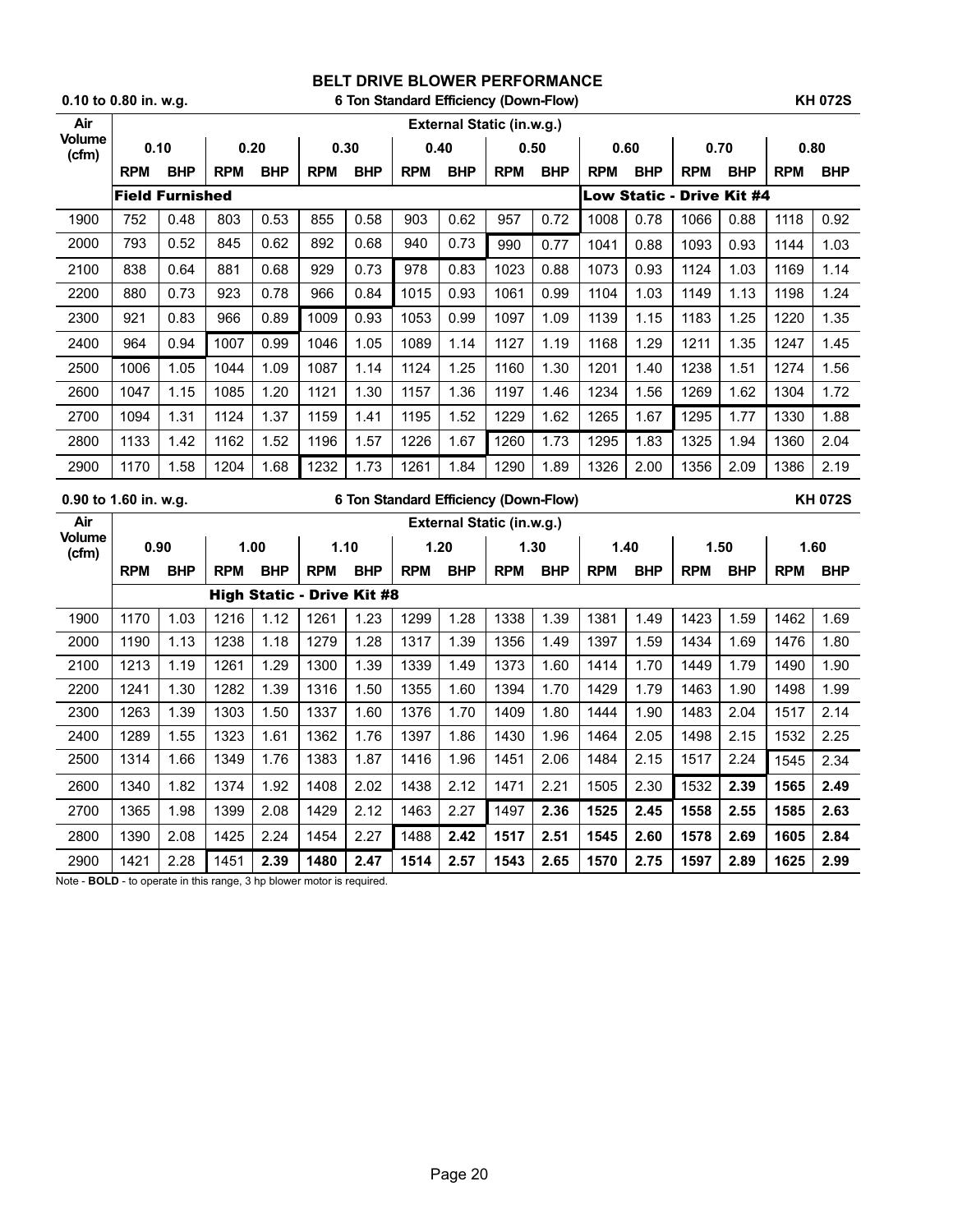|                       | $0.10$ to $0.80$ in. w.g. |            |                                   |            |                           |            |            |            | 6 Ton Standard Efficiency (Horizontal) |            |            |            |            |            |            | <b>KH 072S</b> |
|-----------------------|---------------------------|------------|-----------------------------------|------------|---------------------------|------------|------------|------------|----------------------------------------|------------|------------|------------|------------|------------|------------|----------------|
| Air                   |                           |            |                                   |            |                           |            |            |            | External Static (in.w.g.)              |            |            |            |            |            |            |                |
| Volume<br>(cfm)       | 0.10                      |            |                                   | 0.20       | 0.30                      |            | 0.40       |            |                                        | 0.50       |            | 0.60       | 0.70       |            |            | 0.80           |
|                       | <b>RPM</b>                | <b>BHP</b> | <b>RPM</b>                        | <b>BHP</b> | <b>RPM</b>                | <b>BHP</b> | <b>RPM</b> | <b>BHP</b> | <b>RPM</b>                             | <b>BHP</b> | <b>RPM</b> | <b>BHP</b> | <b>RPM</b> | <b>BHP</b> | <b>RPM</b> | <b>BHP</b>     |
|                       | <b>Field</b>              |            |                                   |            | Low Static - Drive Kit #4 |            |            |            |                                        |            |            |            |            |            |            |                |
| 1900                  | 919                       | 0.60       | 969                               | 0.65       | 1020                      | 0.74       | 1065       | 0.79       | 1111                                   | 0.83       | 1154       | 0.93       | 1194       | 0.99       | 1232       | 1.04           |
| 2000                  | 962                       | 0.70       | 1013                              | 0.75       | 1058                      | 0.84       | 1103       | 0.90       | 1148                                   | 0.94       | 1186       | 1.04       | 1226       | 1.09       | 1264       | 1.15           |
| 2100                  | 1010                      | 0.80       | 1056                              | 0.85       | 1101                      | 0.95       | 1146       | 0.99       | 1185                                   | 1.05       | 1223       | 1.15       | 1262       | 1.20       | 1296       | 1.30           |
| 2200                  | 1054                      | 0.91       | 1099                              | 0.95       | 1143                      | 1.06       | 1183       | 1.10       | 1222                                   | 1.21       | 1261       | 1.25       | 1295       | 1.36       | 1333       | 1.41           |
| 2300                  | 1102                      | 1.01       | 1142                              | 1.11       | 1182                      | 1.16       | 1220       | 1.26       | 1258                                   | 1.31       | 1297       | 1.42       | 1330       | 1.46       | 1364       | 1.57           |
| 2400                  | 1146                      | 1.16       | 1184                              | 1.21       | 1224                      | 1.32       | 1262       | 1.37       | 1300                                   | 1.47       | 1333       | 1.58       | 1367       | 1.63       | 1401       | 1.72           |
| 2500                  | 1188                      | 1.27       | 1227                              | 1.38       | 1265                      | 1.48       | 1303       | 1.53       | 1336                                   | 1.63       | 1370       | 1.73       | 1404       | 1.79       | 1438       | 1.88           |
| 2600                  | 1235                      | 1.44       | 1273                              | 1.55       | 1306                      | 1.65       | 1339       | 1.70       | 1378                                   | 1.79       | 1407       | 1.89       | 1441       | 1.99       | 1475       | 2.03           |
| 2700                  | 1276                      | 1.61       | 1314                              | 1.71       | 1347                      | 1.81       | 1380       | 1.91       | 1414                                   | 2.00       | 1449       | 2.05       | 1478       | 2.14       | 1512       | 2.23           |
| 2800                  | 1321                      | 1.82       | 1354                              | 1.92       | 1388                      | 1.97       | 1421       | 2.07       | 1456                                   | 2.16       | 1485       | 2.25       | 1519       | 2.34       | 1549       | 2.44           |
| 2900                  | 1367                      | 2.03       | 1400                              | 2.08       | 1429                      | 2.17       | 1463       | 2.27       | 1497                                   | 2.36       | 1526       | 2.45       | 1556       | 2.54       | 1586       | 2.63           |
|                       |                           |            |                                   |            |                           |            |            |            |                                        |            |            |            |            |            |            |                |
| 0.90 to 1.60 in. w.g. |                           |            |                                   |            |                           |            |            |            | 6 Ton Standard Efficiency (Horizontal) |            |            |            |            |            |            | <b>KH 072S</b> |
| Air                   |                           |            |                                   |            |                           |            |            |            | External Static (in.w.g.)              |            |            |            |            |            |            |                |
| <b>Volume</b>         | 0.90                      |            |                                   | 1.00       |                           | 1.10       |            | 1.20       |                                        | 1.30       |            | 1.40       | 1.50       |            |            | 1.60           |
| (cfm)                 | <b>RPM</b>                | <b>BHP</b> | <b>RPM</b>                        | <b>BHP</b> | <b>RPM</b>                | <b>BHP</b> | <b>RPM</b> | <b>BHP</b> | <b>RPM</b>                             | <b>BHP</b> | RPM        | <b>BHP</b> | <b>RPM</b> | <b>BHP</b> | <b>RPM</b> | <b>BHP</b>     |
|                       |                           |            | <b>High Static - Drive Kit #8</b> |            |                           |            |            |            |                                        |            |            |            |            |            |            |                |
| 1900                  | 1271                      | 1.13       | 1310                              | 1.18       | 1345                      | 1.24       | 1380       | 1.34       | 1421                                   | 1.39       | 1458       | 1.50       | 1493       | 1.60       | 1524       | 1.65           |
| 2000                  | 1303                      | 1.24       | 1337                              | 1.29       | 1371                      | 1.40       | 1412       | 1.45       | 1448                                   | 1.55       | 1485       | 1.61       | 1516       | 1.70       | 1551       | 1.75           |
| 2100                  | 1335                      | 1.36       | 1370                              | 1.45       | 1404                      | 1.50       | 1439       | 1.60       | 1476                                   | 1.65       | 1512       | 1.76       | 1544       | 1.81       | 1579       | 1.90           |
| 2200                  | 1367                      | 1.51       | 1401                              | 1.56       | 1436                      | 1.66       | 1472       | 1.71       | 1503                                   | 1.81       | 1540       | 1.91       | 1570       | 1.96       | 1606       | 2.06           |
| 2300                  | 1398                      | 1.62       | 1433                              | 1.71       | 1468                      | 1.81       | 1503       | 1.86       | 1535                                   | 1.97       | 1567       | 2.02       | 1603       | 2.11       | 1633       | 2.21           |
| 2400                  | 1436                      | 1.78       | 1470                              | 1.87       | 1501                      | 1.96       | 1535       | 2.01       | 1567                                   | 2.12       | 1600       | 2.22       | 1630       | 2.27       | 1660       | 2.36           |
| 2500                  | 1473                      | 1.98       | 1503                              | 2.03       | 1533                      | 2.12       | 1568       | 2.21       | 1599                                   | 2.27       | 1631       | 2.37       | 1662       | 2.47       | 1693       | 2.57           |
| 2600                  | 1505                      | 2.13       | 1539                              | 2.23       | 1570                      | 2.32       | 1600       | 2.37       | 1632                                   | 2.47       | 1664       | 2.57       | 1694       | 2.67       | 1725       | 2.77           |
| 2700                  | 1542                      | 2.33       | 1572                              | 2.37       | 1607                      | 2.47       | 1638       | 2.57       | 1664                                   | 2.67       | 1696       | 2.77       | 1726       | 2.87       | 1757       | 2.97           |
| 2800                  | 1579                      | 2.53       | 1609                              | 2.58       | 1640                      | 2.68       | 1670       | 2.77       | 1701                                   | 2.87       | 1732       | 2.96       | 1758       | 3.07       | 1789       | 3.16           |

Note - **BOLD** - to operate in this range, 3 hp blower motor is required.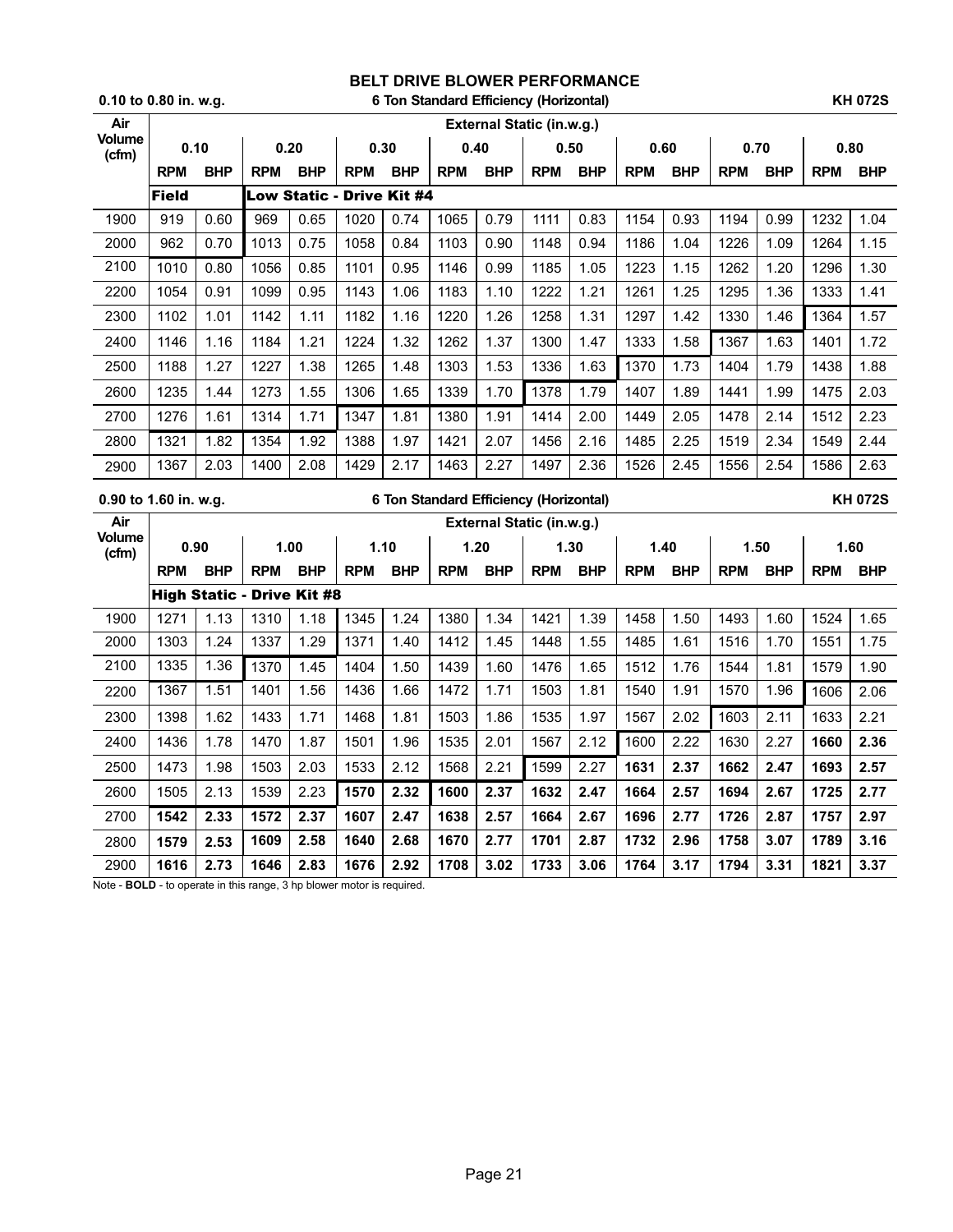**BLOWER DATA - DIRECT DRIVE - LCH 3 TON** BLOWER DATA - DIRECT DRIVE - LCH 3 TON BLOWER TABLE INCLUDES RESISTANCE FOR BASE UNIT ONLY WITH DRY INDOOR COIL AND AIR FILTERS IN PLACE.FOR ALL UNITS ADD: **BLOWER TABLE INCLUDES RESISTANCE FOR BASE UNIT ONLY WITH DRY INDOOR COIL AND AIR FILTERS IN PLACE.**FOR ALL UNITS ADD:

1 - Any factory installed options air resistance (heat section, economizer, etc.). 1 - Any factory installed options air resistance (heat section, economizer, etc.).

2 - Any field installed accessories air resistance (duct resistance, diffuser, etc.). 2 - Any field installed accessories air resistance (duct resistance, diffuser, etc.).

See PageAHoba åAHAj ¦A ∧doq ãoba åAj qã } • Ba&&^• [¦^ AaãA^• ã œa &^ &aææe See PageDQGIRUZHWFRLODQGRSWLRQVDFFHVVRU\DLUUHVLVWDQFHGDWD.

| <b>DOWNFLOW</b> |                                                                     |                        |                            |                                  |                                                  |               |                                |                |                        |               |                                                                     |                              |                                  |            |              |              |            |      |              |                   |     |                            |      |              |            |  |
|-----------------|---------------------------------------------------------------------|------------------------|----------------------------|----------------------------------|--------------------------------------------------|---------------|--------------------------------|----------------|------------------------|---------------|---------------------------------------------------------------------|------------------------------|----------------------------------|------------|--------------|--------------|------------|------|--------------|-------------------|-----|----------------------------|------|--------------|------------|--|
|                 |                                                                     |                        |                            |                                  |                                                  |               |                                |                |                        |               |                                                                     |                              | Percentage of Total Motor Torque |            |              |              |            |      |              |                   |     |                            |      |              |            |  |
|                 | 20%                                                                 |                        |                            | 30%                              |                                                  |               | 40%                            |                |                        | 50%           |                                                                     |                              | 60%                              |            |              | 70%          |            |      | 80%          |                   |     | 90%                        |      | 100%         |            |  |
|                 | <b>Watts</b>                                                        | <b>RPM</b>             | Cfm                        | <b>Watts</b>                     | <b>RPM</b>                                       | Cfm           | <b>Watts</b>                   | <b>RPM</b>     | ع<br>5                 | <b>Watts</b>  | <b>RPM</b>                                                          | Cfm                          | <b>Watts</b>                     | <b>RPM</b> | Cfm          | <b>Watts</b> | <b>RPM</b> | Cfm  | <b>Watts</b> | Cfm<br><b>RPM</b> |     | <b>RPM</b><br><b>Watts</b> | Cfm  | <b>Watts</b> | <b>RPM</b> |  |
|                 | 38                                                                  | 407                    | 969                        | 68                               | 468                                              | 1152          | 98                             | 529            | 1301                   | 140           | 581                                                                 | 1449                         | 182                              | 634        | 1571         | 236          | 683        | 1693 | 290          | 1799<br>732       |     | 770<br>352                 | 1904 | 414          | 809        |  |
|                 | 4                                                                   | 475                    | 919                        | 74                               | 522                                              | 1117          | 104                            | 569            | 1264                   | 150           | 626                                                                 | 1411                         | 195                              | 684        | 1539         | 248          | 724        | 1667 | 301          | 1772<br>765       |     | 805<br>366                 | 1877 | 431          | 844        |  |
|                 | 50                                                                  | 550                    | 851                        | 83                               | 593                                              | 1056          | 116                            | 637            | 1218                   | 161           | 680                                                                 | 1380                         | 205                              | 722        | 1509         | 259          | 762        | 1638 | 313          | 1744<br>802       |     | 840<br>380                 | 1849 | 446          | 879        |  |
|                 | 56                                                                  | 620                    | 793                        | 8                                | 651                                              | 1016          | 124                            | 681            | 1175                   | 172           | 730                                                                 | 1334                         | 220                              | 779        | 1468         | 274          | 813        | 1601 | 328          | 1708<br>846       |     | 883<br>396                 | 1815 | 464          | 920        |  |
|                 | <b>GO</b>                                                           | 678                    | 731                        | 50                               | 712                                              | 956           | 135                            | 746            | 1130                   | 182           | 781                                                                 | 1303                         | 229                              | 815        | 1434         | 286          | 852        | 1564 | 342          | 1676<br>889       |     | 920<br>410                 | 1787 | 477          | 951        |  |
|                 | 65                                                                  | 740                    | 663                        | 105                              | 775                                              | 895           | 145                            | 810            | 1076                   | 194           | 839                                                                 | 1257                         | 243                              | 867        | 1396         | 298          | 895        | 1534 | 353          | 1647<br>923       | 421 | 952                        | 1759 | 489          | 981        |  |
|                 | $\blacksquare$                                                      | I.                     | $\frac{1}{1}$              |                                  | $\mathbf I$                                      | 855           | 152                            | 852            | 1033                   | 204           | 884                                                                 | 1211                         | 256                              | 517        | 1351         | 312          | 944        | 1490 | 369          | 1604<br>971       | 437 | 997                        | 1718 | 505          | 1024       |  |
| ł               | $\frac{1}{1}$                                                       | J.<br>$\mathbf{I}$     | $\frac{1}{1}$              | $\blacksquare$<br>$\mathbf{r}$   | f,                                               | 792           | 163                            | 916            | 986                    | 213           | 933                                                                 | 1180                         | 264                              | 949        | 1320         | 321          | 975        | 1460 | 379          | 1575<br>1002      |     | 1026<br>447                | 1690 | 515          | 1050       |  |
|                 | $\frac{1}{1}$                                                       | $\mathbf I$            | $\mathsf I$<br>$\mathbf I$ | $\frac{1}{1}$                    | $\mathbf I$                                      | 734           | 173                            | 975            | 934                    | 224           | 985                                                                 | 1134                         | 275                              | 995        | 1275         | 334          | 1021       | 1416 | 393          | 1533<br>1046      |     | 1067<br>460                | 1649 | 527          | 1088       |  |
| f,              | t,                                                                  | ٠<br>$\mathbf{I}$<br>Ţ | Ť.                         | ٠<br>t,                          | ٠<br>$\mathbf{I}$<br>$\mathbf I$                 | 674           | 183                            | 1034           | 881                    | 234           | 1037                                                                | 1088                         | 286                              | 1039       | 1230         | 346          | 1064       | 1371 | 406          | 1490<br>1088      | 471 | 1106                       | 1608 | 537          | 1123       |  |
|                 | $\begin{array}{c} \rule{0.2cm}{0.15mm} \end{array}$<br>$\mathbf{I}$ | $\blacksquare$         | $\mathsf I$                | $\blacksquare$                   | $\mathsf I$                                      | 613           | 193                            | 1095           | 820                    | 246           | 1094                                                                | 1026                         | 300                              | 1093       | 1184         | 357          | 1104       | 1342 | 414          | 1448<br>1115      |     | 1140<br>480                | 1553 | 547          | 1165       |  |
|                 | ٠<br>$\mathbf{r}$                                                   | ı.                     | ٠<br>f.                    | f.                               | т.                                               | ٠             |                                | ٠              | Î                      |               | ٠                                                                   | 980                          | 309                              | 1131       | 1139         | 367          | 1142       | 1297 | 425          | 1404<br>1154      |     | 1173<br>488                | 1511 | မ်ာ          | 1192       |  |
| ł               | f,                                                                  | $\mathbf{I}$           | $\frac{1}{1}$              | $\blacksquare$<br>$\blacksquare$ | $\mathbf{I}$<br>$\blacksquare$<br>$\blacksquare$ | $\frac{1}{1}$ | $\mathbf{I}$<br>$\blacksquare$ | $\blacksquare$ | $\frac{1}{4}$          | $\frac{1}{1}$ | $\mathbf{I}$<br>$\begin{array}{c} \rule{0.2cm}{0.15mm} \end{array}$ | $\mathbf{I}$<br>$\mathbf{I}$ | $\mathbf{I}$                     |            | $\mathbf{I}$ |              |            | 1253 | 436          | 1355<br>1190      |     | 1207<br>495                | 1456 | 554          | 1225       |  |
|                 |                                                                     |                        |                            |                                  |                                                  |               |                                |                |                        |               |                                                                     |                              |                                  |            |              |              |            |      |              |                   |     |                            |      |              |            |  |
|                 |                                                                     |                        |                            |                                  |                                                  |               |                                |                |                        |               | Percentage                                                          |                              | of Total Motor Torque            |            |              |              |            |      |              |                   |     |                            |      |              |            |  |
|                 | 20%                                                                 |                        |                            | 30%                              |                                                  |               | 40%                            |                |                        | 50%           |                                                                     |                              | 60%                              |            |              | 70%          |            |      | 80%          |                   |     | 90%                        |      | 100%         |            |  |
| <b>Sfm</b>      | <b>Watts</b>                                                        | <b>RPM</b>             | Cfm                        | <b>Watts</b>                     | <b>RPM</b>                                       | Cfm           | <b>Watts</b>                   | <b>RPM</b>     | cfm                    | <b>Watts</b>  | <b>RPM</b>                                                          | Cfm                          | <b>Watts</b>                     | <b>RPM</b> | Cfm          | <b>Watts</b> | <b>RPM</b> | Cfm  | <b>Watts</b> | Cfm<br><b>RPM</b> |     | <b>RPM</b><br><b>Watts</b> | Cfm  | <b>Watts</b> | <b>RPM</b> |  |
| 796             | 43                                                                  | 372                    | 975                        | $\mathfrak{A}$                   | 447                                              | 1155          | 85                             | 524            | 1302                   | 126           | 560                                                                 | 1448                         | 168                              | 597        | 1566         | 214          | 639        | 1684 | 260          | 1786<br>680       |     | 720<br>323                 | 1888 | 386          | 761        |  |
| 709             | 50                                                                  | 461                    | 909                        | 75                               | 512                                              | 1110          | $\frac{1}{2}$                  | 564            | 1254                   | 143           | 613                                                                 | 1398                         | 185                              | 662        | 1523         | 231          | 695        | 1649 | 277          | 1754<br>729       |     | 769<br>344                 | 1858 | 411          | 810        |  |
| 617             | 57                                                                  | 553                    | 828                        | $88$                             | 591                                              | 1040          | 118                            | 629            | 1204                   | 156           | 664                                                                 | 1368                         | 194                              | 698        | 1492         | 243          | 734        | 1616 | 291          | 1721<br>771       |     | 808<br>358                 | 1826 | 424          | 845        |  |
| 503             | \$4                                                                 | 662                    | 747                        | 5                                | 668                                              | 992           | 131                            | 676            | 1151                   | 172           | 722                                                                 | 1310                         | 212                              | 768        | 1442         | 260          | 794        | 1574 | 308          | 1681<br>820       |     | 853<br>374                 | 1787 | 440          | 887        |  |
| 419             | 69                                                                  | 747                    | 671                        | 107                              | 746                                              | 924           | 146                            | 747            | $\overline{ }$<br>1095 | 185           | 782                                                                 | 1266                         | 225                              | 818        | 1398         | 275          | 844        | 1530 | 325          | 1640<br>870       |     | 899<br>389                 | 1749 | 454          | 927        |  |
| 323             | 75                                                                  | 843                    | 589                        | 117                              | 832                                              | 857           | 159                            | 821            | 1039                   | 198           | 844                                                                 | 1221                         | 237                              | 867        | 1359         | 287          | 888        | 1496 | 337          | 1598<br>909       |     | 941<br>403                 | 1701 | 470          | 973        |  |
|                 | $\mathsf I$<br>$\mathbf{r}$                                         | I.                     | ÷                          | $\mathsf I$<br>$\mathbf{I}$      | ÷,                                               | 817           | 165                            | 871            | 990                    | 208           | 900                                                                 | 1162                         | 252                              | 929        | 1296         | 306          | 954        | 1431 | 360          | 1546<br>979       | 421 | 995                        | 1662 | 481          | 1010       |  |
|                 | $\mathbf I$<br>$\mathbf{r}$                                         | $\mathbf I$            | ÷                          | $\blacksquare$<br>$\mathbf{I}$   | ٠<br>$\blacksquare$                              | 747           | 176                            | 957            | 933                    | 219           | 966                                                                 | 1118                         | 262                              | 974        | 1264         | 314          | 987        | 1410 | 367          | 1523<br>1000      | 427 | 1016                       | 1636 | 487          | 1032       |  |
|                 | r.                                                                  | I.                     | ı.                         |                                  | I.                                               | 700           | 181                            | 1026           | 886                    | 226           | 1022                                                                | 1073                         | 271                              | 1018       | 1216         | 327          | 1035       | 1359 | 1051<br>383  | 1469              |     | 1066<br>442                | 1579 | 501          | 1081       |  |
| $\frac{1}{4}$   | $\mathbf I$                                                         | $\mathbf I$            |                            | $\mathbf I$                      | $\mathbf{I}$<br>$\mathbf I$                      | 643           | 187                            | 1110           | 829                    | 235           | 1091                                                                | 1015                         | 283                              | 1073       | 1161         | 341          | 1087       | 1307 | 1101<br>399  | 1409              |     | 1118<br>456                | 1510 | 513          | 1136       |  |

1.0 - - - - - - - - - - - - - - - - - - 592 190 1197 781 241 1154 970 291 1113 1114 352 1130 1258 413 1147 1355 467 1161 1452 520 1176 1.1 - - - - - - - - - - - - - - - - - - - - - - - - - - - - - - - - - - - - 915 300 1162 1067 362 1171 1219 424 1180 1312 473 1192 1405 522 1204 1.2 - - - - - - - - - - - - - - - - - - - - - - - - - - - - - - - - - - - - - - - - - - - - - - - - - - - - - - 1168 437 1223 1248 480 1235 1329 523 1246

1154  $\frac{1}{4}$  $\frac{1}{2}$ 

241  $\frac{1}{4}$  $\frac{1}{2}$ 

781  $\frac{1}{4}$  $\frac{1}{2}$ 

1197

190

592  $\frac{1}{4}$  $\frac{1}{2}$ 

> $\frac{1}{4}$  $\frac{1}{4}$

 $\frac{1}{4}$  $\frac{1}{4}$  $\frac{1}{2}$ 

 $\frac{1}{4}$  $\frac{1}{4}$  $\frac{1}{2}$ 

 $\frac{1}{4}$  $\frac{1}{4}$  $\frac{1}{2}$ 

 $\frac{1}{4}$  $\frac{1}{4}$  $\frac{1}{2}$ 

 $\frac{1}{4}$ 

 $1.0$ 

 $\frac{1}{2}$  $\frac{1}{4}$ 

 $1.2$  $\overline{\phantom{a}}$ 

 $\frac{1}{4}$  $\frac{1}{2}$ 

 $\frac{1}{2}$ ł

 $\frac{1}{2}$ 

915 870

 $\frac{1}{2}$ 

291  $\frac{1}{300}$  $\frac{1}{1}$ 

1176 1204 1246

520  $\frac{522}{523}$ 

1452 1405  $1329$ 

467 473

413  $\frac{424}{437}$ 

1258 1219 1168

1130  $1171$  $\frac{1}{4}$ 

 $1114$ 1067  $\frac{1}{4}$ 

 $\frac{1113}{2}$  $1162$  $\frac{1}{2}$ 

362 352

 $\frac{1}{2}$ 

 $|192|$  $\boxed{161}$ 

 $|312|$ 1355

1180 1147

1235

480

 $1248$ 

 $1223$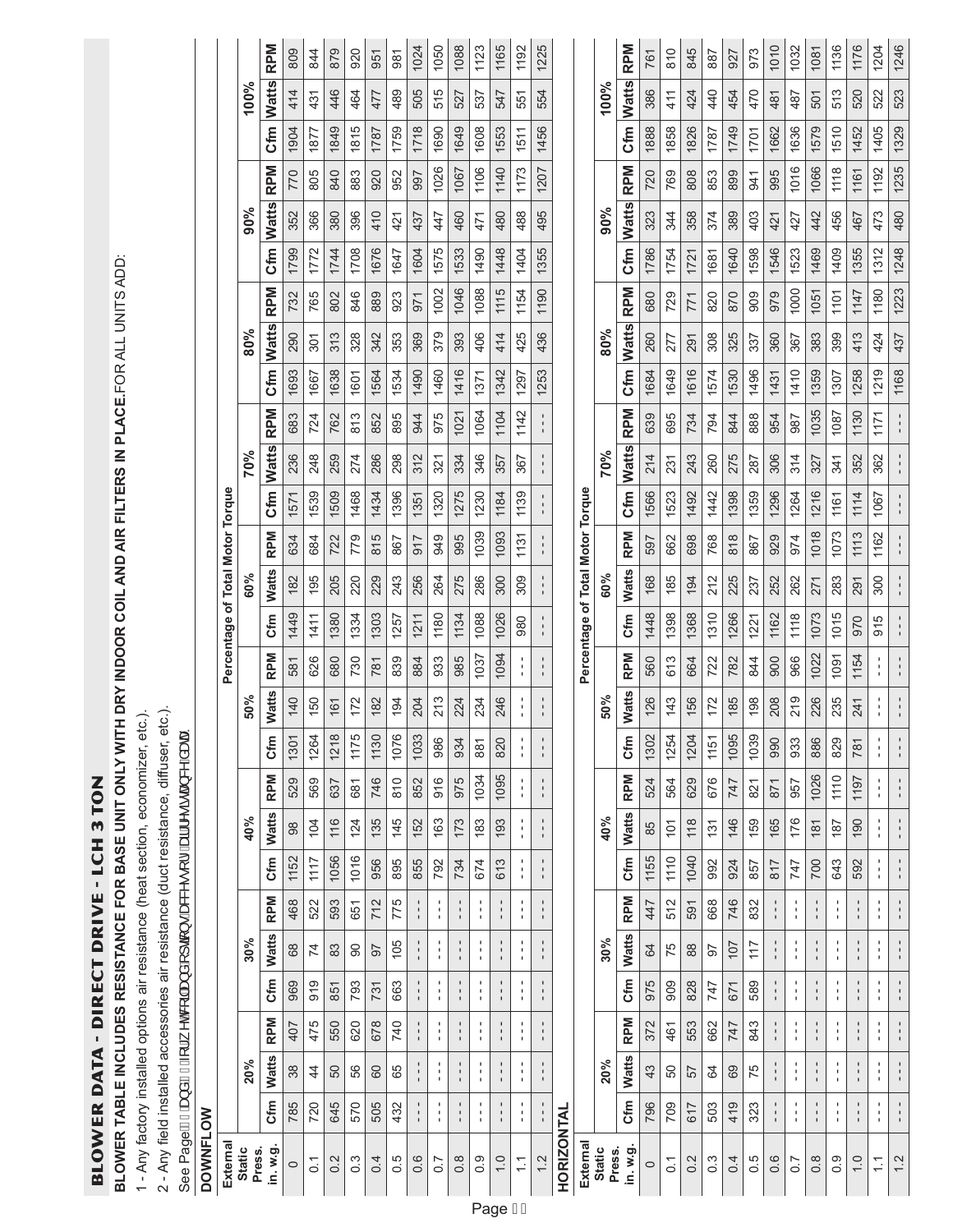**BLOWER DATA - DIRECT DRIVE - LCH 4 TON** BLOWER DATA - DIRECT DRIVE - LCH 4 TON

BLOWER TABLE INCLUDES RESISTANCE FOR BASE UNIT ONLY WITH DRY INDOOR COIL AND AIR FILTERS IN PLACE.FOR ALL UNITS ADD: **BLOWER TABLE INCLUDES RESISTANCE FOR BASE UNIT ONLY WITH DRY INDOOR COIL AND AIR FILTERS IN PLACE.**FOR ALL UNITS ADD:

1 - Any factory installed options air resistance (heat section, economizer, etc.). 1 - Any factory installed options air resistance (heat section, economizer, etc.).

2 - Any field installed accessories air resistance (duct resistance, diffuser, etc.). 2 - Any field installed accessories air resistance (duct resistance, diffuser, etc.).

See Page 33 and 34 for wet coil and options/accessory air resistance data.<br>DOWNFLOW See Page 33 and 34 for wet coil and options/accessory air resistance data.

# **DOWNFLOW**

| External                         | Static<br>Press. | in. w.g.                 | $\circ$         | $\overline{O}$ | 0.2            | $0.\overline{3}$ | 0.4             | 0.5           | 0.6           | 0.7                             | 0.8                           | 0.9                       | $\frac{0}{1}$<br>Page GH          | $\frac{1}{1}$                  | 1.2                               |                   | External              | <b>Static</b><br>Press. | in. w.g.                   | $\circ$     | $\overline{0}$ . | 0.2                    | $0.\overline{3}$ | 0.4         | 0.5                       | 0.6                      | 0.7                                | $0.\overline{8}$               | 0.9                                       | $\overline{0}$ | $\tilde{\cdot}$                 |
|----------------------------------|------------------|--------------------------|-----------------|----------------|----------------|------------------|-----------------|---------------|---------------|---------------------------------|-------------------------------|---------------------------|-----------------------------------|--------------------------------|-----------------------------------|-------------------|-----------------------|-------------------------|----------------------------|-------------|------------------|------------------------|------------------|-------------|---------------------------|--------------------------|------------------------------------|--------------------------------|-------------------------------------------|----------------|---------------------------------|
|                                  |                  | <b>Cfm</b>               | 1046            | 992            | 926            | 883              | 818             | 752           | I.            | $\frac{1}{4}$                   | I.                            | ı<br>$\blacksquare$       | I.                                | $\blacksquare$                 |                                   | <b>HORIZONTAL</b> |                       |                         | <b>Sfm</b>                 | 1023        | 970              | 909                    | 829              | 772         | 688                       |                          | t,                                 | $\mathbf I$                    | $\frac{1}{4}$                             |                | $\frac{1}{1}$                   |
|                                  | 20%              | Watts                    | 77              | 85             | 95             | $\frac{5}{2}$    | $\overline{11}$ | $\frac{5}{2}$ | $\mathbf{I}$  | ł<br>I                          | $\mathbf I$<br>$\blacksquare$ | I.<br>$\mathbf{I}$        | $\mathbf{I}$<br>$\mathbf{I}$      | $\mathsf I$<br>$\mathbf{I}$    | $\mathbf{I}$<br>$\mathbf{I}$      |                   |                       | 20%                     | <b>Watts</b>               | 78          | 82               | 86                     | 95               | 104         | 118                       | $\blacksquare$           | 1<br>$\mathbf{I}$                  | $\mathbf{I}$                   | $\frac{1}{4}$                             |                | $\frac{1}{4}$                   |
|                                  |                  |                          |                 |                |                |                  |                 |               | $\frac{1}{1}$ | $\frac{1}{4}$                   |                               | $\blacksquare$            |                                   | $\mathbf{I}$                   |                                   |                   |                       |                         |                            |             |                  |                        |                  |             |                           | $\frac{1}{1}$            | $\mathbf{I}$                       |                                | $\frac{1}{4}$<br>٠                        |                | $\frac{1}{1}$                   |
|                                  |                  | <b>RPM</b>               | 485             | 543            | 612            | 657              | 724             | 791           |               | $\frac{1}{4}$<br>$\blacksquare$ | $\blacksquare$                | $\blacksquare$<br>1       | $\blacksquare$<br>$\mathsf I$     | $\mathbf{I}$<br>$\blacksquare$ | $\mathsf I$                       |                   |                       |                         | <b>RPM</b>                 | 452         | 529              | 590                    | 675              | 734         | 818                       |                          | $\mathbf I$<br>$\mathbf I$         | $\blacksquare$                 | $\blacksquare$<br>ı                       |                |                                 |
|                                  | 30%              | <b>Watts</b><br>Cfm      | 134<br>1257     | 145<br>1211    | 154<br>1166    | 164<br>1125      | 175<br>1074     | 187<br>1022   | $\mathbf{L}$  | ł<br>٠                          | $\mathbf{I}$<br>٠             | $\blacksquare$<br>I.<br>٠ | $\mathbf{I}$<br>$\mathbf{I}$<br>L | $\mathbf{I}$<br>ı              | $\mathbf{I}$<br>$\mathbf{I}$<br>L |                   |                       | 30%                     | <b>Watts</b><br><b>Cfm</b> | 131<br>1234 | 137<br>1192      | $\frac{14}{4}$<br>1146 | 154<br>1084      | 1032        | 178<br>967                | $\blacksquare$<br>L      | $\mathbf{L}$<br>$\mathbf{I}$<br>J. | $\mathbf{I}$<br>$\blacksquare$ | $\frac{1}{4}$<br>$\,$                     | $\mathbf{I}$   | $\frac{1}{1}$<br>$\frac{1}{1}$  |
|                                  |                  |                          |                 |                |                |                  |                 |               |               |                                 |                               | $\mathbf{I}$              |                                   |                                |                                   |                   |                       |                         |                            |             |                  |                        |                  | 165         |                           | $\frac{1}{1}$            |                                    |                                | $\frac{1}{4}$<br>$\overline{\phantom{a}}$ |                | $\frac{1}{1}$<br>$\blacksquare$ |
|                                  |                  | <b>RPM</b>               | 565             | 619            | 669            | 715              | 772             | 828           |               | $\frac{1}{4}$                   | $\mathbf{I}$                  | $\blacksquare$            | ٠<br>$\mathbf{I}$                 | 1                              | $\mathsf I$                       |                   |                       |                         | <b>RPM</b>                 | 536         | 596              | 647                    | 718              | 774         | 841                       |                          | $\mathbf{I}$                       | $\mathbf I$                    | ×                                         |                | $\mathbf{I}$                    |
|                                  |                  | Сfm                      | 1468            | 1430           | 1405           | 1367             | 1329            | 1291          | 1253          | 1202                            | 1164                          | 1126                      | 1081                              | 1                              | $\mathbf{I}$<br>L                 |                   |                       |                         | <b>Sfm</b>                 | 1445        | 1414             | 1383                   | 1339             | 1293        | 1247                      | 1202                     | 1146                               | 1085                           | 1029                                      | 961            | İ                               |
|                                  | 40%              | <b>Watts</b>             | 191             | 205            | 214            | 227              | 240             | 253           | 265           | 282                             | 294                           | 306                       | 320                               | $\blacksquare$                 | $\mathbf I$                       |                   |                       | 40%                     | <b>Watts</b>               | 183         | 192              | <b>201</b>             | 213              | 226         | 238                       | 249                      | 265                                | 280                            | 292                                       | 308            | $\frac{1}{1}$                   |
|                                  |                  | <b>RPM</b>               | 646             | 695            | 727            | 774              | 151<br>820      | 865           | 908           | 965                             | 1006                          | 1046                      | 1092                              |                                |                                   |                   |                       |                         | <b>RPM</b>                 | 161<br>621  | 664              | 705                    | 761              | 814         | 864                       | 910                      | 967                                | 1021                           | 1064                                      | 1114           |                                 |
|                                  |                  | Cfm                      | $\infty$<br>163 | ၜ<br>160       | $\circ$<br>158 | 155              | LO.             | ا صا<br>148   | 1450          | $\infty$<br>$rac{1}{4}$         | $\sim$<br>137                 | 133                       | $\infty$<br>129                   | 1                              | $\mathsf I$                       |                   |                       |                         | Cfm                        |             | 1586             | ო<br>155               | $\circ$<br>152   | 147         | $\infty$<br>$\frac{3}{4}$ | $\circ$<br>$\frac{1}{4}$ | LO.<br>135                         | $\sim$<br>130                  | 5<br>125                                  | 120            |                                 |
|                                  | 50%              | <b>Watts</b>             | 271             | 285            | 299            | 311              | 327             | 339           | 354           | 370                             | 383                           | 396                       | 410                               | 1                              |                                   |                   |                       | 50%                     | <b>Watts</b>               | 251         | 261              | 275                    | 287              | 304         | 317                       | 330                      | 345                                | 362                            | 376                                       | 389            |                                 |
|                                  |                  | <b>RPM</b>               | 715             | 755            | 793            | 831              | 875             | 911           | 952           | 999                             | 1038                          | 1075                      | 1115                              |                                |                                   |                   | Percentage            |                         | <b>RPM</b>                 | 688         | 722              | 764                    | 807              | 859         | 902                       | 944                      | 990                                | 1040                           | 1085                                      | 1126           |                                 |
|                                  |                  | Cfm                      | 1810            | 1788           | 1755           | 1734             | 1701            | 1679          | 1646          | 1613                            | 1580                          | 1548                      | 1515                              | 1476                           |                                   |                   |                       |                         | Cfm                        | 1776        | 1757             | 1723                   | 1701             | 1661        | 1631                      | 1597                     | 1565                               | 1520                           | 1481                                      | 1456           | 1416                            |
|                                  | 60%              | <b>Watts</b>             | 351             | 365            | 384            | 396              | 414             | 425           | 442           | 458                             | 473                           | 487                       | 500                               | 514                            |                                   |                   |                       | 60%                     | <b>Watts</b>               | 319         | 330              | 349                    | 361              | 382         | 396                       | 411                      | 426                                | 443                            | 460                                       | 471            | 488                             |
| Percentage of Total Motor Torque |                  | <b>RPM</b>               | 784             | 814            | 859            | 888              | 930             | 957           | 996           | 1034                            | 1070                          | 1105                      | 1138                              | 1174                           |                                   |                   | of Total Motor Torque |                         | <b>RPM</b>                 | 754         | 780              | 824                    | 853              | 904         | 940                       | 978                      | 1014                               | 1060                           | 1106                                      | 1137           | 1185                            |
|                                  |                  | Cfm                      | 1960            | 1937           | 1909           | 1891             | 1859            | 1837          | 1809          | 1777                            | 1745                          | 1714                      | 1675                              | 1632                           |                                   |                   |                       |                         | Cfm                        | 1910        | 1902             | 1876                   | 1853             | 1818        | 1787                      | 1758                     | 1727                               | 1685                           | 1643                                      | 1601           | 1549                            |
|                                  | 70%              | <b>Watts</b>             | 445             | 463            | 482            | 495              | 515             | 529           | 544           | 560                             | 574                           | 587                       | 599                               | 609                            |                                   |                   |                       | 70%                     | <b>Watts</b>               | 400         | 427              | 444                    | 459              | 480         | 498                       | 512                      | 527                                | 544                            | 560                                       | 571            | 581                             |
|                                  |                  | <b>RPM</b>               | 837             | 870            | 909            | 934              | 975             | 1003          | 1036          | 1071                            | 1104                          | 1135                      | 1169                              | 1201                           |                                   |                   |                       |                         | <b>RPM</b>                 | 800         | 837              | 873                    | 903              | 949         | 986                       | 1018                     | 1053                               | 1095                           | 1137                                      | 1173           | 1213                            |
|                                  |                  | <b>Watts</b><br>Cfm      | 539<br>2109     | 561<br>2086    | 581<br>2063    | 2048             | 617<br>2017     | 632<br>1994   | 646<br>1972   | 1941                            | 1910                          | 687<br>1880               | 699<br>1834                       | 704<br>1788                    | 1728                              |                   |                       |                         | <b>Watts</b><br>Cfm        | 480<br>2043 | 523<br>2048      | 540<br>2028            | 557<br>2005      | 1975        | 1943                      | 1920                     | 629<br>1889                        | 1849                           | 660<br>1805                               | 672<br>1746    | 675<br>1682                     |
|                                  | 80%              |                          | 890             |                |                | 593              | 1021            |               |               | 662                             | 676                           |                           |                                   |                                | 702                               |                   |                       | 80%                     |                            |             |                  |                        |                  | 579         | 599                       | 613                      |                                    | 646                            |                                           |                | 1241                            |
|                                  |                  | <b>Sfm</b><br><b>RPM</b> | 2251            | 2227<br>925    | 2200<br>959    | 2181<br>980      | 2147            | 2120<br>1049  | 2094<br>1076  | 2063<br>1109                    | 2025<br>1138                  | 987<br>1165               | 1941<br>1200                      | 1896<br>1229                   | 1835<br>1256                      |                   |                       |                         | Cfm<br><b>RPM</b>          | 2192<br>846 | 2189<br>893      | 2170<br>923            | 2138<br>953      | 2098<br>993 | 2066<br>1032              | 2035<br>1059             | 1997<br>1092                       | 1950<br>1130                   | 1898<br>1167                              | 1836<br>1209   | 1774                            |
|                                  | 90%              | <b>Watts</b>             | 674             | 691            | 708            | 719              | 737             | 749           | 760           | 771                             | 781                           | 788                       | 794                               | 795                            | 790                               |                   |                       | 90%                     | <b>Watts</b>               | 613         | 640              | 659                    | 673              | 690         | 704                       | 715                      | 726                                | 737                            | 745                                       | 751            | 750                             |
|                                  |                  | <b>RPM</b>               | 947             | 977            | 1008           | 1028             | 1064            | 1090          | 1114          | 1141                            | 1171                          | 1198                      | 1227                              | 1251                           | 1277                              |                   |                       |                         | <b>RPM</b>                 | 904         | 942              | 970                    | 1001             | 1039        | 1069                      | 1095                     | 1125                               | 1160                           | 1194                                      | 1230           | 1258                            |
|                                  |                  | <b>Sfm</b>               | 2393            | 2367           | 2336           | 2314             | 2276            | 2245          | 2215          | 2185                            | 2139                          | 2094                      | 2048                              | 2003                           | 1942                              |                   |                       |                         | Cfm                        | 2340        | 2330             | 2312                   | 2271             | 2222        | 2189                      | 2150                     | 2105                               | 2051                           | 1991                                      | 1926           | 1867                            |
|                                  | 100%             | <b>Watts</b>             | 810             | 822            | 835            | 844              | 857             | 866           | 873           | 879                             | 886                           | 889                       | 889                               | 886                            | 878                               |                   |                       | 100%                    | <b>Watts</b>               | 746         | 758              | 779                    | 789              | 802         | 809                       | 817                      | 822                                | 828                            | 830                                       | 829            | 824                             |
|                                  |                  | <b>RPM</b>               | 1004            | 1029           | 1056           | 1076             | 1107            | 1131          | 1153          | 1174                            | 1204                          | 1230                      | 1254                              | 1274                           | 1298                              |                   |                       |                         | <b>RPM</b>                 | 963         | 56               | 1018                   | 1049             | 1084        | 1106                      | 1132                     | 1158                               | 1191                           | 1222                                      | 1251           | 1276                            |
|                                  |                  |                          |                 |                |                |                  |                 |               |               |                                 |                               |                           |                                   |                                |                                   |                   |                       |                         |                            |             |                  |                        |                  |             |                           |                          |                                    |                                |                                           |                |                                 |

1.2 - - - - - - - - - - - - - - - - - - - - - - - - - - - - - - - - - - - - - - - - - - - - - - - - - - - - - - 1570 652 1268 1675 732 1286 1780 812 1305

 $\frac{1}{4}$ 

 $\frac{1}{4}$ 

 $\frac{1}{4}$  $\frac{1}{4}$ 

 $\frac{1}{4}$ 

 $\frac{1}{4}$  $\frac{1}{4}$ 

ţ  $\frac{1}{4}$ 

 $\frac{1}{4}$  $\frac{1}{4}$ 

 $\frac{1}{2}$  $\frac{1}{4}$ 

 $\frac{1}{2}$  $\frac{1}{4}$ 

 $\frac{1}{1}$  $\frac{1}{4}$ 

 $\frac{1}{1}$  $\frac{1}{4}$ 

 $\frac{1}{1}$  $\frac{1}{4}$ 

 $\frac{1}{4}$  $\frac{1}{4}$ 

 $\frac{1}{2}$ 

 $\frac{1}{2}$ 

 $\frac{1}{4}$ 

 $\frac{1}{4}$ 

 $\frac{1}{4}$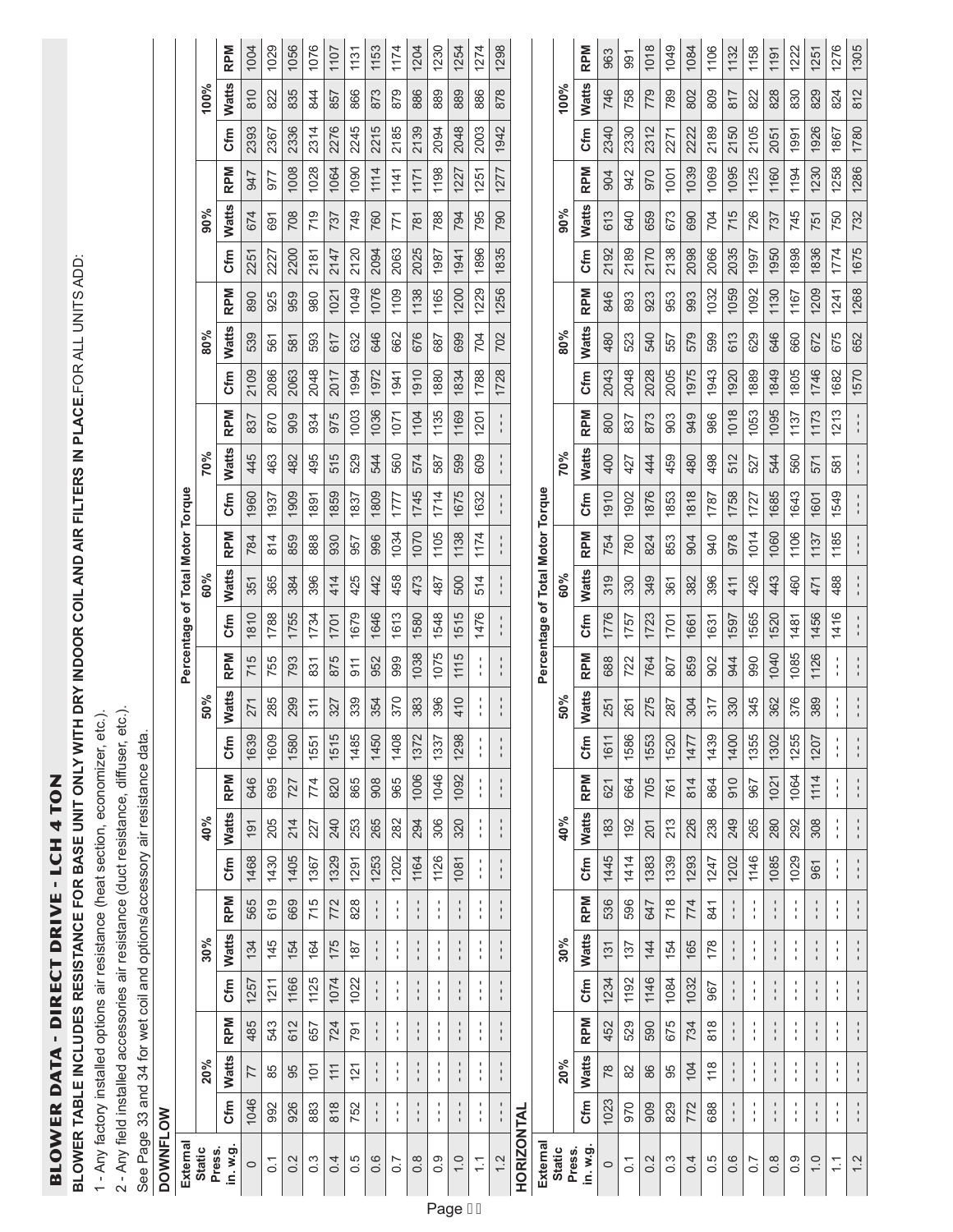**BLOWER DATA - DIRECT DRIVE - LCH S TON** BLOWER DATA - DIRECT DRIVE - LCH 5 TON

BLOWER TABLE INCLUDES RESISTANCE FOR BASE UNIT ONLY WITH DRY INDOOR COIL AND AIR FILTERS IN PLACE.FOR ALL UNITS ADD: **BLOWER TABLE INCLUDES RESISTANCE FOR BASE UNIT ONLY WITH DRY INDOOR COIL AND AIR FILTERS IN PLACE.**FOR ALL UNITS ADD:

1 - Any factory installed options air resistance (heat section, economizer, etc.). 1 - Any factory installed options air resistance (heat section, economizer, etc.).

2 - Any field installed accessories air resistance (duct resistance, diffuser, etc.). 2 - Any field installed accessories air resistance (duct resistance, diffuser, etc.).

See Page 33 and 34 for wet coil and options/accessory air resistance data. See Page 33 and 34 for wet coil and options/accessory air resistance data.

|                 |                                  |                         | <b>RPM</b>   | 959     | 986              | 1003 | 1020             | 1044 | 1066 | 1087        | 1108                           | 1127             | 1150                    | 1166              | 1194                               | 1211 |                   |                                  |               | <b>RPM</b>         | 982     | 1002           | 1023 | 1043             | 1067 | 1090          | 1115        | 1131               | 1154             |               |
|-----------------|----------------------------------|-------------------------|--------------|---------|------------------|------|------------------|------|------|-------------|--------------------------------|------------------|-------------------------|-------------------|------------------------------------|------|-------------------|----------------------------------|---------------|--------------------|---------|----------------|------|------------------|------|---------------|-------------|--------------------|------------------|---------------|
|                 |                                  |                         |              |         |                  |      |                  |      |      |             |                                |                  |                         |                   |                                    |      |                   |                                  |               |                    |         |                |      |                  |      |               |             |                    |                  | 1181          |
|                 |                                  | 100%                    | <b>Watts</b> | 938     | 960              | 973  | 987              | 1005 | 1022 | 1037        | 1051                           | 1064             | 1078                    | 1087              | 1100                               | 1106 |                   |                                  | 100%          | <b>Watts</b>       | 959     | 972            | 993  | 1012             | 1034 | 1055          | 1076        | 1089               | 1106             | 1124          |
|                 |                                  |                         | <b>Sfm</b>   | 2534    | 2514             | 2501 | 2488             | 2469 | 2450 | 2431        | 2411                           | 2392             | 2366                    | 2347              | 2308                               | 2282 |                   |                                  |               | مبر<br>5           | 2508    | 2498           | 2479 | 2459             | 2435 | 2410          | 2381        | 2362               | 2332             | 2294          |
|                 |                                  |                         | <b>RPM</b>   | 910     | 934              | 954  | 974              | 1000 | 1022 | 1046        | 1068                           | 1090             | 1113                    | 1132              | 1162                               | 1184 |                   |                                  |               | <b>RPM</b>         | 927     | 948            | 571  | 997              | 1021 | 1044          | 1071        | 1093               | 1117             | 1143          |
|                 |                                  | 90%                     | <b>Watts</b> | 791     | 810              | 825  | 839              | 858  | 874  | 890         | 906                            | 920              | 934                     | 945               | 961                                | 971  |                   |                                  | 90%           | <b>Watts</b>       | 807     | 823            | 842  | 862              | 881  | 898           | 919         | 934                | 951              | 968           |
|                 |                                  |                         | Cfm          | 2396    | 2378             | 2363 | 2348             | 2327 | 2309 | 2288        | 2267                           | 2246             | 2221                    | 2200              | 2164                               | 2133 |                   |                                  |               | Cfm                | 2377    | 2368           | 2347 | 2321             | 2298 | 2274          | 2244        | 2219               | 2188             | 2154          |
|                 |                                  |                         | <b>RPM</b>   | 860     | 882              | 905  | 928              | 956  | 977  | 1004        | 1029                           | 1054             | 1077                    | 1098              | 1129                               | 1157 |                   |                                  |               | <b>RPM</b>         | 872     | 895            | 920  | 952              | 975  | 997           | 1026        | 1054               | 1080             | 1105          |
|                 |                                  | 80%                     | <b>Watts</b> | 645     | 660              | 677  | 692              | 712  | 726  | 743         | 760                            | 776              | 790                     | 803               | $\overline{821}$                   | 836  |                   |                                  | 80%           | Watts              | 655     | 675            | 691  | 712              | 728  | 742           | 761         | 779                | 796              | 812           |
|                 |                                  |                         | Cfm          | 2258    | 2242             | 2225 | 2208             | 2185 | 2168 | 2145        | 2122                           | 2099             | 2076                    | 2053              | 2019                               | 1984 |                   |                                  |               | <b>Sfm</b>         | 2245    | 2237           | 2214 | 2183             | 2160 | 2137          | 2106        | 2075               | 2044             | 2013          |
|                 |                                  |                         | <b>RPM</b>   | 797     | 823              | 851  | 874              | 904  | 931  | 959         | 987                            | 1013             | 1043                    | 1067              | 1097                               |      |                   |                                  |               | <b>RPM</b>         | 812     | 835            | 863  | 894              | 927  | 951           | 979         | 1010               | 1040             | 1069          |
|                 |                                  | 70%                     | <b>Watts</b> | 519     | 535              | 553  | 566              | 585  | 600  | 617         | 633                            | 647              | 663                     | 676               | 691                                |      |                   |                                  | 70%           | <b>Watts</b>       | 530     | 546            | 562  | 580              | 598  | 612           | 628         | 646                | 663              | 679           |
|                 |                                  |                         | Cfm          | 2096    | 2078             | 2057 | 2040             | 2015 | 1994 | 1969        | 1945                           | 1920             | 1891                    | 1867              | 1834                               |      |                   |                                  |               | Cfm                | 2084    | 2070           | 2046 | 2018             | 1987 | 1963          | 1934        | 1900               | 1865             | 1830          |
|                 |                                  |                         | <b>RPM</b>   | 734     | 763              | 798  | 820              | 852  | 884  | 915         | 944                            | 973              | 1010                    | 1036              | 1066                               |      |                   |                                  |               | <b>RPM</b>         | 752     | 776            | 807  | 836              | 878  | 905           | 931         | 967                | 1001             | 1032          |
|                 |                                  | 60%                     | <b>Watts</b> | 393     | 410              | 429  | 441              | 458  | 475  | 490         | 505                            | 519              | 537                     | 549               | 562                                |      |                   |                                  | 60%           | <b>Watts</b>       | 405     | 417            | 432  | 47               | 468  | 482           | 495         | 513                | 531              | 547           |
|                 |                                  |                         | <b>Sfm</b>   | 1934    | 1914             | 1888 | 1871             | 1845 | 1819 | 1793        | 1767                           | 1741             | 1706                    | 1680              | 1649                               |      |                   |                                  |               | <b>Sfm</b>         | 1923    | 1903           | 1878 | 1852             | 1814 | 1788          | 1762        | 1724               | 1686             | 1647          |
|                 | Percentage of Total Motor Torque |                         | <b>RPM</b>   | 667     | 698              | 737  | 763              | 800  | 835  | 868         | 900                            | 936              | 974                     | 1008              | ٠<br>$\blacksquare$                |      |                   | Percentage of Total Motor Torque |               | <b>RPM</b>         | 679     | 705            | 743  | 780              | 823  | 851           | 886         | 926                | 957              | 995           |
|                 |                                  | 50%                     | <b>Watts</b> | 302     | 315              | 332  | 343              | 359  | 374  | 388         | 401                            | 416              | 432                     | 446               |                                    |      |                   |                                  | 50%           | <b>Watts</b>       | 306     | 318            | 335  | 351              | 370  | 383           | 398         | 415                | 429              | 446           |
|                 |                                  |                         | ξ            | 1740    | 1722             | 1692 | 1672             | 1642 | 1613 | 1583        | 1553                           | 1518             | 1478                    | 1437              | $\blacksquare$                     |      |                   |                                  |               | <b>Sfm</b>         | 1740    | 1715           | 1681 | 1645             | 1604 | 1576          | 1541        | 1499               | 1466             | 1424          |
|                 |                                  |                         | <b>RPM</b>   | 601     | 633              | 677  | 706              | 747  | 785  | 822         | 856                            | 899              | 937                     | 980               | $\mathbf{I}$                       |      |                   |                                  |               | <b>RPM</b>         | 606     | 635            | 680  | 724              | 768  | 798           | 842         | 885                | 914              | 957           |
|                 |                                  | 40%                     | <b>Watts</b> | 211     | 221              | 236  | 245              | 259  | 273  | 285         | 297                            | 313              | 327                     | 343               |                                    |      |                   |                                  | 40%           | <b>Watts</b>       | 208     | 220            | 237  | 255              | 272  | 283           | 300         | 317                | 328              | 344           |
|                 |                                  |                         | Cfm          | 1545    | 1529             | 1495 | 1473             | 1439 | 1406 | 1372        | 1339                           | 1294             | 1249                    | 1193              | $\mathbf{I}$                       |      |                   |                                  |               | Cfm                | 1556    | 1527           | 1483 | 1438             | 1393 | 1364          | 1319        | 1274               | 1245             | 1200          |
|                 |                                  |                         |              |         | 559              |      |                  |      |      |             |                                |                  | J,                      |                   | ٠                                  |      |                   |                                  |               |                    |         | 550            |      | 665              |      |               |             |                    |                  |               |
|                 |                                  |                         | <b>RPM</b>   | 510     |                  | 611  | 654              | 702  | 747  |             | $\blacksquare$<br>$\mathbf{I}$ |                  | $\frac{1}{4}$           |                   | $\blacksquare$<br>$\mathbf{I}$     |      |                   |                                  |               | <b>RPM</b>         | 512     |                | 607  |                  | 725  | 779           |             |                    |                  | ł             |
|                 |                                  | 30%                     | <b>Watts</b> | 143     | 153              | 165  | 175              | 187  | 198  |             | $\mathbf I$                    |                  | Ť.<br>٠                 |                   | $\mathbf I$<br>$\mathbf{I}$<br>٠   |      |                   |                                  | 30%           | <b>Watts</b>       | 146     | 154            | 166  | 179              | 192  | 204           |             | 1<br>$\mathbf{I}$  |                  | $\frac{1}{1}$ |
|                 |                                  |                         | Cfm          | 1324    | 1284             | 1235 | 1192             | 1143 | 1095 | $\mathbf I$ | $\blacksquare$                 |                  | Ť<br>٠                  | 1                 | $\mathbf{I}$<br>$\mathbf{I}$<br>٠  |      |                   |                                  |               | <b>Sfm</b>         | 1343    | 1295           | 1234 | 1178             | 1128 | 1091          | 1           | 1<br>$\mathbf{I}$  |                  | ţ             |
|                 |                                  |                         | <b>RPM</b>   | 420     | 484              | 546  | 603              | 657  | 708  |             | $\blacksquare$<br>$\mathbf{I}$ | ı.               | $\frac{1}{1}$           |                   | $\mathsf I$<br>$\mathbf{I}$        |      |                   |                                  |               | <b>RPM</b>         | 418     | 464            | 534  | 606              | 681  | 760           |             | $\mathbf{I}$       | $\mathbf{I}$     | $\frac{1}{1}$ |
|                 |                                  | 20%                     | <b>Watts</b> | 76      | 85               | 94   | 104              | 114  | 124  |             | $\frac{1}{1}$                  |                  | ı<br>$\frac{1}{4}$      | $\mathbf{I}$      | ٠<br>$\mathbf I$<br>$\blacksquare$ |      |                   |                                  | 20%           | <b>Watts</b>       | 85      | $88$           | 95   | 103              | 112  | 124           |             | I.<br>$\mathbf{I}$ | $\frac{1}{1}$    | ļ             |
|                 |                                  |                         | <b>Sfm</b>   | 1102    | 1038             | 975  | 911              | 847  | 784  |             | ٠<br>$\mathbf{I}$              |                  | ٠<br>$\mathbf{r}$<br>J. | 1                 | ٠<br>$\mathbf{I}$<br>$\mathbf{I}$  |      |                   |                                  |               | <b>Sfm</b>         | 1129    | 1063           | 984  | <b>215</b>       | 862  | $\frac{8}{8}$ | $\mathsf I$ | J.                 | $\mathsf I$      | ţ             |
| <b>DOWNFLOW</b> | Externa                          | Press.<br><b>Static</b> | in. w.g.     | $\circ$ | $\overline{0}$ . | 0.2  | $0.\overline{3}$ | 0.4  | 0.5  | 0.6         | $\overline{0}$ .               | $0.\overline{8}$ | 0.9                     | $\overline{1}$ .0 | $\tilde{=}$                        | 12   | <b>HORIZONTAL</b> | External                         | <b>Static</b> | Press.<br>in. w.g. | $\circ$ | $\overline{0}$ | 0.2  | $0.\overline{3}$ | 0.4  | 0.5           | 0.6         | 0.7                | $0.\overline{8}$ | 0.9           |

1.0 - - - - - - - - 1155 360 1000 11382 461 1000 1009 563 1005 1006 583 1095 1095 1095 1095 1095 1095 1098 109 1.1 - - - - - - - - - - - - - - - - - - - - - - - - - - - - - - - - - - - - 1570 577 1087 1753 712 1124 1936 847 1162 2086 994 1189 2235 1141 1216 1.2 - - - - - - - - - - - - - - - - - - - - - - - - - - - - - - - - - - - - - - - - - - - - - - - - - - - - - - 1905 859 1182 2041 1003 1213 2176 1146 1244

1030 1609 563

461  $\frac{1}{4}$  $\frac{1}{2}$ 

360 1000 1382

1155  $\frac{1}{4}$  $\frac{1}{2}$ 

> $\frac{1}{4}$ ţ  $\frac{1}{2}$

> $\frac{1}{4}$  $\frac{1}{4}$  $\frac{1}{2}$

> $\frac{1}{4}$  $\frac{1}{4}$  $\frac{1}{2}$

> $\frac{1}{4}$  $\frac{1}{4}$  $\frac{1}{2}$

> $\frac{1}{4}$  $\frac{1}{4}$  $\frac{1}{2}$

 $\frac{1}{4}$ 

 $1.0$ 

 $\frac{1}{2}$  $\frac{1}{1}$ 

 $\frac{1}{2}$  $\tilde{\cdot}$ 

1216 1244

1146

1213 2176

 $2041$  $\begin{array}{|c|c|} \hline \text{1162} & \text{2086} \hline \end{array}$ 

 $1182$ 

847

 $\frac{712}{ }$  $\frac{1}{2}$ 

1753  $\frac{1}{2}$ 

 $|1087|$  $\frac{1}{1}$ 

577  $\frac{1}{1}$ 

1570  $\frac{1}{2}$ 

> $\frac{1}{4}$  $\frac{1}{2}$

> $\frac{1}{4}$  $\frac{1}{2}$

 $\frac{1}{4}$ 

 $\frac{1}{4}$  $\frac{1}{2}$ 

 $\frac{1}{2}$ 

 $1189$   $2235$   $1141$ 

 $\begin{array}{|c|c|} \hline 994 \\ \hline \end{array}$  $1003$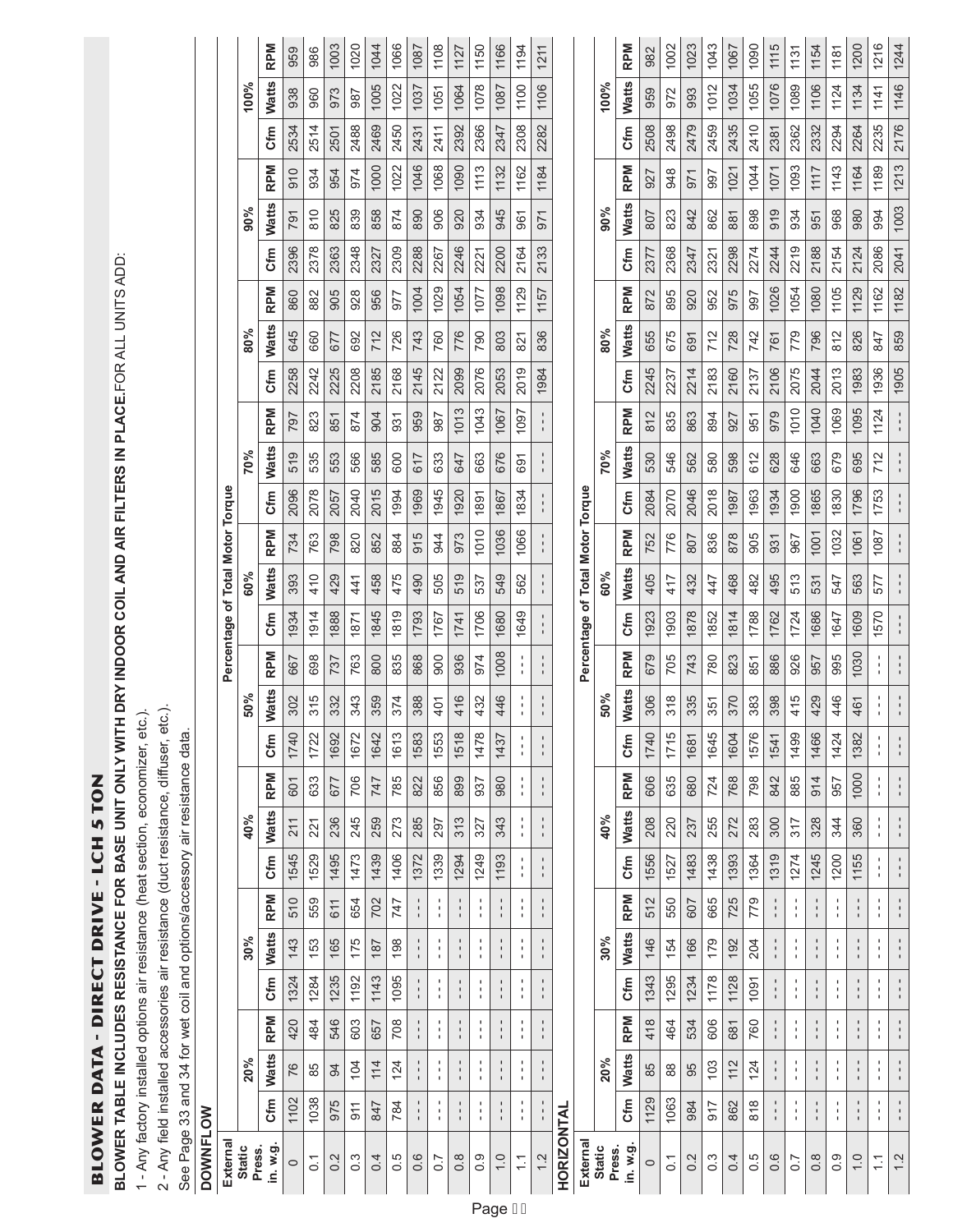#### BLOWER DATA - BELT DRIVE - LCH 3 TON

#### **BLOWER TABLE INCLUDES RESISTANCE FOR BASE UNIT ONLY WITH DRY INDOOR COIL AND AIR FILTERS IN PLACE.** FOR ALL UNITS ADD:

1 - Any factory installed options air resistance (heat section, economizer, etc.).

2 - Any field installed accessories air resistance (duct resistance, diffuser, etc.).

See Page 33 and 34 for blower motors and drives and wet coil and options/accessory air resistance data.

#### **DOWNFLOW** ┱

|                        |            |            |            |            |            |            |            |            |            |            | External Static (in.w.g.) |            |                |            |            |            |            |            |            |            |
|------------------------|------------|------------|------------|------------|------------|------------|------------|------------|------------|------------|---------------------------|------------|----------------|------------|------------|------------|------------|------------|------------|------------|
| Air<br>Volume<br>(cfm) |            | 0.10       |            | 0.20       |            | 0.30       |            | 0.40       |            | 0.50       |                           | 0.60       |                | 0.70       |            | 0.80       |            | 0.9        | 1.0        |            |
|                        | <b>RPM</b> | <b>BHP</b> | <b>RPM</b> | <b>BHP</b> | <b>RPM</b> | <b>BHP</b> | <b>RPM</b> | <b>BHP</b> | RPM        | <b>BHP</b> | <b>RPM</b>                | <b>BHP</b> | <b>RPM</b>     | <b>BHP</b> | <b>RPM</b> | <b>BHP</b> | <b>RPM</b> | <b>BHP</b> | <b>RPM</b> | <b>BHP</b> |
| 700                    | 447        | 0.09       | 517        | 0.12       | 589        | 0.15       | 663        | 0.17       | 739        | 0.19       | 815                       | 0.2        | 883            | 0.23       | 938        | 0.25       | 988        | 0.27       | 1039       | 0.29       |
| 800                    | 465        | 0.1        | 534        | 0.14       | 605        | 0.17       | 678        | 0.19       | 753        | 0.21       | 825                       | 0.23       | 890            | 0.25       | 946        | 0.27       | 996        | 0.3        | 1047       | 0.32       |
| 900                    | 486        | 0.12       | 554        | 0.16       | 623        | 0.2        | 695        | 0.22       | 767        | 0.23       | 836                       | 0.25       | 897            | 0.28       | 953        | 0.3        | 1004       | 0.33       | 1055       | 0.35       |
| 1000                   | 508        | 0.15       | 576        | 0.19       | 643        | 0.22       | 713        | 0.24       | 783        | 0.26       | 848                       | 0.28       | 907            | 0.3        | 961        | 0.33       | 1011       | 0.36       | 1062       | 0.38       |
| 1100                   | 533        | 0.18       | 599        | 0.22       | 665        | 0.25       | 733        | 0.27       | 800        | 0.28       | 863                       | 0.31       | 919            | 0.34       | 971        | 0.36       | 1020       | 0.39       | 1070       | 0.41       |
| 1200                   | 560        | 0.21       | 625        | 0.25       | 689        | 0.28       | 755        | 0.3        | 820        | 0.32       | 879                       | 0.34       | 932            | 0.37       | 983        | 0.4        | 1031       | 0.43       | 1079       | 0.45       |
| 1300                   | 591        | 0.24       | 654        | 0.28       | 716        | 0.31       | 779        | 0.33       | 841        | 0.35       | 897                       | 0.38       | 948            | 0.41       | 996        | 0.44       | 1044       | 0.47       | 1091       | 0.49       |
| 1400                   | 631        | 0.26       | 690        | 0.3        | 748        | 0.34       | 807        | 0.36       | 864        | 0.39       | 916                       | 0.42       | 964            | 0.46       | 1011       | 0.49       | 1058       | 0.51       | 1105       | 0.54       |
|                        |            |            |            |            |            |            |            |            |            |            |                           |            |                |            |            |            |            |            |            |            |
|                        |            |            |            |            |            |            |            |            |            |            | External Static (in.w.g.) |            |                |            |            |            |            |            |            |            |
| Air<br>Volume          |            | 1.1        |            | 1.2        |            | 1.3        |            | 1.4        |            | 1.5        |                           | 1.6        |                | 1.7        |            | 1.8        |            | 1.9        | 2.0        |            |
| (cfm)                  | <b>RPM</b> | <b>BHP</b> | <b>RPM</b> | <b>BHP</b> | <b>RPM</b> | <b>BHP</b> | <b>RPM</b> | <b>BHP</b> | <b>RPM</b> | BHP        | <b>RPM</b>                | <b>BHP</b> | <b>RPM BHP</b> |            | <b>RPM</b> | <b>BHP</b> | <b>RPM</b> | <b>BHP</b> | <b>RPM</b> | <b>BHP</b> |
| 700                    | 1088       | 0.31       | $- - -$    | $- - -$    | $- - -$    | $- - -$    | $- - -$    | $- - -$    | $- - -$    | $- - -$    | $- - -$                   | $- - -$    | $- - -$        | $- - -$    | $- - -$    | $- - -$    | $- - -$    | $- - -$    |            |            |
| 800                    | 1098       | 0.34       | 1144       | 0.36       | 1185       | 0.39       | 1224       | 0.42       | $- - -$    | $- - -$    | $- - -$                   | - - -      | $- - -$        | $- - -$    | $- - -$    | - - -      | $- - -$    | $- - -$    |            |            |
| 900                    | 1106       | 0.37       | 1152       | 0.4        | 1193       | 0.43       | 1232       | 0.46       | 1269       | 0.49       | 1305                      | 0.52       | 1340           | 0.55       | 1376       | 0.59       | - - -      | - - -      |            |            |
| 1000                   | 1111       | 0.41       | 1157       | 0.43       | 1199       | 0.47       | 1238       | 0.5        | 1276       | 0.53       | 1311                      |            | $0.56$   1347  | 0.6        | 1382       | 0.63       | 1417       | 0.67       | 1452       | 0.7        |
| 1100                   | 1118       | 0.44       | 1163       | 0.47       | 1206       | 0.51       | 1245       | 0.54       | 1282       | 0.58       | 1318                      | 0.61       | 1353           | 0.65       | 1388       | 0.68       | 1423       | 0.72       | 1458       | 0.75       |
| 1200                   | 1127       | 0.48       | 1171       | 0.52       | 1213       | 0.55       | 1252       | 0.59       | 1289       | 0.62       | 1324                      |            | $0.66$   1358  | 0.7        | 1393       | 0.73       | 1428       | 0.77       | 1463       | 0.81       |
| 1300                   | 1137       | 0.53       | 1181       | 0.56       | 1221       | 0.6        | 1259       | 0.64       | 1296       | 0.68       | 1330                      | 0.71       | 1364           | 0.75       | 1398       | 0.78       | 1432       | 0.82       | 1467       | 0.86       |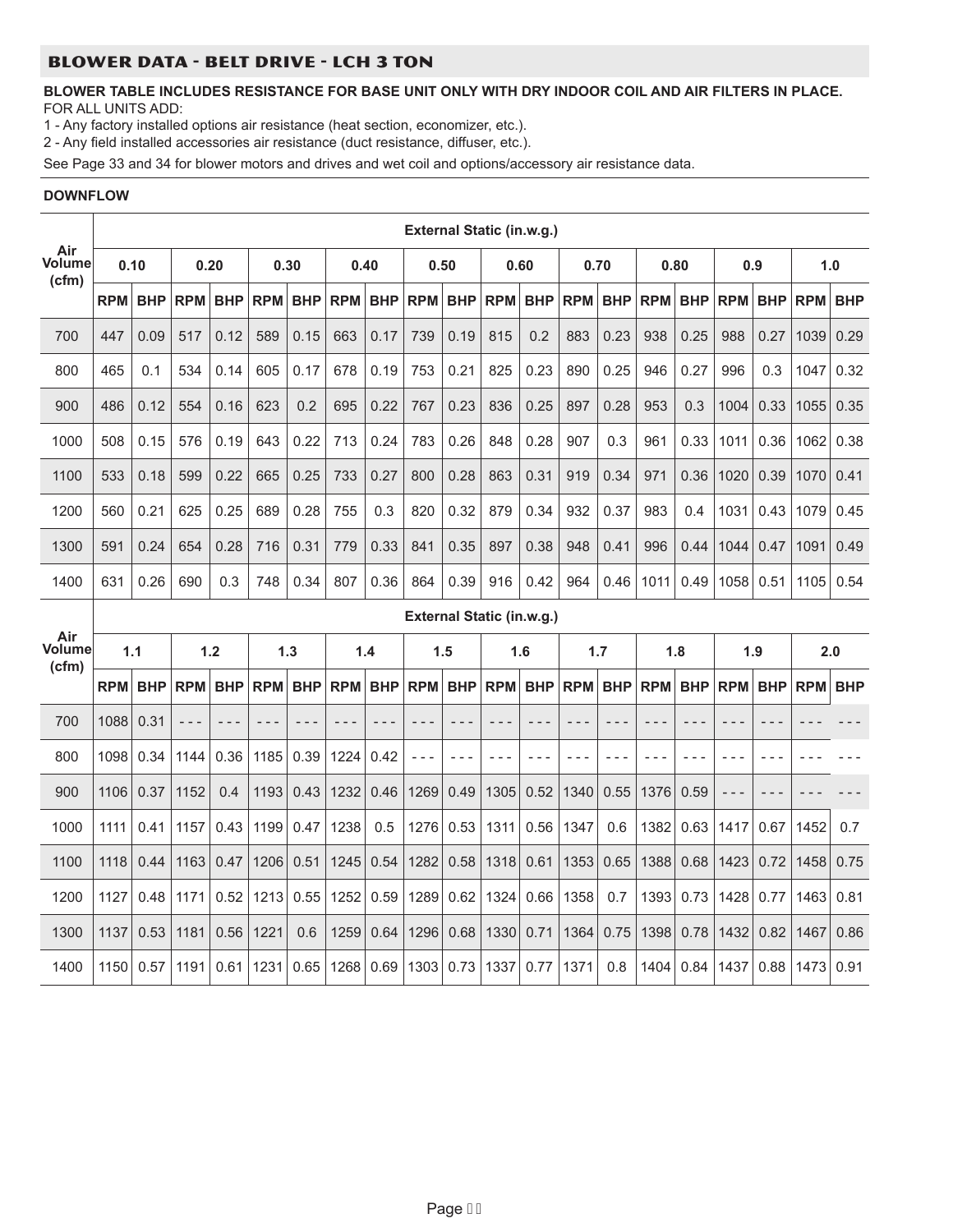#### BLOWER DATA - BELT DRIVE - LCH 3 TON

#### **BLOWER TABLE INCLUDES RESISTANCE FOR BASE UNIT ONLY WITH DRY INDOOR COIL AND AIR FILTERS IN PLACE.** FOR ALL UNITS ADD:

1 - Any factory installed options air resistance (heat section, economizer, etc.).

2 - Any field installed accessories air resistance (duct resistance, diffuser, etc.).

See Page 33 and 34 for blower motors and drives and wet coil and options/accessory air resistance data.

#### **HORIZONTAL**

|                        |      |                |            |            |      |         |                 |            | External Static (in.w.g.) |            |       |       |                                 |       |                |             |            |            |                |            |
|------------------------|------|----------------|------------|------------|------|---------|-----------------|------------|---------------------------|------------|-------|-------|---------------------------------|-------|----------------|-------------|------------|------------|----------------|------------|
| Air<br>Volume<br>(cfm) |      | 0.10           |            | 0.20       | 0.30 |         |                 | 0.40       | 0.50                      |            |       | 0.60  |                                 | 0.70  |                | 0.80        | 0.9        |            |                | 1.0        |
|                        |      | <b>RPM BHP</b> | <b>RPM</b> | <b>BHP</b> |      |         | RPM BHP RPM BHP |            |                           |            |       |       | RPM BHP RPM BHP RPM BHP RPM BHP |       |                |             | RPM BHP    |            | <b>RPM BHP</b> |            |
| 700                    | 445  | 0.08           | 516        | 0.11       | 591  | 0.13    | 670             | 0.15       | 753                       | 0.16       | 820   | 0.19  | 870                             | 0.22  | 918            | 0.24        | 969        | 0.27       | 1021           | 0.29       |
| 800                    | 463  | 0.09           | 534        | 0.12       | 608  | 0.14    | 685             | 0.16       | 766                       | 0.18       | 830   | 0.21  | 878                             | 0.24  | 926            | 0.27        | 977        | 0.29       | 1030           | 0.32       |
| 900                    | 485  | 0.11           | 554        | 0.14       | 627  | 0.16    | 703             | 0.18       | 780                       | 0.21       | 841   | 0.23  | 888                             | 0.27  | 935            | 0.3         | 986        | 0.32       | 1039           | 0.35       |
| 1000                   | 509  | 0.13           | 578        | 0.16       | 649  | 0.19    | 722             | 0.21       | 796                       | 0.23       | 854   | 0.26  | 900                             | 0.29  | 947            | 0.33        | 997        | 0.35       | 1048           | 0.38       |
| 1100                   | 537  | 0.16           | 605        | 0.19       | 674  | 0.21    | 744             | 0.24       | 813                       | 0.26       | 868   | 0.29  | 913                             | 0.33  | 959            | 0.36        | 1008       | 0.39       | 1059           | 0.41       |
| 1200                   | 567  | 0.19           | 633        | 0.22       | 700  | 0.24    | 768             | 0.27       | 833                       | 0.3        | 884   | 0.33  | 928                             | 0.37  | 974            | 0.4         | 1022       | 0.43       | 1071           | 0.45       |
| 1300                   | 599  | 0.22           | 664        | 0.25       | 729  | 0.28    | 793             | 0.3        | 853                       | 0.33       | 902   | 0.37  | 945                             | 0.41  | 990            | 0.44        | 1037       | 0.47       | 1085           | 0.5        |
| 1400                   | 634  | 0.26           | 697        | 0.29       | 758  | 0.31    | 819             | 0.34       | 875                       | 0.38       | 921   | 0.42  | 964                             | 0.46  |                | 1008 0.49   | 1054       | 0.52       | 1100 0.54      |            |
|                        |      |                |            |            |      |         |                 |            | External Static (in.w.g.) |            |       |       |                                 |       |                |             |            |            |                |            |
|                        |      |                |            |            |      |         |                 |            |                           |            |       |       |                                 | 1.7   |                | 1.8         |            |            |                |            |
| Air<br>Volume          |      | 1.1            |            | 1.2        | 1.3  |         |                 | 1.4        | 1.5                       |            | 1.6   |       |                                 |       |                |             |            | 1.9        | 2.0            |            |
| (cfm)                  |      | <b>RPM BHP</b> | <b>RPM</b> | <b>BHP</b> |      | RPM BHP | <b>RPM</b>      | <b>BHP</b> | <b>RPM</b>                | <b>BHP</b> |       |       | <b>RPM BHP RPM</b>              |       | <b>BHP RPM</b> | <b>BHP</b>  | <b>RPM</b> | <b>BHP</b> | <b>RPM</b>     | <b>BHP</b> |
| 700                    | 1071 | 0.32           | $- - -$    |            |      |         |                 |            |                           |            | - - - |       |                                 |       | $- - -$        |             |            | - - -      |                |            |
| 800                    |      | 1082 0.34      | 1128       | 0.37       | 1169 | 0.4     | 1205            | 0.42       | $\sim$ $\sim$             | $- - -$    | - - - | - - - | $- - -$                         | - - - | $- - -$        |             | $- - -$    | $- -$      | - - -          |            |
| 900                    | 1090 | 0.37           | 1137       | 0.4        | 1177 |         | $0.43$   1214   | 0.46       | 1248                      | 0.49       | 1280  | 0.51  | 1310                            | 0.54  | 1340           | 0.57        |            |            |                |            |
| 1000                   | 1098 | 0.41           | 1143       | 0.44       | 1184 |         | $0.47$   1221   | 0.5        |                           | 1255 0.53  | 1287  |       | $0.56$   1318   0.59            |       | 1347           | 0.61        | 1377       | 0.64       | 1406           | 0.67       |
| 1100                   | 1107 | 0.44           | 1150       | 0.47       | 1191 |         | $0.51$   1228   | 0.54       | 1263   0.57               |            | 1295  | 0.6   | 1325   0.63                     |       |                | 1355   0.66 | 1384       | 0.69       | 1413           | 0.72       |
| 1200                   | 1117 | 0.48           | 1160       | 0.52       | 1200 |         | $0.55$   1237   | 0.59       | 1271                      | 0.62       | 1303  |       | $0.66$   1334                   | 0.69  |                | 1363   0.72 | 1392       | 0.75       | 1420           | 0.78       |
| 1300                   | 1130 | 0.53           | 1171       | 0.57       | 1210 | 0.6     | 1246            | 0.64       | 1280                      | 0.68       | 1312  | 0.71  | 1342 0.74                       |       | 1372           | 0.78        | 1400       | 0.81       | 1429           | 0.84       |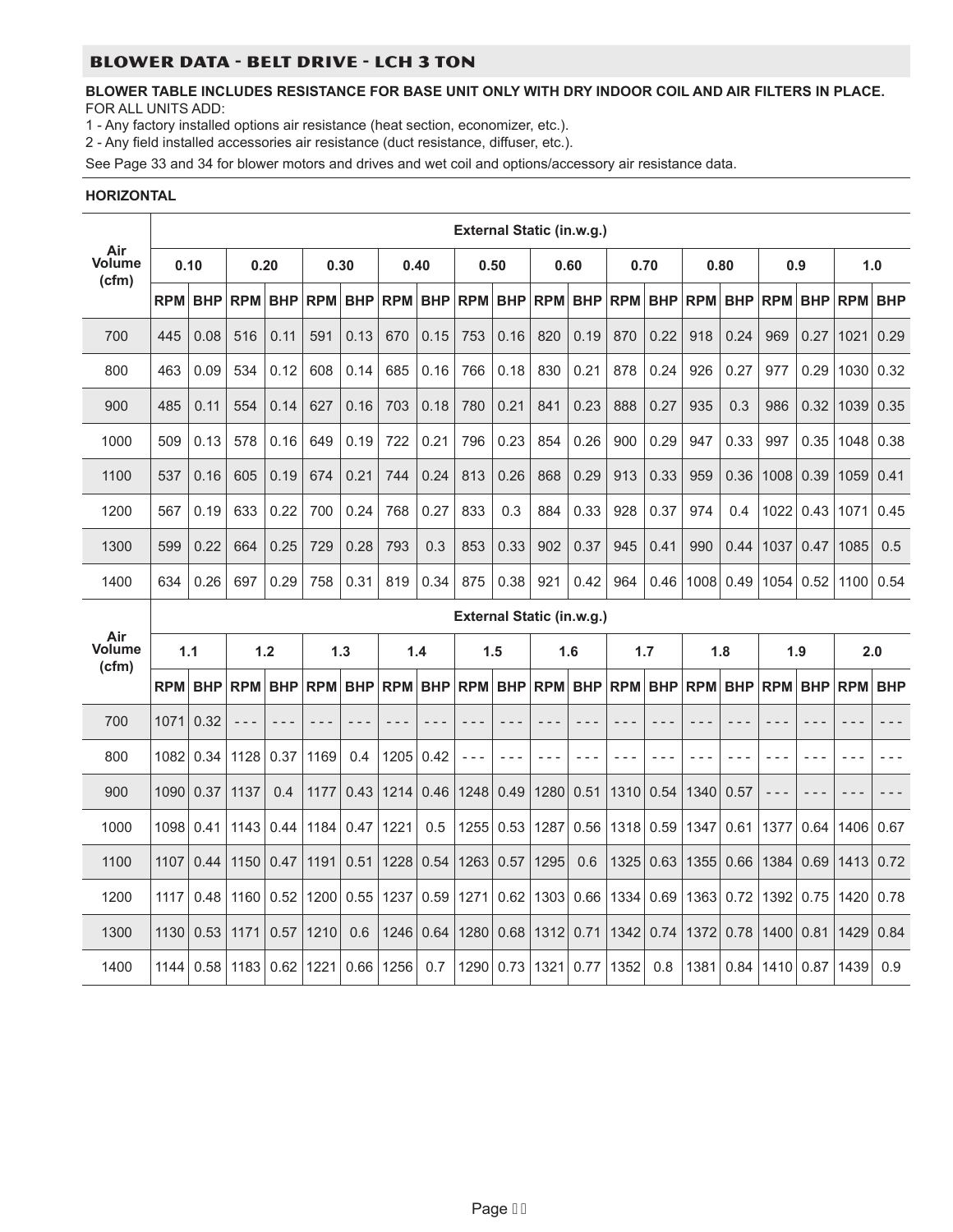# BLOWER DATA - BELT DRIVE - LCH 4 TON

#### **BLOWER TABLE INCLUDES RESISTANCE FOR BASE UNIT ONLY WITH DRY INDOOR COIL AND AIR FILTERS IN PLACE.** FOR ALL UNITS ADD:

1 - Any factory installed options air resistance (heat section, economizer, etc.).

2 - Any field installed accessories air resistance (duct resistance, diffuser, etc.).

See Page 33 and 34 for blower motors and drives and wet coil and options/accessory air resistance data.

#### **DOWNFLOW**

|                        |            |            |            |            |            |            |                                    |            | <b>External Static (in.w.g.)</b> |            |             |            |                                                                                     |              |               |            |                                                                                                               |            |                      |            |
|------------------------|------------|------------|------------|------------|------------|------------|------------------------------------|------------|----------------------------------|------------|-------------|------------|-------------------------------------------------------------------------------------|--------------|---------------|------------|---------------------------------------------------------------------------------------------------------------|------------|----------------------|------------|
| Air<br>Volume          | 0.10       |            | 0.20       |            | 0.30       |            | 0.40                               |            | 0.50                             |            | 0.60        |            | 0.70                                                                                |              | 0.80          |            | 0.9                                                                                                           |            | 1.0                  |            |
| (cfm)                  | <b>RPM</b> | <b>BHP</b> | <b>RPM</b> | <b>BHP</b> | <b>RPM</b> | <b>BHP</b> | <b>RPM</b>                         | <b>BHP</b> | <b>RPM</b>                       | <b>BHP</b> | <b>RPM</b>  | <b>BHP</b> | <b>RPM</b>                                                                          | <b>BHP</b>   | <b>RPM</b>    | <b>BHP</b> | <b>RPM</b>                                                                                                    | <b>BHP</b> | <b>RPM</b>           | <b>BHP</b> |
| 900                    | 496        | 0.13       | 568        | 0.16       | 640        | 0.18       | 711                                | 0.2        | 779                              | 0.22       | 844         | 0.25       | 905                                                                                 | 0.28         | 960           | 0.3        | 1010                                                                                                          | 0.33       | 1061                 | 0.35       |
| 1000                   | 521        | 0.15       | 592        | 0.18       | 662        | 0.2        | 731                                | 0.23       | 796                              | 0.25       | 858         | 0.28       | 916                                                                                 | 0.31         | 969           | 0.34       | 1019                                                                                                          | 0.36       | 1069                 | 0.38       |
| 1100                   | 548        | 0.18       | 618        | 0.21       | 686        | 0.23       | 752                                | 0.25       | 814                              | 0.28       | 873         | 0.31       | 929                                                                                 | 0.34         | 980           | 0.37       | 1029                                                                                                          | 0.39       | 1078                 | 0.42       |
| 1200                   | 577        | 0.21       | 646        | 0.24       | 712        | 0.26       | 775                                | 0.29       | 834                              | 0.31       | 890         | 0.35       | 943                                                                                 | 0.38         | 993           | 0.41       | 1041                                                                                                          | 0.43       | 1089                 | 0.46       |
| 1300                   | 611        | 0.24       | 677        | 0.27       | 740        | 0.3        | 800                                | 0.32       | 856                              | 0.35       | 909         | 0.39       | 959                                                                                 | 0.42         | 1007          | 0.45       | 1055                                                                                                          | 0.47       | 1102                 | 0.5        |
| 1400                   | 654        | 0.26       | 713        | 0.29       | 771        | 0.33       | 826                                | 0.36       | 878                              | 0.39       | 928         | 0.43       | 976                                                                                 | 0.47         | 1023          | 0.49       | 1070                                                                                                          | 0.52       | 1117                 | 0.55       |
| 1500                   | 698        | 0.28       | 751        | 0.32       | 802        | 0.36       | 852                                | 0.4        | 901                              | 0.44       | 948         | 0.48       | 995                                                                                 | 0.51         | 1041          | 0.54       | 1088                                                                                                          | 0.57       | 1133                 | 0.6        |
| 1600                   | 738        | 0.32       | 785        | 0.36       | 831        | 0.41       | 878                                | 0.45       | 923                              | 0.49       | 969         | 0.53       | 1014                                                                                | 0.57         | 1061          | 0.59       | 1107                                                                                                          | 0.62       | 1151                 | 0.66       |
| 1700                   | 773        | 0.36       | 816        | 0.41       | 859        | 0.46       | 903                                | 0.51       | 947                              | 0.55       | 991         | 0.58       | 1036                                                                                | 0.62         | 1082          | 0.65       | 1128                                                                                                          | 0.68       | 1169                 | 0.72       |
| 1800                   | 803        | 0.42       | 844        | 0.47       | 886        | 0.52       | 929                                | 0.57       | 972                              | 0.61       | 1016        | 0.64       | 1060                                                                                | 0.68         | 1106          | 0.71       | 1150                                                                                                          | 0.74       | 1189                 | 0.79       |
| 1900                   | 831        | 0.48       | 872        | 0.54       | 915        | 0.59       | 957                                | 0.63       | 1000                             | 0.67       | 1043        | 0.71       | 1087                                                                                | 0.74         | 1131          | 0.78       | 1173                                                                                                          | 0.81       | 1208                 | 0.86       |
|                        |            |            |            |            |            |            |                                    |            | <b>External Static (in.w.g.)</b> |            |             |            |                                                                                     |              |               |            |                                                                                                               |            |                      |            |
| Air<br>Volume<br>(cfm) | 1.1        |            |            | 1.2        |            | 1.3        |                                    | 1.4        | 1.5                              |            | 1.6         |            | 1.7                                                                                 |              |               | 1.8        | 1.9                                                                                                           |            | 2.0                  |            |
|                        | <b>RPM</b> | <b>BHP</b> | <b>RPM</b> | <b>BHP</b> | <b>RPM</b> | <b>BHP</b> | <b>RPM</b>                         | <b>BHP</b> | <b>RPM</b>                       | <b>BHP</b> | <b>RPM</b>  | <b>BHP</b> | <b>RPM</b>                                                                          | <b>BHP</b>   | <b>RPM</b>    | <b>BHP</b> | <b>RPM</b>                                                                                                    | <b>BHP</b> | <b>RPM</b>           | <b>BHP</b> |
| 900                    | 1112       | 0.38       | 1157       | 0.4        | 1198       | 0.43       | 1236                               | 0.46       | 1273                             | 0.49       | 1309        | 0.52       | 1344                                                                                | 0.56         | 1380          | 0.59       | - - -                                                                                                         | ---        | - - -                | - - -      |
| 1000                   | 1119       | 0.41       | 1164       | 0.44       | 1206       | 0.47       | 1244                               | 0.5        | 1281                             | 0.54       | 1317        | 0.57       | 1352                                                                                | 0.6          | 1387          | 0.64       | 1422                                                                                                          | 0.67       | 1458                 | 0.71       |
| 1100                   | 1126       | 0.45       | 1171       | 0.48       | 1213       | 0.51       | 1252                               | 0.55       | 1288                             | 0.58       | 1324        | 0.62       | 1359                                                                                | 0.65         | 1394          | 0.69       | 1429                                                                                                          | 0.72       | 1464                 | 0.76       |
| 1200                   | 1136       | 0.49       | 1180       | 0.52       | 1221       | 0.56       | 1259                               | 0.6        | 1296                             | 0.63       | 1331        | 0.67       | 1365                                                                                | 0.7          | 1400          | 0.74       | 1435                                                                                                          | 0.78       | 1471                 | 0.81       |
| 1300                   | 1148       | 0.53       | 1190       |            |            |            |                                    |            |                                  |            |             |            | $0.57$   1230   0.61   1268   0.65   1304   0.68   1338   0.72   1372               | 0.76         | 1406          | 0.79       | 1440                                                                                                          | 0.83       | 1476                 | 0.87       |
| 1400                   | 1161       | 0.58       |            |            |            |            | 1202 0.62 1240 0.66 1277           | 0.7        |                                  | 1312 0.74  | 1346 0.78   |            | 1379                                                                                | 0.81         |               |            | 1412 0.85   1446   0.89                                                                                       |            | 1482                 | 0.92       |
| 1500                   | 1175       | 0.64       |            |            |            |            | 1214 0.68 1252 0.72 1287 0.76 1321 |            |                                  | 0.8        | 1355   0.83 |            | 1387                                                                                | 0.87         |               |            | 1420 0.91 1454                                                                                                | 0.95       | 1490 0.99            |            |
| 1600                   | 1190       | 0.7        |            |            |            |            | 1228 0.74 1264 0.78 1298 0.82 1332 |            |                                  | 0.86       | 1364        | 0.9        | 1397                                                                                | 0.93         |               |            | 1430 0.97   1464                                                                                              | 1.01       | 1499 1.06            |            |
| 1700                   | 12061      | 0.76       | 1242       | 0.8        | 1277       |            | $0.84$   1310   0.88   1343        |            |                                  | 0.92       | 1375 0.96   |            | 1407                                                                                | $\mathbf{1}$ |               |            | 1440 1.04 1475 1.09                                                                                           |            | 1510 1.13            |            |
| 1800                   | 12231      |            |            |            |            |            |                                    |            |                                  |            |             |            |                                                                                     |              |               |            | 0.83   1257   0.87   1291   0.91   1324   0.95   1356   0.99   1388   1.03   1420   1.08   1453   1.12   1487 |            | 1.16   1523   1.21   |            |
| 1900                   | 1240       |            |            |            |            |            |                                    |            |                                  |            |             |            | $0.91$   1273   0.95   1306   0.99   1338   1.03   1369   1.07   1401   1.12   1433 |              | $1.16$   1467 | 1.2        | 1501                                                                                                          |            | $1.25$   1537   1.29 |            |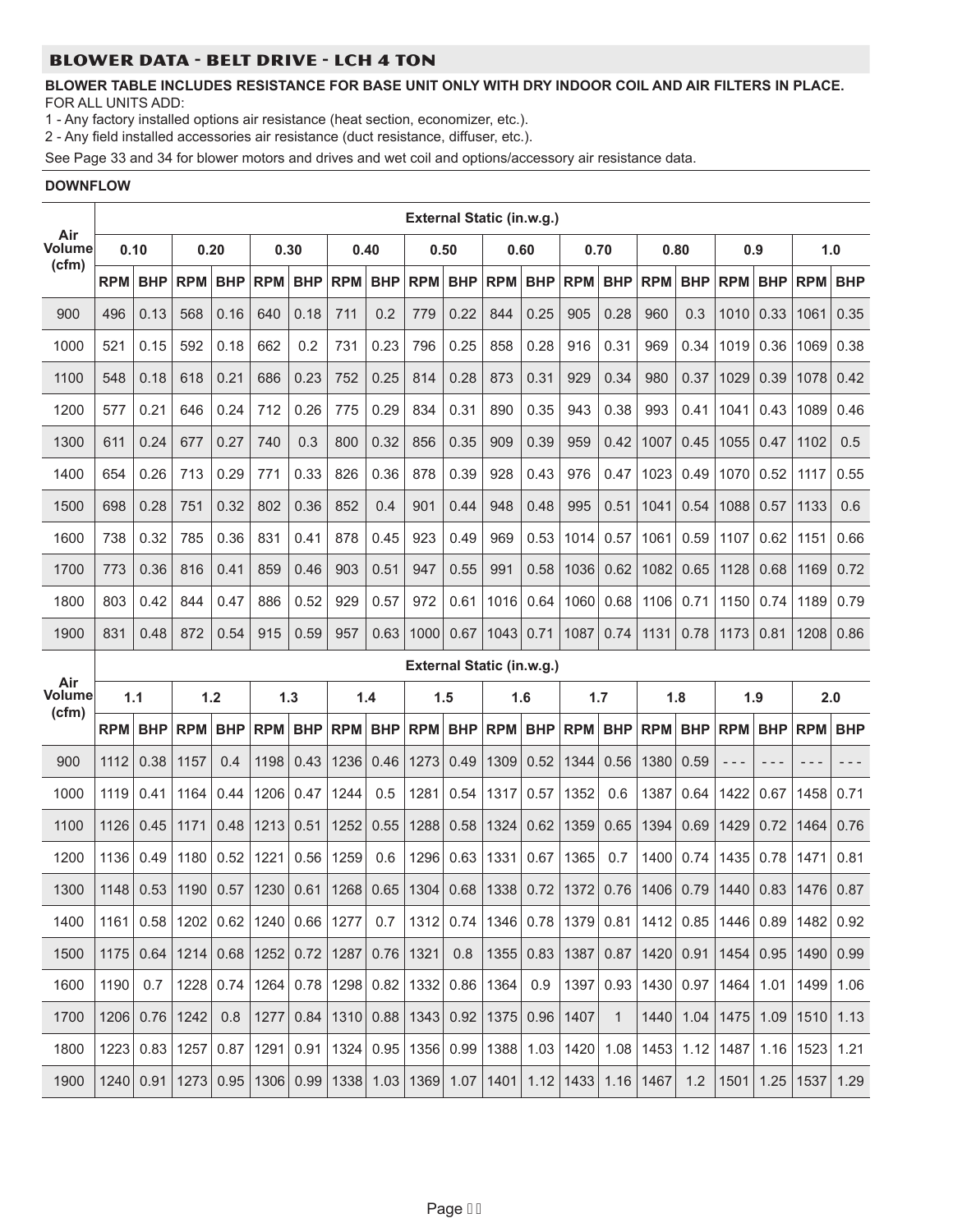# BLOWER DATA - BELT DRIVE - LCH 4 TON

#### **BLOWER TABLE INCLUDES RESISTANCE FOR BASE UNIT ONLY WITH DRY INDOOR COIL AND AIR FILTERS IN PLACE.** FOR ALL UNITS ADD:

1 - Any factory installed options air resistance (heat section, economizer, etc.).

2 - Any field installed accessories air resistance (duct resistance, diffuser, etc.).

See Page 33 and 34 for blower motors and drives and wet coil and options/accessory air resistance data.

#### **HORIZONTAL**

|                      |            |            |                                        |            |            |            |               |                                                   |            |            | External Static (in.w.g.)        |            |                                                       |            |                |            |                     |             |            |            |
|----------------------|------------|------------|----------------------------------------|------------|------------|------------|---------------|---------------------------------------------------|------------|------------|----------------------------------|------------|-------------------------------------------------------|------------|----------------|------------|---------------------|-------------|------------|------------|
| Air<br><b>Volume</b> | 0.10       |            |                                        | 0.20       | 0.30       |            |               | 0.40                                              |            | 0.50       | 0.60                             |            | 0.70                                                  |            | 0.80           |            | 0.9                 |             | 1.0        |            |
| (cfm)                | <b>RPM</b> | <b>BHP</b> | <b>RPM</b>                             | <b>BHP</b> | <b>RPM</b> | <b>BHP</b> | <b>RPM</b>    | <b>BHP</b>                                        | <b>RPM</b> | <b>BHP</b> | <b>RPM</b>                       | <b>BHP</b> | <b>RPM</b>                                            | <b>BHP</b> | <b>RPM</b>     | <b>BHP</b> | <b>RPM</b>          | <b>BHP</b>  | <b>RPM</b> | <b>BHP</b> |
| 900                  | 493        | 0.12       | 564                                    | 0.14       | 637        | 0.17       | 712           | 0.19                                              | 788        | 0.21       | 847                              | 0.24       | 894                                                   | 0.27       | 942            | 0.3        | 993                 | 0.33        | 1046       | 0.35       |
| 1000                 | 520        | 0.14       | 589                                    | 0.17       | 660        | 0.19       | 733           | 0.21                                              | 805        | 0.24       | 861                              | 0.27       | 907                                                   | 0.3        | 954            | 0.33       | 1004                | 0.36        | 1056       | 0.38       |
| 1100                 | 549        | 0.16       | 617                                    | 0.19       | 686        | 0.22       | 756           | 0.24                                              | 823        | 0.27       | 876                              | 0.3        | 921                                                   | 0.33       | 968            | 0.37       | 1017                | 0.39        | 1067       | 0.42       |
| 1200                 | 582        | 0.19       | 648                                    | 0.22       | 714        | 0.25       | 781           | 0.27                                              | 843        | 0.3        | 893                              | 0.34       | 938                                                   | 0.37       | 984            | 0.41       | 1032                | 0.43        | 1081       | 0.46       |
| 1300                 | 624        | 0.22       | 686                                    | 0.25       | 747        | 0.28       | 808           | 0.31                                              | 865        | 0.34       | 912                              | 0.38       | 956                                                   | 0.42       | 1001           | 0.45       | 1048                | 0.48        | 1096       | 0.5        |
| 1400                 | 670        | 0.24       | 726                                    | 0.27       | 782        | 0.31       | 837           | 0.35                                              | 887        | 0.39       | 932                              | 0.43       | 975                                                   | 0.47       | 1020           | 0.5        | 1066                | 0.52        | 1112       | 0.55       |
| 1500                 | 714        | 0.26       | 765                                    | 0.31       | 814        | 0.35       | 863           | 0.39                                              | 910        | 0.44       | 953                              | 0.48       | 996                                                   | 0.52       | 1041           | 0.55       | 1086                | 0.58        | 1130       | 0.61       |
| 1600                 | 752        | 0.3        | 798                                    | 0.35       | 844        | 0.4        | 889           | 0.45                                              | 933        | 0.49       | 975                              | 0.53       | 1018                                                  | 0.57       | 1062           | 0.6        | 1107                | 0.63        | 1149       | 0.67       |
| 1700                 | 785        | 0.35       | 827                                    | 0.4        | 871        | 0.46       | 914           | 0.51                                              | 957        | 0.55       | 999                              | 0.59       | 1042                                                  | 0.63       | 1085           | 0.66       | 1129                | 0.69        | 1169       | 0.73       |
| 1800                 | 813        | 0.42       | 855                                    | 0.47       | 898        | 0.52       | 940           | 0.57                                              | 983        | 0.62       | 1025                             | 0.66       | 1067                                                  | 0.69       | 1110           | 0.72       | 1152                | 0.76        | 1190       | 0.8        |
| 1900                 | 841        | 0.49       | 883                                    | 0.54       | 926        | 0.6        | 969           | 0.65                                              | 1011       | 0.69       | 1052                             | 0.72       | 1094                                                  | 0.76       | 1136           | 0.79       | 1176                | 0.83        | 1212       | 0.89       |
| Air                  |            |            |                                        |            |            |            |               |                                                   |            |            | <b>External Static (in.w.g.)</b> |            |                                                       |            |                |            |                     |             |            |            |
| Volume               |            | 1.1        |                                        | 1.2        |            | 1.3        |               | 1.4                                               |            | 1.5        | 1.6                              |            | 1.7                                                   |            |                | 1.8        |                     | 1.9         | 2.0        |            |
|                      |            |            |                                        |            |            |            |               |                                                   |            |            |                                  |            |                                                       |            |                |            |                     |             |            |            |
| (cfm)                | <b>RPM</b> | <b>BHP</b> | <b>RPM</b>                             | <b>BHP</b> | <b>RPM</b> | <b>BHP</b> | <b>RPM</b>    | <b>BHP</b>                                        | <b>RPM</b> | <b>BHP</b> | <b>RPM</b>                       | BHP        | <b>RPM</b>                                            |            | <b>BHP RPM</b> | <b>BHP</b> | <b>RPM</b>          | <b>BHP</b>  | <b>RPM</b> | <b>BHP</b> |
| 900                  | 1097       | 0.38       | 1142                                   | 0.41       | 1182       | 0.43       | 1218          | 0.46                                              | 1252       | 0.49       | 1284                             | 0.52       | 1314                                                  | 0.55       | 1344           | 0.57       | $- - -$             | $- - -$     | - - -      |            |
| 1000                 | 1105       | 0.41       | 1149                                   | 0.44       | 1190       | 0.47       | 1226          | 0.5                                               | 1260       | 0.53       | 1292                             | 0.56       | 1322                                                  | 0.59       | 1352           | 0.62       | 1381                | 0.65        | 1410       | 0.68       |
| 1100                 | 1115       | 0.45       | 1158                                   | 0.48       | 1198       | 0.51       | 1235          | 0.55                                              | 1269       | 0.58       | 1301                             | 0.61       | 1331                                                  | 0.64       | 1360           | 0.67       | 1389                | 0.7         | 1418       | 0.73       |
| 1200                 | 1126       | 0.49       | 1168                                   | 0.53       | 1208       | 0.56       | 1244          | 0.6                                               | 1278       | 0.63       | 1309                             | 0.66       | 1340                                                  | 0.69       | 1369           | 0.72       | 1398                | 0.75        | 1426       | 0.78       |
| 1300                 | 1140       | 0.54       | 1180                                   | 0.57       | 1218       | 0.61       | 1254          | 0.65                                              | 1287       | 0.68       | 1319                             | 0.72       | 1349                                                  | 0.75       | 1378           | 0.78       | 1407                | 0.81        | 1436       | 0.84       |
| 1400                 |            |            | 1154 0.59 1193 0.63 1230 0.67 1265 0.7 |            |            |            |               |                                                   |            |            |                                  |            | 1298   0.74   1330   0.78   1360   0.81   1389   0.85 |            |                |            |                     | $1418$ 0.88 | 1447       | 0.91       |
| 1500                 | 1170       | 0.65       |                                        |            |            |            |               | 1208 0.69 1244 0.73 1278 0.77                     | 1310       | 0.8        | 1341                             | 0.84       | 1371                                                  | 0.88       | 1401           | 0.91       | 1430                | 0.95        | 1459       | 0.98       |
| 1600                 | 1187       | 0.71       |                                        |            |            |            |               | 1223 0.75 1258 0.79 1291 0.83 1323 0.87 1354 0.91 |            |            |                                  |            | 1384                                                  | 0.95       | 1414           | 0.99       | 1443                | 1.02        | 1474       | 1.06       |
| 1700                 | 1204       |            | $0.78$   1240   0.82   1274            |            |            |            | $0.86$   1306 | 0.9                                               | 1338       | 0.95       | 1369                             | 0.99       | 1399                                                  | 1.03       | 1429           | 1.06       | 1459                | 1.1         | 1490       | 1.14       |
| 1800                 | 1223       |            | $0.85$   1258                          | 0.9        |            |            |               | 1291 0.94 1323 0.99 1354 1.03 1385 1.07 1415 1.11 |            |            |                                  |            |                                                       |            |                |            | 1445 1.15 1476 1.19 |             | 1507       | 1.23       |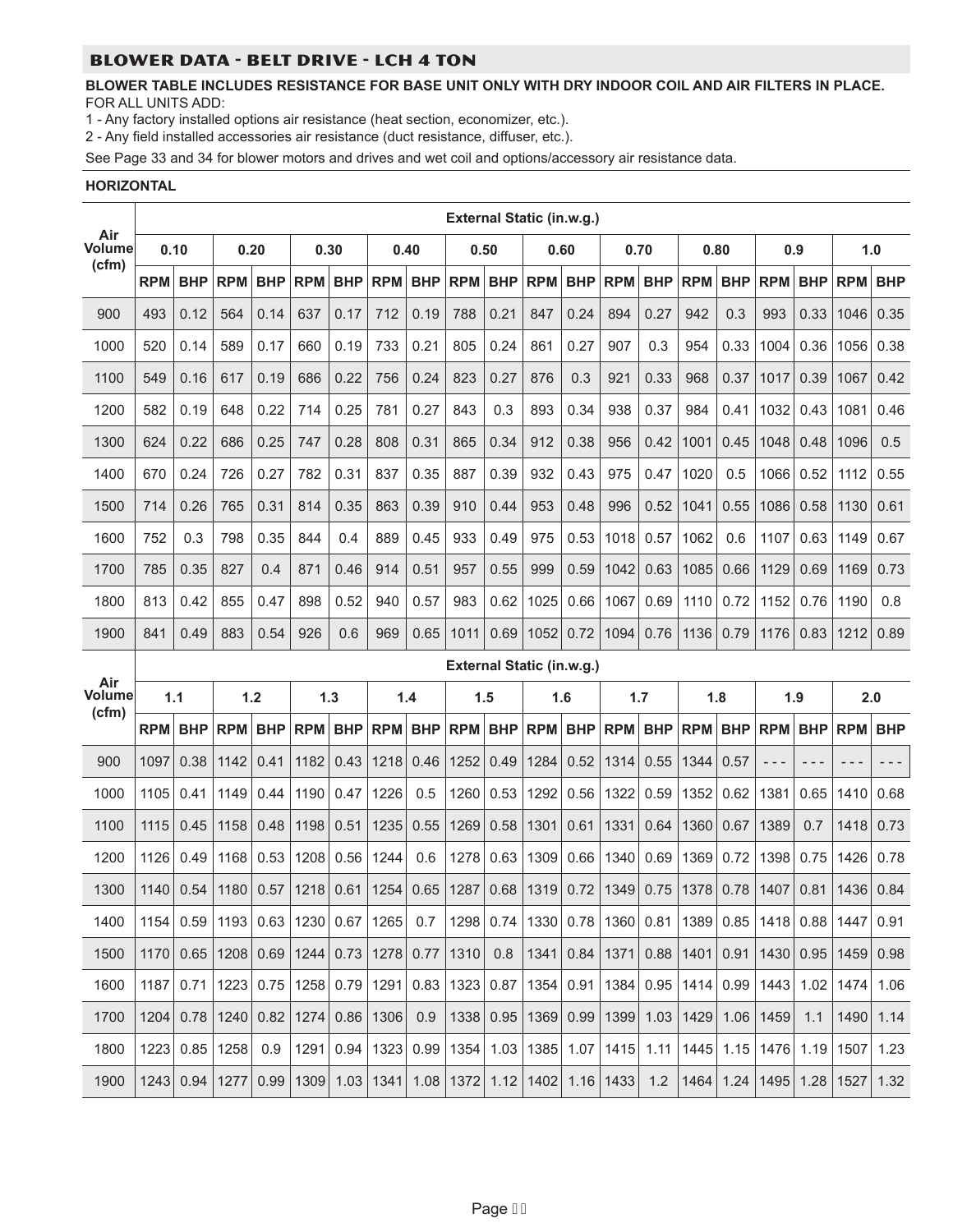#### BLOWER DATA - BELT DRIVE - LCH 5 TON

#### **BLOWER TABLE INCLUDES RESISTANCE FOR BASE UNIT ONLY WITH DRY INDOOR COIL AND AIR FILTERS IN PLACE.** FOR ALL UNITS ADD:

1 - Any factory installed options air resistance (heat section, economizer, etc.).

2 - Any field installed accessories air resistance (duct resistance, diffuser, etc.).

See Page 33 and 34 for blower motors and drives and wet coil and options/accessory air resistance data.

#### **DOWNFLOW**

| Air                  |            |            |                                                         |            |                |            |                |            |               |            | External Static (in.w.g.)                        |             |                |            |             |            |                |            |            |            |
|----------------------|------------|------------|---------------------------------------------------------|------------|----------------|------------|----------------|------------|---------------|------------|--------------------------------------------------|-------------|----------------|------------|-------------|------------|----------------|------------|------------|------------|
| Volume               | 0.10       |            | 0.20                                                    |            | 0.30           |            | 0.40           |            | 0.50          |            | 0.60                                             |             | 0.70           |            | 0.80        |            | 0.9            |            | 1.0        |            |
| (cfm)                | <b>RPM</b> | <b>BHP</b> | <b>RPM</b>                                              | <b>BHP</b> | <b>RPM</b>     | <b>BHP</b> | <b>RPM</b>     | <b>BHP</b> | <b>RPM</b>    | <b>BHP</b> | <b>RPM</b>                                       | <b>BHP</b>  | <b>RPM</b>     | <b>BHP</b> | <b>RPM</b>  | <b>BHP</b> | <b>RPM</b>     | <b>BHP</b> | <b>RPM</b> | <b>BHP</b> |
| 1100                 | 512        | 0.15       | 571                                                     | 0.19       | 630            | 0.23       | 690            | 0.26       | 770           | 0.26       | 854                                              | 0.26        | 922            | 0.27       | 970         | 0.30       | 1006           | 0.35       | 1045       | 0.39       |
| 1200                 | 535        | 0.18       | 593                                                     | 0.22       | 651            | 0.26       | 710            | 0.29       | 788           | 0.30       | 868                                              | 0.30        | 933            | 0.31       | 978         | 0.34       | 1013           | 0.38       | 1053       | 0.42       |
| 1300                 | 559        | 0.22       | 616                                                     | 0.26       | 674            | 0.29       | 732            | 0.32       | 807           | 0.34       | 883                                              | 0.34        | 944            | 0.35       | 987         | 0.38       | 1022           | 0.42       | 1062       | 0.46       |
| 1400                 | 584        | 0.26       | 641                                                     | 0.29       | 698            | 0.33       | 755            | 0.36       | 827           | 0.37       | 899                                              | 0.38        | 956            | 0.40       | 997         | 0.43       | 1033           | 0.47       | 1072       | 0.51       |
| 1500                 | 615        | 0.29       | 671                                                     | 0.33       | 726            | 0.36       | 782            | 0.39       | 850           | 0.41       | 917                                              | 0.42        | 970            | 0.44       | 1009        | 0.47       | 1045           | 0.52       | 1085       | 0.56       |
| 1600                 | 665        | 0.30       | 716                                                     | 0.34       | 768            | 0.38       | 819            | 0.41       | 879           | 0.44       | 937                                              | 0.46        | 985            | 0.49       | 1022        | 0.52       | 1059           | 0.57       | 1098       | 0.61       |
| 1700                 | 723        | 0.31       | 768                                                     | 0.35       | 814            | 0.39       | 860            | 0.43       | 910           | 0.47       | 959                                              | 0.50        | 1001           | 0.54       | 1037        | 0.58       | 1074           | 0.62       | 1113       | 0.66       |
| 1800                 | 779        | 0.32       | 818                                                     | 0.37       | 857            | 0.41       | 897            | 0.46       | 939           | 0.50       | 980                                              | 0.55        | 1018           | 0.59       | 1054        | 0.64       | 1091           | 0.68       | 1129       | 0.72       |
| 1900                 | 826        | 0.36       | 859                                                     | 0.41       | 894            | 0.45       | 928            | 0.50       | 964           | 0.56       | 1000                                             | 0.61        | 1036           | 0.66       | 1072        | 0.70       | 1109           | 0.75       | 1146       | 0.79       |
| 2000                 | 857        | 0.42       | 889                                                     | 0.47       | 920            | 0.52       | 952            | 0.57       | 986           | 0.62       | 1020                                             | 0.68        | 1055           | 0.73       | 1091        | 0.77       | 1128           | 0.82       | 1164       | 0.86       |
| 2100                 | 878        | 0.49       | 909                                                     | 0.54       | 940            | 0.59       | 973            | 0.64       | 1006          | 0.70       | 1041                                             | 0.75        | 1076           | 0.80       | 1112        | 0.85       | 1148           | 0.89       | 1185       | 0.93       |
| 2200                 | 897        | 0.55       | 929                                                     | 0.61       | 961            | 0.66       | 994            | 0.72       | 1028          | 0.78       | 1063                                             | 0.83        | 1099           | 0.89       | 1134        | 0.93       | 1170           | 0.97       | 1206       | 1.01       |
| 2300                 | 918        | 0.62       | 950                                                     | 0.68       | 983            | 0.74       | 1017           | 0.80       | 1052          | 0.86       | 1087                                             | 0.92        | 1122           | 0.97       | 1157        | 1.02       | 1193           | 1.06       | 1228       | 1.09       |
| 2400                 | 941        | 0.70       | 974                                                     | 0.77       | 1008           | 0.83       | 1042           | 0.90       | 1077          | 0.96       | 1111                                             | 1.01        | 1146           | 1.06       | 1181        | 1.11       | 1216           | 1.15       | 1250       | 1.19       |
|                      |            |            |                                                         |            |                |            |                |            |               |            |                                                  |             |                |            |             |            |                |            |            |            |
|                      |            |            |                                                         |            |                |            |                |            |               |            | External Static (in.w.g.)                        |             |                |            |             |            |                |            |            |            |
| Air<br><b>Volume</b> | 1.1        |            |                                                         | $1.2$      |                | 1.3        | 1.4            |            | 1.5           |            | 1.6                                              |             | 1.7            |            | 1.8         |            | 1.9            |            | 2.0        |            |
| (cfm)                | <b>RPM</b> | <b>BHP</b> | <b>RPM</b>                                              |            | <b>BHP RPM</b> |            | <b>BHP RPM</b> | <b>BHP</b> | <b>RPM</b>    | <b>BHP</b> | <b>RPM</b>                                       |             | <b>BHP RPM</b> | <b>BHP</b> | <b>RPM</b>  | <b>BHP</b> | <b>RPM</b>     | <b>BHP</b> | <b>RPM</b> | <b>BHP</b> |
| 1100                 | 1089       | 0.43       | 1134                                                    | 0.46       | $- - -$        | $- - -$    | - - -          | $- - -$    | - - -         | - - -      | - - -                                            | $  -$       | $  -$          | - - -      | - - -       | - - -      | - - -          | - - -      | - - -      |            |
| 1200                 | 1095       | 0.46       | 1139                                                    | 0.50       | 1186           | 0.53       | 1230           | 0.57       | 1266          | 0.60       | - - -                                            | $- - -$     | - - -          | - - -      | $ -$        |            | $ -$           | - - -      |            |            |
| 1300                 | 1104       | 0.50       | 1146                                                    | 0.54       | 1192           | 0.57       | 1234           | 0.60       | 1269          | 0.64       | 1301                                             | 0.68        | 1334           | 0.71       | 1367        | 0.75       | - - -          | - - -      | - - -      | - - -      |
| 1400                 | 1114       | 0.55       | 1155                                                    | 0.58       | 1199           | 0.61       | 1240           | 0.65       | 1275          | 0.68       | 1305                                             | 0.72        | 1338           | 0.76       | 1372        | 0.80       | 1406           | 0.83       | 1440       | 0.87       |
| 1500                 | 1125       |            | $0.60$   1165   0.63   1208   0.66   1248   0.69   1281 |            |                |            |                |            |               |            | $0.73$   1311   0.77   1344   0.81   1378   0.85 |             |                |            |             |            | 1412 0.89      |            | 1446 0.92  |            |
| 1600                 | 1138       | 0.65       | 1177                                                    |            | $0.68$   1218  | 0.71       | 1257           | 0.75       | 1290          | 0.79       |                                                  |             | 1319 0.83 1352 | 0.87       | 1385 0.91   |            | 1418 0.95      |            | 1452       | 0.98       |
| 1700                 | 1152       | 0.70       | 1190                                                    | 0.74       | 1231           | 0.77       | 1268           | 0.80       | 1299          | 0.84       | 1328                                             | 0.89        | 1360           | 0.93       | 1393        | 0.97       | 1426           | 1.01       | 1459       | 1.05       |
| 1800                 | 1167       |            | $0.76$   1205                                           | 0.80       | 1244           | 0.83       | 1280           | 0.87       | 1310          | 0.91       | 1338                                             |             | $0.95$   1370  | 0.99       | $1402$ 1.04 |            | 1434           | 1.08       | 1466       | 1.11       |
| 1900                 | 1183       | 0.82       | 1221                                                    | 0.86       | 1260           | 0.90       | 1294           | 0.94       | 1323          | 0.98       | 1349                                             | 1.02        | 1380           | 1.07       | $1412$ 1.11 |            | 1443           | 1.15       | 1475       | 1.19       |
| 2000                 | 1201       | 0.89       | 1239                                                    | 0.93       | 1276           | 0.97       | $1310$ 1.01    |            | 1336          |            | 1.06   1362   1.10   1392                        |             |                | 1.15       | $1423$ 1.19 |            | 1454           | 1.23       | 1485       | 1.27       |
| 2100                 | 1221       | 0.97       | 1258                                                    | 1.01       | 1294           | 1.05       | 1325           | 1.09       | 1351          | 1.14       |                                                  |             | 1376 1.19 1406 | 1.23       | 1436 1.27   |            | 1466           | 1.31       | 1497       | 1.35       |
| 2200                 | 1242       |            | $1.05$   1277                                           | 1.09       | 1311           |            | $1.14$   1341  |            | $1.18$   1365 | 1.23       |                                                  |             | 1390 1.28 1420 | 1.32       |             |            | 1450 1.36 1480 | 1.41       | 1510 1.45  |            |
| 2300                 | 1262       |            | $1.14$   1295   1.19   1327                             |            |                | 1.24       | $1355$ 1.29    |            | 1380          | 1.33       |                                                  | $1406$ 1.37 | 1435           | 1.42       | $1465$ 1.46 |            | 1494           | 1.50       | 1524       | 1.54       |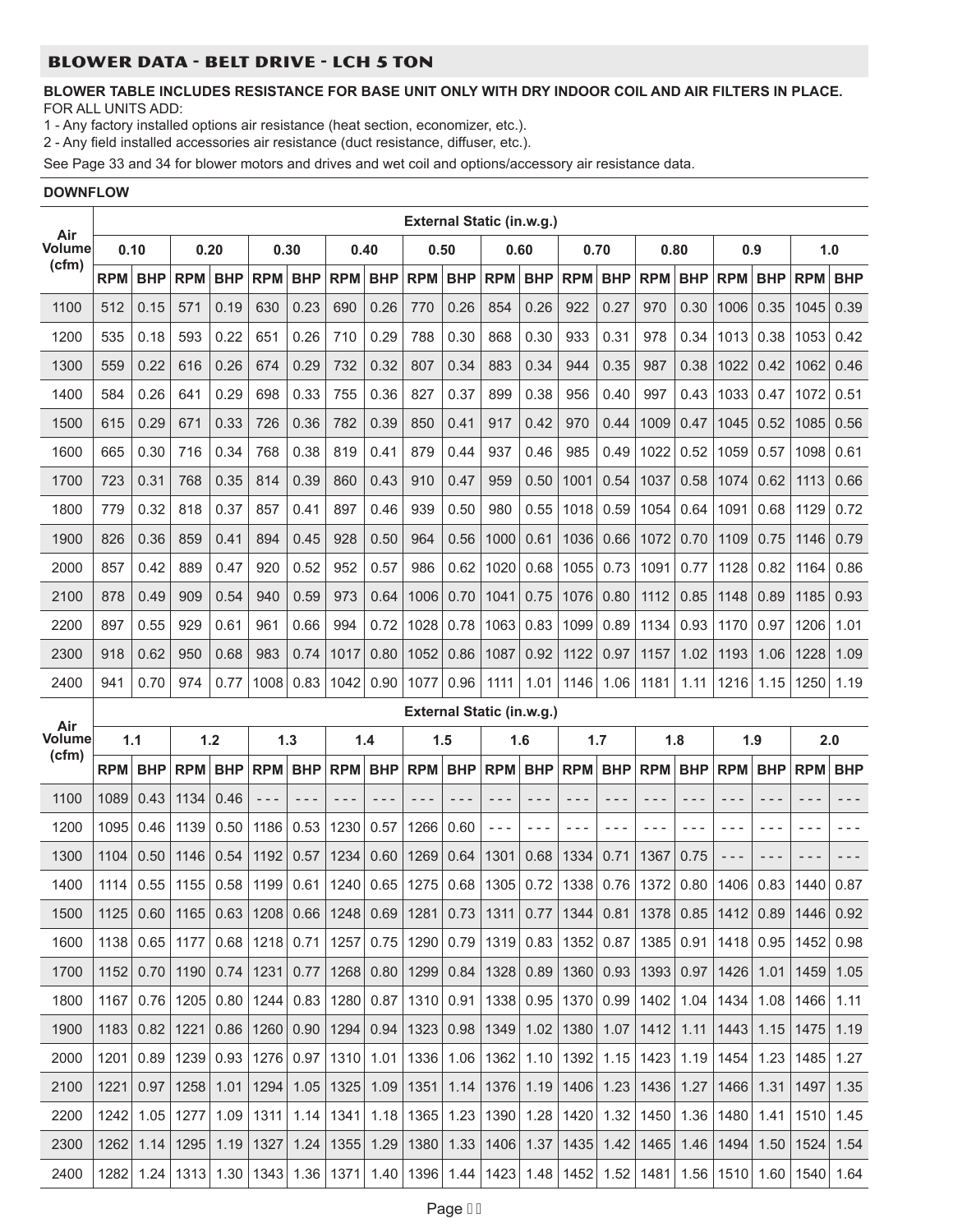#### BLOWER DATA - BELT DRIVE - LCH 5 TON

#### **BLOWER TABLE INCLUDES RESISTANCE FOR BASE UNIT ONLY WITH DRY INDOOR COIL AND AIR FILTERS IN PLACE.** FOR ALL UNITS ADD:

1 - Any factory installed options air resistance (heat section, economizer, etc.).

2 - Any field installed accessories air resistance (duct resistance, diffuser, etc.).

See Page 33 and 34 for blower motors and drives and wet coil and options/accessory air resistance data.

#### **HORIZONTAL**

| Air           |            |            |                                                                                                                                    |             |               |            |                           |                |               | External Static (in.w.g.) |                                                         |             |               |            |               |            |            |            |            |            |
|---------------|------------|------------|------------------------------------------------------------------------------------------------------------------------------------|-------------|---------------|------------|---------------------------|----------------|---------------|---------------------------|---------------------------------------------------------|-------------|---------------|------------|---------------|------------|------------|------------|------------|------------|
| Volume        | 0.10       |            | 0.20                                                                                                                               |             | 0.30          |            | 0.40                      |                | 0.50          |                           | 0.60                                                    |             | 0.70          |            | 0.80          |            | 0.9        |            | 1.0        |            |
| (cfm)         | <b>RPM</b> | <b>BHP</b> | <b>RPM</b>                                                                                                                         | <b>BHP</b>  | <b>RPM</b>    | <b>BHP</b> | <b>RPM</b>                | <b>BHP</b>     | <b>RPM</b>    | <b>BHP</b>                | <b>RPM</b>                                              | <b>BHP</b>  | <b>RPM</b>    | <b>BHP</b> | <b>RPM</b>    | <b>BHP</b> | <b>RPM</b> | <b>BHP</b> | RPM        | <b>BHP</b> |
| 1100          | 509        | 0.15       | 562                                                                                                                                | 0.18        | 624           | 0.20       | 691                       | 0.22           | 771           | 0.24                      | 852                                                     | 0.25        | 919           | 0.28       | 970           | 0.31       | 1010       | 0.35       | 1049       | 0.38       |
| 1200          | 535        | 0.18       | 589                                                                                                                                | 0.21        | 650           | 0.23       | 715                       | 0.25           | 792           | 0.27                      | 869                                                     | 0.29        | 932           | 0.32       | 980           | 0.35       | 1019       | 0.38       | 1058       | 0.42       |
| 1300          | 564        | 0.21       | 618                                                                                                                                | 0.24        | 678           | 0.27       | 741                       | 0.29           | 815           | 0.31                      | 887                                                     | 0.33        | 946           | 0.36       | 991           | 0.39       | 1030       | 0.43       | 1068       | 0.47       |
| 1400          | 604        | 0.24       | 657                                                                                                                                | 0.27        | 715           | 0.30       | 775                       | 0.33           | 842           | 0.35                      | 908                                                     | 0.37        | 962           | 0.40       | 1004          | 0.43       | 1042       | 0.47       | 1080       | 0.51       |
| 1500          | 656        | 0.26       | 706                                                                                                                                | 0.30        | 760           | 0.33       | 814                       | 0.36           | 874           | 0.39                      | 931                                                     | 0.41        | 979           | 0.45       | 1019          | 0.48       | 1056       | 0.53       | 1094       | 0.57       |
| 1600          | 712        | 0.29       | 758                                                                                                                                | 0.32        | 807           | 0.36       | 855                       | 0.39           | 906           | 0.43                      | 955                                                     | 0.46        | 997           | 0.50       | 1035          | 0.54       | 1071       | 0.58       | 1109       | 0.62       |
| 1700          | 766        | 0.32       | 808                                                                                                                                | 0.36        | 850           | 0.40       | 892                       | 0.44           | 936           | 0.47                      | 978                                                     | 0.51        | 1016          | 0.56       | 1052          | 0.60       | 1088       | 0.64       | 1126       | 0.68       |
| 1800          | 814        | 0.36       | 851                                                                                                                                | 0.40        | 888           | 0.44       | 925                       | 0.49           | 963           | 0.53                      | 1000                                                    | 0.57        | 1035          | 0.62       | 1071          | 0.66       | 1107       | 0.70       | 1143       | 0.74       |
| 1900          | 853        | 0.41       | 886                                                                                                                                | 0.46        | 919           | 0.50       | 952                       | 0.55           | 986           | 0.60                      | 1021                                                    | 0.64        | 1056          | 0.69       | 1091          | 0.73       | 1126       | 0.77       | 1163       | 0.81       |
| 2000          | 883        | 0.48       | 913                                                                                                                                | 0.53        | 944           | 0.57       | 976                       | 0.62           | 1009          | 0.67                      | 1043                                                    | 0.71        | 1078          | 0.76       | 1112          | 0.80       | 1148       | 0.84       | 1183       | 0.88       |
| 2100          | 906        | 0.56       | 936                                                                                                                                | 0.60        | 967           | 0.65       | 999                       | 0.70           | 1033          | 0.75                      | 1067                                                    | 0.79        | 1101          | 0.84       | 1135          | 0.88       | 1170       | 0.92       | 1206       | 0.96       |
| 2200          | 930        | 0.64       | 960                                                                                                                                | 0.68        | 991           | 0.73       | 1024                      | 0.78           | 1058          | 0.83                      | 1092                                                    | 0.88        | 1126          | 0.92       | 1160          | 0.96       | 1195       | 1.00       | 1230       | 1.04       |
| 2300          | 954        | 0.72       | 985                                                                                                                                | 0.77        | 1017          | 0.82       | 1051                      | 0.87           | 1085          | 0.92                      | 1119                                                    | 0.96        | 1152          | 1.00       | 1186          | 1.04       | 1220       | 1.08       | 1254       | 1.13       |
| 2400          | 981        | 0.81       | 1013                                                                                                                               | 0.86        | 1046          | 0.91       | 1079                      | 0.96           | 1113          | 1.00                      | 1146                                                    | 1.05        | 1180          | 1.09       | 1213          | 1.13       | 1245       | 1.18       | 1278       | 1.22       |
| Air           |            |            |                                                                                                                                    |             |               |            |                           |                |               |                           | External Static (in.w.g.)                               |             |               |            |               |            |            |            |            |            |
|               |            |            |                                                                                                                                    |             |               |            |                           | 1.4            | 1.5           |                           |                                                         | 1.6         | 1.7           |            | 1.8           |            |            |            |            |            |
| <b>Volume</b> | 1.1        |            | 1.2                                                                                                                                |             | 1.3           |            |                           |                |               |                           |                                                         |             |               |            |               |            |            | 1.9        | 2.0        |            |
| (cfm)         | <b>RPM</b> | <b>BHP</b> | <b>RPM</b>                                                                                                                         | <b>BHP</b>  | <b>RPM</b>    | <b>BHP</b> | <b>RPM</b>                | <b>BHP</b>     | <b>RPM</b>    | <b>BHP RPM</b>            |                                                         | BHP         | <b>RPM</b>    |            | BHP RPM       | <b>BHP</b> | <b>RPM</b> | <b>BHP</b> | <b>RPM</b> | <b>BHP</b> |
| 1100          | 1091       | 0.42       | 1134                                                                                                                               | 0.45        | 1176          | 0.48       | 1218                      | 0.51           | 1258          | 0.54                      | 1297                                                    | 0.57        | 1335          | 0.59       | $- - -$       | $- - -$    | - - -      | - - -      | - - -      | - - -      |
| 1200          | 1099       | 0.46       | 1141                                                                                                                               | 0.49        | 1182          | 0.52       | 1223                      | 0.55           | 1263          | 0.58                      | 1302                                                    | 0.61        | 1339          | 0.64       | 1376          | 0.67       | 1410       | 0.70       | 1444       | 0.72       |
| 1300          | 1108       | 0.50       | 1149                                                                                                                               | 0.53        | 1190          | 0.56       | 1230                      | 0.59           | 1270          | 0.63                      | 1308                                                    | 0.66        | 1345          | 0.70       | 1381          | 0.73       | 1415       | 0.75       | 1449       | 0.78       |
| 1400          | 1120       | 0.55       | 1160                                                                                                                               | 0.58        | 1200          | 0.61       | 1240                      | 0.65           | 1278          | 0.68                      | 1315                                                    | 0.72        | 1352          | 0.75       | 1387          | 0.78       | 1421       | 0.81       | 1454       | 0.84       |
| 1500          | 1133       |            | 0.60   1172   0.63   1212   0.67   1250   0.70   1288   0.74   1324   0.77   1360   0.81   1394   0.84   1428   0.87   1460   0.90 |             |               |            |                           |                |               |                           |                                                         |             |               |            |               |            |            |            |            |            |
| 1600          | 1147       | 0.66       |                                                                                                                                    | $1186$ 0.69 | 1225          |            |                           |                |               |                           | $0.72$   1263   0.76   1299   0.80   1334   0.83   1369 |             |               | 0.87       | 1402          | 0.90       | 1435       | 0.94       | 1467       | 0.96       |
| 1700          | 1164       | 0.72       | 1202                                                                                                                               | 0.75        | 1240          | 0.78       | 1276                      | 0.82           | 1311          |                           | $0.86$   1345   0.90   1379                             |             |               | 0.93       | 1411          | 0.97       | 1443       | 1.00       | 1475       | 1.03       |
| 1800          | 1181       | 0.78       | 1219                                                                                                                               | 0.81        | 1256          | 0.85       | 1291                      |                | $0.89$   1324 |                           | $0.93$   1357                                           |             | $0.97$   1390 | 1.00       | 1421          | 1.04       | 1453       | 1.07       | 1483       | 1.10       |
| 1900          | 1200       | 0.85       | 1237                                                                                                                               |             | $0.88$   1273 | 0.92       |                           | 1306 0.96 1339 |               | 1.00                      | 1371                                                    |             | $1.04$   1402 | 1.08       | 1433          | 1.11       | 1463       | 1.15       | 1493       | 1.18       |
| 2000          | 1220       | 0.92       | 1257                                                                                                                               |             | $0.96$   1291 |            | 1.00   1323   1.04   1354 |                |               |                           | 1.08   1385   1.12   1416                               |             |               | 1.16       | 1446          | 1.20       | 1476       | 1.23       | 1505       | 1.26       |
| 2100          | 1242       | 1.00       | 1277                                                                                                                               | 1.04        | 1310          | 1.08       |                           | 1340 1.13 1371 |               | 1.17                      |                                                         | $1401$ 1.21 | 1431          | 1.25       | 1460          | 1.29       | 1489       | 1.32       | 1519       | 1.36       |
| 2200          | 1265       | 1.08       | 1299                                                                                                                               |             | $1.13$   1330 |            |                           |                |               |                           | 1.18   1359   1.23   1388   1.27   1418   1.31   1447   |             |               | 1.35       | 1476 1.39     |            | 1504       | 1.42       | 1533       | 1.45       |
| 2300          | 1288       | 1.17       | 1320                                                                                                                               | 1.23        | 1350          | 1.28       |                           |                |               |                           | 1378 1.34   1406   1.38   1435   1.42   1464            |             |               |            | $1.46$   1492 | 1.50       | 1521       | 1.53       | 1549       | 1.56       |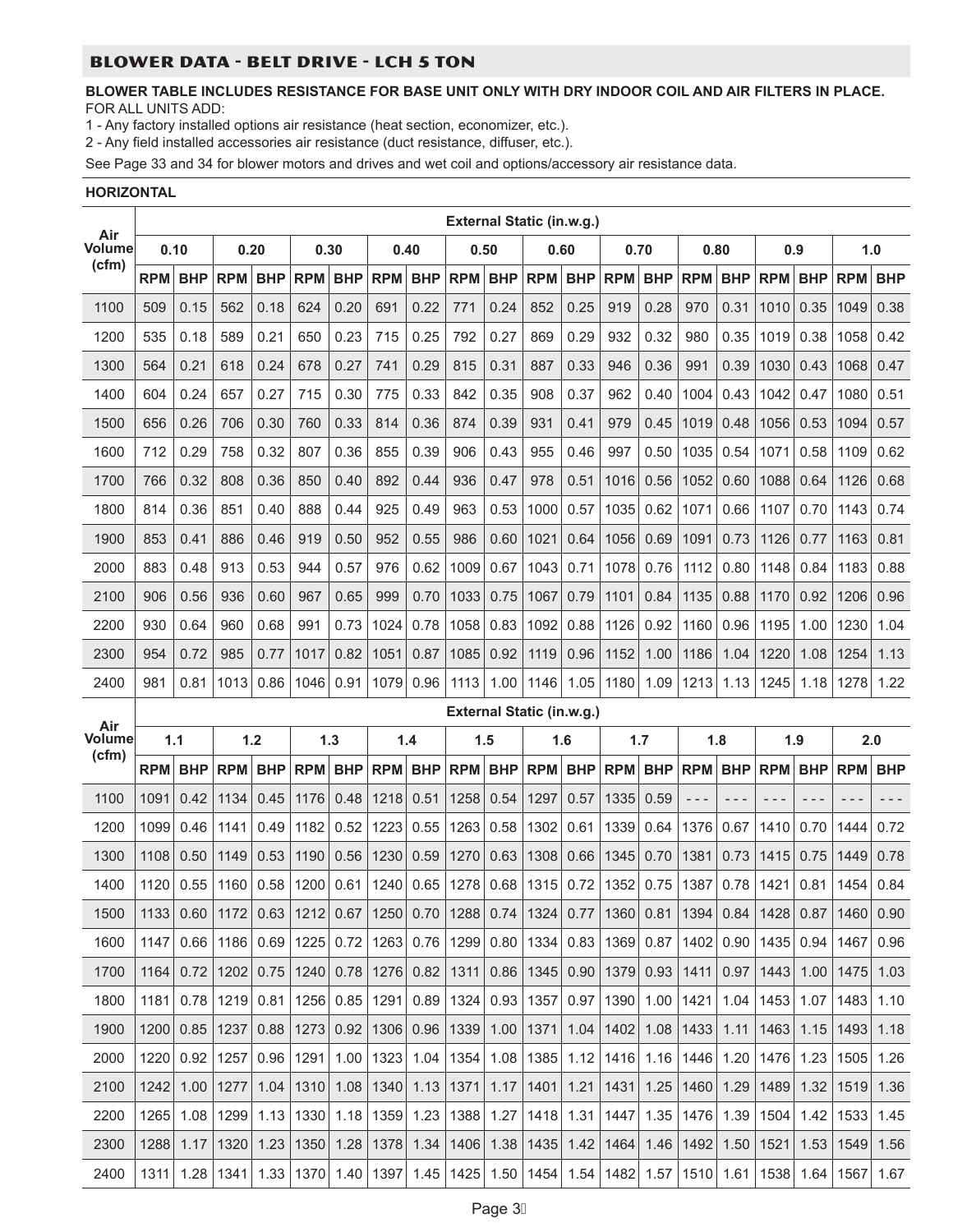# BLOWER DATA - BELT DRIVE - LCH 6 TON

#### **BLOWER TABLE INCLUDES RESISTANCE FOR BASE UNIT ONLY WITH DRY INDOOR COIL AND AIR FILTERS IN PLACE.** FOR ALL UNITS ADD:

1 - Any factory installed options air resistance (heat section, economizer, etc.).

2 - Any field installed accessories air resistance (duct resistance, diffuser, etc.).

See Page 33 and 34 for blower motors and drives and wet coil and options/accessory air resistance data.

#### **DOWNFLOW**

|                      |            |              |            |            |            |            |            |            |            |            | External Static (in.w.g.) |            |             |            |            |            |            |            |            |            |
|----------------------|------------|--------------|------------|------------|------------|------------|------------|------------|------------|------------|---------------------------|------------|-------------|------------|------------|------------|------------|------------|------------|------------|
| Air<br><b>Volume</b> | 0.10       |              | 0.20       |            |            | 0.30       |            | 0.40       | 0.50       |            | 0.60                      |            | 0.70        |            | 0.80       |            |            | 0.9        | 1.0        |            |
| (cfm)                | <b>RPM</b> | <b>BHP</b>   | <b>RPM</b> | <b>BHP</b> | <b>RPM</b> | <b>BHP</b> | <b>RPM</b> | <b>BHP</b> | <b>RPM</b> | <b>BHP</b> | <b>RPM</b>                | <b>BHP</b> | <b>RPM</b>  | <b>BHP</b> | <b>RPM</b> | <b>BHP</b> | <b>RPM</b> | <b>BHP</b> | <b>RPM</b> | <b>BHP</b> |
| 1900                 | 480        | 0.38         | 512        | 0.44       | 545        | 0.51       | 579        | 0.57       | 614        | 0.63       | 648                       | 0.7        | 683         | 0.76       | 719        | 0.83       | 752        | 0.89       | 781        | 0.95       |
| 2000                 | 493        | 0.43         | 525        | 0.49       | 558        | 0.56       | 592        | 0.62       | 626        | 0.68       | 659                       | 0.75       | 693         | 0.81       | 728        | 0.88       | 759        | 0.94       | 788        | 1          |
| 2100                 | 507        | 0.48         | 539        | 0.54       | 572        | 0.61       | 605        | 0.67       | 639        | 0.74       | 671                       | 0.8        | 704         | 0.86       | 737        | 0.93       | 768        | 0.99       | 795        | 1.04       |
| 2200                 | 522        | 0.53         | 554        | 0.6        | 587        | 0.66       | 619        | 0.73       | 652        | 0.79       | 684                       | 0.86       | 716         | 0.92       | 747        | 0.98       | 777        | 1.04       | 803        | 1.1        |
| 2300                 | 537        | 0.59         | 569        | 0.65       | 602        | 0.72       | 634        | 0.79       | 666        | 0.85       | 697                       | 0.91       | 728         | 0.98       | 758        | 1.04       | 786        | 1.1        | 812        | 1.15       |
| 2400                 | 553        | 0.65         | 585        | 0.71       | 617        | 0.78       | 649        | 0.85       | 680        | 0.91       | 711                       | 0.98       | 740         | 1.04       | 769        | 1.1        | 796        | 1.15       | 821        | 1.21       |
| 2500                 | 570        | 0.71         | 602        | 0.78       | 633        | 0.84       | 665        | 0.91       | 695        | 0.97       | 725                       | 1.04       | 753         | 1.1        | 781        | 1.16       | 807        | 1.22       | 832        | 1.27       |
| 2600                 | 588        | 0.77         | 619        | 0.84       | 650        | 0.91       | 680        | 0.97       | 710        | 1.04       | 739                       | 1.1        | 767         | 1.16       | 793        | 1.22       | 818        | 1.28       | 842        | 1.33       |
| 2700                 | 607        | 0.84         | 637        | 0.91       | 667        | 0.97       | 697        | 1.04       | 726        | 1.11       | 753                       | 1.17       | 780         | 1.23       | 806        | 1.29       | 830        | 1.35       | 854        | 1.4        |
| 2800                 | 626        | 0.91         | 655        | 0.97       | 684        | 1.04       | 713        | 1.11       | 741        | 1.18       | 768                       | 1.24       | 794         | 1.3        | 819        | 1.36       | 842        | 1.42       | 866        | 1.47       |
| 2900                 | 646        | 0.98         | 674        | 1.05       | 702        | 1.11       | 730        | 1.18       | 757        | 1.25       | 783                       | 1.32       | 808         | 1.38       | 832        | 1.44       | 855        | 1.49       | 878        | 1.54       |
| Air                  |            |              |            |            |            |            |            |            |            |            | External Static (in.w.g.) |            |             |            |            |            |            |            |            |            |
|                      |            |              |            |            |            |            |            |            |            |            |                           |            |             |            |            |            |            |            |            |            |
| <b>Volume</b>        | 1.1        |              |            | 1.2        |            | 1.3        |            | 1.4        | 1.5        |            | 1.6                       |            |             | 1.7        |            | 1.8        |            | 1.9        | 2.0        |            |
| (cfm)                | <b>RPM</b> | <b>BHP</b>   | <b>RPM</b> | <b>BHP</b> | <b>RPM</b> | <b>BHP</b> | <b>RPM</b> | <b>BHP</b> | <b>RPM</b> | <b>BHP</b> | <b>RPM</b>                | <b>BHP</b> | <b>RPM</b>  | <b>BHP</b> | <b>RPM</b> | <b>BHP</b> | <b>RPM</b> | <b>BHP</b> | <b>RPM</b> | <b>BHP</b> |
| 1900                 | 807        | $\mathbf{1}$ | 832        | 1.04       | 857        | 1.07       | 883        | 1.11       | 912        | 1.14       | 941                       | 1.17       | 968         | 1.21       | 993        | 1.25       | 1017       | 1.29       | 1039       | 1.34       |
| 2000                 | 813        | 1.04         | 838        | 1.08       | 862        | 1.12       | 889        | 1.15       | 917        | 1.19       | 945                       | 1.22       | 972         | 1.26       | 997        | 1.3        | 1020       | 1.35       | 1042       | 1.4        |
| 2100                 | 820        | 1.09         | 844        | 1.13       | 869        | 1.17       | 895        | 1.21       | 923        | 1.24       | 951                       | 1.28       | 977         | 1.32       | 1001       | 1.36       | 1024       | 1.41       | 1046       | 1.46       |
| 2200                 | 828        | 1.14         | 852        | 1.18       | 877        | 1.22       | 903        | 1.26       | 930        | 1.3        | 957                       | 1.33       | 983         | 1.37       | 1006       | 1.42       | 1028       | 1.47       | 1050       | 1.53       |
| 2300                 | 836        | 1.2          | 861        | 1.24       | 885        | 1.28       | 911        | 1.31       | 938        | 1.35       | 964                       | 1.39       | 989         | 1.43       | 1012       | 1.48       | 1033       | 1.54       | 1054       | 1.6        |
| 2400                 | 846        | 1.25         | 870        | 1.29       | 895        | 1.33       | 920        | 1.37       | 947        | 1.41       | 972                       | 1.45       | 996         | 1.5        | 1018 1.55  |            | 1039       | 1.61       | 1059       | 1.67       |
| 2500                 | 856        | 1.31         | 880        | 1.35       | 905        | 1.39       | 930        | 1.43       | 956        | 1.47       | 980                       | 1.52       | 1003        | 1.57       | 1024       | 1.63       | 1044       | 1.69       | 1064       | 1.76       |
| 2600                 | 866        | 1.38         | 891        | 1.42       | 915        | 1.46       | 940        | 1.5        | 965        | 1.54       | 988                       | 1.59       | 1010 1.65   |            | 1031       | 1.71       | 1050       | 1.78       | 1069       | 1.84       |
| 2700                 | 878        | 1.44         | 902        | 1.48       | 926        | 1.52       | 950        | 1.57       | 974        | 1.61       | 997                       | 1.67       | $1018$ 1.73 |            | 1037       | 1.8        | 1056       | 1.87       | 1075       | 1.93       |
| 2800                 | 889        | 1.51         | 913        | 1.55       | 937        | 1.59       | 961        | 1.64       | 984        | 1.69       | 1006                      | 1.75       | 1026 1.82   |            | 1044       | 1.89       | 1063       | 1.96       | 1081       | 2.03       |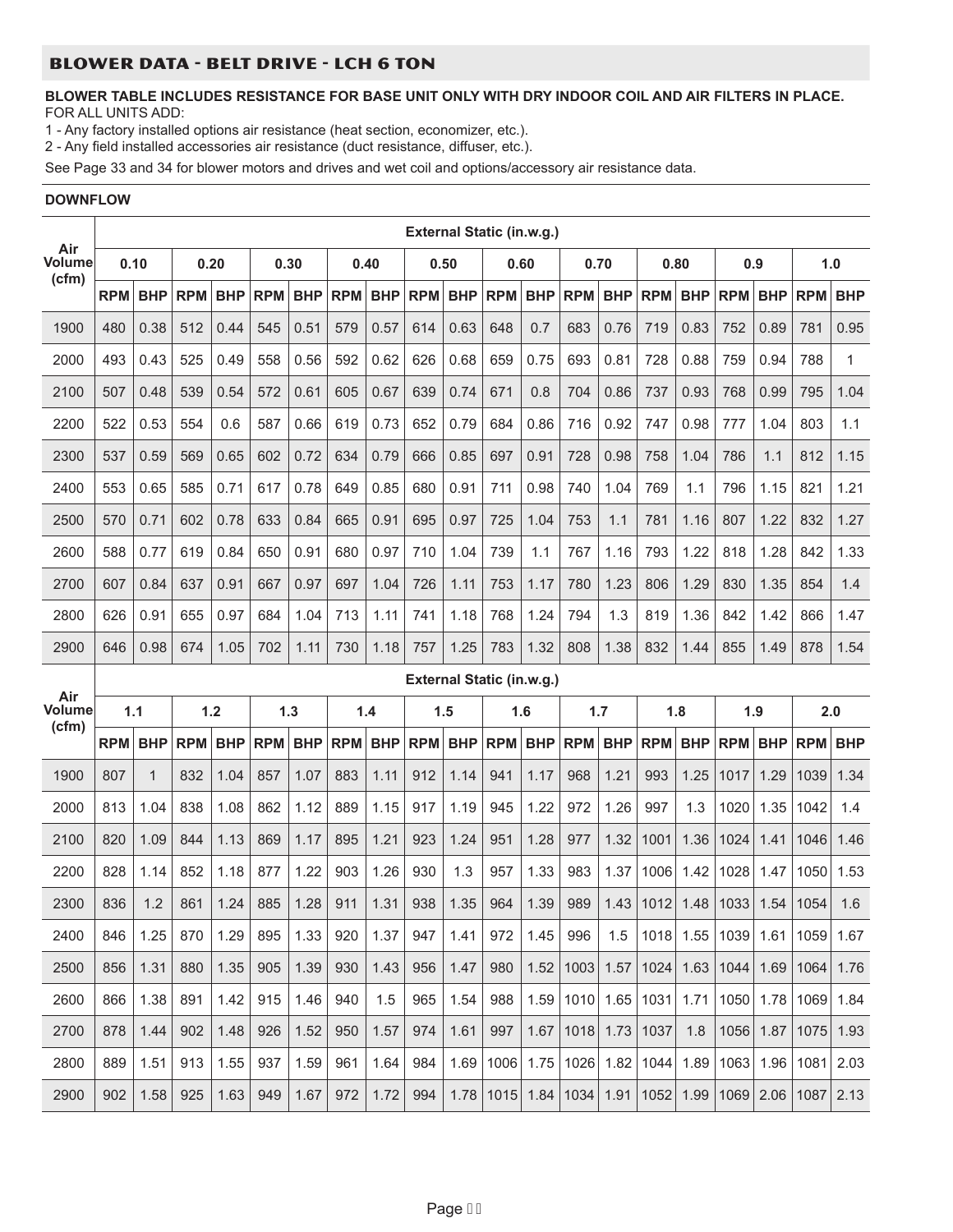#### BLOWER DATA - BELT DRIVE - LCH 6 TON

#### **BLOWER TABLE INCLUDES RESISTANCE FOR BASE UNIT ONLY WITH DRY INDOOR COIL AND AIR FILTERS IN PLACE.** FOR ALL UNITS ADD:

1 - Any factory installed options air resistance (heat section, economizer, etc.).

2 - Any field installed accessories air resistance (duct resistance, diffuser, etc.).

See Page 33 and 34 for blower motors and drives and wet coil and options/accessory air resistance data.

#### **HORIZONTAL**

|                        |            |            |            |            |            |            |            |            | External Static (in.w.g.) |            |                                         |            |                |            |            |            |                |            |            |            |
|------------------------|------------|------------|------------|------------|------------|------------|------------|------------|---------------------------|------------|-----------------------------------------|------------|----------------|------------|------------|------------|----------------|------------|------------|------------|
| Air<br>Volume<br>(cfm) | 0.10       |            |            | 0.20       | 0.30       |            | 0.40       |            | 0.50                      |            |                                         | 0.60       | 0.70           |            | 0.80       |            |                | 0.9        | 1.0        |            |
|                        | <b>RPM</b> | <b>BHP</b> | <b>RPM</b> | <b>BHP</b> | <b>RPM</b> | <b>BHP</b> | <b>RPM</b> | <b>BHP</b> | <b>RPM</b>                | <b>BHP</b> | <b>RPM</b>                              | <b>BHP</b> | <b>RPM</b>     | <b>BHP</b> | <b>RPM</b> | <b>BHP</b> | <b>RPM</b>     | <b>BHP</b> | <b>RPM</b> | <b>BHP</b> |
| 1900                   | 507        | 0.55       | 538        | 0.58       | 571        | 0.6        | 604        | 0.63       | 639                       | 0.66       | 673                                     | 0.7        | 707            | 0.74       | 740        | 0.78       | 772            | 0.82       | 802        | 0.86       |
| 2000                   | 522        | 0.59       | 554        | 0.62       | 586        | 0.64       | 620        | 0.67       | 653                       | 0.71       | 687                                     | 0.74       | 720            | 0.78       | 752        | 0.82       | 783            | 0.87       | 812        | 0.91       |
| 2100                   | 539        | 0.63       | 571        | 0.66       | 603        | 0.69       | 636        | 0.72       | 669                       | 0.75       | 702                                     | 0.79       | 734            | 0.83       | 765        | 0.88       | 795            | 0.92       | 823        | 0.97       |
| 2200                   | 557        | 0.68       | 588        | 0.71       | 620        | 0.74       | 652        | 0.77       | 685                       | 0.81       | 717                                     | 0.84       | 748            | 0.89       | 778        | 0.93       | 807            | 0.98       | 834        | 1.03       |
| 2300                   | 576        | 0.73       | 607        | 0.76       | 638        | 0.79       | 670        | 0.83       | 701                       | 0.86       | 733                                     | 0.9        | 763            | 0.95       | 792        | 0.99       | 820            | 1.04       | 846        | 1.09       |
| 2400                   | 596        | 0.79       | 626        | 0.82       | 657        | 0.85       | 688        | 0.89       | 718                       | 0.92       | 749                                     | 0.96       | 778            | 1.01       | 806        | 1.06       | 833            | 1.11       | 858        | 1.16       |
| 2500                   | 616        | 0.85       | 645        | 0.88       | 676        | 0.91       | 706        | 0.95       | 736                       | 0.99       | 765                                     | 1.03       | 794            | 1.08       | 821        | 1.13       | 847            | 1.18       | 871        | 1.23       |
| 2600                   | 636        | 0.91       | 665        | 0.94       | 695        | 0.98       | 724        | 1.02       | 754                       | 1.06       | 782                                     | 1.1        | 809            | 1.15       | 836        | 1.2        | 861            | 1.25       | 885        | 1.3        |
| 2700                   | 657        | 0.97       | 685        | 1.01       | 714        | 1.04       | 743        | 1.08       | 771                       | 1.13       | 799                                     | 1.17       | 826            | 1.22       | 851        | 1.27       | 875            | 1.32       | 899        | 1.37       |
| 2800                   | 677        | 1.03       | 706        | 1.07       | 734        | 1.11       | 762        | 1.16       | 790                       | 1.2        | 816                                     | 1.25       | 842            | 1.3        | 867        | 1.35       | 890            | 1.4        | 913        | 1.45       |
| 2900                   | 698        | 1.1        | 726        | 1.14       | 754        | 1.19       | 781        | 1.23       | 808                       | 1.28       | 834                                     | 1.33       | 859            | 1.38       | 883        | 1.43       | 906            | 1.48       | 928        | 1.54       |
|                        |            |            |            |            |            |            |            |            | External Static (in.w.g.) |            |                                         |            |                |            |            |            |                |            |            |            |
|                        |            |            |            |            |            |            |            |            |                           |            |                                         |            |                |            |            |            |                |            |            |            |
| Air<br><b>Volume</b>   | 1.1        |            |            | 1.2        |            | 1.3        |            | 1.4        | 1.5                       |            | 1.6                                     |            | 1.7            |            | 1.8        |            |                | 1.9        | 2.0        |            |
| (cfm)                  | <b>RPM</b> | <b>BHP</b> | <b>RPM</b> | <b>BHP</b> | <b>RPM</b> | <b>BHP</b> | <b>RPM</b> | <b>BHP</b> | <b>RPM</b>                | <b>BHP</b> | <b>RPM</b>                              | <b>BHP</b> | <b>RPM</b>     | <b>BHP</b> | <b>RPM</b> | <b>BHP</b> | <b>RPM</b>     | <b>BHP</b> | <b>RPM</b> | <b>BHP</b> |
| 1900                   | 830        | 0.91       | 857        | 0.95       | 883        | 0.99       | 910        | 1.04       | 937                       | 1.09       | 964                                     | 1.13       | 991            | 1.18       | 1017       | 1.23       | 1042           | 1.28       | 1067       | 1.34       |
| 2000                   | 839        | 0.96       | 865        | 1          | 891        | 1.05       | 917        | 1.09       | 944                       | 1.14       | 970                                     | 1.19       | 996            | 1.24       | 1022       | 1.29       | 1047           | 1.34       | 1071       | 1.4        |
| 2100                   | 849        | 1.02       | 874        | 1.06       | 900        | 1.11       | 926        | 1.15       | 952                       | 1.2        | 978                                     | 1.25       | 1003           | 1.3        | 1028       | 1.35       | 1052           | 1.41       | 1075       | 1.46       |
| 2200                   | 860        | 1.08       | 885        | 1.12       | 910        | 1.17       | 935        | 1.21       | 960                       | 1.26       | 986                                     | 1.31       | 1010           | 1.36       | 1034       | 1.42       | 1058           | 1.48       | 1081       | 1.53       |
| 2300                   | 871        | 1.14       | 895        | 1.19       | 920        | 1.23       | 945        | 1.28       | 969                       | 1.33       | 994                                     | 1.38       | 1018           | 1.43       | 1042       | 1.49       | 1065           | 1.55       | 1087       | 1.61       |
| 2400                   | 883        | 1.21       | 907        | 1.25       | 931        | 1.3        | 955        | 1.35       | 979                       | 1.4        |                                         |            | 1003 1.45 1027 | 1.51       |            |            | 1050 1.57 1072 | 1.63       | 1094       | 1.69       |
| 2500                   | 895        | 1.28       | 919        | 1.32       | 942        | 1.37       | 966        | 1.42       | 990                       |            | 1.48   1013   1.53   1036   1.59   1059 |            |                |            |            |            | $1.65$   1081  | 1.71       | 1102       | 1.78       |
| 2600                   | 908        | 1.35       | 931        | 1.4        | 955        | 1.45       | 978        | 1.5        | 1001                      | 1.56       | 1024                                    | 1.62       | 1046           | 1.68       | 1068       | 1.74       | 1089           | 1.8        | 1110       | 1.87       |
| 2700                   | 922        | 1.43       | 945        | 1.48       | 967        | 1.53       | 990        | 1.59       | 1013                      | 1.65       | 1035                                    | 1.71       | 1056           | 1.77       | 1078       | 1.84       | 1099           | 1.9        | 1119       | 1.96       |
| 2800                   | 936        | 1.51       | 958        | 1.56       | 980        | 1.62       | 1003       | 1.68       | 1025                      | 1.74       | 1046                                    | 1.8        | 1067           | 1.87       | 1088       | 1.93       | 1109           | 2          | 1129       | 2.06       |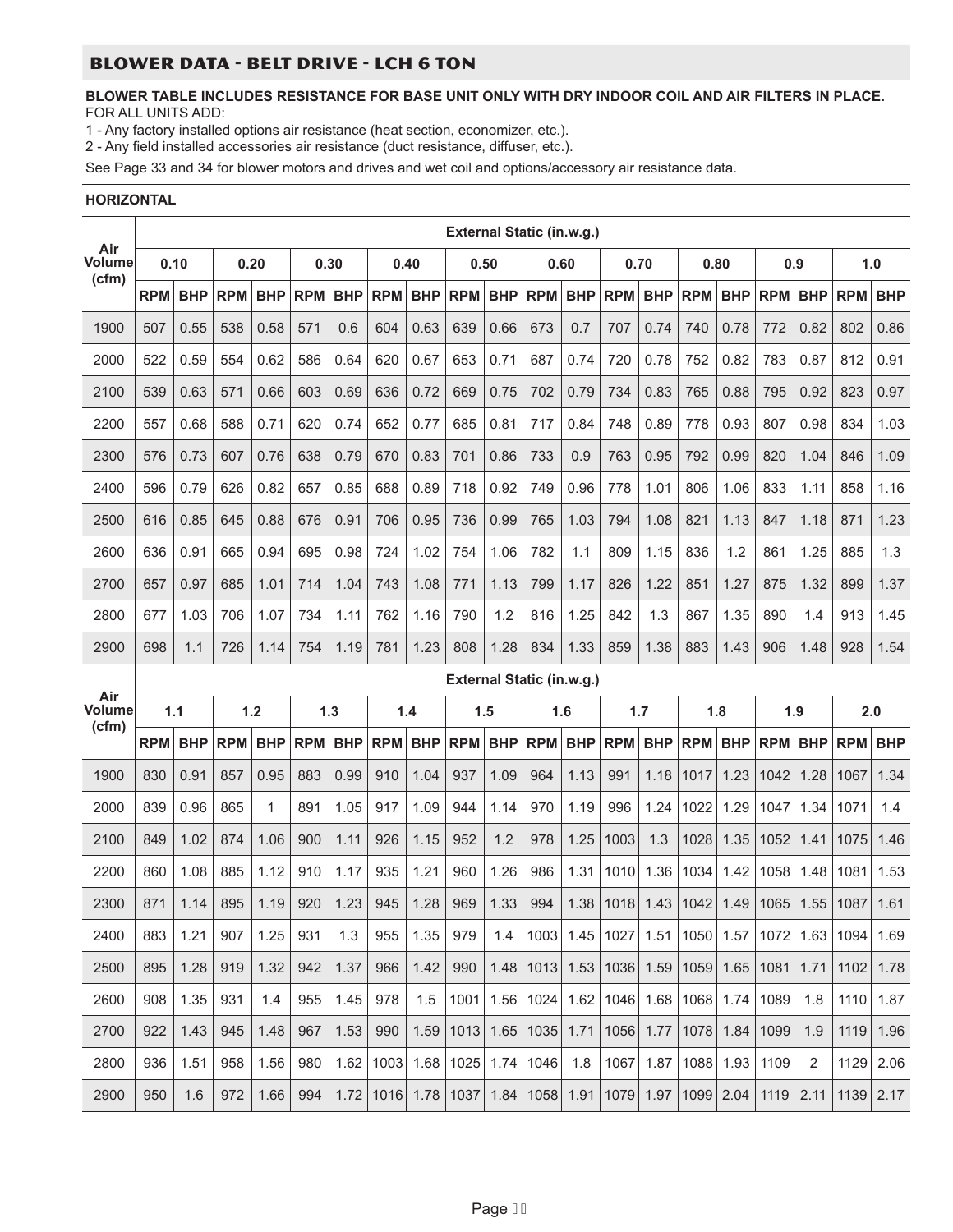## **BLOWER DATA -- LCH 60 Hz BELT DRIVE KIT SPECIFICATIONS - 036-060**

| <b>Model</b> |                | <b>Motor HP</b> | No. of        |                              | <b>Drive Kits and RPM Range</b> |                              |                              |                               |                                |  |  |
|--------------|----------------|-----------------|---------------|------------------------------|---------------------------------|------------------------------|------------------------------|-------------------------------|--------------------------------|--|--|
| No.          | <b>Nominal</b> | Maximum         | <b>Speeds</b> | A01                          | A02                             | A03                          | A05                          | A06                           | A07                            |  |  |
| 036          | 0.75           | 0.86            | 2             | low 449-673<br>high 673-1010 | - - -                           |                              | - - -                        | - - -                         |                                |  |  |
|              | $\mathbf{1}$   | 1.15            | 2             |                              |                                 |                              | low 598-897<br>high 897-1346 |                               |                                |  |  |
| 048          | 0.75           | 0.86            | 2             | $- - -$                      | low 497-673<br>high 745-1117    | - - -                        |                              |                               |                                |  |  |
|              | 2              | 2.3             | 2             | $- - -$                      |                                 |                              | - - -                        | low 714-953<br>high 1071-1429 |                                |  |  |
| 060          | $\overline{A}$ | 1.15            | 2             |                              | - - -                           | low 555-833<br>high 833-1250 |                              |                               |                                |  |  |
|              | $\overline{2}$ | 2.3             | 2             | - - -                        |                                 |                              | - - -                        | $- - -$                       | low 808-1032<br>high 1212-1548 |  |  |

#### **BELT DRIVE KIT SPECIFICATIONS - 072**

| <b>Model</b> | <b>Motor HP</b>   | No. of        |                   |               |          |
|--------------|-------------------|---------------|-------------------|---------------|----------|
| No.          | Nominal   Maximum | <b>Speeds</b> | <b>AA01</b>       | <b>AA02</b>   | AA03     |
| 072          | 1.15              |               | 522-784           | $\frac{1}{2}$ | - - -    |
|              | 2.3               |               | $\qquad \qquad -$ | 632-875       | 798-1105 |

#### **FACTORY INSTALLED OPTIONS/FIELD INSTALLED ACCESSORY AIR RESISTANCE - in. w.g.**

| Air                  |         | <b>Wet Indoor Coil</b> |          | <b>Humiditrol</b>               | <b>Electric</b> |                   |               | <b>Filters</b> |
|----------------------|---------|------------------------|----------|---------------------------------|-----------------|-------------------|---------------|----------------|
| <b>Volume</b><br>cfm | 036     | 048                    | 060, 072 | <b>Dehumidification</b><br>Coil | Heat            | <b>Economizer</b> | <b>MERV 8</b> | <b>MERV13</b>  |
| 036-048 MODELS       |         |                        |          |                                 |                 |                   |               |                |
| 800                  | 0.01    | 0.01                   | - - -    | 0.00                            | 0.01            | 0.04              | 0.04          | 0.05           |
| 1000                 | 0.02    | 0.02                   | - - -    | 0.00                            | 0.03            | 0.04              | 0.04          | 0.07           |
| 1200                 | 0.03    | 0.04                   | - - -    | 0.01                            | 0.06            | 0.04              | 0.04          | 0.07           |
| 1400                 | 0.04    | 0.05                   | - - -    | 0.02                            | 0.09            | 0.04              | 0.04          | 0.07           |
| 1600                 | 0.05    | 0.06                   | - - -    | 0.03                            | 0.12            | 0.04              | 0.04          | 0.07           |
| 1800                 | 0.06    | 0.07                   | - - -    | 0.04                            | 0.15            | 0.05              | 0.04          | 0.07           |
| 2000                 | 0.08    | 0.09                   | - - -    | 0.04                            | 0.18            | 0.05              | 0.05          | 0.08           |
| 060-072 MODELS       |         |                        |          |                                 |                 |                   |               |                |
| 1000                 | - - -   | $  -$                  | 0.02     | 0.00                            | 0.01            | 0.04              | 0.03          | 0.05           |
| 1200                 | - - -   |                        | 0.04     | 0.00                            | 0.03            | 0.04              | 0.03          | 0.07           |
| 1400                 | - - -   | - - -                  | 0.05     | 0.01                            | 0.06            | 0.04              | 0.04          | 0.07           |
| 1600                 | - - -   | - - -                  | 0.07     | 0.02                            | 0.09            | 0.04              | 0.04          | 0.07           |
| 1800                 | - - -   | - - -                  | 0.08     | 0.02                            | 0.12            | 0.05              | 0.05          | 0.07           |
| 2000                 | - - -   | $- - -$                | 0.10     | 0.03                            | 0.15            | 0.05              | 0.05          | 0.07           |
| 2200                 | $- - -$ | $- - -$                | 0.11     | 0.04                            | 0.18            | 0.05              | 0.05          | 0.08           |
| 2400                 | - - -   | - - -                  | 0.13     | 0.04                            | 0.20            | 0.05              | 0.05          | 0.08           |
| 2600                 | - - -   | $- - -$                | 0.15     | 0.05                            | 0.22            | 0.06              | 0.05          | 0.08           |
| 2800                 | - - -   | $- - -$                | 0.16     | 0.05                            | 0.24            | 0.06              | 0.05          | 0.08           |
| 3000                 | $- - -$ | $- - -$                | 0.18     | 0.06                            | 0.28            | 0.06              | 0.05          | 0.08           |

#### **POWER EXHAUST FAN PERFORMANCE**

| <b>Return Air System Static</b><br><b>Pressure</b><br>in. w.g. | <b>Air Volume Exhausted</b><br>cfm | <b>Return Air System Static</b><br><b>Pressure</b><br>in. w.g. | <b>Air Volume Exhausted</b><br>cfm |
|----------------------------------------------------------------|------------------------------------|----------------------------------------------------------------|------------------------------------|
| 036-048 MODELS                                                 |                                    | 060-072 MODELS                                                 |                                    |
| 0.00                                                           | 2000                               | 0.00                                                           | 3175                               |
| 0.05                                                           | 1990                               | 0.05                                                           | 2955                               |
| 0.10                                                           | 1924                               | 0.10                                                           | 2685                               |
| 0.15                                                           | 1810                               | 0.15                                                           | 2410                               |
| 0.20                                                           | 1664                               | 0.20                                                           | 2165                               |
| 0.25                                                           | 1507                               | 0.25                                                           | 1920                               |
| 0.30                                                           | 1350                               | 0.30                                                           | 1420                               |
| 0.35                                                           | 1210<br>Dess H                     | 0.35                                                           | 1200                               |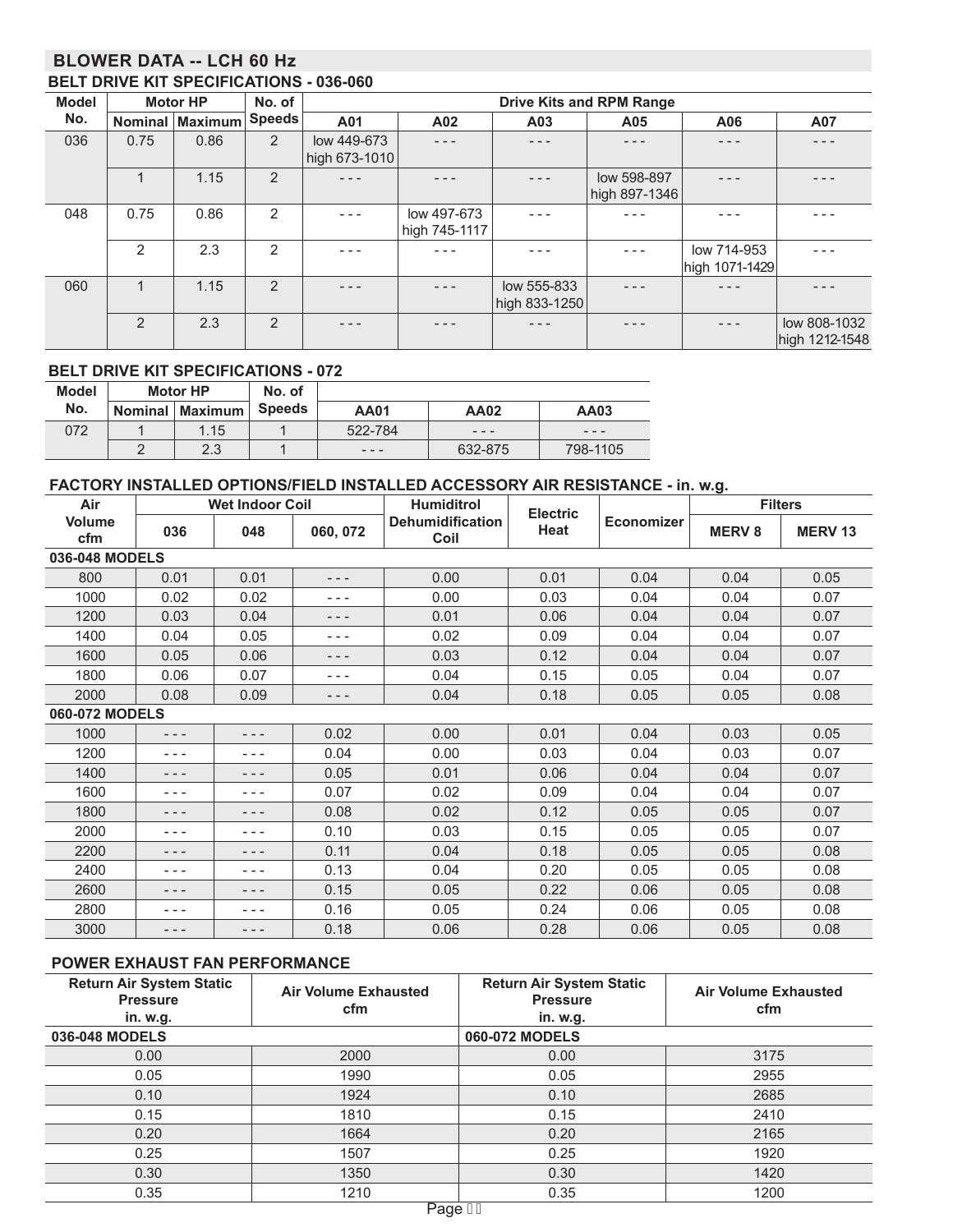# **BLOWER DATA -- LCH 60 Hz**

# **CEILING DIFFUSERS AIR RESISTANCE (in. w.g.)**

| <b>Air Volume</b> |                | RTD9-65 Step-Down Diffuser |                                 | <b>FD9-65</b>                   | RTD11-95 Step-Down Diffuser | FD11-95                 |                                 |                                 |
|-------------------|----------------|----------------------------|---------------------------------|---------------------------------|-----------------------------|-------------------------|---------------------------------|---------------------------------|
| cfm               | 2 Ends<br>Open | 1 Side &<br>2 Ends Open    | All Ends &<br><b>Sides Open</b> | <b>Flush</b><br><b>Diffuser</b> | 2 Ends<br>Open              | 1 Side &<br>2 Ends Open | All Ends &<br><b>Sides Open</b> | <b>Flush</b><br><b>Diffuser</b> |
| 800               | 0.15           | 0.13                       | 0.11                            | 0.11                            | $- - -$                     | - - -                   | - - -                           | - - -                           |
| 1000              | 0.19           | 0.16                       | 0.14                            | 0.14                            | $  -$                       | - - -                   | $  -$                           | - - -                           |
| 1200              | 0.25           | 0.20                       | 0.17                            | 0.17                            | - - -                       | - - -                   | - - -                           | - - -                           |
| 1400              | 0.33           | 0.26                       | 0.20                            | 0.20                            | $  -$                       | - - -                   | - - -                           |                                 |
| 1600              | 0.43           | 0.32                       | 0.20                            | 0.24                            | - - -                       | - - -                   | - - -                           | - - -                           |
| 1800              | 0.56           | 0.40                       | 0.30                            | 0.30                            | 0.13                        | 0.11                    | 0.09                            | 0.09                            |
| 2000              | 0.73           | 0.50                       | 0.36                            | 0.36                            | 0.15                        | 0.13                    | 0.11                            | 0.10                            |
| 2200              | 0.95           | 0.63                       | 0.44                            | 0.44                            | 0.18                        | 0.15                    | 0.12                            | 0.12                            |
| 2400              |                |                            |                                 |                                 | 0.21                        | 0.18                    | 0.15                            | 0.14                            |
| 2600              |                |                            |                                 |                                 | 0.24                        | 0.21                    | 0.18                            | 0.17                            |
| 2800              |                |                            | - - -                           | - - -                           | 0.27                        | 0.24                    | 0.21                            | 0.20                            |
| 3000              |                |                            |                                 |                                 | 0.32                        | 0.29                    | 0.25                            | 0.25                            |

#### **CEILING DIFFUSER AIR THROW DATA**

| Air Volume - cfm |                 | <sup>1</sup> Effective Throw - ft. |  |  |
|------------------|-----------------|------------------------------------|--|--|
| Model No.        | <b>RTD9-65</b>  | <b>FD9-65</b>                      |  |  |
| 800              | $10 - 17$       | 14 - 18                            |  |  |
| 1000             | $10 - 17$       | 15 - 20                            |  |  |
| 1200             | $11 - 18$       | $16 - 22$                          |  |  |
| 1400             | 12 - 19         | 17 - 24                            |  |  |
| 1600             | $12 - 20$       | $18 - 25$                          |  |  |
| 1800             | $13 - 21$       | $20 - 28$                          |  |  |
| 2000             | $14 - 23$       | $21 - 29$                          |  |  |
| 2200             | $16 - 25$       | $22 - 30$                          |  |  |
| Model No.        | <b>RTD11-95</b> | FD11-95                            |  |  |
| 2600             | $24 - 29$       | $19 - 24$                          |  |  |
| 2800             | $25 - 30$       | $20 - 28$                          |  |  |
| 3000             | $27 - 33$       | $21 - 29$                          |  |  |

<sup>1</sup> Effective throw based on terminal velocities of 75 ft. per minute.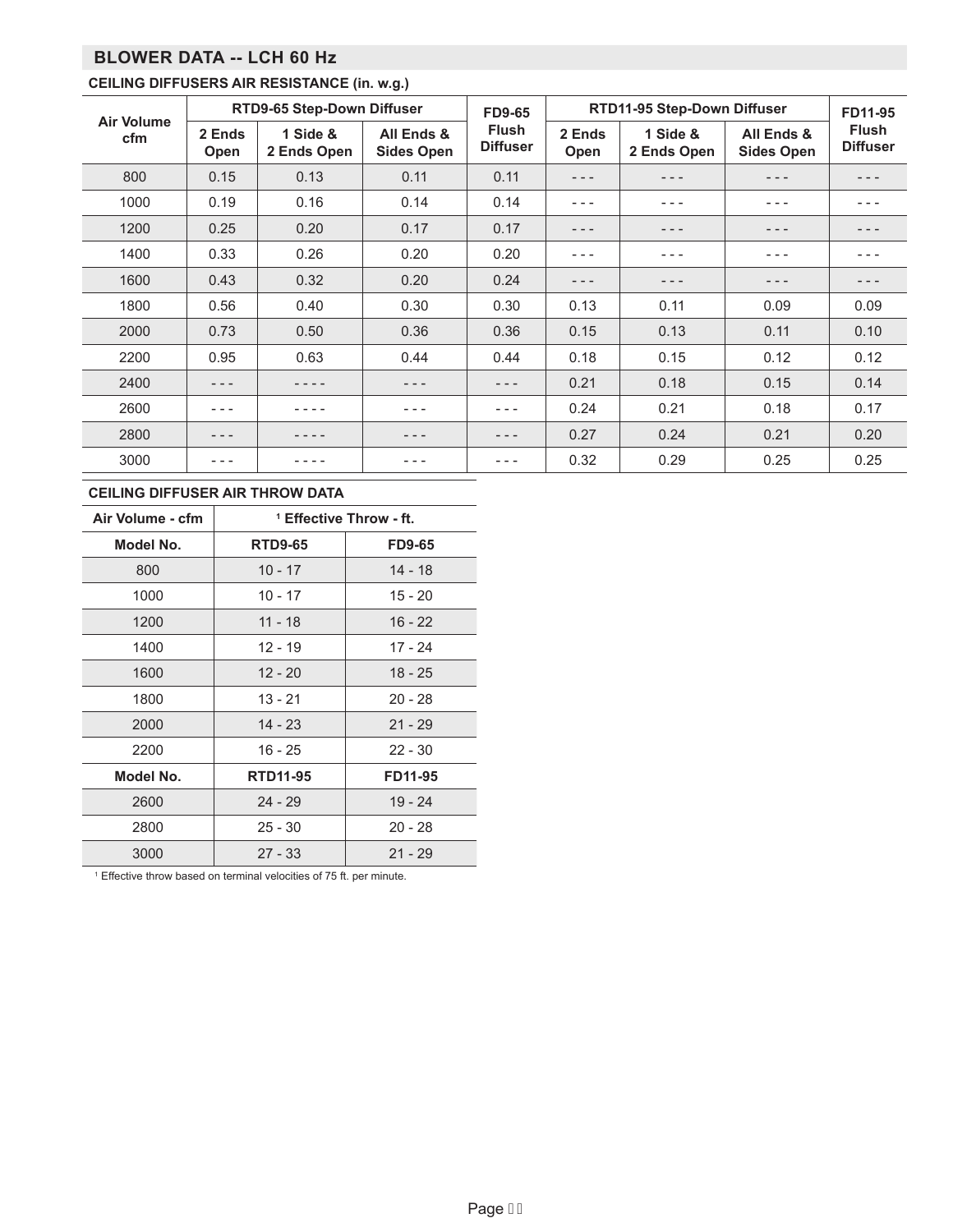#### **KC/KH 036-090 FACTORY INSTALLED BELT DRIVE KIT SPECIFICATIONS**

|                | Motor hp        | <b>RPM Range</b> |            |            |         |         |                                                                   |                |         |  |  |
|----------------|-----------------|------------------|------------|------------|---------|---------|-------------------------------------------------------------------|----------------|---------|--|--|
| <b>Nominal</b> | Maximum Drive 1 |                  | Drive 2    | Drive 3    | Drive 4 | Drive 5 | Drive 6                                                           | <b>Drive 7</b> | Drive 8 |  |  |
| 1.5            | 1.7             | $673 -$          | 745 - 1117 | 833 - 1250 |         |         | 968 - 1340   897 - 1346   1071 - 1429   1212 - 1548   1193 - 1591 |                |         |  |  |
| _              | 2.3             | 1010             |            |            |         |         |                                                                   |                |         |  |  |

\*Using total air volume and system static pressure requirements determine from blower performance tables rpm and motor hp required. Maximum usable hp of motors furnished by Lennox are shown. In Canada, nominal motor hp is also maximum usable motor hp. If motors of comparable hp are used, be sure to keep within the service factor limitations outlined on the motor nameplate.

# **ADDITIONAL ACCESSORY AIR RESISTANCE**

#### **KC/KH OPTIONS / ACCESSORIES AIR RESISTANCE - in. w.g.**

| <b>Air Volume</b><br>cfm | <b>Economizer</b> | <b>Electric Heat</b> |
|--------------------------|-------------------|----------------------|
| 800                      | 0.04              | 0.01                 |
| 1000                     | 0.04              | 0.03                 |
| 1200                     | 0.04              | 0.06                 |
| 1400                     | 0.04              | 0.09                 |
| 1600                     | 0.04              | 0.12                 |
| 1800                     | 0.05              | 0.15                 |
| 2000                     | 0.05              | 0.18                 |
| 2200                     | 0.05              | 0.20                 |
| 2400                     | 0.05              | 0.22                 |
| 2600                     | 0.06              | 0.24                 |
| 2800                     | 0.06              | 0.26                 |
| 3000                     | 0.06              | 0.28                 |

#### **OPTIONS / ACCESSORIES AIR RESISTANCE FOR KC 090 MODELS - in. w.g.**

| <b>Air Volume</b><br>cfm | <b>Economizer</b> | <b>Electric Heat</b> | <b>Wet Indoor Coil</b> |
|--------------------------|-------------------|----------------------|------------------------|
| 2400                     | 0.05              | 0.22                 | 0.08                   |
| 2600                     | 0.06              | 0.24                 | 0.09                   |
| 2800                     | 0.06              | 0.26                 | 0.10                   |
| 3000                     | 0.06              | 0.28                 | 0.11                   |
| 3200                     | 0.06              | 0.30                 | 0.12                   |
| 3400                     | 0.06              | 0.31                 | 0.14                   |
| 3600                     | 0.06              | 0.32                 | 0.15                   |
| 3800                     | 0.07              | 0.33                 | 0.16                   |
| 4000                     | 0.07              | 0.34                 | 0.18                   |

#### **KC/KH CEILING DIFFUSERS AIR RESISTANCE (in. w.g.)**

| <b>Air Volume</b> |                       | <b>RTD9-65 Step-Down Diffuser</b> |                                 | <b>FD9-65</b>                   |                | RTD11-95 Step-Down Diffuser |                                 | FD11-95                         |
|-------------------|-----------------------|-----------------------------------|---------------------------------|---------------------------------|----------------|-----------------------------|---------------------------------|---------------------------------|
| cfm               | 2 Ends<br><b>Open</b> | 1 Side &<br>2 Ends Open           | All Ends &<br><b>Sides Open</b> | <b>Flush</b><br><b>Diffuser</b> | 2 Ends<br>Open | 1 Side &<br>2 Ends Open     | All Ends &<br><b>Sides Open</b> | <b>Flush</b><br><b>Diffuser</b> |
| 800               | 0.15                  | 0.13                              | 0.11                            | 0.11                            |                |                             |                                 |                                 |
| 1000              | 0.19                  | 0.16                              | 0.14                            | 0.14                            | - - -          | - - -                       | - - -                           | - - -                           |
| 1200              | 0.25                  | 0.20                              | 0.17                            | 0.17                            | - - -          | - - -                       | - - -                           | - - -                           |
| 1400              | 0.33                  | 0.26                              | 0.20                            | 0.20                            | - - -          | - - -                       | - - -                           | - - -                           |
| 1600              | 0.43                  | 0.32                              | 0.20                            | 0.24                            |                |                             |                                 |                                 |
| 1800              | 0.56                  | 0.40                              | 0.30                            | 0.30                            | 0.13           | 0.11                        | 0.09                            | 0.09                            |
| 2000              | 0.73                  | 0.50                              | 0.36                            | 0.36                            | 0.15           | 0.13                        | 0.11                            | 0.10                            |
| 2200              | 0.95                  | 0.63                              | 0.44                            | 0.44                            | 0.18           | 0.15                        | 0.12                            | 0.12                            |
| 2400              | - - -                 |                                   | - - -                           |                                 | 0.21           | 0.18                        | 0.15                            | 0.14                            |
| 2600              |                       |                                   | - - -                           |                                 | 0.24           | 0.21                        | 0.18                            | 0.17                            |
| 2800              |                       |                                   |                                 |                                 | 0.27           | 0.24                        | 0.21                            | 0.20                            |
| 3000              |                       |                                   | - - -                           |                                 | 0.32           | 0.29                        | 0.25                            | 0.25                            |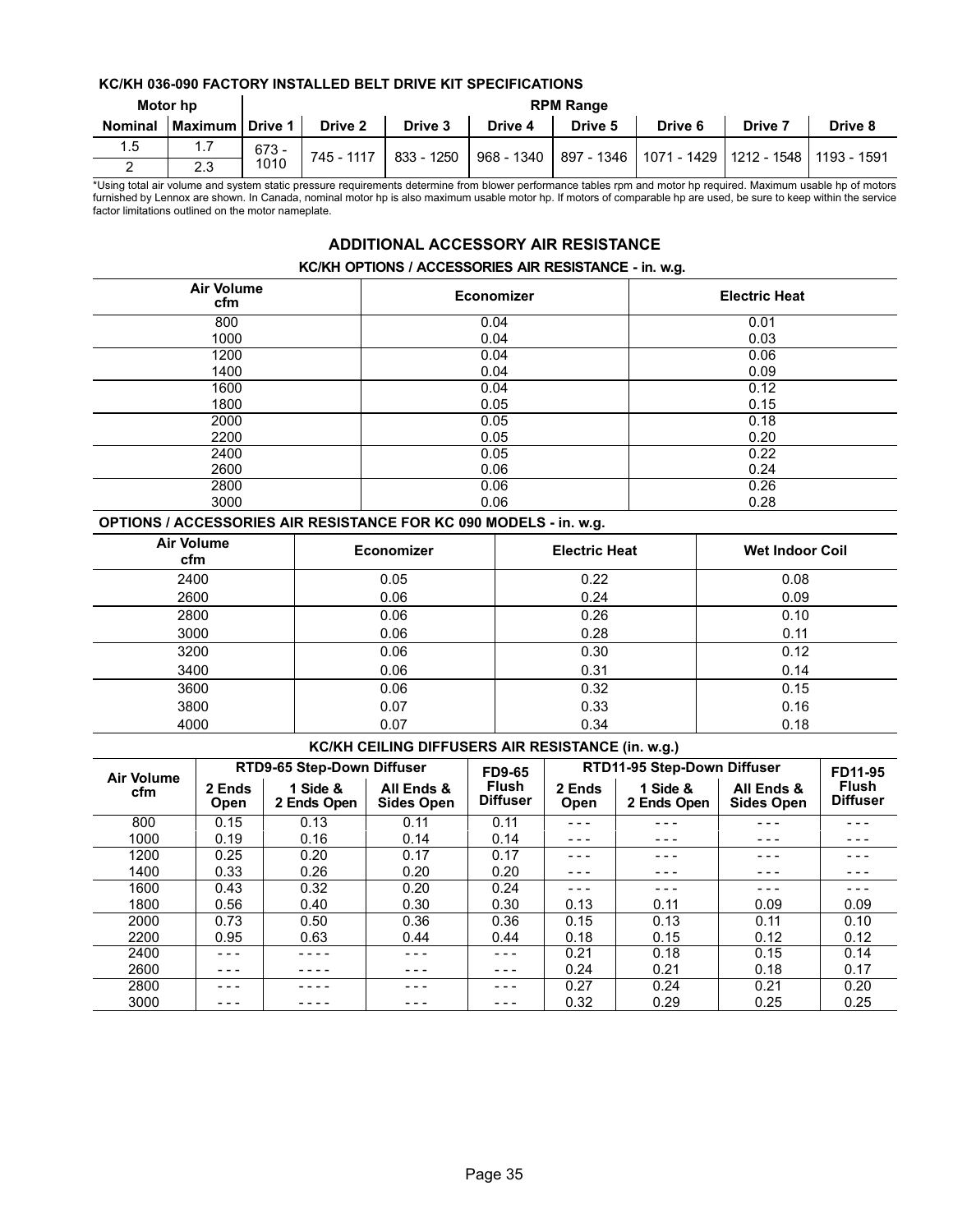# **BLOWER DATA -- LCH 50 Hz**

#### **BELT DRIVE KIT SPECIFICATIONS - 036-060**

| Model | <b>Motor kW</b> |      | <b>Motor HP</b> |      | No. of         |              | Drive Kits and rev/min Range |               |               |               |                |  |  |
|-------|-----------------|------|-----------------|------|----------------|--------------|------------------------------|---------------|---------------|---------------|----------------|--|--|
| No.   | Nom.            |      | Max. Nom.       |      | Max. Speeds    | A01          | A02                          | A03           | A05           | A06           | A07            |  |  |
| 036   | 0.47            | 0.54 | 0.63            | 0.72 | 2              | low 374-561  |                              |               |               |               | - - -          |  |  |
|       |                 |      |                 |      |                | high 561-842 |                              |               |               |               |                |  |  |
|       | 0.62            | 0.71 | 0.83            | 0.95 | 2              |              |                              |               | low 498-748   |               |                |  |  |
|       |                 |      |                 |      |                |              |                              |               | high 748-1122 |               |                |  |  |
| 048   | 0.47            | 0.54 | 0.63            | 0.72 | 2              |              | low 414-621                  |               |               |               |                |  |  |
|       |                 |      |                 |      |                |              | high 621-931                 |               |               |               |                |  |  |
|       | 1.24            | 1.42 | 1.66            | 1.91 | 2              |              |                              |               |               | low 595-794   |                |  |  |
|       |                 |      |                 |      |                |              |                              |               |               | high 893-1191 |                |  |  |
| 060   | 0.62            | 0.71 | 0.83            | 0.95 | 2              |              |                              | low 463-694   |               |               | - - -          |  |  |
|       |                 |      |                 |      |                |              |                              | high 694-1042 |               |               |                |  |  |
|       | 1.24            | 1.42 | 1.66            | 1.91 | $\overline{2}$ |              |                              |               |               |               | low 673-860    |  |  |
|       |                 |      |                 |      |                |              |                              |               |               |               | high 1010-1290 |  |  |

## **BELT DRIVE KIT SPECIFICATIONS - 072**

| <b>Model</b> |       | <b>Motor kW</b> |      | <b>Motor HP</b> | No. of        |             |             |         |
|--------------|-------|-----------------|------|-----------------|---------------|-------------|-------------|---------|
| No.          | Nom.  | Max.            | Nom. | Max.            | <b>Speeds</b> | <b>AA01</b> | <b>AA02</b> | AA03    |
| 072          | ں . ا | -<br>$\cdots$   | ــ   | ററ<br>د.ء       |               | 435-653     | 527-729     | 665-921 |

#### **FACTORY INSTALLED OPTIONS/FIELD INSTALLED ACCESSORY AIR RESISTANCE**

|               | 036-048 MODELS |     |                        |                 |          |                                 |             |                 |             |                   |             |                         |                |               |             |
|---------------|----------------|-----|------------------------|-----------------|----------|---------------------------------|-------------|-----------------|-------------|-------------------|-------------|-------------------------|----------------|---------------|-------------|
|               | Air            |     | <b>Wet Indoor Coil</b> |                 |          | <b>Humiditrol</b>               |             | <b>Electric</b> |             |                   |             |                         | <b>Filters</b> |               |             |
| <b>Volume</b> |                | 036 |                        | 048             |          | <b>Dehumidification</b><br>Coil |             | Heat            |             | <b>Economizer</b> |             | <b>MERV<sub>8</sub></b> |                | <b>MERV13</b> |             |
| L/s           | cfm            | Pa  | .in. w.g.              | Pa              | in. w.g. | Pa                              | in.<br>w.g. | Pa              | in.<br>w.g. | Pa                | in.<br>w.g. | Pa                      | in.<br>w.g.    | Pa            | in.<br>w.g. |
| 380           | 800            | 2   | 0.01                   | $\overline{2}$  | 0.01     | 0                               | 0.00        | $\overline{2}$  | 0.01        | 10                | 0.04        | 10                      | 0.04           | 12            | 0.05        |
| 470           | 000            | 5   | 0.02                   | 5               | 0.02     | 0                               | 0.00        | 7               | 0.03        | 10                | 0.04        | 10                      | 0.04           | 17            | 0.07        |
| 565           | 200            | 7   | 0.03                   | 10              | 0.04     | $\overline{2}$                  | 0.01        | 15              | 0.06        | 10                | 0.04        | 10                      | 0.04           | 17            | 0.07        |
| 660           | 1400           | 10  | 0.04                   | 12              | 0.05     | 5                               | 0.02        | 22              | 0.09        | 10                | 0.04        | 10                      | 0.04           | 17            | 0.07        |
| 755           | 1600           | 12  | 0.05                   | 15 <sup>°</sup> | 0.06     | 7                               | 0.03        | 30              | 0.12        | 10                | 0.04        | 10                      | 0.04           | 17            | 0.07        |
| 850           | 1800           | 15  | 0.06                   | 17              | 0.07     | 10                              | 0.04        | 37              | 0.15        | 12                | 0.05        | 10                      | 0.04           | 17            | 0.07        |
| 945           | 2000           | 20  | 0.08                   | 22              | 0.09     | 10                              | 0.04        | 45              | 0.18        | 12                | 0.05        | 12                      | 0.05           | 20            | 0.08        |

#### **060-072 MODELS**

|      | Air                                     |                |          | <b>Humiditrol</b>               |             | <b>Electric</b> |             |                   |             | <b>Filters</b>          |             |               |             |
|------|-----------------------------------------|----------------|----------|---------------------------------|-------------|-----------------|-------------|-------------------|-------------|-------------------------|-------------|---------------|-------------|
|      | <b>Wet Indoor Coil</b><br><b>Volume</b> |                |          | <b>Dehumidification</b><br>Coil |             | Heat            |             | <b>Economizer</b> |             | <b>MERV<sub>8</sub></b> |             | <b>MERV13</b> |             |
| L/s  | cfm                                     | Pa             | in. w.g. | Pa                              | in.<br>w.g. | Pa              | in.<br>w.g. | Pa                | in.<br>w.g. | Pa                      | in.<br>w.g. | Pa            | in.<br>w.g. |
| 470  | 1000                                    | $\overline{2}$ | 0.01     | $\mathbf{0}$                    | 0.00        | $\overline{2}$  | 0.01        | 10                | 0.04        | 7                       | 0.03        | 12            | 0.05        |
| 565  | 1200                                    | 5              | 0.02     | $\Omega$                        | 0.00        | $\overline{7}$  | 0.03        | 10                | 0.04        | $\overline{7}$          | 0.03        | 17            | 0.07        |
| 660  | 1400                                    | $\overline{7}$ | 0.03     | $\overline{2}$                  | 0.01        | 15              | 0.06        | 10                | 0.04        | 10                      | 0.04        | 17            | 0.07        |
| 755  | 1600                                    | 10             | 0.04     | 5                               | 0.02        | 22              | 0.09        | 10                | 0.04        | 10                      | 0.04        | 17            | 0.07        |
| 850  | 1800                                    | 12             | 0.05     | 5                               | 0.02        | 30              | 0.12        | 12                | 0.05        | 12                      | 0.05        | 17            | 0.07        |
| 945  | 2000                                    | 15             | 0.06     | 7                               | 0.03        | 37              | 0.15        | 12                | 0.05        | 12                      | 0.05        | 17            | 0.07        |
| 1040 | 2200                                    | 17             | 0.07     | 10                              | 0.04        | 45              | 0.18        | 12                | 0.05        | 12                      | 0.05        | 20            | 0.08        |
| 1135 | 2400                                    | 20             | 0.08     | 10                              | 0.04        | 50              | 0.20        | 12                | 0.05        | 12                      | 0.05        | 20            | 0.08        |
| 1225 | 2600                                    | 22             | 0.09     | 12                              | 0.05        | 55              | 0.22        | 15                | 0.06        | 12                      | 0.05        | 20            | 0.08        |
| 1321 | 2800                                    | 25             | 0.10     | 12                              | 0.05        | 60              | 0.24        | 15                | 0.06        | 12                      | 0.05        | 20            | 0.08        |
| 1416 | 3000                                    | 30             | 0.12     | 15                              | 0.06        | 70              | 0.28        | 15                | 0.06        | 12                      | 0.05        | 20            | 0.08        |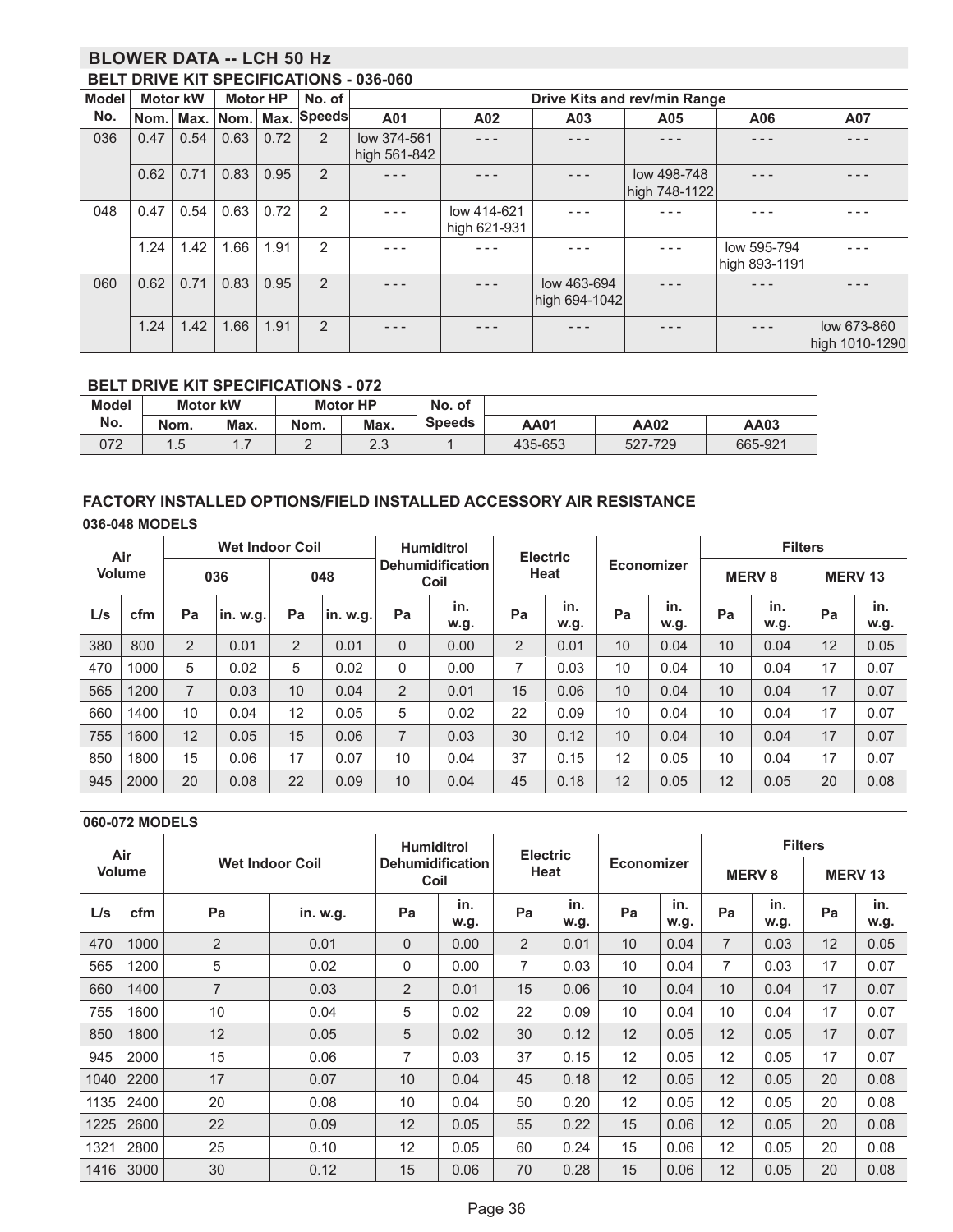# BLOWER DATA -- KC 50 Hz

#### **BELT DRIVE KIT SPECIFICATIONS**

| <b>Model</b>        |               | Motor kW (hp)   |           | Drive Kits and Rev/Min Range        |             |     |     |     |     |                                                                                     |  |  |  |  |
|---------------------|---------------|-----------------|-----------|-------------------------------------|-------------|-----|-----|-----|-----|-------------------------------------------------------------------------------------|--|--|--|--|
| No.                 |               | Nominal Maximum | A01       | A02                                 | A03         | A05 | A06 | A07 | A08 | A09                                                                                 |  |  |  |  |
| 036-072             | 1.5(2)        | 1.7(2.3)        | 561 - 842 |                                     |             |     |     |     |     | 621 - 931  694 - 1042  748 - 1122  893 - 1191  1010 - 1290  994 - 1326  1193 - 1594 |  |  |  |  |
| <b>Model</b><br>No. | Motor kW (hp) |                 |           | <b>Drive Kits and Rev/Min Range</b> |             |     |     |     |     |                                                                                     |  |  |  |  |
|                     |               | Nominal Maximum | AA03      | <b>AA04</b>                         | <b>AA05</b> |     |     |     |     |                                                                                     |  |  |  |  |
|                     | 1.5(2)        | 1.7(2.3)        | 665 - 921 | 1768 - 1023                         |             |     |     |     |     |                                                                                     |  |  |  |  |
| 090                 | 2.2(3)        | 2.57<br>(3.45)  |           | - - -                               | 1921 - 1177 |     |     |     |     |                                                                                     |  |  |  |  |

NOTE - Using total air volume and system static pressure requirements determine from blower performance tables rev/min. and motor kW required. Maximum usable kW of motors furnished are shown. If motors of comparable kW are used, be sure to keep within the service factor limitations outlined on the motor nameplate.

#### **POWER EXHAUST FANS PERFORMANCE**

|     | <b>Return Air System</b> |     |      |               |           |     |      | <b>Air Volume Exhausted</b> |      |               |           |      |      |
|-----|--------------------------|-----|------|---------------|-----------|-----|------|-----------------------------|------|---------------|-----------|------|------|
|     | <b>Static Pressure</b>   |     |      |               | T1PWRE10A |     |      |                             |      |               | T1PWRE10N |      |      |
|     |                          |     | Low  | <b>Medium</b> |           |     | High |                             | Low  | <b>Medium</b> |           | High |      |
| Pa  | in. w.g.                 | L/s | cfm  | L/s           | cfm       | L/s | cfm  | L/s                         | cfm  | L/s           | cfm       | L/s  | cfm  |
| 0   | 0                        | 510 | 1085 | 515           | 1085      | 510 | 1080 | 1525                        | 3235 | 1625          | 3445      | 1705 | 3615 |
| 25  | 0.1                      | 410 | 865  | 415           | 875       | 415 | 880  | 1280                        | 2710 | 1395          | 2960      | 1475 | 3130 |
| 50  | 0.2                      | 315 | 670  | 320           | 675       | 320 | 675  | 855                         | 1810 | 1185          | 2510      | 1275 | 2700 |
| 75  | 0.3                      | 235 | 495  | 230           | 490       | 230 | 485  | 865                         | 1835 | 9985          | 2085      | 1090 | 2310 |
| 100 | 0.4                      | 160 | 335  | 155           | 335       | 160 | 340  | 665                         | 1405 | 790           | 1675      | 915  | 1935 |
| 125 | 0.5                      | 95  | 200  | 100           | 210       | 120 | 250  | 440                         | 935  | 595           | 1260      | 740  | 1570 |
| 150 | 0.6                      | 35  | 75   | 65            | 135       | 115 | 240  | 185                         | 390  | 390           | 825       | 555  | 1180 |

#### **OPTIONS / ACCESSORIES AIR RESISTANCE FOR 036-072 MODELS**

|      | <b>Air Volume</b> | <b>Economizer</b> |          |    |          |    | <b>Electric Heat</b> |    |          |                |          |
|------|-------------------|-------------------|----------|----|----------|----|----------------------|----|----------|----------------|----------|
|      |                   |                   |          |    | 036-048  |    | 060                  |    | 072      |                |          |
| L/s  | cfm               | Pa                | in. w.g. | Pa | in. w.g. | Pa | in. w.g.             | Pa | in. w.g. | Pa             | in. w.g. |
| 470  | 1000              | 10                | 0.04     | 5  | 0.02     | 5  | 0.02                 | 2  | 0.01     | $\overline{7}$ | 0.03     |
| 565  | 1200              | 10                | 0.04     | 7  | 0.03     | 7  | 0.04                 | 5  | 0.02     | 15             | 0.06     |
| 660  | 1400              | 10                | 0.04     | 10 | 0.04     | 12 | 0.05                 | 7  | 0.03     | 22             | 0.09     |
| 755  | 1600              | 10                | 0.04     | 12 | 0.05     | 15 | 0.06                 | 7  | 0.04     | 30             | 0.12     |
| 850  | 1800              | 12                | 0.05     | 15 | 0.06     | 17 | 0.07                 | 12 | 0.05     | 37             | 0.15     |
| 945  | 2000              | 12                | 0.05     | 20 | 0.08     | 22 | 0.09                 | 15 | 0.06     | 45             | 0.18     |
| 1040 | 2200              | 12                | 0.05     | 22 | 0.09     | 25 | 0.10                 | 17 | 0.07     | 50             | 0.20     |
| 1130 | 2400              | 12                | 0.05     | 25 | 0.10     | 30 | 0.12                 | 20 | 0.08     | 55             | 0.22     |
| 1225 | 2600              | 15                | 0.06     | 27 | 0.11     | 30 | 0.13                 | 22 | 0.09     | 60             | 0.24     |
| 1320 | 2800              | 15                | 0.06     | 30 | 0.13     | 37 | 0.15                 | 25 | 0.10     | 65             | 0.26     |
| 1415 | 3000              | 15                | 0.06     | 35 | 0.14     | 40 | 0.16                 | 30 | 0.12     | 70             | 0.28     |

#### **OPTIONS / ACCESSORIES AIR RESISTANCE FOR 090 MODELS**

|      | <b>Air Volume</b> | <b>Economizer</b> |          |    | <b>Electric Heat</b> |    | <b>Wet Indoor Coil</b> |
|------|-------------------|-------------------|----------|----|----------------------|----|------------------------|
| L/s  | cfm               | Pa                | in. w.g. | Pa | in. w.g.             | Pa | in. w.g.               |
| 1130 | 2400              | 12                | 0.05     | 55 | 0.22                 | 20 | 0.08                   |
| 1225 | 2600              | 15                | 0.06     | 60 | 0.24                 | 22 | 0.09                   |
| 1320 | 2800              | 15                | 0.06     | 65 | 0.26                 | 25 | 0.10                   |
| 1415 | 3000              | 15                | 0.06     | 70 | 0.28                 | 30 | 0.12                   |
| 1510 | 3200              | 15                | 0.06     | 75 | 0.30                 | 30 | 0.13                   |
| 1605 | 3400              | 15                | 0.06     | 77 | 0.31                 | 35 | 0.14                   |
| 1700 | 3600              | 15                | 0.06     | 80 | 0.32                 | 37 | 0.15                   |
| 1795 | 3800              | 17                | 0.07     | 82 | 0.33                 | 40 | 0.16                   |
| 1890 | 4000              | 17                | 0.07     | 85 | 0.34                 | 45 | 0.18                   |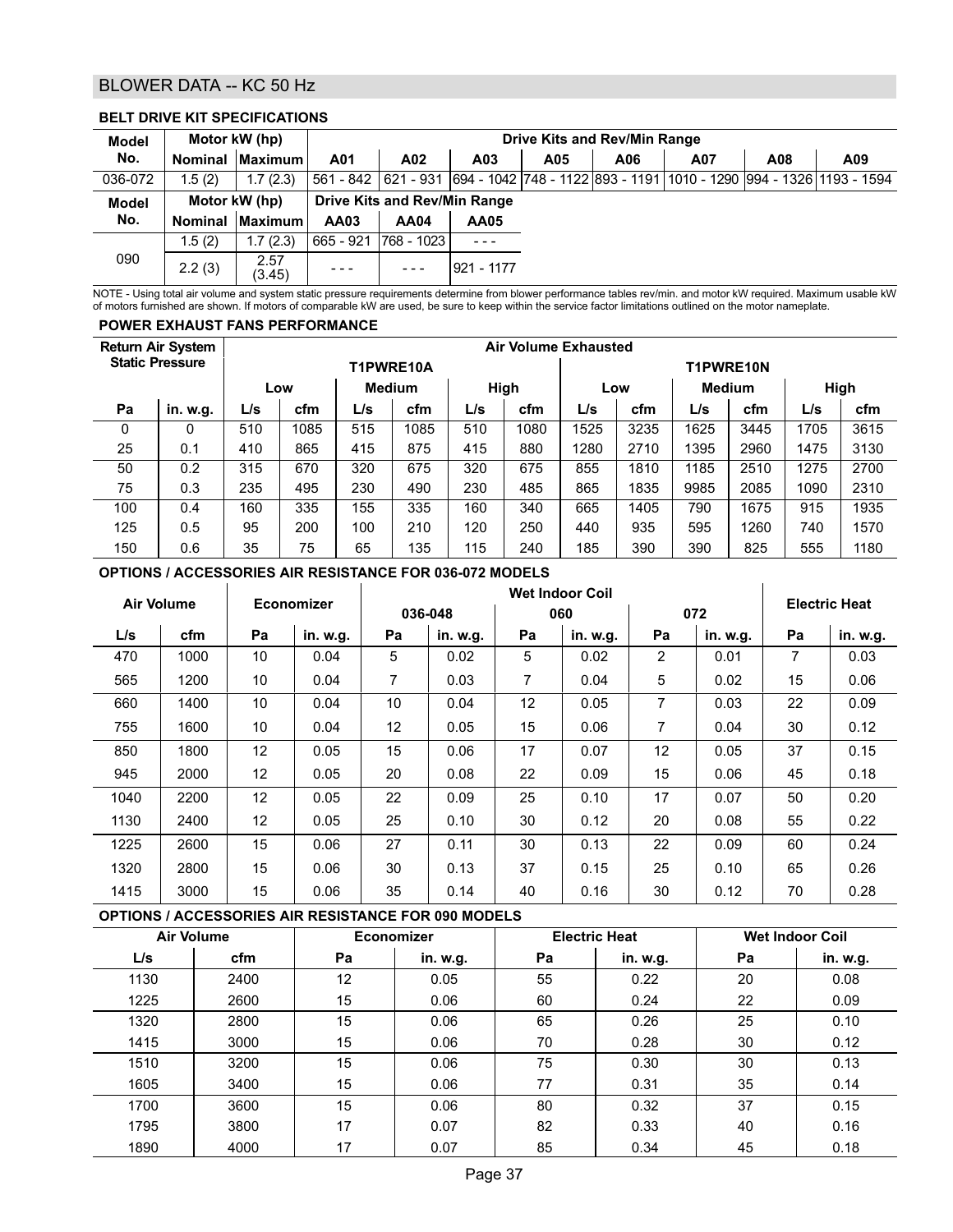# BLOWER DATA -- KH 50 Hz

#### **FACTORY INSTALLED BELT DRIVE KIT SPECIFICATIONS**

| Motor             |                                   | rev/min. Range |           |         |         |         |                                                                             |         |         |  |  |  |
|-------------------|-----------------------------------|----------------|-----------|---------|---------|---------|-----------------------------------------------------------------------------|---------|---------|--|--|--|
| <b>Nominal</b>    | <b>Maximum</b>                    | Kit A01        | Kit A02   | Kit A03 | Kit A05 | Kit A06 | Kit A07                                                                     | Kit A08 | Kit A09 |  |  |  |
| 1.5 kW<br>(2 h p) | $1.7$ kW<br>(2.3 h <sub>D</sub> ) | $561 - 842$    | 621 - 931 |         |         |         | 694 - 1042   748 - 1122   893 - 1191  1010 - 1290   994 - 1326  1193 - 1524 |         |         |  |  |  |

\*Using total air volume and system static pressure requirements determine from blower performance tables rev/min. and motor kW required. Maximum usable kW of motors<br>furnished are shown. If motors of comparable kW are used,

#### **OPTIONS / ACCESSORIES AIR RESISTANCE**

|      | <b>Air Volume</b> |    | Economizer |    |          | <b>Wet Indoor Coil</b> |          | <b>Electric Heat</b> |          |
|------|-------------------|----|------------|----|----------|------------------------|----------|----------------------|----------|
|      |                   |    |            |    | 036-048  |                        | 060-072  |                      |          |
| L/s  | cfm               | Pa | in. w.g.   | Pa | in. w.g. | Pa                     | in. w.g. | Pa                   | in. w.g. |
| 470  | 1000              | 10 | 0.04       | 5  | 0.02     | 2                      | 0.01     | 7                    | 0.03     |
| 565  | 1200              | 10 | 0.04       | 7  | 0.03     | 5                      | 0.02     | 15                   | 0.06     |
| 660  | 1400              | 10 | 0.04       | 10 | 0.04     | 7                      | 0.03     | 22                   | 0.09     |
| 755  | 1600              | 10 | 0.04       | 12 | 0.05     | 10                     | 0.04     | 30                   | 0.12     |
| 850  | 1800              | 12 | 0.05       | 15 | 0.06     | 12                     | 0.05     | 37                   | 0.15     |
| 945  | 2000              | 12 | 0.05       | 20 | 0.08     | 15                     | 0.06     | 45                   | 0.18     |
| 1040 | 2200              | 12 | 0.05       | 22 | 0.09     | 17                     | 0.07     | 50                   | 0.20     |
| 1130 | 2400              | 12 | 0.05       | 25 | 0.10     | 20                     | 0.08     | 55                   | 0.22     |
| 1225 | 2600              | 15 | 0.06       | 27 | 0.11     | 22                     | 0.09     | 60                   | 0.24     |
| 1320 | 2800              | 15 | 0.06       | 32 | 0.13     | 25                     | 0.10     | 65                   | 0.26     |
| 1415 | 3000              | 15 | 0.06       | 35 | 0.14     | 30                     | 0.12     | 70                   | 0.28     |